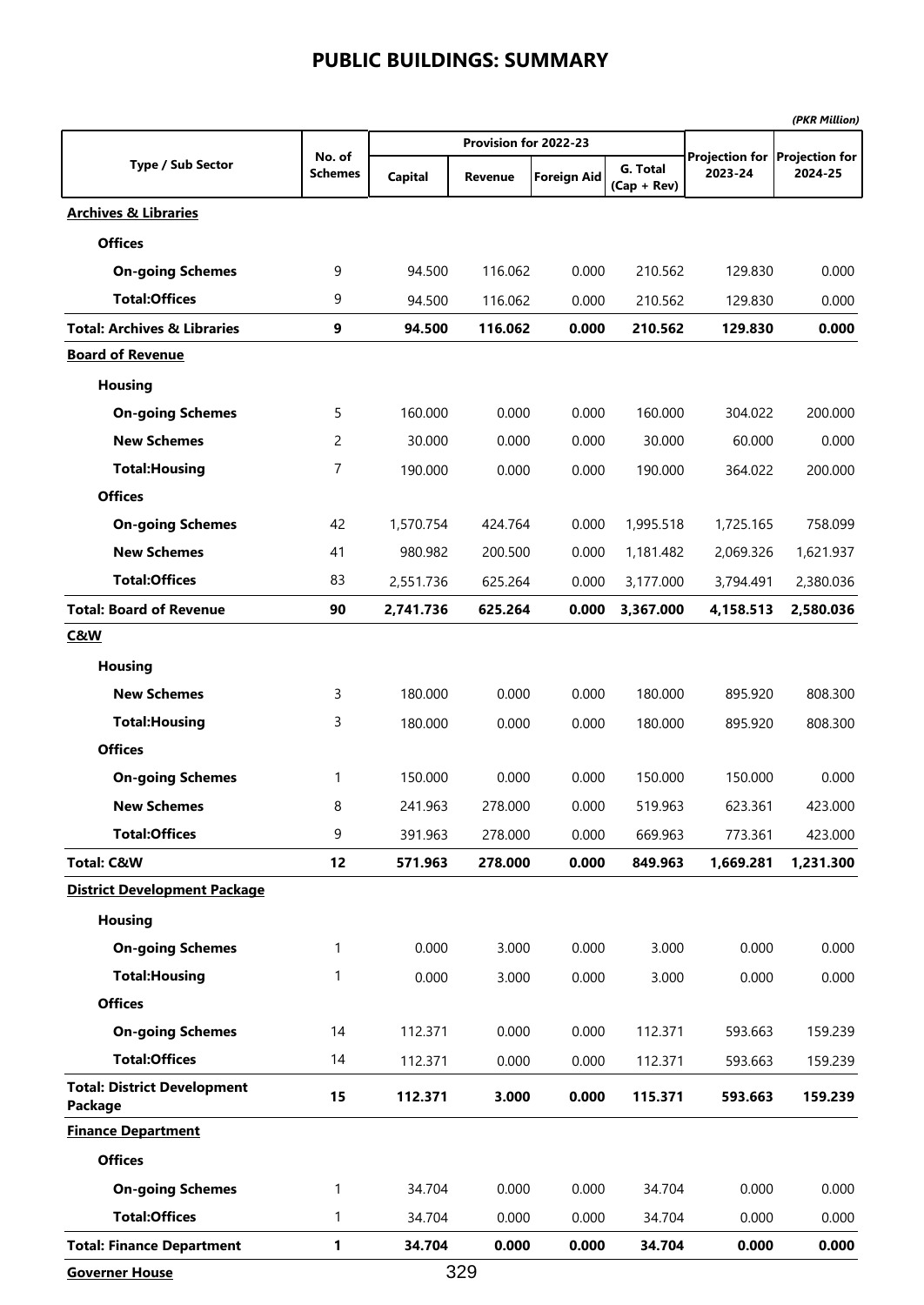| <b>Housing</b>                             |                         |           |           |       |           |           |                      |
|--------------------------------------------|-------------------------|-----------|-----------|-------|-----------|-----------|----------------------|
| <b>New Schemes</b>                         | 2                       | 50.000    | 0.000     | 0.000 | 50.000    | 51.631    | 0.000                |
| <b>Total: Housing</b>                      | 2                       | 50.000    | 0.000     | 0.000 | 50.000    | 51.631    | 0.000                |
| <b>Total: Governer House</b>               | $\overline{\mathbf{c}}$ | 50.000    | 0.000     | 0.000 | 50.000    | 51.631    | 0.000                |
| Home                                       |                         |           |           |       |           |           |                      |
| <b>Housing</b>                             |                         |           |           |       |           |           |                      |
| <b>On-going Schemes</b>                    | 2                       | 125.272   | 77.240    | 0.000 | 202.512   | 67.394    | 0.000                |
| <b>Total: Housing</b>                      | 2                       | 125.272   | 77.240    | 0.000 | 202.512   | 67.394    | 0.000                |
| <b>Offices</b>                             |                         |           |           |       |           |           |                      |
| <b>On-going Schemes</b>                    | 19                      | 410.688   | 33.922    | 0.000 | 444.610   | 1,185.349 | 76.271               |
| <b>New Schemes</b>                         | 9                       | 301.142   | 141.382   | 0.000 | 442.523   | 1,122.000 | 555.000              |
| <b>Total:Offices</b>                       | 28                      | 711.830   | 175.304   | 0.000 | 887.133   | 2,307.349 | 631.271              |
| <b>Total: Home</b>                         | 30                      | 837.102   | 252.544   | 0.000 | 1,089.645 | 2,374.743 | 631.271              |
| <b>Jails</b>                               |                         |           |           |       |           |           |                      |
| <b>Housing</b>                             |                         |           |           |       |           |           |                      |
| <b>On-going Schemes</b>                    | 15                      | 993.630   | 90.897    | 0.000 | 1,084.527 | 2,719.916 | 1,906.016            |
| <b>Total: Housing</b>                      | 15                      | 993.630   | 90.897    | 0.000 | 1,084.527 | 2,719.916 | 1,906.016            |
| <b>Offices</b>                             |                         |           |           |       |           |           |                      |
| <b>On-going Schemes</b>                    | 2                       | 100.000   | 34.172    | 0.000 | 134.172   | 223.193   | 0.000                |
| <b>New Schemes</b>                         | 2                       | 4,000.000 | 2,000.000 | 0.000 | 6,000.000 | 0.000     | 0.000                |
| <b>Total:Offices</b>                       | 4                       | 4,100.000 | 2,034.172 | 0.000 | 6,134.172 | 223.193   | 0.000                |
| <b>Total: Jails</b>                        | 19                      | 5,093.630 | 2,125.069 | 0.000 | 7,218.699 | 2,943.109 | 1,906.016            |
| <b>Judiciary</b>                           |                         |           |           |       |           |           |                      |
| <b>Housing</b>                             |                         |           |           |       |           |           |                      |
| <b>On-going Schemes</b>                    | 24                      | 1,203.473 | 70.465    | 0.000 | 1,273.938 | 776.899   | 0.000                |
| <b>New Schemes</b>                         | 5                       | 300.000   | 61.169    | 0.000 | 361.169   | 730.000   | 1,589.000            |
| <b>Total: Housing</b>                      | 29                      | 1,503.473 | 131.634   | 0.000 | 1,635.107 | 1,506.899 | 1,589.000            |
| <b>Offices</b>                             |                         |           |           |       |           |           |                      |
| <b>On-going Schemes</b>                    | 49                      | 3,737.368 | 1.305     | 0.000 | 3,738.673 | 4,349.677 | 4,558.579            |
| <b>New Schemes</b>                         | 15                      | 1,626.220 | 0.000     | 0.000 | 1,626.220 | 3,209.700 | 7,352.453            |
| <b>Total:Offices</b>                       | 64                      | 5,363.588 | 1.305     | 0.000 | 5,364.893 | 7,559.377 | 11,911.032           |
| <b>Total: Judiciary</b>                    | 93                      | 6,867.061 | 132.939   | 0.000 | 7,000.000 |           | 9,066.276 13,500.032 |
| <b>Law and Parlimentary Affairs</b>        |                         |           |           |       |           |           |                      |
|                                            |                         |           |           |       |           |           |                      |
| <b>On-going Schemes</b>                    | 1                       | 20.000    | 0.000     | 0.000 | 20.000    | 20.000    | 114.454              |
| Total:                                     | 1                       | 20.000    | 0.000     | 0.000 | 20.000    | 20.000    | 114.454              |
| <b>Offices</b>                             |                         |           |           |       |           |           |                      |
| <b>On-going Schemes</b>                    | 4                       | 493.453   | 0.000     | 0.000 | 493.453   | 1,686.225 | 462.850              |
| <b>New Schemes</b>                         | 5                       | 50.000    | 0.000     | 0.000 | 50.000    | 44.948    | 35.914               |
| <b>Total:Offices</b>                       | 9                       | 543.453   | 0.000     | 0.000 | 543.453   | 1,731.173 | 498.764              |
| <b>Total: Law and Parlimentary Affairs</b> | 10                      | 563.453   | 0.000     | 0.000 | 563.453   | 1,751.173 | 613.218              |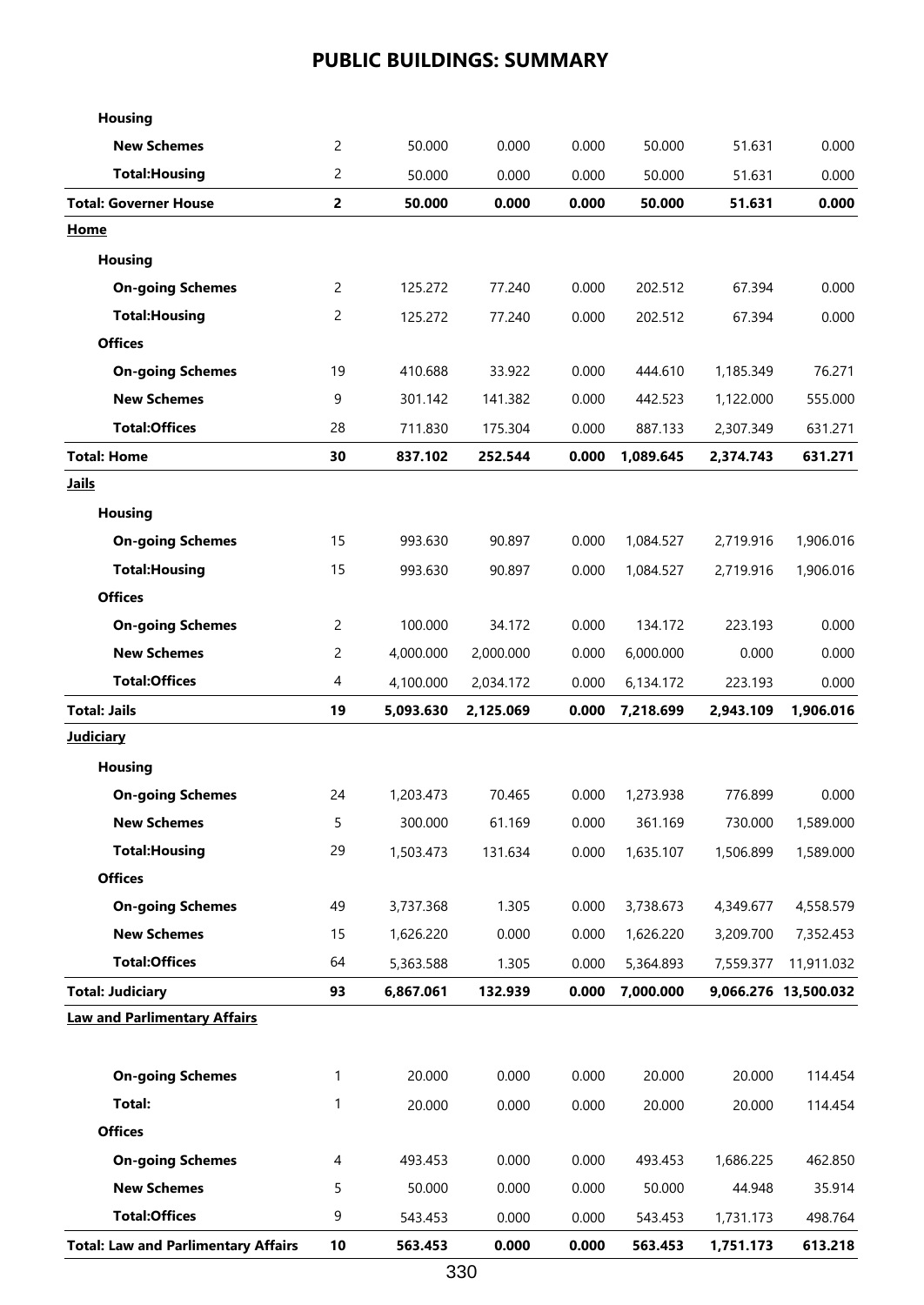#### **Management and Professional Development Department(MPDD)**

| <b>Offices</b>                                                                             |                |                |         |       |           |           |           |
|--------------------------------------------------------------------------------------------|----------------|----------------|---------|-------|-----------|-----------|-----------|
| <b>On-going Schemes</b>                                                                    | 1              | 83.075         | 112.758 | 0.000 | 195.833   | 0.000     | 0.000     |
| <b>Total:Offices</b>                                                                       | 1              | 83.075         | 112.758 | 0.000 | 195.833   | 0.000     | 0.000     |
| <b>Total: Management and</b><br><b>Professional Development</b><br><b>Department(MPDD)</b> | 1              | 83.075         | 112.758 | 0.000 | 195.833   | 0.000     | 0.000     |
| P&D                                                                                        |                |                |         |       |           |           |           |
| <b>Housing</b>                                                                             |                |                |         |       |           |           |           |
| <b>On-going Schemes</b>                                                                    | 4              | 308.182        | 0.000   | 0.000 | 308.182   | 0.000     | 0.000     |
| <b>New Schemes</b>                                                                         | 3              | 125.000        | 0.000   | 0.000 | 125.000   | 200.000   | 150.000   |
| <b>Total: Housing</b>                                                                      | 7              | 433.182        | 0.000   | 0.000 | 433.182   | 200.000   | 150.000   |
| <b>Offices</b>                                                                             |                |                |         |       |           |           |           |
| <b>On-going Schemes</b>                                                                    | $\overline{c}$ | 109.239        | 40.000  | 0.000 | 149.239   | 111.261   | 0.000     |
| <b>New Schemes</b>                                                                         | 3              | 145.000        | 0.000   | 0.000 | 145.000   | 380.000   | 0.000     |
| <b>Total:Offices</b>                                                                       | 5              | 254.239        | 40.000  | 0.000 | 294.239   | 491.261   | 0.000     |
| <b>Total: P&amp;D</b>                                                                      | 12             | 687.421        | 40.000  | 0.000 | 727.421   | 691.261   | 150.000   |
| <b>Police</b>                                                                              |                |                |         |       |           |           |           |
| <b>Housing</b>                                                                             |                |                |         |       |           |           |           |
| <b>On-going Schemes</b>                                                                    | 6              | 67.435         | 0.000   | 0.000 | 67.435    | 270.863   | 0.000     |
| <b>New Schemes</b>                                                                         | 9              | 174.502        | 0.000   | 0.000 | 174.502   | 430.000   | 963.064   |
| <b>Total: Housing</b>                                                                      | 15             | 241.937        | 0.000   | 0.000 | 241.937   | 700.863   | 963.064   |
| <b>Offices</b>                                                                             |                |                |         |       |           |           |           |
| <b>On-going Schemes</b>                                                                    | 137            | 1,944.953      | 97.701  | 0.000 | 2,042.654 | 7,489.225 | 114.305   |
| <b>New Schemes</b>                                                                         | 40             | 846.188        | 0.000   | 0.000 | 846.188   | 1,703.942 | 2,627.875 |
| <b>Total:Offices</b>                                                                       | 177            | 2,791.141      | 97.701  | 0.000 | 2,888.842 | 9,193.167 | 2,742.180 |
| <b>Total: Police</b>                                                                       | 192            | 3,033.078      | 97.701  | 0.000 | 3,130.779 | 9,894.030 | 3,705.244 |
| <b>Provincial Assembly</b>                                                                 |                |                |         |       |           |           |           |
| <b>Housing</b>                                                                             |                |                |         |       |           |           |           |
| <b>On-going Schemes</b>                                                                    | 3              | 390.550        | 0.000   | 0.000 | 390.550   | 1,174.247 | 774.499   |
| <b>New Schemes</b>                                                                         | 1              | 20.000         | 0.000   | 0.000 | 20.000    | 80.000    | 0.000     |
| <b>Total: Housing</b>                                                                      | $\overline{4}$ | 410.550        | 0.000   | 0.000 | 410.550   | 1,254.247 | 774.499   |
| <b>Offices</b>                                                                             |                |                |         |       |           |           |           |
| <b>On-going Schemes</b>                                                                    | 3              | 470.810        | 0.000   | 0.000 | 470.810   | 0.000     | 0.000     |
| <b>New Schemes</b>                                                                         | 1              | 50.000         | 0.000   | 0.000 | 50.000    | 250.000   | 0.000     |
| <b>Total:Offices</b>                                                                       | 4              | 520.810        | 0.000   | 0.000 | 520.810   | 250.000   | 0.000     |
| <b>Total: Provincial Assembly</b>                                                          | 8              | 931.360        | 0.000   | 0.000 | 931.360   | 1,504.247 | 774.499   |
| <b>Public Prosecution</b>                                                                  |                |                |         |       |           |           |           |
| <b>Offices</b>                                                                             |                |                |         |       |           |           |           |
| <b>On-going Schemes</b>                                                                    | 4              | 38.059         | 1.890   | 0.000 | 39.949    | 40.000    | 259.155   |
| <b>New Schemes</b>                                                                         | 7              | 75.000         | 30.978  | 0.000 | 105.978   | 136.500   | 0.000     |
| <b>Total:Offices</b>                                                                       | 11             | 113.059<br>331 | 32.868  | 0.000 | 145.927   | 176.500   | 259.155   |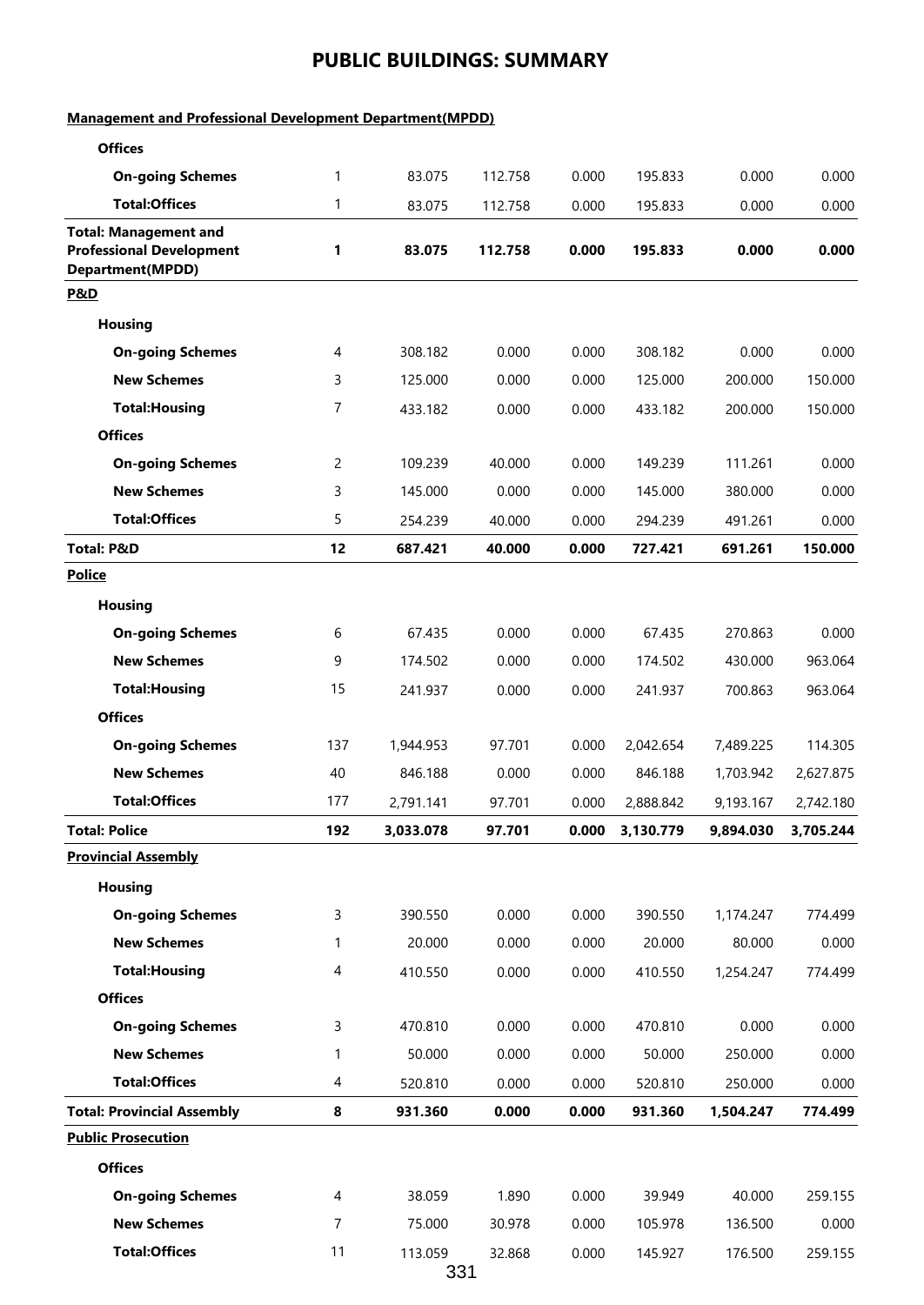| <b>Total: Public Prosecution</b>     | 11           | 113.059    | 32.868    | 0.000 | 145.927          | 176.500   | 259.155               |
|--------------------------------------|--------------|------------|-----------|-------|------------------|-----------|-----------------------|
| <b>S&amp;GAD</b>                     |              |            |           |       |                  |           |                       |
| <b>Housing</b>                       |              |            |           |       |                  |           |                       |
| <b>On-going Schemes</b>              | 5            | 337.000    | 0.000     | 0.000 | 337.000          | 175.000   | 0.000                 |
| <b>New Schemes</b>                   | 9            | 376.397    | 0.000     | 0.000 | 376.397          | 1.661.807 | 787.783               |
| <b>Total: Housing</b>                | 14           | 713.397    | 0.000     | 0.000 | 713.397          | 1,836.807 | 787.783               |
| <b>Offices</b>                       |              |            |           |       |                  |           |                       |
| <b>On-going Schemes</b>              | 15           | 378.812    | 805.307   | 0.000 | 1,184.119        | 660.272   | 0.000                 |
| <b>New Schemes</b>                   | 10           | 464.267    | 7.500     | 0.000 | 471.767          | 3,258.761 | 1,700.000             |
| <b>Total:Offices</b>                 | 25           | 843.079    | 812.807   | 0.000 | 1,655.886        | 3,919.033 | 1,700.000             |
| <b>Total: S&amp;GAD</b>              | 39           | 1,556.476  | 812.807   | 0.000 | 2,369.283        | 5,755.840 | 2,487.783             |
| <b>S&amp;GAD South Punjab</b>        |              |            |           |       |                  |           |                       |
| <b>Offices</b>                       |              |            |           |       |                  |           |                       |
| <b>On-going Schemes</b>              | $\mathbf{1}$ | 0.000      | 1,500.000 | 0.000 | 1,500.000        | 2,040.493 | 1,700.000             |
| <b>Total:Offices</b>                 | 1            | 0.000      | 1,500.000 | 0.000 | 1,500.000        | 2,040.493 | 1,700.000             |
| <b>Total: S&amp;GAD South Punjab</b> | 1            | 0.000      | 1,500.000 | 0.000 | 1,500.000        | 2,040.493 | 1,700.000             |
| <b>Grand Total</b>                   | 545          | 23,370.989 | 6,129.012 |       | 0.000 29,500.000 |           | 42,800.590 29,697.793 |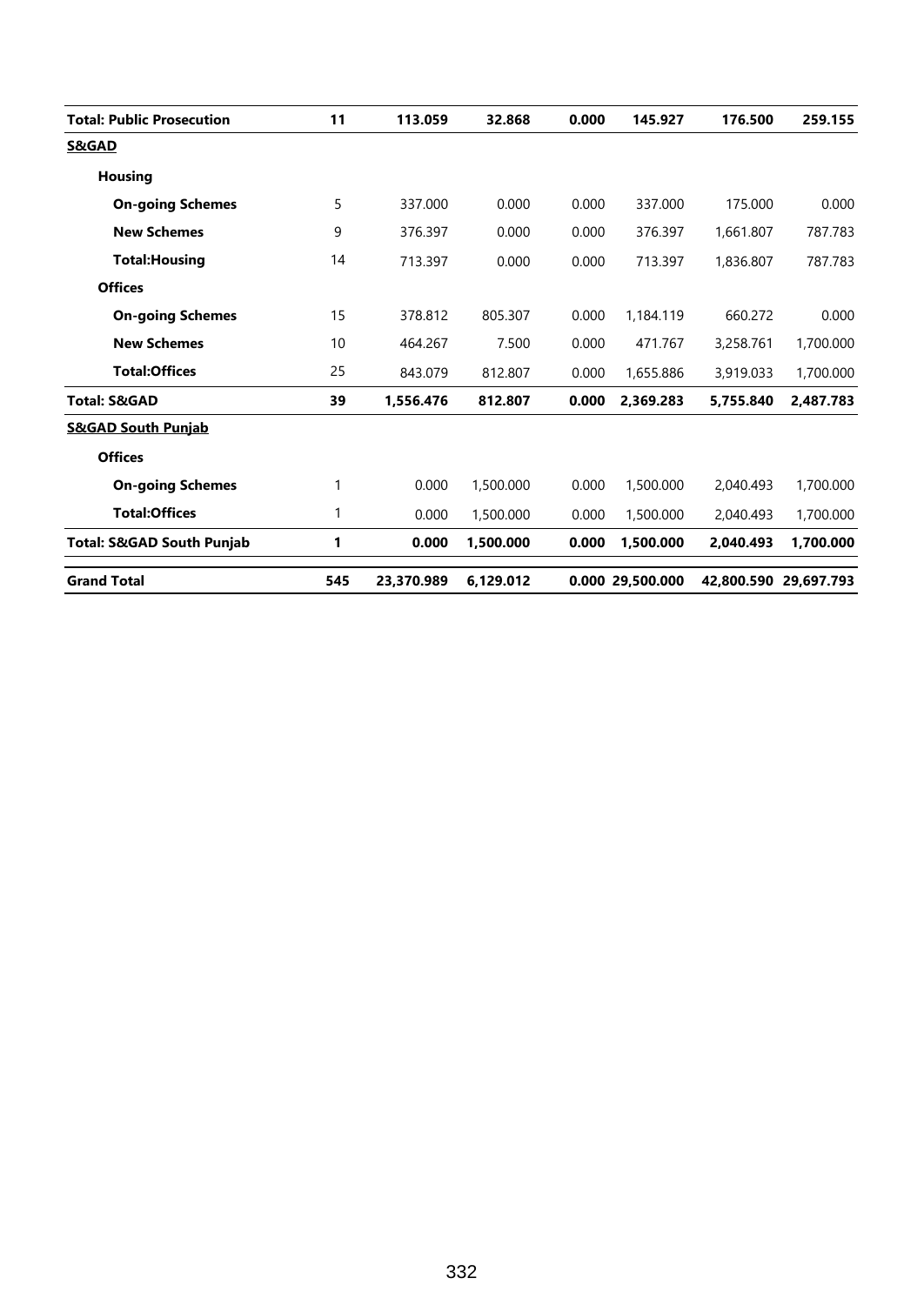| <b>Type / Sub Sector</b>                                                      | No. of         |                |                | Provision for 2022-23 |                           | <b>Projection for</b> | Projection            |
|-------------------------------------------------------------------------------|----------------|----------------|----------------|-----------------------|---------------------------|-----------------------|-----------------------|
|                                                                               | <b>Schemes</b> | <b>Capital</b> | <b>Revenue</b> | <b>Foreign Aid</b>    | G. Total<br>$(Cap + Rev)$ | 2023-24               | for 2024-25           |
| <b>ON-GOING SCHEMES</b>                                                       |                |                |                |                       |                           |                       |                       |
| <b>Board of Revenue</b>                                                       | 42             | 1,570.754      | 424.764        | 0.000                 | 1,995.518                 | 1,725.165             | 758.099               |
| C&W                                                                           | 1              | 150.000        | 0.000          | 0.000                 | 150.000                   | 150.000               | 0.000                 |
| <b>Finance Department</b>                                                     | 1              | 34.704         | 0.000          | 0.000                 | 34.704                    | 0.000                 | 0.000                 |
| Home                                                                          | 2              | 125.272        | 77.240         | 0.000                 | 202.512                   | 67.394                | 0.000                 |
| <b>Jails</b>                                                                  | 15             | 993.630        | 90.897         | 0.000                 | 1,084.527                 | 2,719.916             | 1,906.016             |
| <b>Judiciary</b>                                                              | 49             | 3,737.368      | 1.305          | 0.000                 | 3,738.673                 | 4,349.677             | 4,558.579             |
| <b>Law and Parlimentary Affairs</b>                                           | 1              | 20.000         | 0.000          | 0.000                 | 20.000                    | 20.000                | 114.454               |
| P&D                                                                           | 4              | 308.182        | 0.000          | 0.000                 | 308.182                   | 0.000                 | 0.000                 |
| <b>Police</b>                                                                 | 137            | 1,944.953      | 97.701         | 0.000                 | 2,042.654                 | 7,489.225             | 114.305               |
| <b>Provincial Assembly</b>                                                    | 3              | 390.550        | 0.000          | 0.000                 | 390.550                   | 1,174.247             | 774.499               |
| <b>Public Prosecution</b>                                                     | 4              | 38.059         | 1.890          | 0.000                 | 39.949                    | 40.000                | 259.155               |
| <b>S&amp;GAD</b>                                                              | 5              | 337.000        | 0.000          | 0.000                 | 337.000                   | 175.000               | 0.000                 |
| <b>Management and Professional</b><br><b>Development Department</b><br>(MPDD) | 1              | 83.075         | 112.758        | 0.000                 | 195.833                   | 0.000                 | 0.000                 |
| <b>Archives &amp; Libraries</b>                                               | 9              | 94.500         | 116.062        | 0.000                 | 210.562                   | 129.830               | 0.000                 |
| <b>S&amp;GAD South Punjab</b>                                                 | 1              | 0.000          | 1,500.000      | 0.000                 | 1,500.000                 | 2,040.493             | 1,700.000             |
| <b>District Development Package</b>                                           | 1              | 0.000          | 3.000          | 0.000                 | 3.000                     | 0.000                 | 0.000                 |
| <b>Total: ON-GOING SCHEMES</b>                                                | 370            | 13,334.328     | 3,409.483      | 0.000                 | 16,743.811                |                       | 25,892.694 11,083.467 |
| <b>NEW SCHEMES</b>                                                            |                |                |                |                       |                           |                       |                       |
| <b>Board of Revenue</b>                                                       | 41             | 980.982        | 200.500        | 0.000                 | 1,181.482                 | 2,069.326             | 1,621.937             |
| C&W                                                                           | 8              | 241.963        | 278.000        | 0.000                 | 519.963                   | 623.361               | 423.000               |
| <b>Governer House</b>                                                         | 2              | 50.000         | 0.000          | 0.000                 | 50.000                    | 51.631                | 0.000                 |
| Home                                                                          | 9              | 301.142        | 141.382        | 0.000                 | 442.523                   | 1,122.000             | 555.000               |
| <b>Jails</b>                                                                  | 2              | 4,000.000      | 2,000.000      | 0.000                 | 6,000.000                 | 0.000                 | 0.000                 |
| <b>Judiciary</b>                                                              | 15             | 1,626.220      | 0.000          | 0.000                 | 1,626.220                 | 3,209.700             | 7,352.453             |
| <b>Law and Parlimentary Affairs</b>                                           | 5              | 50.000         | 0.000          | 0.000                 | 50.000                    | 44.948                | 35.914                |
| P&D                                                                           | 3              | 125.000        | 0.000          | 0.000                 | 125.000                   | 200.000               | 150.000               |
| <b>Police</b>                                                                 | 40             | 846.188        | 0.000          | 0.000                 | 846.188                   | 1,703.942             | 2,627.875             |
| <b>Provincial Assembly</b>                                                    | 1              | 20.000         | 0.000          | 0.000                 | 20.000                    | 80.000                | 0.000                 |
| <b>Public Prosecution</b>                                                     | 7              | 75.000         | 30.978         | 0.000                 | 105.978                   | 136.500               | 0.000                 |
| S&GAD                                                                         | 9              | 376.397        | 0.000          | 0.000                 | 376.397                   | 1,661.807             | 787.783               |
| <b>Total: NEW SCHEMES</b>                                                     | 175            | 10,036.661     | 2,719.529      | 0.000                 | 12,756.189                |                       | 16,907.896 18,614.326 |
| <b>Grand Total</b>                                                            | 545            | 23,370.989     | 6,129.012      | 0.000                 | 29,500.000                |                       | 42,800.590 29,697.793 |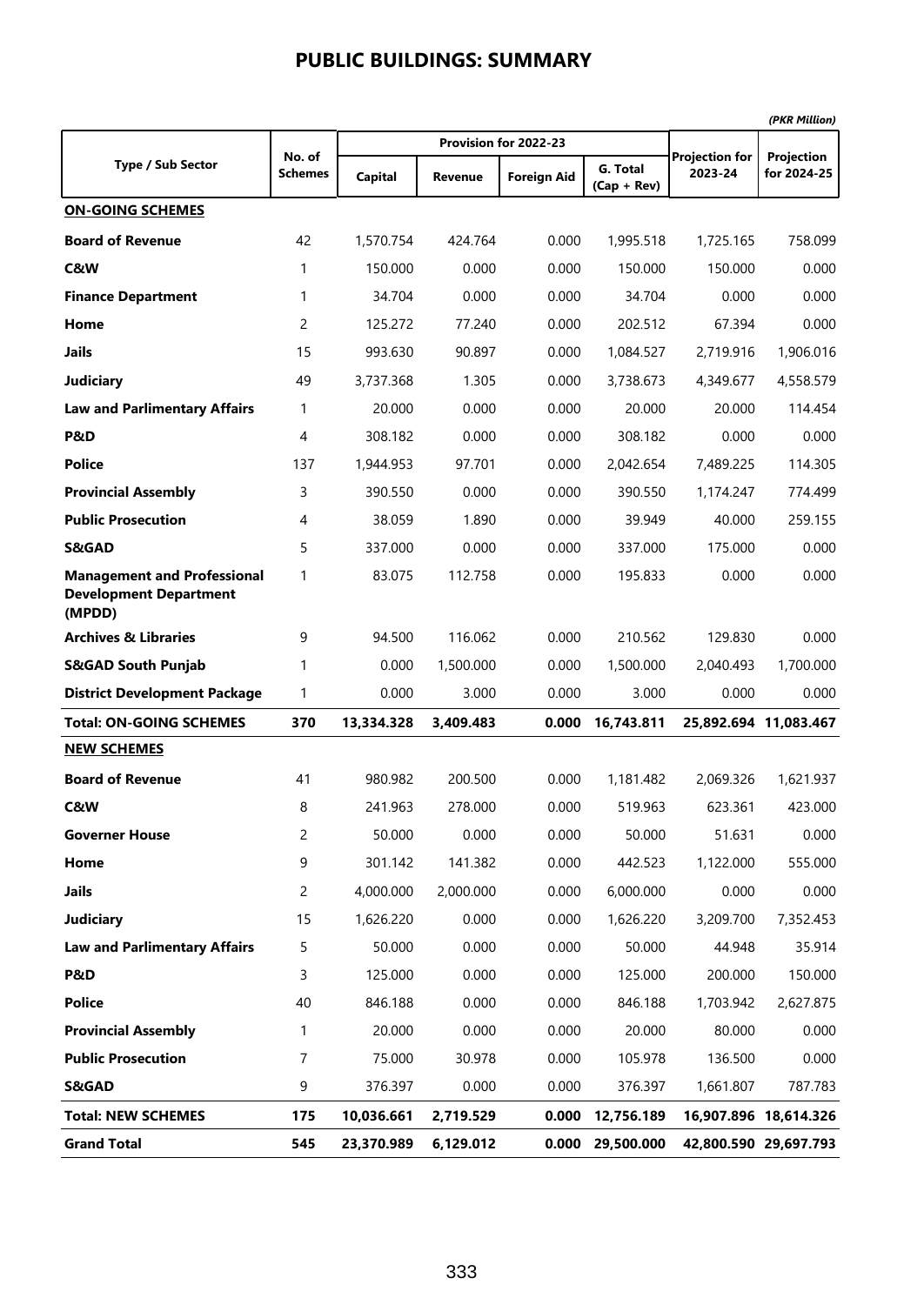|              |                                                                                                                                                                |           |                         |        |                       |                               |                         |         | (PKR Million)                      |
|--------------|----------------------------------------------------------------------------------------------------------------------------------------------------------------|-----------|-------------------------|--------|-----------------------|-------------------------------|-------------------------|---------|------------------------------------|
| <b>GS</b>    | <b>Scheme Information</b>                                                                                                                                      |           | Accum.                  |        | Provision for 2022-23 |                               | <b>MTDF Projections</b> |         | Throw fwd                          |
| No           | Scheme ID / Approval Date / Location                                                                                                                           | Est. Cost | Exp.<br><b>June, 22</b> | Cap.   | Rev.                  | <b>G.Total</b><br>(Cap.+Rev.) | 2023-24                 | 2024-25 | <b>Beyond</b><br><b>June, 2025</b> |
| $\mathbf{1}$ | $\mathbf{2}$                                                                                                                                                   | 3         | 4                       | 5      | 6                     | $\overline{7}$                | 8                       | 9       | 10                                 |
|              | <b>Archives &amp; Libraries</b>                                                                                                                                |           |                         |        |                       |                               |                         |         |                                    |
|              | <b>ON-GOING SCHEMES</b>                                                                                                                                        |           |                         |        |                       |                               |                         |         |                                    |
|              | <b>Offices</b>                                                                                                                                                 |           |                         |        |                       |                               |                         |         |                                    |
| 3538         | Establishment of E-Library/ Earning<br>Centre at Tehsil Hazro, District Attock.<br>01261902501 / 26-12-2019 / Attock                                           | 60.000    | 44.000                  | 1.000  | 15.000                | 16.000                        | 0.000                   | 0.000   | 0.000                              |
| 3539         | <b>Establishment of E- Library/Community</b><br>Center at AEHS Jinnah Avenue, Lahore<br>01191800128 / 16-01-2020 / Lahore                                      | 146.347   | 43.000                  | 30.000 | 25.000                | 55.000                        | 48.347                  | 0.000   | 0.000                              |
| 3540         | Establishment of E-Library / Community<br><b>Centre at Revenue Employees</b><br><b>Cooperative Housing Society Lahore</b><br>01191800129 / 16-01-2020 / Lahore | 40.000    | 32.000                  | 0.000  | 8.000                 | 8.000                         | 0.000                   | 0.000   | 0.000                              |
| 3541         | Establishment of Public Library in Burj<br><b>Atari and Sharaqpur District</b><br>Sheikhupura.<br>01211500798 / 01-07-2015 /<br>Sheikhupura                    | 62.361    | 33.930                  | 10.000 | 0.000                 | 10.000                        | 18.431                  | 0.000   | 0.000                              |
| 3542         | Establishment of E-Library / Earning<br>Centre at Narang Mandi, Tehsil Muridke,<br><b>District Sheikhupura</b><br>01211902315 / 16-01-2020 /<br>Sheikhupura    | 60.080    | 21.000                  | 20.000 | 1.000                 | 21.000                        | 18.080                  | 0.000   | 0.000                              |
| 3543         | Additional facilities at Library Complex<br>Muridke District Sheikhupura<br>01212101034 / 30-07-2021 /<br>Sheikhupura                                          | 91.737    | 11.765                  | 25.000 | 10.000                | 35,000                        | 44.972                  | 0.000   | 0.000                              |
| 3544         | <b>Establishment of Public Library at</b><br>Roshan Bhella District Kasur<br>01182101005 / 30-07-2021 / Kasur                                                  | 50.000    | 10.000                  | 4.000  | 36.000                | 40.000                        | 0.000                   | 0.000   | 0.000                              |
| 3545         | <b>Construction of Library/ Community</b><br>Centre at Seetpur District Muzaffargarh<br>01061902349 / 16-01-2020 /<br>Muzaffargarh                             | 20.000    | 18.000                  | 0.500  | 1.500                 | 2.000                         | 0.000                   | 0.000   | 0.000                              |
| 3546         | <b>Establishment of Bahadur Library</b><br><b>Complex at District Layyah</b><br>01051700421 / 26-09-2017 / Layyah                                              | 143.562   | 120.000                 | 4.000  | 19.562                | 23.562                        | 0.000                   | 0.000   | 0.000                              |
|              | <b>Total: Offices</b>                                                                                                                                          | 674.087   | 333.695                 | 94.500 | 116.062               | 210.562                       | 129.830                 | 0.000   | 0.000                              |
|              | <b>Total: ON-GOING SCHEMES</b>                                                                                                                                 | 674.087   | 333.695                 | 94.500 | 116.062               | 210.562                       | 129.830                 | 0.000   | 0.000                              |
|              | <b>Total: Archives &amp; Libraries</b>                                                                                                                         | 674.087   | 333.695                 | 94.500 | 116.062               | 210.562                       | 129.830                 | 0.000   | 0.000                              |
|              | <b>Board of Revenue</b>                                                                                                                                        |           |                         |        |                       |                               |                         |         |                                    |
|              | <b>ON-GOING SCHEMES</b>                                                                                                                                        |           |                         |        |                       |                               |                         |         |                                    |
|              | Housing                                                                                                                                                        |           |                         |        |                       |                               |                         |         |                                    |
| 3547         | Construction of 30 Nos. Revenue Officer<br>Residences at GOR-I District Rawalpindi                                                                             | 276.000   | 136.000                 | 50.000 | 0.000                 | 50.000                        | 90.000                  | 0.000   | 0.000                              |
|              | 01291902310 / 20-03-2020 / Rawalpindi                                                                                                                          |           |                         |        |                       |                               |                         |         |                                    |
| 3548         | <b>Construction of Staff Colony in Sillanwali</b><br>District Sargodha<br>01331902429 / 10-10-2019 / Sargodha                                                  | 84.022    | 50.000                  | 20.000 | 0.000                 | 20.000                        | 14.022                  | 0.000   | 0.000                              |
| 3549         | Construction of G.O.R III, Faisalabad<br>01092101052 / 10-08-2021 / Faisalabad                                                                                 | 390.000   | 20.000                  | 30.000 | 0.000                 | 30.000                        | 140.000                 | 200.000 | 0.000                              |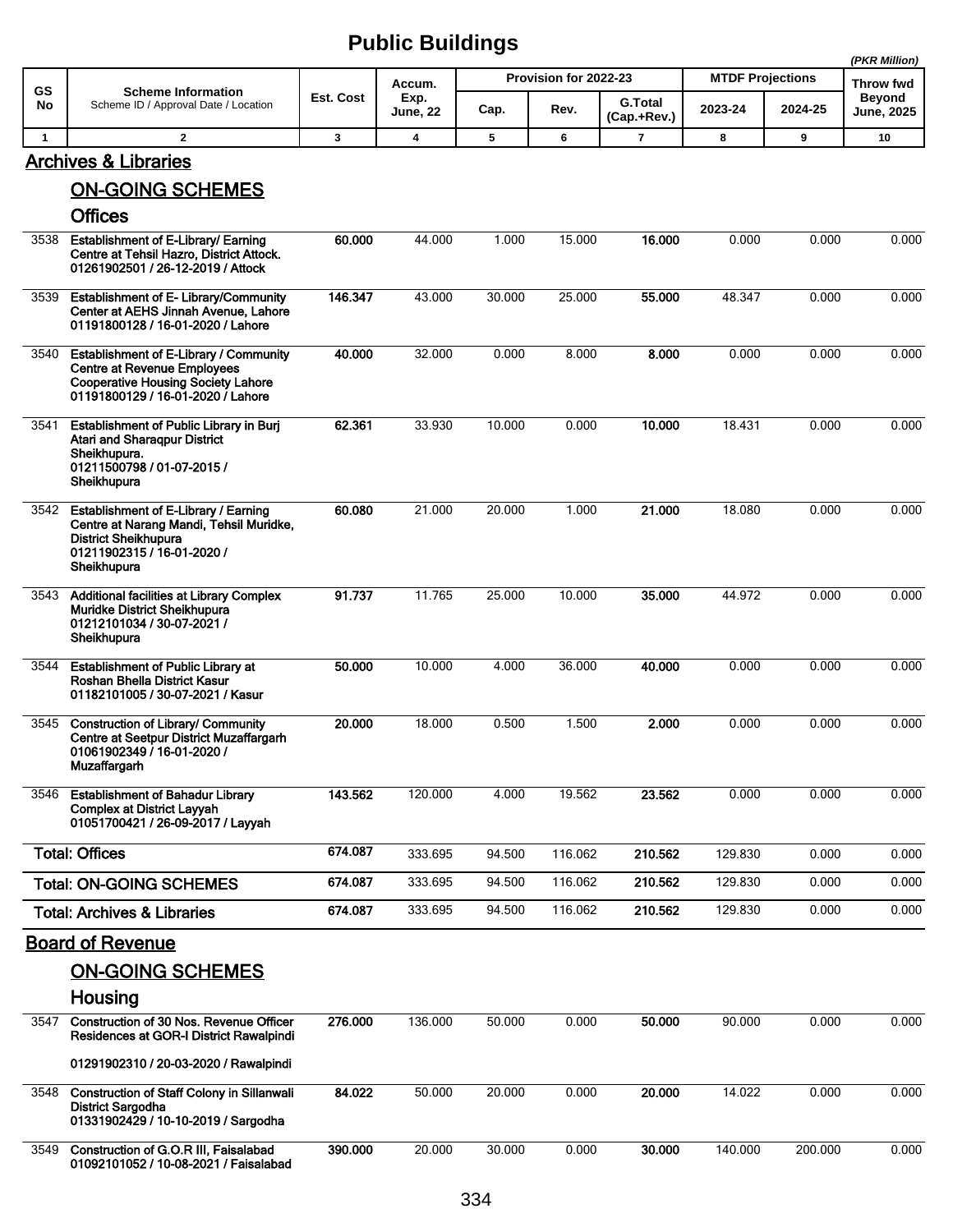**(PKR Million)**

|              |                                                                                                                                                                                                      |           |                         |         |                       |                               |                         |                  | (PKR Million)                      |
|--------------|------------------------------------------------------------------------------------------------------------------------------------------------------------------------------------------------------|-----------|-------------------------|---------|-----------------------|-------------------------------|-------------------------|------------------|------------------------------------|
| <b>GS</b>    | <b>Scheme Information</b>                                                                                                                                                                            |           | Accum.                  |         | Provision for 2022-23 |                               | <b>MTDF Projections</b> | <b>Throw fwd</b> |                                    |
| No           | Scheme ID / Approval Date / Location                                                                                                                                                                 | Est. Cost | Exp.<br><b>June, 22</b> | Cap.    | Rev.                  | <b>G.Total</b><br>(Cap.+Rev.) | 2023-24                 | 2024-25          | <b>Beyond</b><br><b>June, 2025</b> |
| $\mathbf{1}$ | $\overline{2}$                                                                                                                                                                                       | 3         | 4                       | 5       | 6                     | $\overline{7}$                | 8                       | 9                | 10                                 |
| 3550         | Construction of 10 Nos. Residences for<br>Officers Grade 17-18 including the<br>residence of Addl. Commissioner<br>(Coord.& Revenue) and AC(G&R) at<br>Sahiwal<br>01362101109 / 27-07-2021 / Sahiwal | 150,000   | 40.000                  | 50.000  | 0.000                 | 50.000                        | 60.000                  | 0.000            | 0.000                              |
| 3551         | Construction of DC Residence R.Y.Khan                                                                                                                                                                | 35,000    | 25.000                  | 10.000  | 0.000                 | 10.000                        | 0.000                   | 0.000            | 0.000                              |
|              | 01262100965 / 17-07-2021 / Rahim Yar<br>Khan                                                                                                                                                         |           |                         |         |                       |                               |                         |                  |                                    |
|              | <b>Total: Housing</b>                                                                                                                                                                                | 935.022   | 271.000                 | 160.000 | 0.000                 | 160.000                       | 304.022                 | 200.000          | 0.000                              |
|              | <b>Offices</b>                                                                                                                                                                                       |           |                         |         |                       |                               |                         |                  |                                    |
| 3552         | Construction of Dehi Markaz Maal,<br><b>Assistant Commissioner City &amp; Sub</b><br>Registrar (U-I) Office Rawalpindi Cantt<br>01262100962 / 24-07-2021 / Rawalpindi                                | 74.000    | 30.000                  | 20.000  | 0.000                 | 20.000                        | 24.000                  | 0.000            | 0.000                              |
| 3553         | Re-Construction of Commissioner Camp<br>Office, Murree<br>01292155241 / 20-05-2022 / Rawalpindi                                                                                                      | 49.228    | 9.244                   | 20.000  | 0.000                 | 20.000                        | 19.984                  | 0.000            | 0.000                              |
| 3554         | <b>Construction of Assistant Commissioner</b><br>Office and Tehsil Complex,<br><b>Hassanabdal District Attock</b><br>01262100957 / 19-07-2021 / Attock                                               | 30.000    | 15.000                  | 15.000  | 0.000                 | 15.000                        | 0.000                   | 0.000            | 0.000                              |
| 3555         | <b>Construction of Additional Block / Room</b><br>& Record Room in Deputy<br><b>Commissioner Complex, Chakwal</b><br>01272101065 / 24-07-2021 / Chakwal                                              | 55.000    | 40.000                  | 15.000  | 0.000                 | 15.000                        | 0.000                   | 0.000            | 0.000                              |
| 3556         | Provision of Furniture & Fixture of Newly<br><b>Established Tehsil Complex Lawa,</b><br><b>District Chakwal</b><br>01272101068 / 19-07-2021 / Chakwal                                                | 12.000    | 0.000                   | 0.000   | 12.000                | 12.000                        | 0.000                   | 0.000            | 0.000                              |
| 3557         | <b>Construction of Tehsil Complex at Pind</b><br>Dadan Khan District Jhelum<br>01281700378 / 08-03-2017 / Jhelum                                                                                     | 76.399    | 61.399                  | 15.000  | 0.000                 | 15.000                        | 0.000                   | 0.000            | 0.000                              |
| 3558         | <b>Constrcution of Tehsil Complex, Pind</b><br>Dadan Khan, District Jhelum,<br>01282155243 / 20-05-2022 / Jhelum                                                                                     | 111.748   | 93.000                  | 13.748  | 5.000                 | 18.748                        | 0.000                   | 0.000            | 0.000                              |
| 3559         | <b>Construction of Record Room in District</b><br><b>Court Sargodha</b><br>01331800192 / 30-05-2019 / Sargodha                                                                                       | 33.544    | 23.544                  | 0.000   | 10.000                | 10.000                        | 0.000                   | 0.000            | 0.000                              |
| 3560         | <b>Construction of Deputy Commissioner</b><br>Office Complex, Sargodha<br>01331902426 / 19-05-2020 / Sargodha                                                                                        | 351.000   | 90.000                  | 30.000  | 0.000                 | 30.000                        | 160.000                 | 71.000           | 0.000                              |
| 3561         | Improvement / Renovation of<br>Commissioner Office, Sargodha Division<br>Sargodha<br>01302100953 / 15-07-2021 / Sargodha                                                                             | 50.000    | 25.000                  | 25.000  | 0.000                 | 25.000                        | 0.000                   | 0.000            | 0.000                              |
| 3562         | <b>Construction of Tehsil Complex at Kot</b><br>Momin, District Sargodha<br>01332154120 / 12-10-2021 / Sargodha                                                                                      | 64.900    | 55.000                  | 0.000   | 9.900                 | 9.900                         | 0.000                   | 0.000            | 0.000                              |
| 3563         | Construction of Tehsil office Naushera,<br>District Khushab.<br>01311400388 / 28-01-2015 / Khushab                                                                                                   | 124.700   | 100.000                 | 24.700  | 0.000                 | 24.700                        | 0.000                   | 0.000            | 0.000                              |
| 3564         | <b>Construction of Circuit House at</b><br><b>Mianwali City</b><br>01322154302 / 06-12-2021 / Mianwali                                                                                               | 59.805    | 20.000                  | 18.805  | 0.000                 | 18.805                        | 21.000                  | 0.000            | 0.000                              |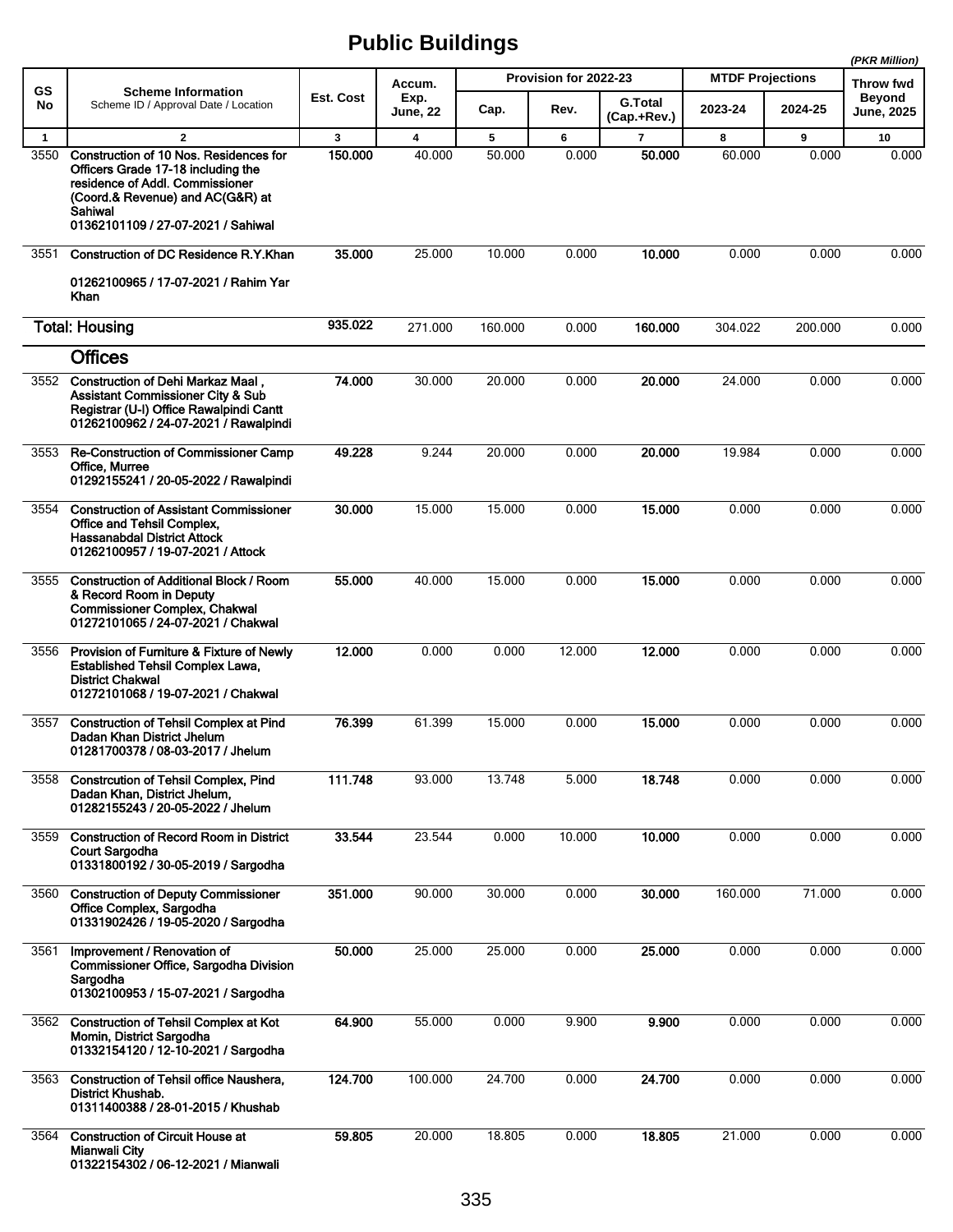|              |                                                                                                                                                                                                             |           |                         |         | (PKR Million)         |                               |                         |           |                                    |
|--------------|-------------------------------------------------------------------------------------------------------------------------------------------------------------------------------------------------------------|-----------|-------------------------|---------|-----------------------|-------------------------------|-------------------------|-----------|------------------------------------|
| GS           | <b>Scheme Information</b>                                                                                                                                                                                   |           | Accum.                  |         | Provision for 2022-23 |                               | <b>MTDF Projections</b> | Throw fwd |                                    |
| No           | Scheme ID / Approval Date / Location                                                                                                                                                                        | Est. Cost | Exp.<br><b>June, 22</b> | Cap.    | Rev.                  | <b>G.Total</b><br>(Cap.+Rev.) | 2023-24                 | 2024-25   | <b>Beyond</b><br><b>June, 2025</b> |
| $\mathbf{1}$ | $\overline{2}$                                                                                                                                                                                              | 3         | $\overline{\mathbf{4}}$ | 5       | 6                     | $\overline{7}$                | 8                       | 9         | 10                                 |
| 3565         | Renovation / Rehabilitation of Old Namal<br>Rest House near Namal Lake, District<br>Mianwali<br>01322154303 / 06-12-2021 / Mianwali                                                                         | 33.964    | 29.000                  | 0.000   | 4.964                 | 4.964                         | 0.000                   | 0.000     | 0.000                              |
| 3566         | <b>Construction of Tehsil Complex,</b><br>Mankera, District Bhakkar<br>01302100955 / 17-07-2021 / Bhakkar                                                                                                   | 42.500    | 20.000                  | 22.500  | 0.000                 | 22.500                        | 0.000                   | 0.000     | 0.000                              |
| 3567         | Improvement / Rehabilitation of D.C<br>Complex, Camp Office and Lyallpur<br>House, Faisalabad<br>01092101053 / 15-07-2021 / Faisalabad                                                                      | 40.000    | 20.000                  | 20.000  | 0.000                 | 20.000                        | 0.000                   | 0.000     | 0.000                              |
| 3568         | <b>Rehabilitation of Assistant</b><br><b>Commissioner Office &amp; Tehsil Office</b><br>Complex, Samundri District Faisalabad<br>01092101054 / 15-07-2021 / Faisalabad                                      | 25.000    | 15.000                  | 10.000  | 0.000                 | 10.000                        | 0.000                   | 0.000     | 0.000                              |
| 3569         | <b>Construction of Auditorium at Tehsil &amp;</b><br>District Jhang<br>01302100954 / 19-07-2021 / Jhang                                                                                                     | 100.000   | 5.000                   | 20.000  | 0.000                 | 20.000                        | 75.000                  | 0.000     | 0.000                              |
| 3570         | <b>Construction of Block for Revenue</b><br>Record of Deputy Commissioner Office,<br>Guiranwala<br>01122101043 / 29-07-2021 / Gujranwala                                                                    | 135.000   | 15.000                  | 20.000  | 0.000                 | 20.000                        | 50.000                  | 50.000    | 0.000                              |
| 3571         | <b>Construction of Tehsil Complex</b><br>Gujranwala City<br>01122101076 / 19-07-2021 / Gujranwala                                                                                                           | 44.000    | 12.000                  | 20.000  | 0.000                 | 20.000                        | 12.000                  | 0.000     | 0.000                              |
|              | 3572 Constrcutuion of Boundary Wall and<br>Gate Pillars, External Development at<br><b>Newly Constructed District Coordination</b><br>Office Distrct Complex, Narowal<br>01162155242 / 20-05-2022 / Narowal | 69.350    | 14.350                  | 20.000  | 0.000                 | 20.000                        | 35.000                  | 0.000     | 0.000                              |
| 3573         | <b>Constrction of Circuit House in Distrcit</b><br>Complex, Narowal,<br>01162155244 / 20-05-2022 / Narowal                                                                                                  | 108.181   | 20.000                  | 0.000   | 20.000                | 20,000                        | 68.181                  | 0.000     | 0.000                              |
| 3574         | <b>Construction of Tehsil Complex</b><br><b>Shalamar District Lahore</b><br>01191901172 / 06-04-2020 / Lahore                                                                                               | 115.000   | 45.000                  | 20.000  | 0.000                 | 20.000                        | 50.000                  | 0.000     | 0.000                              |
| 3575         | <b>Construction of Office Building for Tax</b><br>Wing of Board of Revenue Puniab,<br>Lahore<br>01052100873 / 10-08-2021 / Lahore                                                                           | 100.000   | 0.000                   | 45.000  | 0.000                 | 45.000                        | 55.000                  | 0.000     | 0.000                              |
| 3576         | <b>Rehabilitation / Renovation Existing</b><br>Office Buildings and Construction of<br>New Office Block of Commissioner<br>Office, Lahore<br>01232100989 / 10-08-2021 / Lahore                              | 390.000   | 25.000                  | 100.000 | 0.000                 | 100.000                       | 75.000                  | 190.000   | 0.000                              |
| 3577         | <b>Construction of Tehsil Complex</b><br>Shahkot, District Nankana Sahib<br>01201901176 / 20-05-2020 / Nankana<br>Sahib                                                                                     | 110.000   | 42.000                  | 18.000  | 0.000                 | 18.000                        | 50.000                  | 0.000     | 0.000                              |
| 3578         | <b>Construction of Tehsil Complex Kot</b><br>Radha Kishan, District kasur<br>01181901173 / 06-04-2020 / Kasur                                                                                               | 115.000   | 40.000                  | 20.000  | 0.000                 | 20.000                        | 55.000                  | 0.000     | 0.000                              |
| 3579         | <b>Construction of Tehsil Complex at</b><br>Pattoki, Kasur<br>01182101104 / 19-07-2021 / Kasur                                                                                                              | 50.000    | 30.000                  | 20.000  | 0.000                 | 20.000                        | 0.000                   | 0.000     | 0.000                              |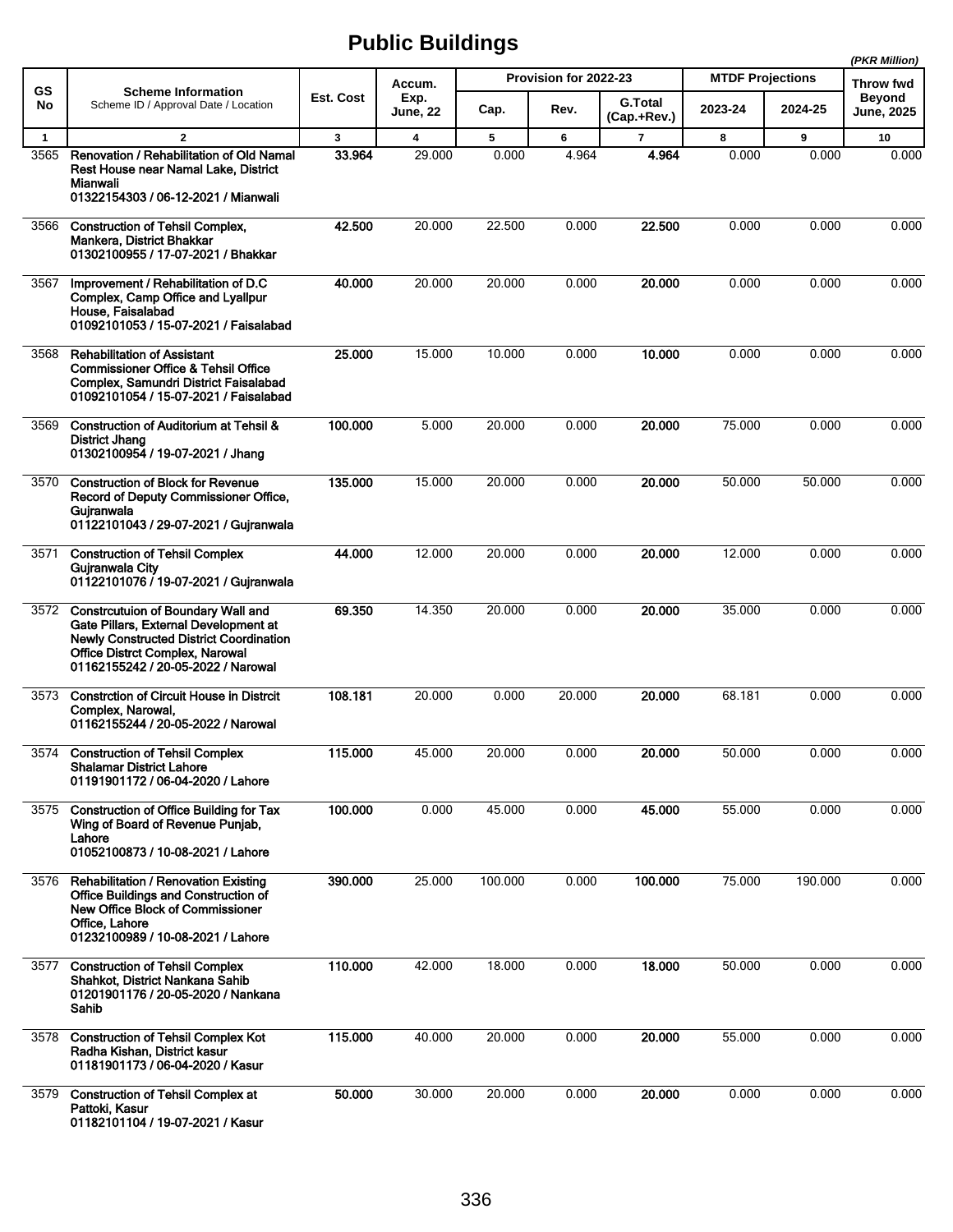|                      |                                                                                                                                                                                   |             |                                   |             |                       |                               |                         |            | (PKR Million)                     |
|----------------------|-----------------------------------------------------------------------------------------------------------------------------------------------------------------------------------|-------------|-----------------------------------|-------------|-----------------------|-------------------------------|-------------------------|------------|-----------------------------------|
| GS                   | <b>Scheme Information</b>                                                                                                                                                         | Est. Cost   | Accum.<br>Exp.                    |             | Provision for 2022-23 |                               | <b>MTDF Projections</b> |            | <b>Throw fwd</b><br><b>Beyond</b> |
| No                   | Scheme ID / Approval Date / Location                                                                                                                                              |             | June, 22                          | Cap.        | Rev.                  | <b>G.Total</b><br>(Cap.+Rev.) | 2023-24                 | 2024-25    | <b>June, 2025</b>                 |
| $\mathbf{1}$<br>3580 | $\overline{2}$<br>Re-construction of Boundary Wall and<br>Provision of Missing Facilities at Circuit<br><b>House Sahiwal</b><br>01361706410 / 19-08-2017 / Sahiwal                | 3<br>39.700 | $\overline{\mathbf{4}}$<br>18.000 | 5<br>16.000 | 6<br>5.700            | $\overline{7}$<br>21.700      | 8<br>0.000              | 9<br>0.000 | 10<br>0.000                       |
| 3581                 | <b>Rehabilitation of Tehsil Complex,</b><br>Sahiwal<br>01362101106 / 15-07-2021 / Sahiwal                                                                                         | 30.000      | 15.000                            | 15.000      | 0.000                 | 15.000                        | 0.000                   | 0.000      | 0.000                             |
| 3582                 | <b>Construction of Tehsil Complex and</b><br>Assistant Commissioner Residence<br>Taunsa District Dera Ghazi Khan<br>01041800292 / 29-01-2019 / Dera Ghazi<br>Khan                 | 100.000     | 80.000                            | 12.800      | 7.200                 | 20.000                        | 0.000                   | 0.000      | 0.000                             |
| 3583                 | <b>Construction of AC Office &amp; Tehsil</b><br>Complex at Koh-e-Suleman, D.G.Khan<br>01052100883 / 12-01-2022 / Dera Ghazi<br>Khan                                              | 60.000      | 35.000                            | 25.000      | 0.000                 | 25.000                        | 0.000                   | 0.000      | 0.000                             |
| 3584                 | <b>Rehabilitation / Renovation of Tehsil</b><br>Complex at District DG Khan<br>01042101038 / 17-07-2021 / Dera Ghazi<br>Khan                                                      | 50.000      | 10.000                            | 20.000      | 0.000                 | 20.000                        | 20.000                  | 0.000      | 0.000                             |
| 3585                 | <b>Construction of Tehsil Complex &amp;</b><br>Assistant Commissioner Residence, Kot<br>Chutta District Dera Ghazi Khan<br>01042102076 / 31-03-2021 / Dera Ghazi<br>Khan          | 110.000     | 50.000                            | 20.000      | 0.000                 | 20.000                        | 40.000                  | 0.000      | 0.000                             |
| 3586                 | <b>Construction of Tehsil Office</b><br>Rojhan, District Rajanpur<br>01071902432 / 12-10-2019 / Rajanpur                                                                          | 70.000      | 40.000                            | 15.000      | 0.000                 | 15,000                        | 15.000                  | 0.000      | 0.000                             |
| 3587                 | <b>Construction of Tehsil Office Building</b><br>Tehsil Jampur, District Rajanpur<br>01262100963 / 14-07-2021 / Rajanpur                                                          | 50.000      | 15.000                            | 35.000      | 0.000                 | 35.000                        | 0.000                   | 0.000      | 0.000                             |
| 3588                 | <b>Construction of Tehsil Complex Jatoi</b><br><b>District Muzaffargarh</b><br>01062101014 / 02-08-2021 /<br><b>Muzaffargarh</b>                                                  | 38.210      | 19.009                            | 19.201      | 0.000                 | 19.201                        | 0.000                   | 0.000      | 0.000                             |
| 3589                 | <b>Construction of District Complex Chiniot</b><br>01162100975 / 10-08-2021 / Chiniot                                                                                             | 400.000     | 0.000                             | 40.000      | 0.000                 | 40.000                        | 150.000                 | 150.000    | 60.000                            |
| 3590                 | <b>Establishment of Revenue Academy,</b><br>Lahore<br>01192001351 / 17-11-2021 / Punjab                                                                                           | 1,447.099   | 150.000                           | 150.000     | 200.000               | 350.000                       | 650.000                 | 297.099    | 0.000                             |
| 3591                 | <b>Block Allocation for Construction of</b><br><b>Tehsil Complexes in Newly Established</b><br><b>Tehsils of Punjab</b><br>01372107458 / 10-08-2021 / Punjab                      | 500.000     | 0.000                             | 400.000     | 0.000                 | 400.000                       | 100.000                 | 0.000      | 0.000                             |
| 3592                 | Chief Minister's Program for<br>Construction / Rehabilitation of Punjab<br>Houses/ Govt. Rest Houses in Different<br><b>Cities of Punjab</b><br>01372107474 / 10-08-2021 / Punjab | 250.000     | 0.000                             | 250.000     | 0.000                 | 250.000                       | 0.000                   | 0.000      | 0.000                             |
| 3593                 | <b>Establishment of Dehi Markaz Maal at</b><br>Qanungoi Level<br>01372154385 / 27-12-2021 / Punjab                                                                                | 300.000     | 150.000                           | 0.000       | 150.000               | 150.000                       | 0.000                   | 0.000      | 0.000                             |
|                      | <b>Total: Offices</b>                                                                                                                                                             | 6,015.328   | 1,476.546                         | 1,570.754   | 424.764               | 1,995.518                     | 1,725.165               | 758.099    | 60.000                            |
|                      | <b>Total: ON-GOING SCHEMES</b>                                                                                                                                                    | 6,950.350   | 1,747.546                         | 1,730.754   | 424.764               | 2,155.518                     | 2,029.187               | 958.099    | 60.000                            |

NEW SCHEMES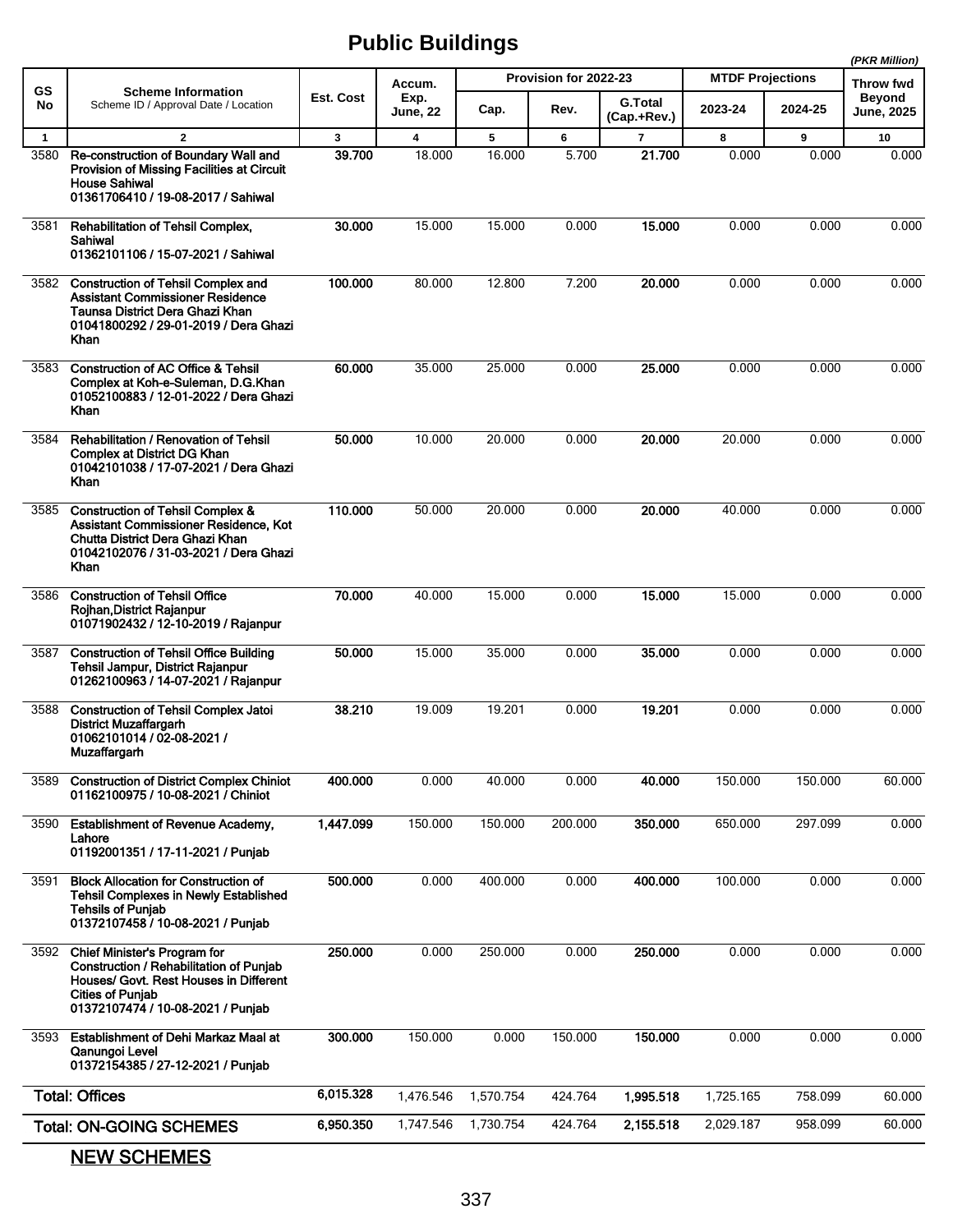|              |                                                                                                                                                        |           |                  |        | (PKR Million)         |                               |                         |         |                                    |
|--------------|--------------------------------------------------------------------------------------------------------------------------------------------------------|-----------|------------------|--------|-----------------------|-------------------------------|-------------------------|---------|------------------------------------|
| GS           | <b>Scheme Information</b>                                                                                                                              |           | Accum.           |        | Provision for 2022-23 |                               | <b>MTDF Projections</b> |         | <b>Throw fwd</b>                   |
| No           | Scheme ID / Approval Date / Location                                                                                                                   | Est. Cost | Exp.<br>June, 22 | Cap.   | Rev.                  | <b>G.Total</b><br>(Cap.+Rev.) | 2023-24                 | 2024-25 | <b>Beyond</b><br><b>June, 2025</b> |
| $\mathbf{1}$ | $\overline{2}$                                                                                                                                         | 3         | 4                | 5      | 6                     | $\overline{\phantom{a}}$      | 8                       | 9       | 10                                 |
|              | Housing                                                                                                                                                |           |                  |        |                       |                               |                         |         |                                    |
| 3594         | Improvement/ Renovation of GOR-I<br>Colony Rawalpindi.<br>01292201680 / Un-Approved /<br>Rawalpindi                                                    | 80.000    | 0.000            | 20.000 | 0.000                 | 20,000                        | 60.000                  | 0.000   | 0.000                              |
| 3595         | <b>Construction of Residence AC Darya</b><br>Khan District Bhakkar<br>01302201676 / Un-Approved / Bhakkar                                              | 10.000    | 0.000            | 10.000 | 0.000                 | 10.000                        | 0.000                   | 0.000   | 0.000                              |
|              | <b>Total: Housing</b>                                                                                                                                  | 90.000    | 0.000            | 30.000 | 0.000                 | 30.000                        | 60.000                  | 0.000   | 0.000                              |
|              | <b>Offices</b>                                                                                                                                         |           |                  |        |                       |                               |                         |         |                                    |
| 3596         | <b>Construction of Deputy Commissioner</b><br><b>Office Complex Rawalpindi</b><br>01292200651 / Un-Approved /<br>Rawalpindi                            | 365.871   | 0.000            | 30.000 | 0.000                 | 30.000                        | 200.000                 | 135.871 | 0.000                              |
| 3597         | <b>Construction of Circuit House</b><br>Rawalpindi.<br>01292200652 / Un-Approved /<br>Rawalpindi                                                       | 96.562    | 0.000            | 30.000 | 0.000                 | 30.000                        | 66.562                  | 0.000   | 0.000                              |
| 3598         | <b>Construction of Tehsil Complex, Kallar</b><br><b>Syedan District Rawalpindi</b><br>01292200653 / Un-Approved /<br>Rawalpindi                        | 62.490    | 0.000            | 21.000 | 0.000                 | 21.000                        | 41.490                  | 0.000   | 0.000                              |
| 3599         | <b>Rehabilitation of Deputy Commissioner</b><br>Office Rawalpindi<br>01262200758 / Un-Approved /<br>Rawalpindi                                         | 35.000    | 0.000            | 25.000 | 10.000                | 35.000                        | 0.000                   | 0.000   | 0.000                              |
| 3600         | <b>Addition /Alteration of Civil Officers Mess</b><br>Walayat Home Scheme-III, District<br>Rawalpindi<br>01262200761 / Un-Approved /<br>Rawalpindi     | 24.000    | 0.000            | 24.000 | 0.000                 | 24.000                        | 0.000                   | 0.000   | 0.000                              |
| 3601         | <b>Construction of Tehsil Revenue</b><br>Complex/ Assistant Commissioner<br>Residence at Hazro, District Attock.<br>01262200755 / Un-Approved / Attock | 100.000   | 0.000            | 20.000 | 0.000                 | 20.000                        | 80.000                  | 0.000   | 0.000                              |
| 3602         | Upgradation/ Conversion of Civil Rest<br>House to Circuit House Attock.<br>01262200790 / Un-Approved / Attock                                          | 20.000    | 0.000            | 20.000 | 0.000                 | 20.000                        | 0.000                   | 0.000   | 0.000                              |
| 3603         | Construction of Office & Residence of<br>AC Kallar Kahar, District Chakwal.<br>01272200970 / Un-Approved / Chakwal                                     | 55.000    | 0.000            | 25.000 | 0.000                 | 25.000                        | 30.000                  | 0.000   | 0.000                              |
| 3604         | <b>Conversion/ Upgradation of Civil Rest</b><br>House Chakwal as Circuit House,<br>Chakwal.<br>01272201640 / Un-Approved / Chakwal                     | 50.000    | 0.000            | 25.000 | 0.000                 | 25.000                        | 25.000                  | 0.000   | 0.000                              |
| 3605         | <b>Establishement of Circuit House at</b><br>Jhelum.<br>01282200650 / Un-Approved / Jhelum                                                             | 139.885   | 0.000            | 20.431 | 0.000                 | 20.431                        | 119.454                 | 0.000   | 0.000                              |
| 3606         | <b>Rehabilitation / Improvement of Circuit</b><br>House, Jauharabad, District Khushab<br>01282200648 / Un-Approved / Khushab                           | 5.000     | 0.000            | 5.000  | 0.000                 | 5.000                         | 0.000                   | 0.000   | 0.000                              |
| 3607         | <b>Construction of Revenue Block in DC</b><br>Office, Mianwali<br>01322201672 / Un-Approved / Mianwali                                                 | 32.000    | 0.000            | 16.000 | 0.000                 | 16.000                        | 16.000                  | 0.000   | 0.000                              |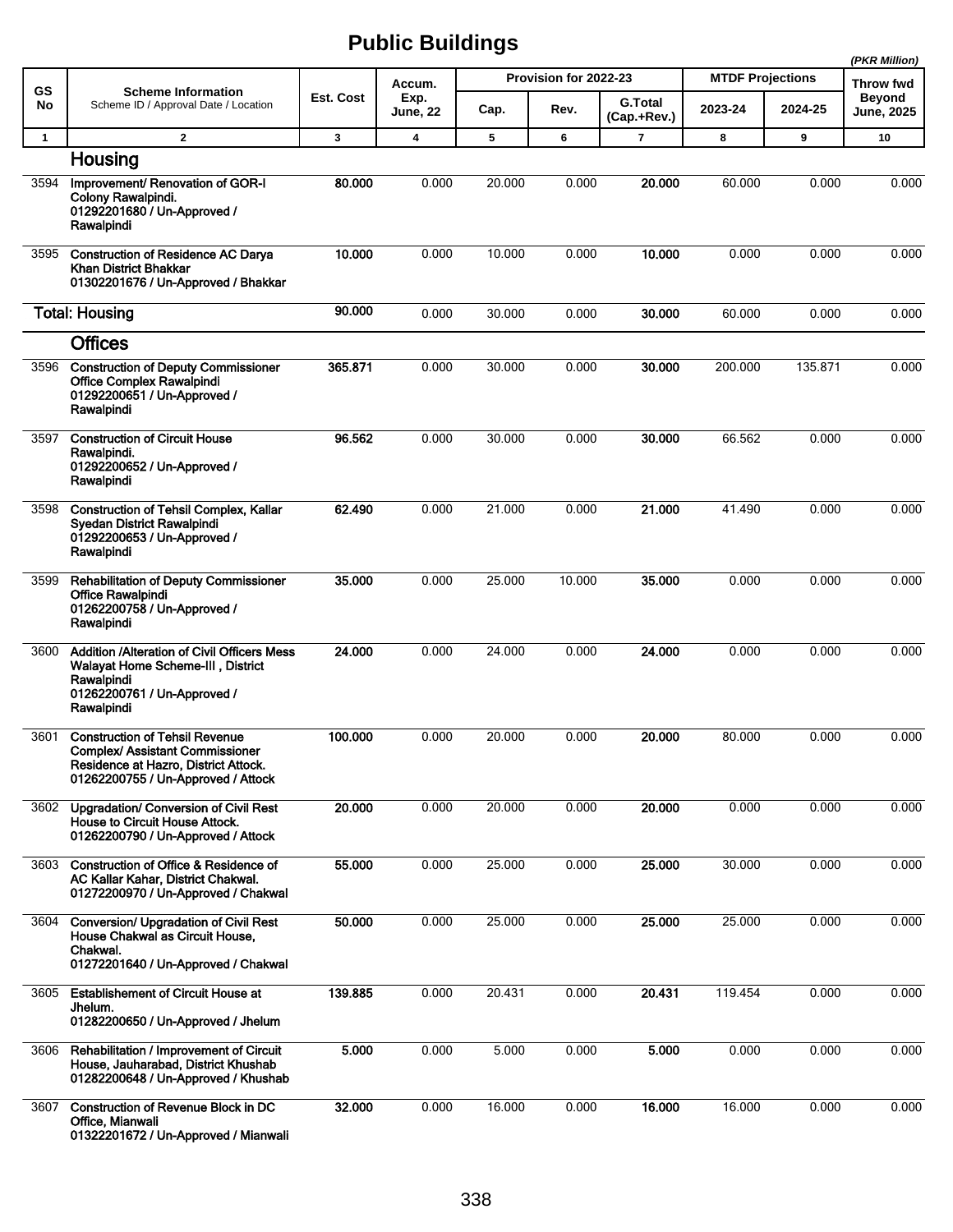|              |                                                                                                                                                                                      |           |                  |         |                       |                               |                         |                  | (PKR Million)                      |
|--------------|--------------------------------------------------------------------------------------------------------------------------------------------------------------------------------------|-----------|------------------|---------|-----------------------|-------------------------------|-------------------------|------------------|------------------------------------|
| GS           | <b>Scheme Information</b>                                                                                                                                                            |           | Accum.           |         | Provision for 2022-23 |                               | <b>MTDF Projections</b> | <b>Throw fwd</b> |                                    |
| No           | Scheme ID / Approval Date / Location                                                                                                                                                 | Est. Cost | Exp.<br>June, 22 | Cap.    | Rev.                  | <b>G.Total</b><br>(Cap.+Rev.) | 2023-24                 | 2024-25          | <b>Beyond</b><br><b>June, 2025</b> |
| $\mathbf{1}$ | $\overline{2}$                                                                                                                                                                       | 3         | 4                | 5       | 6                     | $\overline{\phantom{a}}$      | 8                       | 9                | 10                                 |
| 3608         | <b>Rehabilitation of Tehsil Complex</b><br>Sammundri, District Faisalabad<br>01092202329 / Un-Approved /<br>Faisalabad                                                               | 40.000    | 0.000            | 15.000  | 0.000                 | 15.000                        | 25.000                  | 0.000            | 0.000                              |
| 3609         | <b>Construction of Office Building &amp;</b><br>Residence for AC at Tehsil Nowshera<br>Virkan, District Gujranwala<br>01122201066 / Un-Approved /<br>Gujranwala                      | 45.000    | 0.000            | 20.000  | 0.000                 | 20,000                        | 25.000                  | 0.000            | 0.000                              |
| 3610         | <b>Construction of Office Building &amp;</b><br><b>Residence for Assistant Commissioner</b><br>at Tehsil Wazirabad, District Gujranwala<br>01122201067 / Un-Approved /<br>Gujranwala | 45.000    | 0.000            | 20.000  | 0.000                 | 20.000                        | 25.000                  | 0.000            | 0.000                              |
| 3611         | Improvement and Renovation of Circuit<br><b>House Guiranwala</b><br>01122201628 / Un-Approved /<br>Gujranwala                                                                        | 9.674     | 0.000            | 9.674   | 0.000                 | 9.674                         | 0.000                   | 0.000            | 0.000                              |
| 3612         | <b>Rehabilitation &amp; Conversion of Civil Rest</b><br>House Sialkot as Circuit House.<br>01172201639 / Un-Approved / Sialkot                                                       | 32.000    | 0.000            | 16.000  | 0.000                 | 16.000                        | 16.000                  | 0.000            | 0.000                              |
| 3613         | <b>District Disaster Management Cell at</b><br>Kartarpur, District Narowal.<br>01162201585 / Un-Approved / Narowal                                                                   | 32.655    | 0.000            | 22.155  | 10.500                | 32.655                        | 0.000                   | 0.000            | 0.000                              |
| 3614         | Provision of Missing Facilities in Newly<br><b>Constrcuted Circuit House, Narowal.</b><br>01162201641 / Un-Approved / Narowal                                                        | 49.450    | 0.000            | 20.000  | 0.000                 | 20.000                        | 29.450                  | 0.000            | 0.000                              |
| 3615         | <b>Establishment of PDMA Complex in</b><br>Lahore.<br>01372002169 / Un-Approved / Lahore                                                                                             | 500.000   | 0.000            | 100.000 | 0.000                 | 100.000                       | 100.000                 | 300.000          | 0.000                              |
| 3616         | Rehabilitation/ Renovation of Deputy<br><b>Commissioner Office Lahore.</b><br>01192200913 / Un-Approved / Lahore                                                                     | 86.066    | 0.000            | 20.000  | 0.000                 | 20,000                        | 30.000                  | 36.066           | 0.000                              |
|              | 3617 Construction of Circuit House, BOR at<br>Lahore.<br>01192200960 / Un-Approved / Lahore                                                                                          | 80.000    | 0.000            | 40.000  | 0.000                 | 40.000                        | 40.000                  | 0.000            | 0.000                              |
| 3618         | Provision of Missing Facilities at Board<br>of Revenue, Lahore<br>01192202327 / Un-Approved / Lahore                                                                                 | 200.000   | 0.000            | 20.000  | 180.000               | 200.000                       | 0.000                   | 0.000            | 0.000                              |
| 3619         | <b>Construction of Additional Block and</b><br>Parking at Board of Revenue Fraid kot<br>House, Lahore<br>01192202328 / Un-Approved / Lahore                                          | 200.000   | 0.000            | 100.000 | 0.000                 | 100.000                       | 100.000                 | 0.000            | 0.000                              |
| 3620         | <b>Construction of Assistant Commissioner</b><br>Office at Tehsil Office Sheikhupura,<br><b>District Sheikhupura</b><br>01212201679 / Un-Approved /<br>Sheikhupura                   | 10.000    | 0.000            | 10.000  | 0.000                 | 10.000                        | 0.000                   | 0.000            | 0.000                              |
| 3621         | <b>Construction of Tehsil Complex Sangla</b><br>Hill District Nankana Sahib<br>01202200393 / Un-Approved / Nankana<br>Sahib                                                          | 100.000   | 0.000            | 20.000  | 0.000                 | 20.000                        | 80.000                  | 0.000            | 0.000                              |
| 3622         | Construction of Tehsil Complex, Pattoki,<br>District Kasur (Phase-02)<br>01182200172 / Un-Approved / Kasur                                                                           | 70.000    | 0.000            | 25.000  | 0.000                 | 25.000                        | 45.000                  | 0.000            | 0.000                              |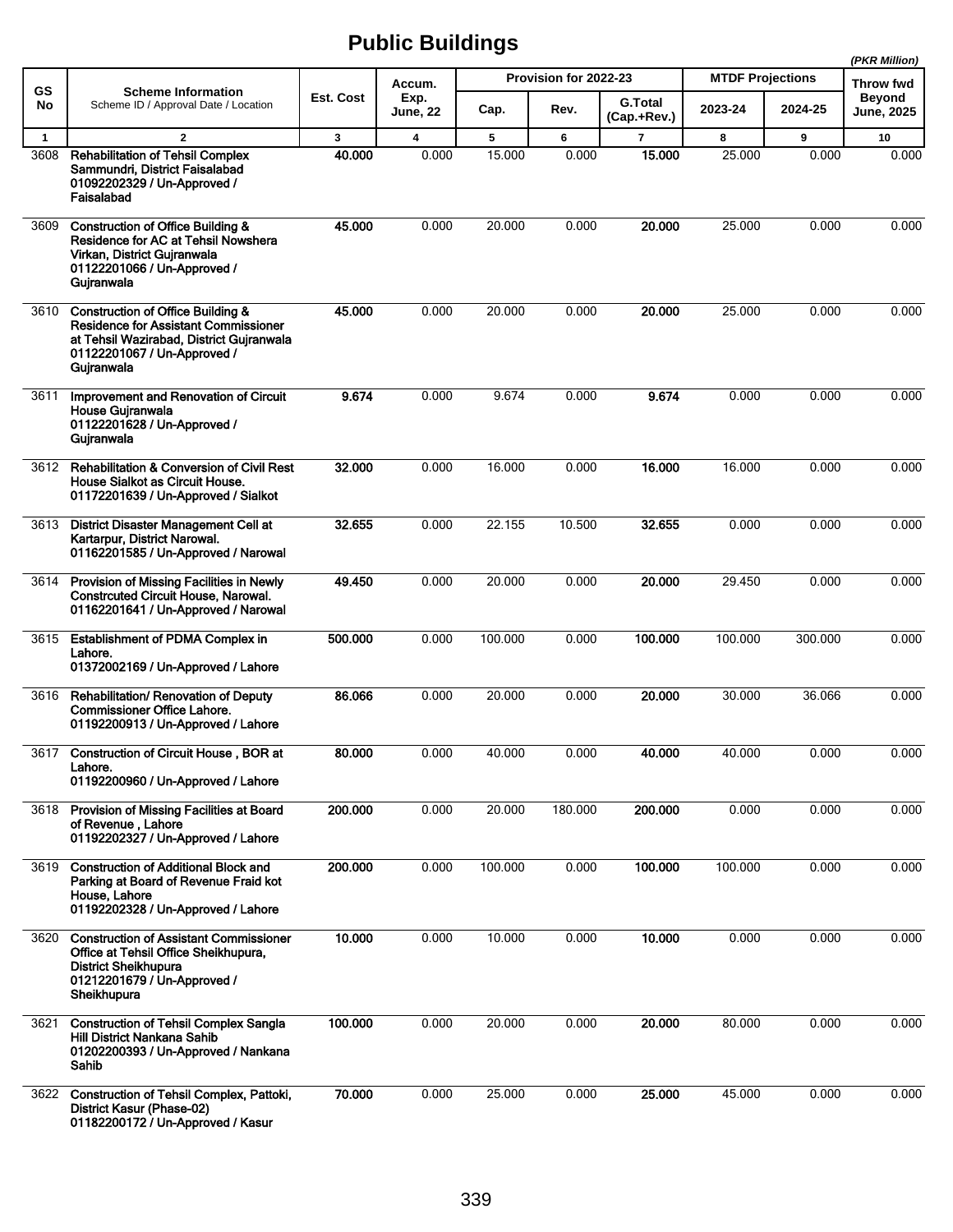|              |                                                                                                                                                                  |              |                         |           |                       |                               | (PKR Million)           |           |                                    |
|--------------|------------------------------------------------------------------------------------------------------------------------------------------------------------------|--------------|-------------------------|-----------|-----------------------|-------------------------------|-------------------------|-----------|------------------------------------|
| GS           | <b>Scheme Information</b>                                                                                                                                        |              | Accum.                  |           | Provision for 2022-23 |                               | <b>MTDF Projections</b> |           | Throw fwd                          |
| No           | Scheme ID / Approval Date / Location                                                                                                                             | Est. Cost    | Exp.<br><b>June, 22</b> | Cap.      | Rev.                  | <b>G.Total</b><br>(Cap.+Rev.) | 2023-24                 | 2024-25   | <b>Beyond</b><br><b>June, 2025</b> |
| $\mathbf{1}$ | $\overline{2}$                                                                                                                                                   | $\mathbf{3}$ | $\overline{\mathbf{4}}$ | 5         | 6                     | $\overline{7}$                | 8                       | 9         | 10                                 |
| 3623         | Renovation / Improvement of Civil Rest<br>House Okara and it Conversion into<br>Circuit House Okara.<br>01282200649 / Un-Approved / Okara                        | 13.620       | 0.000                   | 13.620    | 0.000                 | 13.620                        | 0.000                   | 0.000     | 0.000                              |
| 3624         | <b>Construction of City Patwar Khana,</b><br>Sahiwal<br>01362200390 / Un-Approved / Sahiwal                                                                      | 5.000        | 0.000                   | 5.000     | 0.000                 | 5.000                         | 0.000                   | 0.000     | 0.000                              |
| 3625         | <b>Rehabilitation of Deputy Commissioner</b><br><b>Office Including Construction of Masjid</b><br>Sahiwal<br>01362201052 / Un-Approved / Sahiwal                 | 60.000       | 0.000                   | 25.000    | 0.000                 | 25.000                        | 35.000                  | 0.000     | 0.000                              |
| 3626         | <b>Construction of Additional Block and</b><br>Provision of Missing Facilities at<br>Commissioner Office, Sahiwal.<br>01362201772 / Un-Approved / Sahiwal        | 70.000       | 0.000                   | 25.000    | 0.000                 | 25.000                        | 45.000                  | 0.000     | 0.000                              |
| 3627         | <b>Construction of Circuit House at</b><br>Pakpattan<br>01202200891 / Un-Approved / Pakpattan                                                                    | 60.560       | 0.000                   | 20.000    | 0.000                 | 20.000                        | 40.560                  | 0.000     | 0.000                              |
| 3628         | Renovation/ Improvement of Office<br><b>Building of Commissioner Multan.</b><br>Division at Multan.<br>01242200914 / Un-Approved / Multan                        | 10.000       | 0.000                   | 10.000    | 0.000                 | 10.000                        | 0.000                   | 0.000     | 0.000                              |
| 3629         | <b>Rehabilitation of AC Office Dunyapur</b><br><b>District Lodhran</b><br>01232200951 / Un-Approved / Lodhran                                                    | 4.835        | 0.000                   | 4.835     | 0.000                 | 4.835                         | 0.000                   | 0.000     | 0.000                              |
| 3630         | <b>Construction of AC Residence at Tehsil</b><br>Jehanian, District Khanewal.<br>01222200919 / Un-Approved / Khanewal                                            | 15.000       | 0.000                   | 15.000    | 0.000                 | 15.000                        | 0.000                   | 0.000     | 0.000                              |
| 3631         | <b>Construction of Assistant Commissioner</b><br>Residence and Office at Kabirwala,<br><b>District Khanewal.</b><br>01222200920 / Un-Approved / Khanewal         | 25.000       | 0.000                   | 15.000    | 0.000                 | 15.000                        | 10.000                  | 0.000     | 0.000                              |
| 3632         | Improvement and Renovation of Deputy<br><b>Commissioner Office Vehari.</b><br>01252200941 / Un-Approved / Vehari                                                 | 13.747       | 0.000                   | 13.747    | 0.000                 | 13.747                        | 0.000                   | 0.000     | 0.000                              |
| 3633         | <b>Construction of Circuit House, Raianpur.</b><br>01042200171 / Un-Approved / Rajanpur                                                                          | 64.810       | 0.000                   | 20.000    | 0.000                 | 20.000                        | 44.810                  | 0.000     | 0.000                              |
| 3634         | <b>Construction of AC Office, Tehsil</b><br>Roihan, District Raianpur<br>01052200814 / Un-Approved / Rajanpur                                                    | 19.520       | 0.000                   | 19.520    | 0.000                 | 19.520                        | 0.000                   | 0.000     | 0.000                              |
| 3635         | <b>Construction of Office of Assistant</b><br><b>Commissioner Tehsil Bahawalpur</b><br>Saddar.<br>01022201579 / Un-Approved /<br>Bahawalpur                      | 25.000       | 0.000                   | 25.000    | 0.000                 | 25.000                        | 0.000                   | 0.000     | 0.000                              |
| 3636         | <b>Establishment of PDMA Storage</b><br><b>Facilities (Small Warehouses) and Staff</b><br>Offices in 36 District of Punjab<br>01372202326 / Un-Approved / Punjab | 2,000.000    | 0.000                   | 50.000    | 0.000                 | 50.000                        | 800.000                 | 1,150.000 | 0.000                              |
|              | <b>Total: Offices</b>                                                                                                                                            | 4,872.745    | 0.000                   | 980.982   | 200.500               | 1,181.482                     | 2,069.326               | 1,621.937 | 0.000                              |
|              | <b>Total: NEW SCHEMES</b>                                                                                                                                        | 4,962.745    | 0.000                   | 1,010.982 | 200.500               | 1,211.482                     | 2,129.326               | 1,621.937 | 0.000                              |
|              | <b>Total: Board of Revenue</b>                                                                                                                                   | 11,913.095   | 1,747.546               | 2,741.736 | 625.264               | 3,367.000                     | 4,158.513               | 2,580.036 | 60.000                             |

C&W

ON-GOING SCHEMES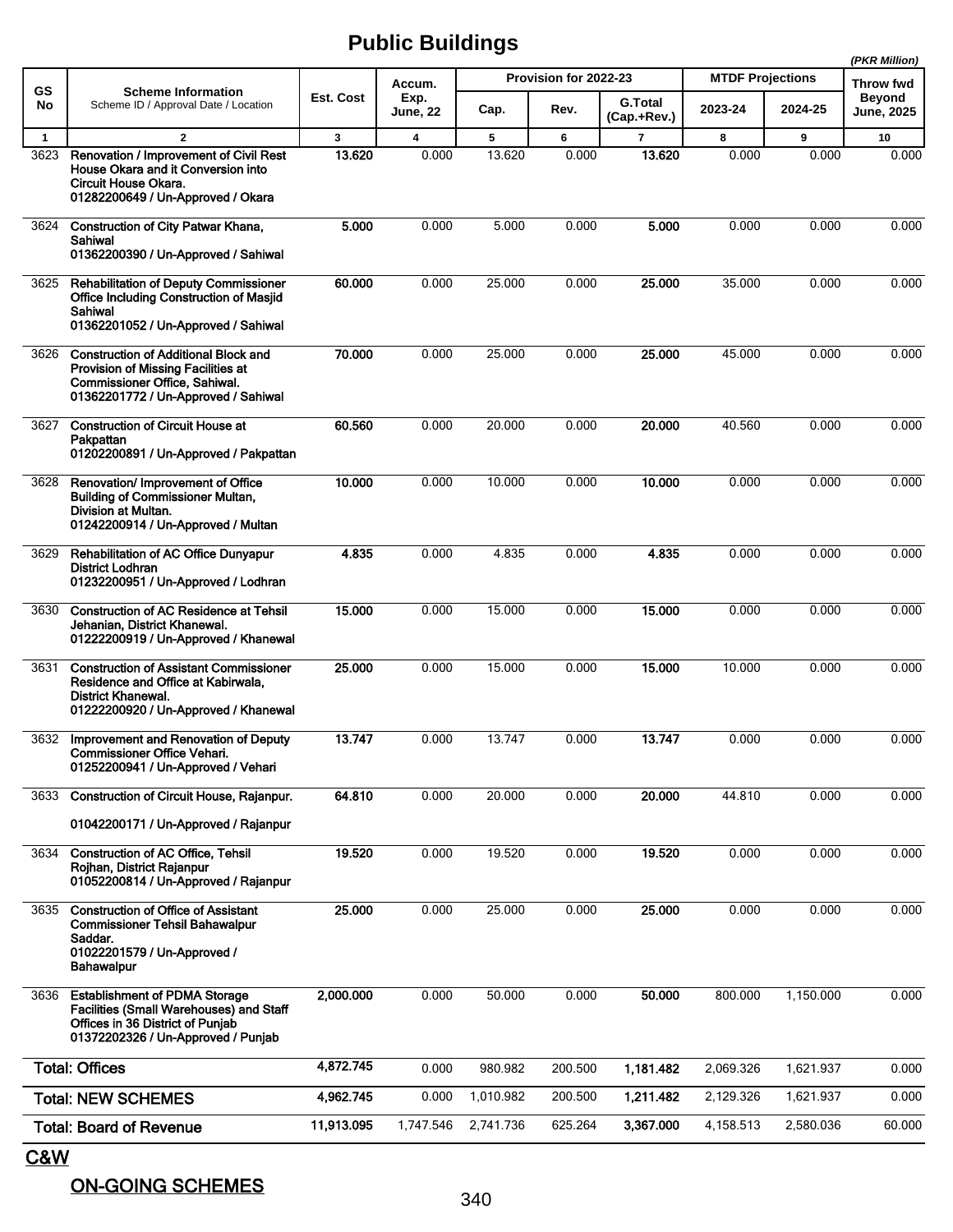|              |                                                                                                                                                                                                                                                      |                  |                         |         |                       |                               |                         |         | (PKR Million)                      |
|--------------|------------------------------------------------------------------------------------------------------------------------------------------------------------------------------------------------------------------------------------------------------|------------------|-------------------------|---------|-----------------------|-------------------------------|-------------------------|---------|------------------------------------|
| GS           | <b>Scheme Information</b>                                                                                                                                                                                                                            |                  | Accum.                  |         | Provision for 2022-23 |                               | <b>MTDF Projections</b> |         | <b>Throw fwd</b>                   |
| No           | Scheme ID / Approval Date / Location                                                                                                                                                                                                                 | <b>Est. Cost</b> | Exp.<br><b>June, 22</b> | Cap.    | Rev.                  | <b>G.Total</b><br>(Cap.+Rev.) | 2023-24                 | 2024-25 | <b>Beyond</b><br><b>June, 2025</b> |
| $\mathbf{1}$ | $\overline{2}$                                                                                                                                                                                                                                       | 3                | $\overline{\mathbf{4}}$ | 5       | 6                     | 7                             | 8                       | 9       | 10                                 |
|              | <b>Offices</b>                                                                                                                                                                                                                                       |                  |                         |         |                       |                               |                         |         |                                    |
| 3637         | <b>Establishment of Strategic Planning Unit</b><br>(SPU) in Communication & Works<br>Department<br>01192002215 / 12-05-2020 / Lahore                                                                                                                 | 300.000          | 0.000                   | 150.000 | 0.000                 | 150.000                       | 150.000                 | 0.000   | 0.000                              |
|              | <b>Total: Offices</b>                                                                                                                                                                                                                                | 300.000          | 0.000                   | 150.000 | 0.000                 | 150.000                       | 150.000                 | 0.000   | 0.000                              |
|              | <b>Total: ON-GOING SCHEMES</b>                                                                                                                                                                                                                       | 300.000          | 0.000                   | 150.000 | 0.000                 | 150.000                       | 150.000                 | 0.000   | 0.000                              |
|              | <b>NEW SCHEMES</b>                                                                                                                                                                                                                                   |                  |                         |         |                       |                               |                         |         |                                    |
|              | Housing                                                                                                                                                                                                                                              |                  |                         |         |                       |                               |                         |         |                                    |
| 3638         | <b>Construction of Multi Stories Flats/</b><br>Suites for Officers at BRS Staff Colony,<br>Lahore<br>01192200781 / Un-Approved / Lahore                                                                                                              | 525.920          | 0.000                   | 50.000  | 0.000                 | 50.000                        | 225.920                 | 250.000 | 0.000                              |
| 3639         | Additions/ Alterations of Govt.<br>Residence Located in Building Research<br>Station/ Road Research & Material<br><b>Testing Institute, Staff Colony, Lahore</b><br>(Block).<br>01192201685 / Un-Approved / Lahore                                   | 50.000           | 0.000                   | 30.000  | 0.000                 | 30.000                        | 20.000                  | 0.000   | 0.000                              |
| 3640         | <b>Construction of Highways Residential</b><br>Colony Multan.<br>01242201869 / Un-Approved / Multan                                                                                                                                                  | 1,308.300        | 0.000                   | 100.000 | 0.000                 | 100.000                       | 650.000                 | 558.300 | 0.000                              |
|              | <b>Total: Housing</b>                                                                                                                                                                                                                                | 1,884.220        | 0.000                   | 180.000 | 0.000                 | 180.000                       | 895.920                 | 808.300 | 0.000                              |
|              | <b>Offices</b>                                                                                                                                                                                                                                       |                  |                         |         |                       |                               |                         |         |                                    |
| 3641         | <b>Construction of Offices of Executive</b><br><b>Engineer Buildings Division Attock / Sub</b><br><b>Divisional Officer Buildings Sub Division</b><br><b>Attock and Staff Residences at District</b><br>Attock<br>01262200777 / Un-Approved / Attock | 380.237          | 0.000                   | 72.000  | 228.000               | 300.000                       | 80.237                  | 0.000   | 0.000                              |
| 3642         | <b>Construction of Office Building and</b><br>Residence (BS-18) for Executive<br><b>Engineer Buildings Division Mandi</b><br><b>Bahauddin</b><br>01152201731 / Un-Approved / Mandi<br>Bahauddin                                                      | 43.000           | 0.000                   | 20.000  | 0.000                 | 20.000                        | 23.000                  | 0.000   | 0.000                              |
| 3643         | <b>Establishment of Puniab House at</b><br>Gwadar<br>01192102005 / Un-Approved / Lahore                                                                                                                                                              | 565.057          | 0.000                   | 50.000  | 0.000                 | 50.000                        | 250.057                 | 265.000 | 0.000                              |
| 3644         | Construction of office of Chief Engineer,<br>Special Initiative Department, Lahore<br>01192200780 / Un-Approved / Lahore                                                                                                                             | 69.912           | 0.000                   | 30.000  | 0.000                 | 30.000                        | 39.912                  | 0.000   | 0.000                              |
|              | 3645 Additional Accommodation for the<br>offices of Chief Architect and Director<br>P&D in C&W Secretariat, Lahore.<br>01192200783 / Un-Approved / Lahore                                                                                            | 99.155           | 0.000                   | 30.000  | 0.000                 | 30.000                        | 69.155                  | 0.000   | 0.000                              |
| 3646         | Provision of 1/2 Cusic Turbine in C&W<br>Secretariat, Lahore.<br>01192200785 / Un-Approved / Lahore                                                                                                                                                  | 9.963            | 0.000                   | 9.963   | 0.000                 | 9.963                         | 0.000                   | 0.000   | 0.000                              |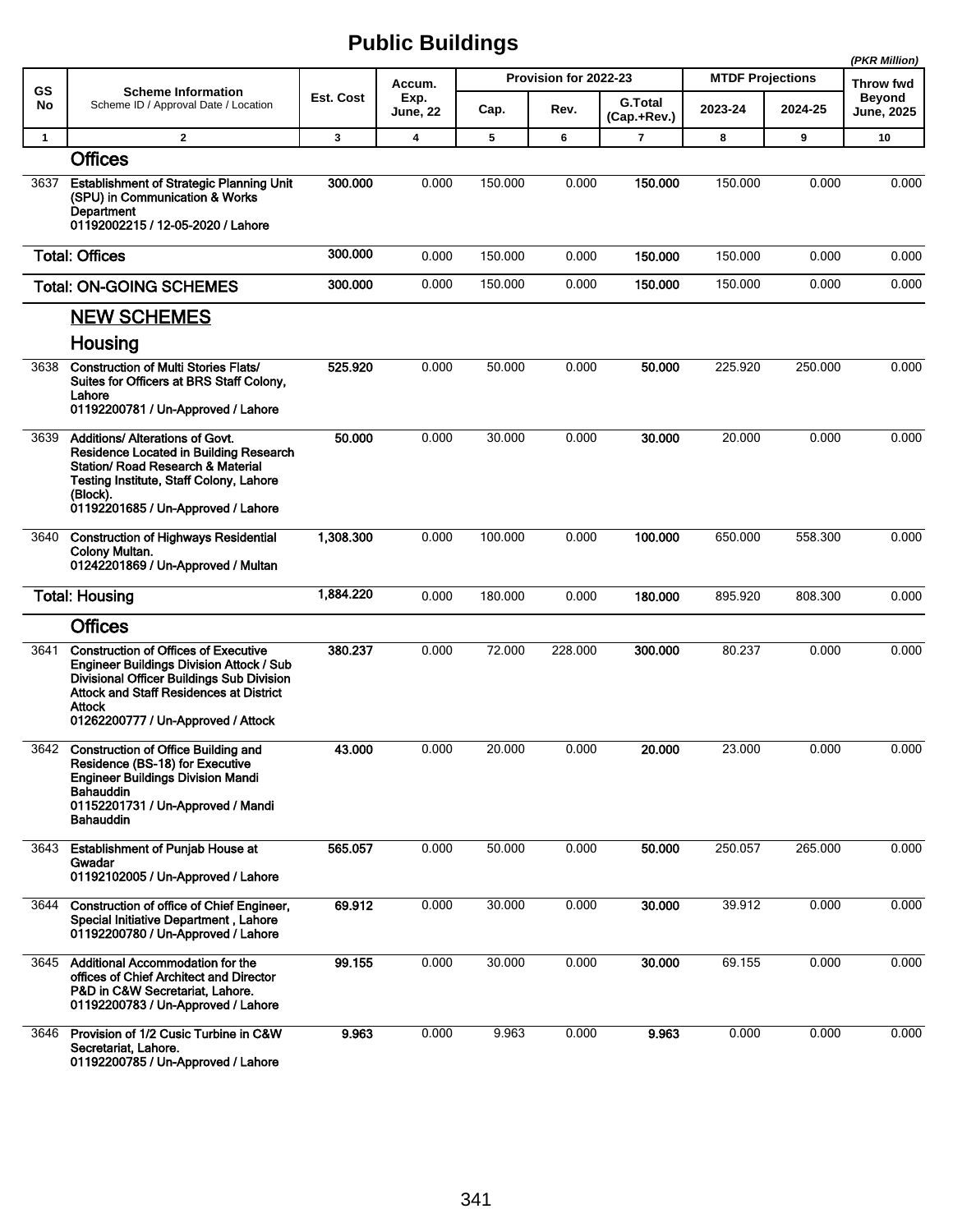|                      |                                                                                                                                                                                                                                   |             |                                  |             |                       |                               |                         |             | (PKR Million)                     |
|----------------------|-----------------------------------------------------------------------------------------------------------------------------------------------------------------------------------------------------------------------------------|-------------|----------------------------------|-------------|-----------------------|-------------------------------|-------------------------|-------------|-----------------------------------|
| GS                   | <b>Scheme Information</b>                                                                                                                                                                                                         | Est. Cost   | Accum.<br>Exp.                   |             | Provision for 2022-23 |                               | <b>MTDF Projections</b> |             | <b>Throw fwd</b><br><b>Beyond</b> |
| No                   | Scheme ID / Approval Date / Location                                                                                                                                                                                              |             | June, 22                         | Cap.        | Rev.                  | <b>G.Total</b><br>(Cap.+Rev.) | 2023-24                 | 2024-25     | <b>June, 2025</b>                 |
| $\mathbf{1}$<br>3647 | $\mathbf{2}$<br><b>Establishment of Offices and</b>                                                                                                                                                                               | 3<br>99.000 | $\overline{\mathbf{4}}$<br>0.000 | 5<br>30.000 | 6<br>0.000            | $\overline{7}$<br>30,000      | 8<br>30.000             | 9<br>39.000 | 10<br>0.000                       |
|                      | <b>Residences of Sub Divisional Officers</b><br>(Buildings & Highways, Sub-divisions)<br>Koh-e-Suleman Newly Established<br><b>Tehsil of Koh-e-Suleman District</b><br>D.G.Khan<br>01042202306 / Un-Approved / Dera<br>Ghazi Khan |             |                                  |             |                       |                               |                         |             |                                   |
| 3648                 | Capacity Building/ Strengthening of<br><b>Punjab Architecture Department</b><br>01372201732 / Un-Approved / Punjab                                                                                                                | 507.292     | 0.000                            | 0.000       | 50.000                | 50.000                        | 131.000                 | 119.000     | 207.292                           |
|                      | <b>Total: Offices</b>                                                                                                                                                                                                             | 1,773.616   | 0.000                            | 241.963     | 278.000               | 519.963                       | 623.361                 | 423.000     | 207.292                           |
|                      | <b>Total: NEW SCHEMES</b>                                                                                                                                                                                                         | 3,657.836   | 0.000                            | 421.963     | 278.000               | 699.963                       | 1,519.281               | 1.231.300   | 207.292                           |
|                      | <b>Total: C&amp;W</b>                                                                                                                                                                                                             | 3,957.836   | 0.000                            | 571.963     | 278.000               | 849.963                       | 1,669.281               | 1,231.300   | 207.292                           |
|                      | <b>District Development Package</b>                                                                                                                                                                                               |             |                                  |             |                       |                               |                         |             |                                   |
|                      | <b>ON-GOING SCHEMES</b>                                                                                                                                                                                                           |             |                                  |             |                       |                               |                         |             |                                   |
|                      | Housing<br><b>Construction of Becholer Hostel for</b>                                                                                                                                                                             | 38.000      |                                  |             |                       |                               |                         |             |                                   |
| 3649                 | Accommodation of 10 Persons and 12<br>Nos. Family Flats at Rahim Yar Khan<br>01172100894 / 17-07-2021 / Rahim Yar<br>Khan                                                                                                         |             | 35.000                           | 0.000       | 3.000                 | 3.000                         | 0.000                   | 0.000       | 0.000                             |
|                      | <b>Total: Housing</b>                                                                                                                                                                                                             | 38,000      | 35.000                           | 0.000       | 3.000                 | 3.000                         | 0.000                   | 0.000       | 0.000                             |
|                      | <b>Offices</b>                                                                                                                                                                                                                    |             |                                  |             |                       |                               |                         |             |                                   |
| 3650                 | <b>Reconstruction of Police Station Building</b><br><b>Isa Khel District Mianwali</b><br>01322100196 / 27-07-2021 / Mianwali                                                                                                      | 102.079     | 43.000                           | 5.000       | 0.000                 | 5.000                         | 54.079                  | 0.000       | 0.000                             |
| 3651                 | <b>Construction of Building Police Station</b><br><b>Chapri District Mianwali</b><br>01322101882 / 27-07-2021 / Mianwali                                                                                                          | 102.737     | 38.000                           | 5.000       | 0.000                 | 5.000                         | 59.737                  | 0.000       | 0.000                             |
|                      | 3652 Construction of Circuit House at Bhakkar                                                                                                                                                                                     | 200.000     | 108.000                          | 35.761      | 0.000                 | 35.761                        | 42.000                  | 14.239      | 0.000                             |
|                      | 01302103894 / 02-08-2021 / Bhakkar                                                                                                                                                                                                |             |                                  |             |                       |                               |                         |             |                                   |
| 3653                 | <b>Rehabilitation/Renovation of Deputy</b><br><b>Commissioner Complex and Tehsil</b><br><b>Complex Jhang</b><br>01232100990 / 17-07-2021 / Jhang                                                                                  | 45.000      | 20.000                           | 5.000       | 0.000                 | 5.000                         | 20.000                  | 0.000       | 0.000                             |
| 3654                 | <b>Construction of DC Office and General</b><br><b>Administration Complex along with</b><br>Residential Block at Toba Tek Singh<br>01052100889 / 19-07-2021 / Toba Tek<br>Singh                                                   | 100.000     | 35.000                           | 10.000      | 0.000                 | 10.000                        | 35.000                  | 20.000      | 0.000                             |
| 3655                 | <b>Establishment of New Police Station at</b><br>Adda Jhal Sial District Vehari<br>01252105968 / 27-07-2021 / Vehari                                                                                                              | 102.748     | 10.400                           | 5.000       | 0.000                 | 5.000                         | 87.348                  | 0.000       | 0.000                             |
| 3656                 | <b>Construction of BMP Police Station Marri</b><br><b>District Rajanpur</b><br>01042100828 / 24-02-2021 / Rajanpur                                                                                                                | 11.851      | 7.981                            | 3.870       | 0.000                 | 3.870                         | 0.000                   | 0.000       | 0.000                             |
| 3657                 | <b>Construction of BMP Police Station Kot</b><br>Sabzal District Rajanpur<br>01042100831 / 24-02-2021 / Rajanpur                                                                                                                  | 11.851      | 7.981                            | 3.870       | 0.000                 | 3.870                         | 0.000                   | 0.000       | 0.000                             |
| 3658                 | <b>Construction of BMP Police Station</b><br><b>Mughal District Rajanpur</b><br>01042100840 / 24-02-2021 / Rajanpur                                                                                                               | 11.851      | 7.981                            | 3.870       | 0.000                 | 3.870                         | 0.000                   | 0.000       | 0.000                             |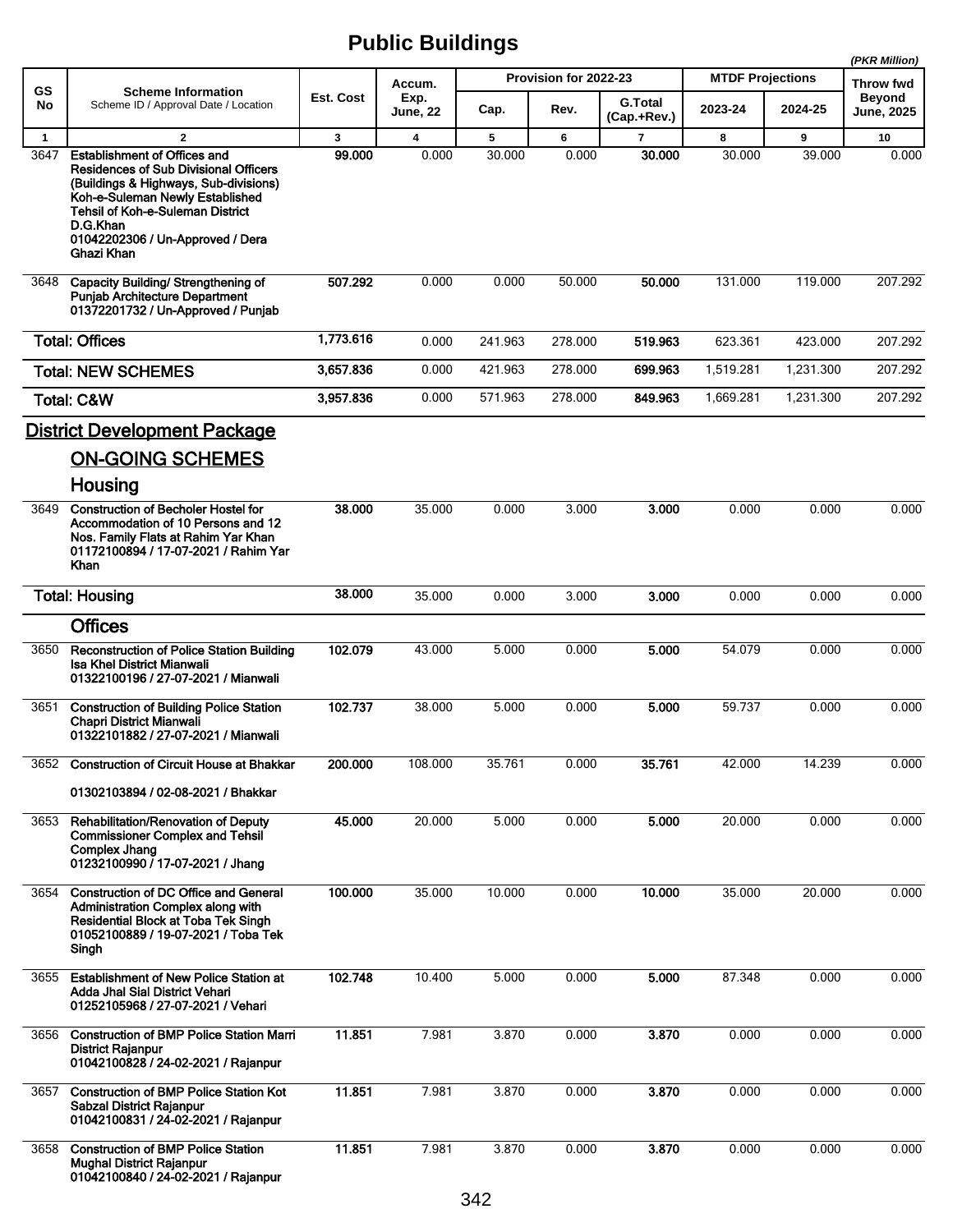|              |                                                                                                                                                                                  |                  |                  |         |                       |                               |                         |         | (PKR Million)               |
|--------------|----------------------------------------------------------------------------------------------------------------------------------------------------------------------------------|------------------|------------------|---------|-----------------------|-------------------------------|-------------------------|---------|-----------------------------|
| GS           | <b>Scheme Information</b>                                                                                                                                                        |                  | Accum.           |         | Provision for 2022-23 |                               | <b>MTDF Projections</b> |         | <b>Throw fwd</b>            |
| No           | Scheme ID / Approval Date / Location                                                                                                                                             | <b>Est. Cost</b> | Exp.<br>June, 22 | Cap.    | Rev.                  | <b>G.Total</b><br>(Cap.+Rev.) | 2023-24                 | 2024-25 | <b>Beyond</b><br>June, 2025 |
| $\mathbf{1}$ | $\overline{2}$                                                                                                                                                                   | 3                | 4                | 5       | 6                     | $\overline{7}$                | 8                       | 9       | 10                          |
| 3659         | <b>Re-construction of Deputy</b><br><b>Commissioner Office Complex,</b><br>Rajanpur<br>01332100897 / 31-07-2021 / Rajanpur                                                       | 100.000          | 35.000           | 10.000  | 0.000                 | 10.000                        | 30.000                  | 25.000  | 0.000                       |
| 3660         | <b>Establishment of Police Station at</b><br>Minchinabad, District Bahawalnagar<br>01012100188 / 27-07-2021 /<br>Bahawalnagar                                                    | 101.454          | 30.000           | 5.000   | 0.000                 | 5.000                         | 66.454                  | 0.000   | 0.000                       |
| 3661         | <b>Construction of Circuit House at District</b><br>Bahawalnagar.<br>01072101029 / 19-07-2021 /<br>Bahawalnagar                                                                  | 50.000           | 20.000           | 5.000   | 0.000                 | 5.000                         | 25.000                  | 0.000   | 0.000                       |
| 3662         | Construction / Re-Construction of<br><b>Offices &amp; Residences of District</b><br>Administration in District Rahim Yar<br>Khan<br>01302100910 / 10-09-2021 / Rahim Yar<br>Khan | 200.000          | 30.000           | 10.000  | 0.000                 | 10.000                        | 60.000                  | 100.000 | 0.000                       |
| 3663         | <b>Establishment of District Police Lines</b><br><b>Chiniot District Chiniot</b><br>01082100116 / 27-07-2021 / Chiniot                                                           | 129.045          | 10.000           | 5.000   | 0.000                 | 5.000                         | 114.045                 | 0.000   | 0.000                       |
|              | <b>Total: Offices</b>                                                                                                                                                            | 1,268.616        | 403.343          | 112.371 | 0.000                 | 112.371                       | 593.663                 | 159.239 | 0.000                       |
|              | <b>Total: ON-GOING SCHEMES</b>                                                                                                                                                   | 1,306.616        | 438.343          | 112.371 | 3.000                 | 115.371                       | 593.663                 | 159.239 | 0.000                       |
|              | <b>Total: District Development Package</b>                                                                                                                                       | 1,306.616        | 438.343          | 112.371 | 3.000                 | 115.371                       | 593.663                 | 159.239 | 0.000                       |
|              | <b>Finance Department</b>                                                                                                                                                        |                  |                  |         |                       |                               |                         |         |                             |
|              | <b>ON-GOING SCHEMES</b>                                                                                                                                                          |                  |                  |         |                       |                               |                         |         |                             |
|              | <b>Offices</b>                                                                                                                                                                   |                  |                  |         |                       |                               |                         |         |                             |
| 3664         | Addition. Alteration and Renovation of<br><b>Committee Room of Finance</b><br>Department, Lahore<br>01192104977 / 24-05-2021 / Lahore                                            | 34.704           | 0.000            | 34.704  | 0.000                 | 34.704                        | 0.000                   | 0.000   | 0.000                       |
|              | <b>Total: Offices</b>                                                                                                                                                            | 34.704           | 0.000            | 34.704  | 0.000                 | 34.704                        | 0.000                   | 0.000   | 0.000                       |
|              | <b>Total: ON-GOING SCHEMES</b>                                                                                                                                                   | 34.704           | 0.000            | 34.704  | 0.000                 | 34.704                        | 0.000                   | 0.000   | 0.000                       |
|              | <b>Total: Finance Department</b>                                                                                                                                                 | 34.704           | 0.000            | 34.704  | 0.000                 | 34.704                        | 0.000                   | 0.000   | 0.000                       |
|              | <b>Governer House</b>                                                                                                                                                            |                  |                  |         |                       |                               |                         |         |                             |
|              | <b>NEW SCHEMES</b>                                                                                                                                                               |                  |                  |         |                       |                               |                         |         |                             |
|              | Housing                                                                                                                                                                          |                  |                  |         |                       |                               |                         |         |                             |
| 3665         | <b>Construction of 4-Nos. VIP Guest</b><br>Rooms in Governor's House, Lahore<br>01192201646 / Un-Approved / Lahore                                                               | 65.086           | 0.000            | 30.000  | 0.000                 | 30.000                        | 35.086                  | 0.000   | 0.000                       |
| 3666         | <b>Construction of New Office Block for</b><br><b>Officers/Officials of Governor</b><br>Secretariat, Governor's House, Lahore<br>01192202305 / Un-Approved / Lahore              | 36.545           | 0.000            | 20.000  | 0.000                 | 20.000                        | 16.545                  | 0.000   | 0.000                       |
|              | <b>Total: Housing</b>                                                                                                                                                            | 101.631          | 0.000            | 50.000  | 0.000                 | 50.000                        | 51.631                  | 0.000   | 0.000                       |
|              | <b>Total: NEW SCHEMES</b>                                                                                                                                                        | 101.631          | 0.000            | 50.000  | 0.000                 | 50.000                        | 51.631                  | 0.000   | 0.000                       |
|              | <b>Total: Governer House</b>                                                                                                                                                     | 101.631          | 0.000            | 50.000  | 0.000                 | 50.000                        | 51.631                  | 0.000   | 0.000                       |
|              |                                                                                                                                                                                  |                  |                  |         |                       |                               |                         |         |                             |

**Home** 

ON-GOING SCHEMES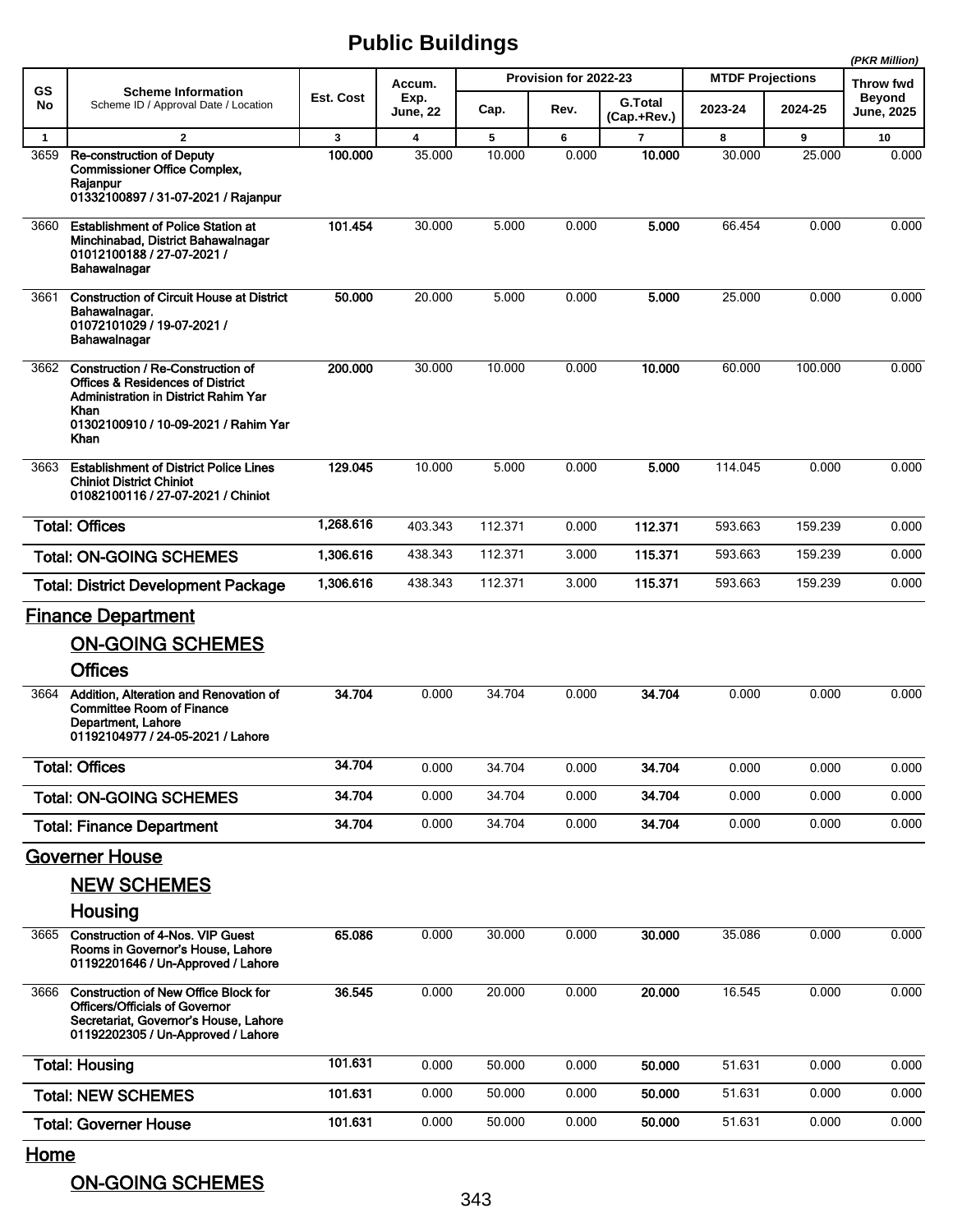|              |                                                                                                                                                                                                                                                                                                                                                           |           |                         |         |                       |                               |                         |         | (PKR Million)               |
|--------------|-----------------------------------------------------------------------------------------------------------------------------------------------------------------------------------------------------------------------------------------------------------------------------------------------------------------------------------------------------------|-----------|-------------------------|---------|-----------------------|-------------------------------|-------------------------|---------|-----------------------------|
| <b>GS</b>    | <b>Scheme Information</b>                                                                                                                                                                                                                                                                                                                                 |           | Accum.                  |         | Provision for 2022-23 |                               | <b>MTDF Projections</b> |         | Throw fwd                   |
| No           | Scheme ID / Approval Date / Location                                                                                                                                                                                                                                                                                                                      | Est. Cost | Exp.<br><b>June, 22</b> | Cap.    | Rev.                  | <b>G.Total</b><br>(Cap.+Rev.) | 2023-24                 | 2024-25 | <b>Beyond</b><br>June, 2025 |
| $\mathbf{1}$ | $\overline{2}$                                                                                                                                                                                                                                                                                                                                            | 3         | 4                       | 5       | 6                     | $\overline{7}$                | 8                       | 9       | 10                          |
|              | Housing                                                                                                                                                                                                                                                                                                                                                   |           |                         |         |                       |                               |                         |         |                             |
| 3667         | Child Protection Institute, DG. Khan<br>01041500002 / 29-01-2014 / Dera Ghazi<br><b>Khan</b>                                                                                                                                                                                                                                                              | 239.345   | 174.542                 | 9.272   | 38.981                | 48.253                        | 16.550                  | 0.000   | 0.000                       |
| 3668         | <b>Construction of Child Protection Units</b><br>(Phase-I) Muzafargarh, Gujrat,<br>Hafizabad, Chakwal, Jehlum, Kasur,<br>Vehari, Mianwali, Bhakkar, Pakpattan,<br>Rajanpur, Layyah, Jhang<br>01372000384 / 13-10-2020 /<br>Bhakkar, Chakwal, Gujrat, Hafizabad, Jhan<br>g, Jhelum, Kasur, Layyah, Mianwali, Muzaff<br>argarh, Pakpattan, Rajanpur, Vehari | 371.883   | 166.780                 | 116.000 | 38.259                | 154.259                       | 50.844                  | 0.000   | 0.000                       |
|              | <b>Total: Housing</b>                                                                                                                                                                                                                                                                                                                                     | 611.228   | 341.322                 | 125.272 | 77.240                | 202.512                       | 67.394                  | 0.000   | 0.000                       |
|              | <b>Offices</b>                                                                                                                                                                                                                                                                                                                                            |           |                         |         |                       |                               |                         |         |                             |
| 3669         | <b>Construction of Child Protection</b><br>Institution, Rawalpindi<br>01291700060 / 30-04-2020 / Rawalpindi                                                                                                                                                                                                                                               | 280.291   | 60.000                  | 35.000  | 0.000                 | 35.000                        | 185.291                 | 0.000   | 0.000                       |
| 3670         | <b>Child Protection Institution, Sargodha</b><br>01331501151 / 05-09-2015 / Sargodha                                                                                                                                                                                                                                                                      | 244.639   | 223.439                 | 2.000   | 11.060                | 13.060                        | 8.140                   | 0.000   | 0.000                       |
| 3671         | <b>Construction of Office Complex for</b><br>Directorate General, Punjab Probation<br>and Parole Service, Lahore<br>01192001690 / 13-08-2021 / Lahore                                                                                                                                                                                                     | 180.316   | 35.000                  | 50.000  | 0.000                 | 50.000                        | 95.316                  | 0.000   | 0.000                       |
| 3672         | <b>Child Protection Institution, Multan</b><br>01241501447 / 09-12-2015 / Multan                                                                                                                                                                                                                                                                          | 267.952   | 81.820                  | 35.000  | 0.000                 | 35.000                        | 151.132                 | 0.000   | 0.000                       |
| 3673         | <b>Construction of Office Complex of</b><br>Director, Punjab Probation and Parole<br>Service, Multan<br>01242100762 / 13-08-2021 / Multan                                                                                                                                                                                                                 | 174.204   | 30.000                  | 40.000  | 0.000                 | 40.000                        | 104.204                 | 0.000   | 0.000                       |
| 3674         | <b>Construction of BMP Police Station</b><br>Sorrah District Dera Ghazi Khan<br>01042100842 / 11-03-2021 / Dera Ghazi<br><b>Khan</b>                                                                                                                                                                                                                      | 23.125    | 21.225                  | 1.900   | 0.000                 | 1.900                         | 0.000                   | 0.000   | 0.000                       |
| 3675         | <b>Construction of BMP Police Station</b><br>Shamtala District Dera Ghazi Khan<br>01042100843 / 11-03-2021 / Dera Ghazi<br>Khan                                                                                                                                                                                                                           | 23.125    | 21.225                  | 1.900   | 0.000                 | 1.900                         | 0.000                   | 0.000   | 0.000                       |
| 3676         | <b>Construction of BMP Police Station</b><br>Lophani Daff District Dera Ghazi Khan<br>01042100844 / 11-03-2021 / Dera Ghazi<br>Khan                                                                                                                                                                                                                       | 23.125    | 21.225                  | 1.900   | 0.000                 | 1.900                         | 0.000                   | 0.000   | 0.000                       |
| 3677         | <b>Construction of BMP Police Station</b><br>Lakhni District Dera Ghazi Khan<br>01042100845 / 11-03-2021 / Dera Ghazi<br>Khan                                                                                                                                                                                                                             | 23.125    | 21.225                  | 1.900   | 0.000                 | 1.900                         | 0.000                   | 0.000   | 0.000                       |
| 3678         | <b>Construction of BMP Check Post</b><br>Bawata District Dera Ghazi Khan<br>01042100846 / 11-03-2021 / Dera Ghazi<br>Khan                                                                                                                                                                                                                                 | 15.879    | 12.009                  | 3.870   | 0.000                 | 3.870                         | 0.000                   | 0.000   | 0.000                       |
| 3679         | <b>Construction of BMP Check Post Zinda</b><br>Peer District Dera Ghazi Khan<br>01042100847 / 11-03-2021 / Dera Ghazi<br>Khan                                                                                                                                                                                                                             | 15.879    | 12.009                  | 3.870   | 0.000                 | 3.870                         | 0.000                   | 0.000   | 0.000                       |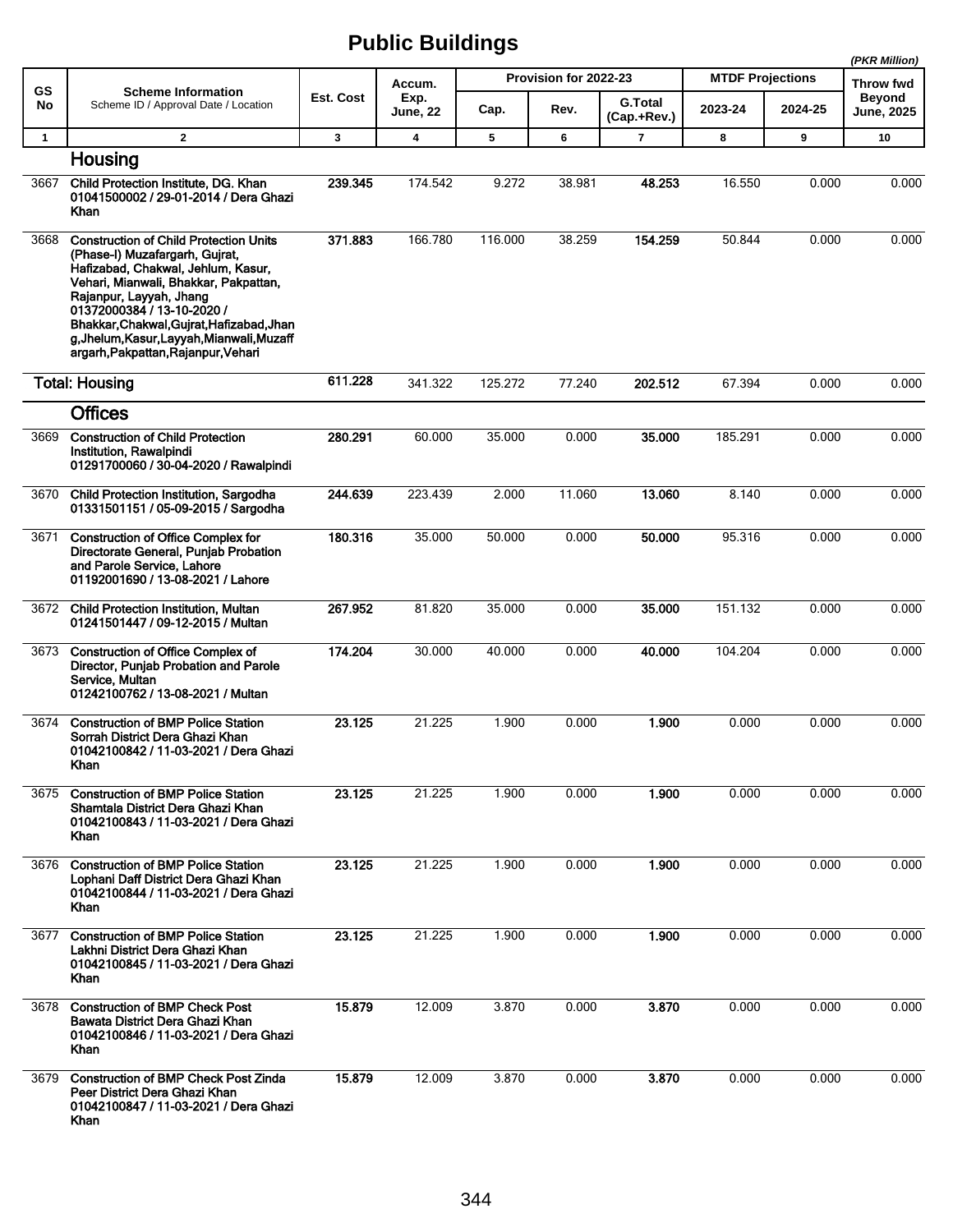|              |                                                                                                                                                                                                                                                                                                                                                                                                                              |              |                         |         |                       |                               |                         |         | (PKR Million)                      |
|--------------|------------------------------------------------------------------------------------------------------------------------------------------------------------------------------------------------------------------------------------------------------------------------------------------------------------------------------------------------------------------------------------------------------------------------------|--------------|-------------------------|---------|-----------------------|-------------------------------|-------------------------|---------|------------------------------------|
| <b>GS</b>    | <b>Scheme Information</b>                                                                                                                                                                                                                                                                                                                                                                                                    |              | Accum.                  |         | Provision for 2022-23 |                               | <b>MTDF Projections</b> |         | <b>Throw fwd</b>                   |
| No           | Scheme ID / Approval Date / Location                                                                                                                                                                                                                                                                                                                                                                                         | Est. Cost    | Exp.<br><b>June, 22</b> | Cap.    | Rev.                  | <b>G.Total</b><br>(Cap.+Rev.) | 2023-24                 | 2024-25 | <b>Beyond</b><br><b>June, 2025</b> |
| $\mathbf{1}$ | $\mathbf{2}$                                                                                                                                                                                                                                                                                                                                                                                                                 | $\mathbf{3}$ | 4                       | 5       | 6                     | $\overline{7}$                | 8                       | 9       | 10                                 |
| 3680         | <b>Construction of BMP Check Post Darra</b><br>Safaido District Dera Ghazi Khan<br>01042100848 / 11-03-2021 / Dera Ghazi<br>Khan                                                                                                                                                                                                                                                                                             | 15.408       | 1.000                   | 14.408  | 0.000                 | 14.408                        | 0.000                   | 0.000   | 0.000                              |
| 3681         | <b>Construction of BMP Check Post Darra</b><br>Karo District Dera Ghazi Khan<br>01042100849 / 11-03-2021 / Dera Ghazi<br>Khan                                                                                                                                                                                                                                                                                                | 15.408       | 11.538                  | 3.870   | 0.000                 | 3.870                         | 0.000                   | 0.000   | 0.000                              |
| 3682         | <b>Construction 7 No. BMP Police</b><br>Station/Check Post District DG Khan<br>01042100850 / 29-07-2021 / Dera Ghazi<br>Khan                                                                                                                                                                                                                                                                                                 | 137.075      | 33.000                  | 34.000  | 0.000                 | 34.000                        | 70.075                  | 0.000   | 0.000                              |
| 3683         | Construction of Boundary Wall at BMP<br>Sakkar and B-Type Quarter for Risaldar<br>District Dera Ghazi Khan<br>01042100853 / 29-07-2021 / Dera Ghazi<br>Khan                                                                                                                                                                                                                                                                  | 13.759       | 11.424                  | 2.335   | 0.000                 | 2.335                         | 0.000                   | 0.000   | 0.000                              |
| 3684         | Construction 12 No. BMP Police Station,<br><b>District Rajanpur</b><br>01042100829 / 29-07-2021 / Rajanpur                                                                                                                                                                                                                                                                                                                   | 142.212      | 40.000                  | 45.000  | 0.000                 | 45.000                        | 57.212                  | 0.000   | 0.000                              |
| 3685         | <b>Establishment of Evidence Receiving</b><br>Units (ERUs) at Crime Scene Unit<br><b>Satellite Stations of Punjab Forensic</b><br>Science Agency (PFSA)<br>01372100351 / 15-07-2021 / Punjab                                                                                                                                                                                                                                 | 135.361      | 30.000                  | 10.269  | 22.862                | 33.131                        | 72.230                  | 0.000   | 0.000                              |
| 3686         | <b>Construction of Child Protection Units</b><br>(Phase-II) at Attock, Chiniot, Khanewal,<br>Khushab, Lodhran, Mandi Baha Ud Din,<br>Narowal, Nankana Sahib, Okara,<br>Shaikhupura, Toba Tek Singh,<br>Bahawalnagar<br>01372000386 / 29-07-2021 /<br>Attock, Bahawalnagar, Chiniot, Khanewal,<br>Khushab, Lodhran, Mandi<br>Bahauddin, Muzaffargarh, Nankana<br>Sahib, Narowal, Okara, Sheikhupura, Toba<br><b>Tek Singh</b> | 350.000      | 30.000                  | 63.466  | 0.000                 | 63.466                        | 180.263                 | 76.271  | 0.000                              |
| 3687         | <b>Establishment of Satellite Stations of</b><br><b>Punjab Forensic Science Agency</b><br>(PFSA) at Districts Mianwali, Toba Tek<br>Singh & Rahim Yar Khan<br>01032000635 / 15-07-2021 /<br>Mianwali, Rahim Yar Khan, Toba Tek<br>Singh                                                                                                                                                                                      | 350.486      | 29.000                  | 60.000  | 0.000                 | 60.000                        | 261.486                 | 0.000   | 0.000                              |
|              | <b>Total: Offices</b>                                                                                                                                                                                                                                                                                                                                                                                                        | 2,431.369    | 725.139                 | 410.688 | 33.922                | 444.610                       | 1,185.349               | 76.271  | 0.000                              |
|              | <b>Total: ON-GOING SCHEMES</b>                                                                                                                                                                                                                                                                                                                                                                                               | 3,042.597    | 1,066.461               | 535.960 | 111.162               | 647.122                       | 1,252.743               | 76.271  | 0.000                              |
|              | <b>NEW SCHEMES</b><br><b>Offices</b>                                                                                                                                                                                                                                                                                                                                                                                         |              |                         |         |                       |                               |                         |         |                                    |
| 3688         | Upgradation of W.O.C/CC&RC in Civil<br>Defence Office, Rawalpindi<br>01292201621 / Un-Approved /<br>Rawalpindi                                                                                                                                                                                                                                                                                                               | 3.000        | 0.000                   | 3.000   | 0.000                 | 3.000                         | 0.000                   | 0.000   | 0.000                              |
| 3689         | <b>Construction of New Office Building and</b><br><b>CC&amp;RC for Civil Defence Office</b><br>Bhakkar.<br>01302200666 / Un-Approved / Bhakkar                                                                                                                                                                                                                                                                               | 36.500       | 0.000                   | 16.500  | 0.000                 | 16.500                        | 20.000                  | 0.000   | 0.000                              |
| 3690         | Construction of new Office Building and<br>CC&RC for Civil Defence Office, Jhang.<br>01102200668 / Un-Approved / Jhang                                                                                                                                                                                                                                                                                                       | 36.688       | 0.000                   | 16.688  | 0.000                 | 16.688                        | 20.000                  | 0.000   | 0.000                              |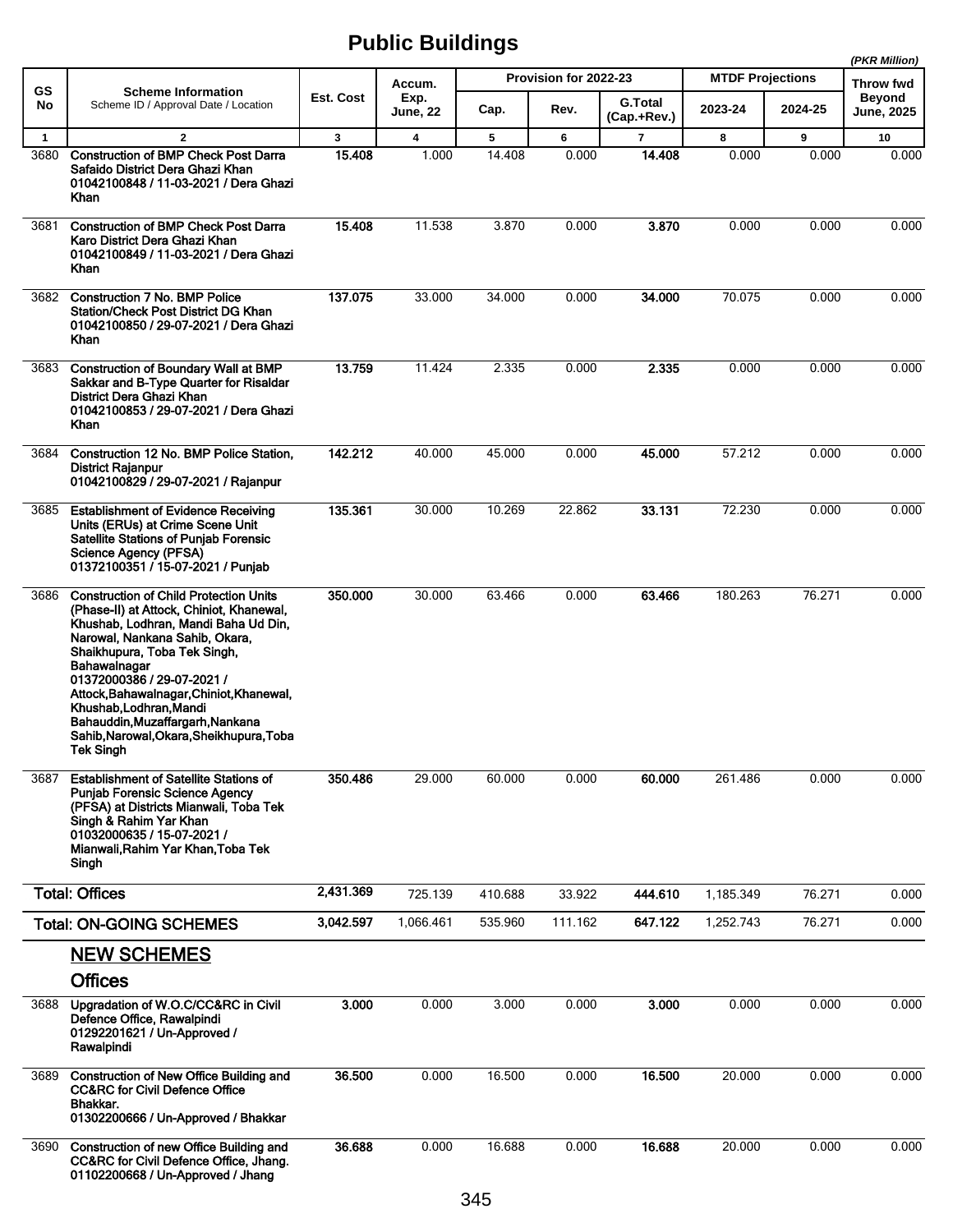|                      |                                                                                                                                                                                   |           |                         |         |                       |                               |                         |         | (PKR Million)               |
|----------------------|-----------------------------------------------------------------------------------------------------------------------------------------------------------------------------------|-----------|-------------------------|---------|-----------------------|-------------------------------|-------------------------|---------|-----------------------------|
| <b>GS</b>            | <b>Scheme Information</b>                                                                                                                                                         |           | Accum.                  |         | Provision for 2022-23 |                               | <b>MTDF Projections</b> |         | <b>Throw fwd</b>            |
| No                   | Scheme ID / Approval Date / Location                                                                                                                                              | Est. Cost | Exp.<br><b>June, 22</b> | Cap.    | Rev.                  | <b>G.Total</b><br>(Cap.+Rev.) | 2023-24                 | 2024-25 | <b>Beyond</b><br>June, 2025 |
| $\mathbf{1}$         | $\overline{2}$                                                                                                                                                                    | 3         | $\overline{\mathbf{4}}$ | 5       | 6                     | $\overline{7}$                | 8                       | 9       | 10                          |
| 3691                 | Expansion / Rehabilitation of Child<br>Protection and Welfare Bureau, Lahore<br>01192200006 / Un-Approved / Lahore                                                                | 185.000   | 0.000                   | 50.000  | 0.000                 | 50,000                        | 135.000                 | 0.000   | 0.000                       |
| 3692                 | <b>Establishment of Crime Scene Unit of</b><br>Punjab Forensic Science Agency at<br>Lahore<br>01192200010 / Un-Approved / Lahore                                                  | 46.335    | 0.000                   | 6.954   | 39.382                | 46.335                        | 0.000                   | 0.000   | 0.000                       |
| 3693                 | <b>Construction of ATC Complex, Sahiwal</b><br>01052200001 / Un-Approved / Sahiwal                                                                                                | 200.000   | 0.000                   | 30.000  | 0.000                 | 30.000                        | 115.000                 | 55.000  | 0.000                       |
| 3694                 | Provision of Missing Facilities at Child<br>Protection Institutions across Punjab<br>01372200007 / Un-Approved / Punjab                                                           | 250.000   | 0.000                   | 30.000  | 0.000                 | 30.000                        | 220.000                 | 0.000   | 0.000                       |
| 3695                 | Parole and Probation Revamping<br>Programme.<br>01362200056 / Un-Approved / Punjab                                                                                                | 1,180.000 | 0.000                   | 100.000 | 100.000               | 200.000                       | 530.000                 | 450.000 | 0.000                       |
| 3696                 | Strengthening of ATC Courts in Punjab<br>01072200015 / Un-Approved /<br>Bahawalpur Dera Ghazi<br>Khan, Faisalabad, Gujranwala, Lahore, Mu<br>Itan, Rawalpindi, Sargodha           | 182.000   | 0.000                   | 48.000  | 2.000                 | 50.000                        | 82.000                  | 50.000  | 0.000                       |
|                      | <b>Total: Offices</b>                                                                                                                                                             | 2,119.523 | 0.000                   | 301.142 | 141.382               | 442.523                       | 1,122.000               | 555.000 | 0.000                       |
|                      | <b>Total: NEW SCHEMES</b>                                                                                                                                                         | 2,119.523 | 0.000                   | 301.142 | 141.382               | 442.523                       | 1,122.000               | 555.000 | 0.000                       |
|                      | <b>Total: Home</b>                                                                                                                                                                | 5,162.120 | 1,066.461               | 837.102 | 252.544               | 1,089.645                     | 2,374.743               | 631.271 | 0.000                       |
| <u>Jails</u><br>3697 | <b>ON-GOING SCHEMES</b><br>Housing<br><b>Construction of Collapsed Portion of</b><br>Main Wall and Rehabilitation of B.I. &<br>.J.Jail, Faisalabad                                | 205.207   | 90.000                  | 50.000  | 0.000                 | 50.000                        | 65.207                  | 0.000   | 0.000                       |
| 3698                 | 01091900287 / 08-09-2020 / Faisalabad<br>Extension - Expansion of Inspectorate of<br>Prisons Punjab, Lahore                                                                       | 334.485   | 103.000                 | 88.031  | 0.000                 | 88.031                        | 143.454                 | 0.000   | 0.000                       |
| 3699                 | 01192100075 / 29-07-2021 / Lahore<br><b>Construction of Residences for Assistant</b><br>Superintendent at Central Jail Kot<br>Lakhpat Lahore<br>01372100087 / 29-07-2021 / Lahore | 42.458    | 5.000                   | 37.458  | 0.000                 | 37.458                        | 0.000                   | 0.000   | 0.000                       |
| 3700                 | <b>Construction of District Jail, Nankana</b><br>Sahib (NRP)<br>01202000113 / 28-07-2021 / Nankana<br>Sahib                                                                       | 1,604.471 | 170.000                 | 178.178 | 0.000                 | 178.178                       | 628.293                 | 628.000 | 0.000                       |
| 3701                 | <b>Construction of Enclosure Walls and</b><br>Watch Towers of Central Jail, Sahiwal<br>01172100083 / 29-07-2021 / Sahiwal                                                         | 124.096   | 40.000                  | 84.096  | 0.000                 | 84.096                        | 0.000                   | 0.000   | 0.000                       |
| 3702                 | Extension - Rehabilitation of Central Jail,<br>Dera Ghazi Khan<br>01042100081 / 29-07-2021 / Dera Ghazi<br>Khan                                                                   | 100.000   | 50.000                  | 50.000  | 0.000                 | 50.000                        | 0.000                   | 0.000   | 0.000                       |
| 3703                 | Construction of 20 Bedded Unit for the<br>Treatment of drug addicts in Punjab Jails<br>01371500742 / 01-07-2015 / Punjab                                                          | 346.447   | 183.701                 | 30.000  | 34.611                | 64.611                        | 98.135                  | 0.000   | 0.000                       |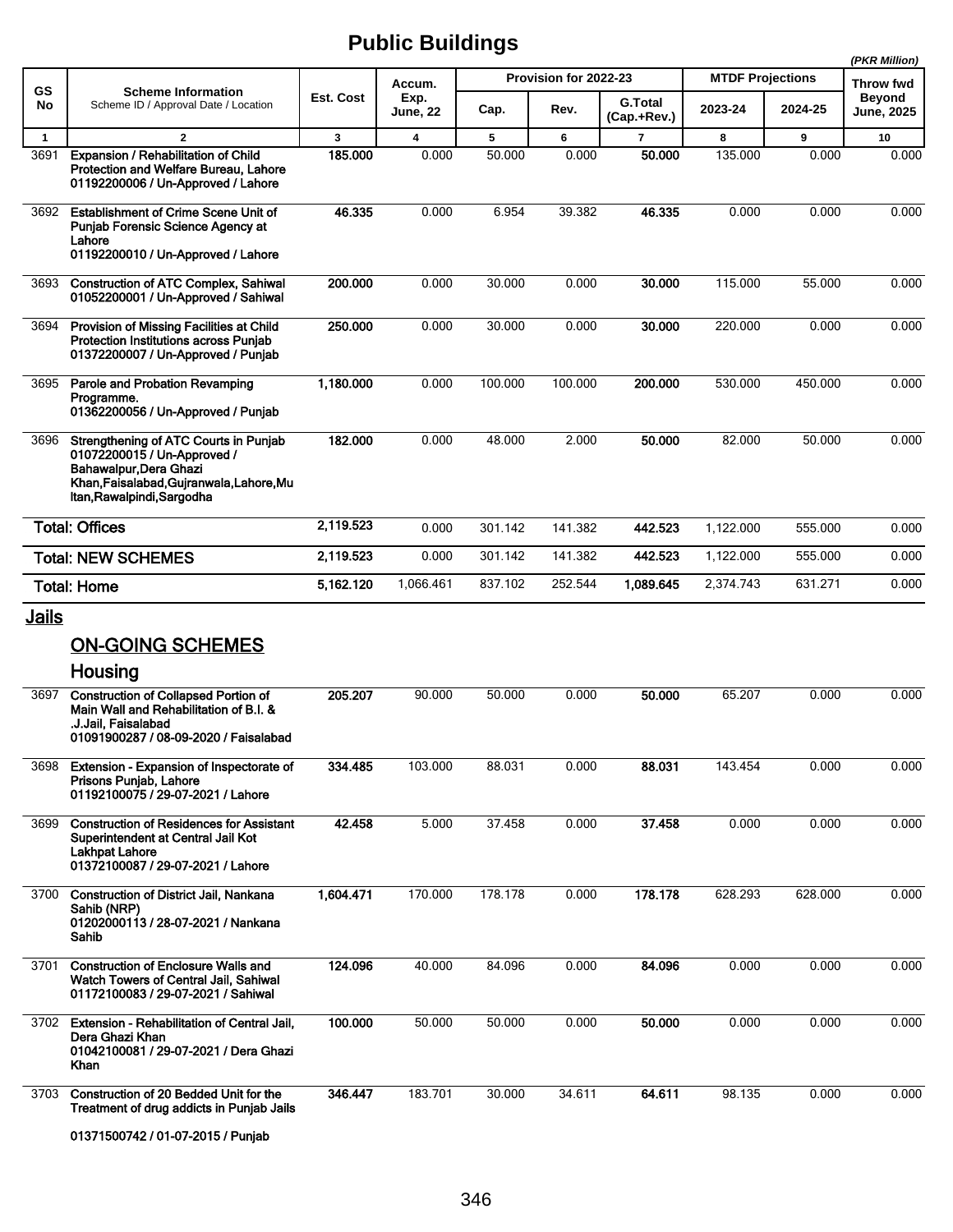|              |                                                                                                                                                                                                                                                                                                                                                                                       |           |                         |           |                       |                               |                         |           | (PKR Million)               |
|--------------|---------------------------------------------------------------------------------------------------------------------------------------------------------------------------------------------------------------------------------------------------------------------------------------------------------------------------------------------------------------------------------------|-----------|-------------------------|-----------|-----------------------|-------------------------------|-------------------------|-----------|-----------------------------|
| GS           | <b>Scheme Information</b>                                                                                                                                                                                                                                                                                                                                                             | Est. Cost | Accum.                  |           | Provision for 2022-23 |                               | <b>MTDF Projections</b> |           | Throw fwd                   |
| No           | Scheme ID / Approval Date / Location                                                                                                                                                                                                                                                                                                                                                  |           | Exp.<br><b>June, 22</b> | Cap.      | Rev.                  | <b>G.Total</b><br>(Cap.+Rev.) | 2023-24                 | 2024-25   | Beyond<br><b>June, 2025</b> |
| $\mathbf{1}$ | $\overline{2}$                                                                                                                                                                                                                                                                                                                                                                        | 3         | $\overline{\mathbf{4}}$ | 5         | 6                     | $\overline{7}$                | 8                       | 9         | 10                          |
| 3704         | <b>Construction of Single Warder (Double</b><br>Storey) for 120 warders at 23 Jails (one<br>each)<br>01371500744 / 01-07-2015 / Punjab                                                                                                                                                                                                                                                | 798.825   | 717.850                 | 80.975    | 0.000                 | 80.975                        | 0.000                   | 0.000     | 0.000                       |
| 3705         | <b>Construction of 28 Nos. Residences</b><br>Double Storey for BS 1 to 10 for<br>Warders at 23 Jails One each<br>01371500745 / 01-07-2015 / Punjab                                                                                                                                                                                                                                    | 1,580.590 | 1,112.635               | 115.000   | 0.000                 | 115.000                       | 232.955                 | 120.000   | 0.000                       |
| 3706         | Conversion of 45 Judicial Lock ups into<br>Sub Jail of Punjab Province<br>01371500772 / 01-07-2015 / Punjab                                                                                                                                                                                                                                                                           | 651.600   | 255.032                 | 20.000    | 42.733                | 62.733                        | 150.000                 | 183.835   | 0.000                       |
| 3707         | <b>Construction of Court Rooms in all Jails</b><br>of Puniab.<br>01371900335 / 09-12-2019 / Punjab                                                                                                                                                                                                                                                                                    | 150.000   | 51.094                  | 36.447    | 13.553                | 50.000                        | 48.906                  | 0.000     | 0.000                       |
| 3708         | <b>Construction of PCO Rooms and</b><br>Improvement of Visiting areas in Punjab<br>Jails<br>01371900360 / 05-03-2021 / Punjab                                                                                                                                                                                                                                                         | 150.000   | 40.363                  | 30.000    | 0.000                 | 30.000                        | 79.637                  | 0.000     | 0.000                       |
| 3709         | <b>Construction of Additional Multi Storied</b><br>Barracks in all Jails of Punjab to<br>Accommodate 10000 Prisoners.<br>01372002124 / 13-10-2020 / Punjab                                                                                                                                                                                                                            | 2,500.000 | 251.638                 | 150.000   | 0.000                 | 150.000                       | 1,124.181               | 974.181   | 0.000                       |
| 3710         | <b>Construction of Barrackes and Cells in</b><br>(Lahore, Fasialabad, Sargodha, M/Garh,<br>Shahpur, & Mianwali) in Jails of Punjab<br>01371500743 / 01-07-2015 /<br>Faisalabad, Lahore, Mianwali, Sargodha                                                                                                                                                                            | 436.028   | 407.583                 | 28.445    | 0.000                 | 28.445                        | 0.000                   | 0.000     | 0.000                       |
| 3711         | <b>Construction of Proper Firing Range at</b><br>Four Jails i.e. Central Jail, Lahore,<br>Multan, Faisalabad & Rawalpindi<br>01371500770 / 01-07-2015 /<br>Faisalabad, Lahore, Multan, Rawalpindi                                                                                                                                                                                     | 200,000   | 35.852                  | 15.000    | 0.000                 | 15.000                        | 149.148                 | 0.000     | 0.000                       |
|              | <b>Total: Housing</b>                                                                                                                                                                                                                                                                                                                                                                 | 9,224.207 | 3,513.748               | 993.630   | 90.897                | 1.084.527                     | 2,719.916               | 1,906.016 | 0.000                       |
|              | <b>Offices</b>                                                                                                                                                                                                                                                                                                                                                                        |           |                         |           |                       |                               |                         |           |                             |
| 3712         | Provision of Missing Facilities of Under<br><b>Construction District Jail, Okara,</b><br>Bhakkar, Pakpattan, Layyah, Khanewal,<br>Narowal, Hafizabad, Rajanpur, Lodhran,<br>SJ Shuiabad, HSP Sahiwal, HSP<br>Mianiwali<br>01371500756 / 01-07-2015 /<br>Bhakkar, Hafizabad, Khanewal, Layyah, Lo<br>dhran, Mianwali, Narowal, Okara, Pakpatta<br>n, Rahim Yar Khan, Rajanpur, Sahiwal | 600.000   | 378.975                 | 50.000    | 34.172                | 84.172                        | 136.853                 | 0.000     | 0.000                       |
| 3713         | <b>Construction of Four Regional Offices at</b><br>Lahore, Faisalabad, Bahawalpur &<br>Rawalpindi<br>01372100076 / 20-01-2022 /<br>Bahawalpur, Faisalabad, Lahore, Rawalpi<br>ndi                                                                                                                                                                                                     | 156.340   | 20.000                  | 50.000    | 0.000                 | 50.000                        | 86.340                  | 0.000     | 0.000                       |
|              | <b>Total: Offices</b>                                                                                                                                                                                                                                                                                                                                                                 | 756.340   | 398.975                 | 100.000   | 34.172                | 134.172                       | 223.193                 | 0.000     | 0.000                       |
|              | <b>Total: ON-GOING SCHEMES</b>                                                                                                                                                                                                                                                                                                                                                        | 9,980.547 | 3,912.723               | 1,093.630 | 125.069               | 1,218.699                     | 2,943.109               | 1,906.016 | 0.000                       |
|              | <b>NEW SCHEMES</b><br><b>Offices</b>                                                                                                                                                                                                                                                                                                                                                  |           |                         |           |                       |                               |                         |           |                             |
| 3714         | <b>Correctional Facilities Revamping</b><br>Program<br>01372202321 / Un-Approved / Punjab                                                                                                                                                                                                                                                                                             | 5,000.000 | 0.000                   | 4,000.000 | 1,000.000             | 5,000.000                     | 0.000                   | 0.000     | 0.000                       |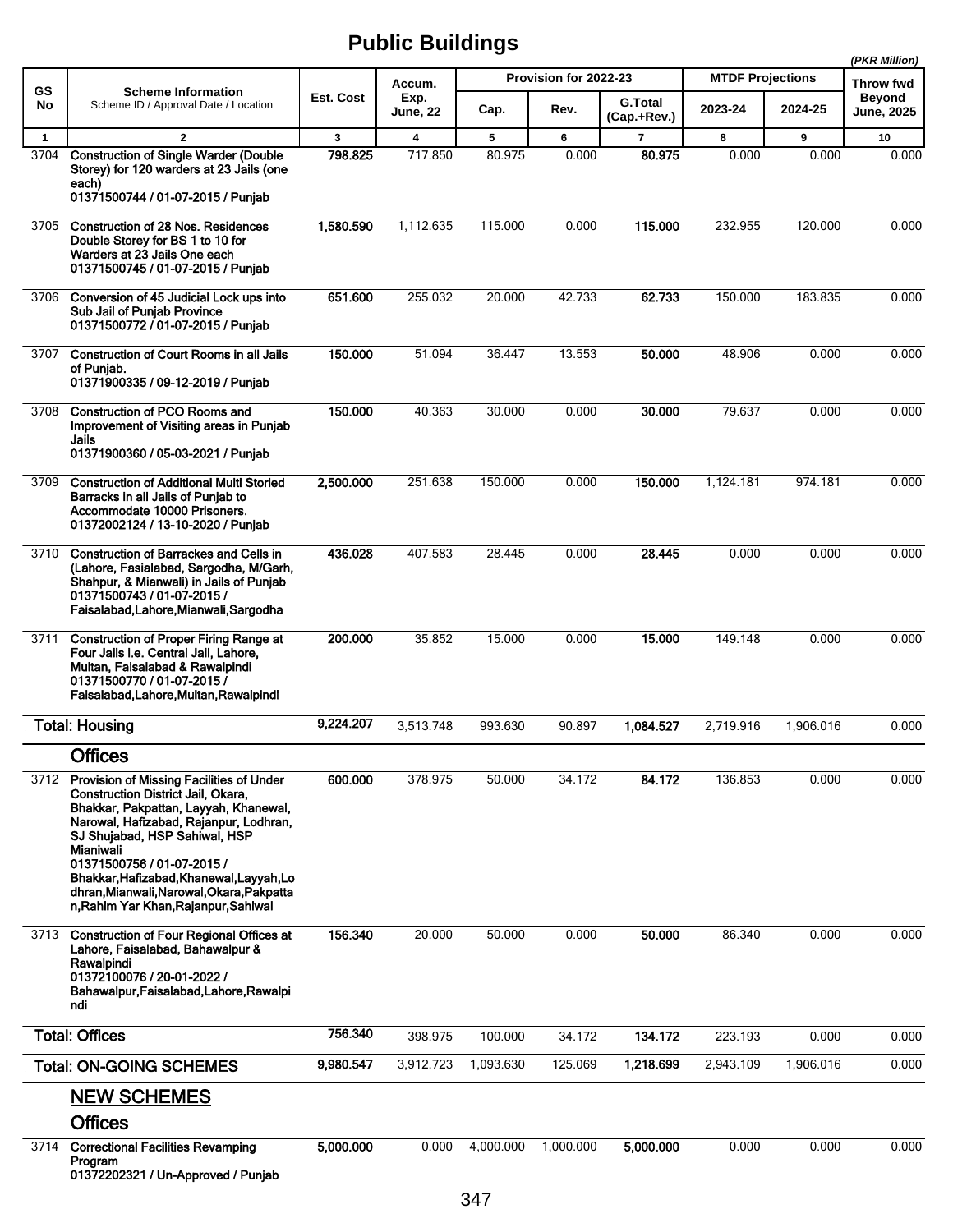|                  |                                                                                                                                                                                                                                    |                  |                         |           |                       |                               |                         |           | (PKR Million)                      |
|------------------|------------------------------------------------------------------------------------------------------------------------------------------------------------------------------------------------------------------------------------|------------------|-------------------------|-----------|-----------------------|-------------------------------|-------------------------|-----------|------------------------------------|
| GS               | <b>Scheme Information</b>                                                                                                                                                                                                          |                  | Accum.                  |           | Provision for 2022-23 |                               | <b>MTDF Projections</b> |           | Throw fwd                          |
| No               | Scheme ID / Approval Date / Location                                                                                                                                                                                               | <b>Est. Cost</b> | Exp.<br><b>June, 22</b> | Cap.      | Rev.                  | <b>G.Total</b><br>(Cap.+Rev.) | 2023-24                 | 2024-25   | <b>Beyond</b><br><b>June, 2025</b> |
| $\mathbf{1}$     | $\mathbf{2}$                                                                                                                                                                                                                       | 3                | $\overline{\mathbf{4}}$ | 5         | 6                     | $\overline{7}$                | 8                       | 9         | 10                                 |
|                  | 3715 Prisoners Welfare Program<br>01372202776 / Un-Approved / Punjab                                                                                                                                                               | 1.000.000        | 0.000                   | 0.000     | 1,000.000             | 1,000.000                     | 0.000                   | 0.000     | 0.000                              |
|                  | <b>Total: Offices</b>                                                                                                                                                                                                              | 6,000.000        | 0.000                   | 4,000.000 | 2,000.000             | 6,000.000                     | 0.000                   | 0.000     | 0.000                              |
|                  | <b>Total: NEW SCHEMES</b>                                                                                                                                                                                                          | 6.000.000        | 0.000                   | 4,000.000 | 2,000.000             | 6,000.000                     | 0.000                   | 0.000     | 0.000                              |
|                  | <b>Total: Jails</b>                                                                                                                                                                                                                | 15,980.547       | 3,912.723               | 5,093.630 | 2,125.069             | 7,218.699                     | 2,943.109               | 1,906.016 | 0.000                              |
| <u>Judiciary</u> |                                                                                                                                                                                                                                    |                  |                         |           |                       |                               |                         |           |                                    |
|                  | <b>ON-GOING SCHEMES</b>                                                                                                                                                                                                            |                  |                         |           |                       |                               |                         |           |                                    |
|                  | Housing                                                                                                                                                                                                                            |                  |                         |           |                       |                               |                         |           |                                    |
| 3716             | <b>Construction of Suites for Hon'ble</b><br>Judges at Lahore High Court,<br>Rawalpindi Bench, Rawalpindi<br>01292000020 / 01-07-2020 / Rawalpindi                                                                                 | 158.488          | 101.226                 | 20.000    | 0.000                 | 20,000                        | 37.262                  | 0.000     | 0.000                              |
| 3717             | <b>Construction of New Three Storey</b><br>Servant Quarters at Lahore High Court,<br>Rawalpindi Bench, Rawalpindi<br>01292154089 / 03-02-2022 / Rawalpindi                                                                         | 41.566           | 26.561                  | 15.005    | 0.000                 | 15.005                        | 0.000                   | 0.000     | 0.000                              |
| 3718             | <b>Construction of Rest House in Judicial</b><br>Colony at District Headquarter Mianwali<br>01322100306 / 05-08-2021 / Mianwali                                                                                                    | 68.272           | 25.000                  | 43.272    | 0.000                 | 43.272                        | 0.000                   | 0.000     | 0.000                              |
| 3719             | <b>Construction of Residences for Judicial</b><br>Officers at Faisalabad Headquarter<br>01092000010 / 09-04-2020 / Faisalabad                                                                                                      | 703.105          | 296.367                 | 100.000   | 0.000                 | 100.000                       | 306.738                 | 0.000     | 0.000                              |
| 3720             | <b>Construction of Suites for the Hon'ble</b><br>Judges at GOR-I, Lahore<br>01192100006 / 10-07-2021 / Lahore                                                                                                                      | 373.830          | 323.830                 | 0.000     | 50.000                | 50.000                        | 0.000                   | 0.000     | 0.000                              |
| 3721             | Addition/Alteration to the Residences of<br>Hon'ble Judges in GOR-I, Lahore<br>01192100295 / 01-07-2021 / Lahore                                                                                                                   | 200.000          | 50.000                  | 70.000    | 0.000                 | 70.000                        | 80.000                  | 0.000     | 0.000                              |
| 3722             | <b>Construction of Residences 03-Nos. for</b><br>AD&SJJ (Grade 20 & above), 13-Nos.<br>for Civil Judges (Grade 18-19) and 04-<br>Nos. for Staff (Grade 15-17) at District<br>Headquarter Okara<br>01341900222 / 01-07-2018 / Okara | 210.679          | 190.679                 | 20.000    | 0.000                 | 20.000                        | 0.000                   | 0.000     | 0.000                              |
| 3723             | <b>Construction of Suites for Hon'ble</b><br>Judges at Lahore High Court, Multan<br>Bench, Multan<br>01242000023 / 01-07-2020 / Multan                                                                                             | 228.988          | 193.523                 | 15.000    | 20.465                | 35.465                        | 0.000                   | 0.000     | 0.000                              |
| 3724             | <b>Construction of Residences of Civil</b><br>Judges at Judicial Complex, Multan<br>01242100005 / 05-08-2021 / Multan                                                                                                              | 135.000          | 50.000                  | 69.738    | 0.000                 | 69.738                        | 15.262                  | 0.000     | 0.000                              |
| 3725             | <b>Construction of Residences of Additional</b><br>District & Sessions Judges at Judicial<br>Complex, Multan<br>01242100009 / 05-08-2021 / Multan                                                                                  | 123.529          | 50.000                  | 73.529    | 0.000                 | 73.529                        | 0.000                   | 0.000     | 0.000                              |
| 3726             | <b>Construction of 02-Nos. New</b><br>Residences for AD&SJJ at Old Judicial<br>Complex Burewala, District Vehari<br>01252100309 / 05-08-2021 / Vehari                                                                              | 36.483           | 28.483                  | 8.000     | 0.000                 | 8.000                         | 0.000                   | 0.000     | 0.000                              |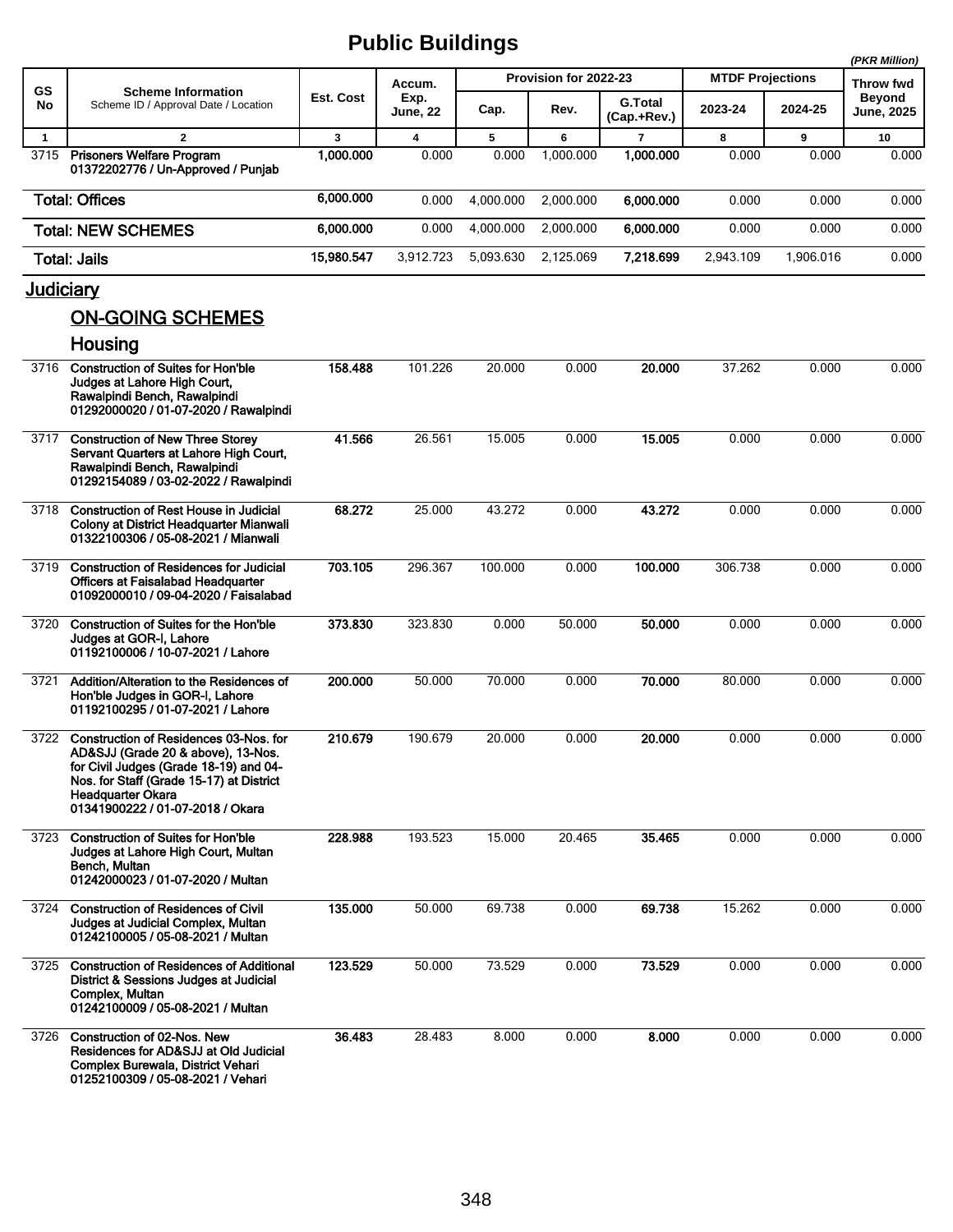|              |                                                                                                                                                                                                                         |           |                         |         |                       |                               |                         |         | (PKR Million)                      |
|--------------|-------------------------------------------------------------------------------------------------------------------------------------------------------------------------------------------------------------------------|-----------|-------------------------|---------|-----------------------|-------------------------------|-------------------------|---------|------------------------------------|
| GS           | <b>Scheme Information</b>                                                                                                                                                                                               |           | Accum.                  |         | Provision for 2022-23 |                               | <b>MTDF Projections</b> |         | Throw fwd                          |
| No           | Scheme ID / Approval Date / Location                                                                                                                                                                                    | Est. Cost | Exp.<br><b>June, 22</b> | Cap.    | Rev.                  | <b>G.Total</b><br>(Cap.+Rev.) | 2023-24                 | 2024-25 | <b>Beyond</b><br><b>June, 2025</b> |
| $\mathbf{1}$ | $\overline{2}$                                                                                                                                                                                                          | 3         | $\overline{\mathbf{4}}$ | 5       | 6                     | $\overline{7}$                | 8                       | 9       | 10                                 |
| 3727         | Construction of 02 Nos. Additional<br><b>District &amp; Sessions Judges Residences</b><br>Grade 20 & above at Mailsi, District<br>Vehari<br>01252154450 / 18-01-2022 / Vehari                                           | 47.692    | 10.000                  | 37.692  | 0.000                 | 37.692                        | 0.000                   | 0.000   | 0.000                              |
| 3728         | <b>Construction of 02 Nos. Civil Judges</b><br>Residences Grade 18-19 at Mailsi,<br><b>District Vehari</b><br>01252154451 / 18-01-2022 / Vehari                                                                         | 38.692    | 10.000                  | 28.692  | 0.000                 | 28.692                        | 0.000                   | 0.000   | 0.000                              |
| 3729         | <b>Construction of 04 Nos. Additional</b><br><b>District &amp; Sessions Judges Courts</b><br>(Double Storey) at Mailsi, District Vehari<br>01252154457 / 18-01-2022 / Vehari                                            | 49.313    | 10.000                  | 39.313  | 0.000                 | 39.313                        | 0.000                   | 0.000   | 0.000                              |
| 3730         | Construction of Residence for Grade 20<br>& above in new Judicial Colony<br>D.G.Khan<br>01042154447 / 18-01-2022 / Dera Ghazi<br>Khan                                                                                   | 25.505    | 10.000                  | 15.505  | 0.000                 | 15.505                        | 0.000                   | 0.000   | 0.000                              |
| 3731         | <b>Construction of Judicial Rest House with</b><br>staff room in new Judicial Colony<br>D.G.Khan<br>01042154448 / 18-01-2022 / Dera Ghazi<br>Khan                                                                       | 31.362    | 10.000                  | 21.362  | 0.000                 | 21.362                        | 0.000                   | 0.000   | 0.000                              |
| 3732         | <b>Construction of 02 Nos. Residences</b><br>Grade 15-17 in old Judicial Colony<br>D.G.Khan<br>01042154449 / 18-01-2022 / Dera Ghazi<br>Khan                                                                            | 17.128    | 10.000                  | 7.128   | 0.000                 | 7.128                         | 0.000                   | 0.000   | 0.000                              |
| 3733         | Construction of Residences 01 No. for<br>AD&SJ and 02 Nos. for Civil Judges<br>alongwith allied facilities at Judicial<br>Complex Kot Addu, District Muzaffargarh<br>01062000009 / 26-08-2020 /<br><b>Muzaffargarh</b>  | 45.338    | 28.338                  | 17.000  | 0.000                 | 17.000                        | 0.000                   | 0.000   | 0.000                              |
| 3734         | <b>Construction of Judicial Complex</b><br>(Residential Block) at Bahawalpur<br>01021900223 / 01-07-2019 /<br><b>Bahawalpur</b>                                                                                         | 340.352   | 258.210                 | 82.142  | 0.000                 | 82.142                        | 0.000                   | 0.000   | 0.000                              |
| 3735         | <b>Construction of 10 Nos. Residences</b><br>Grade 15-17, Bachelor accommodation<br>for Judicial Officers, Mosque, Guard<br>Rooms and Boundary Wall at<br>Bahawalpur<br>01022000012 / 01-07-2020 /<br><b>Bahawalpur</b> | 155.208   | 141.488                 | 13.720  | 0.000                 | 13.720                        | 0.000                   | 0.000   | 0.000                              |
| 3736         | <b>Construction of Residences for Judicial</b><br><b>Officers at Ahmadpur East, District</b><br><b>Bahawalpur</b><br>01022100002 / 02-09-2021 /<br><b>Bahawalpur</b>                                                    | 310.379   | 10.000                  | 250.000 | 0.000                 | 250.000                       | 50.379                  | 0.000   | 0.000                              |
| 3737         | <b>Construction of Residences for Judicial</b><br>Officers at Bahawalnagar<br>01011700135 / 14-11-2017 /<br>Bahawalnagar                                                                                                | 122.964   | 116.589                 | 6.375   | 0.000                 | 6.375                         | 0.000                   | 0.000   | 0.000                              |
| 3738         | <b>Construction of Residences for Judicial</b><br>Officers at District Rahim Yar Khan<br>01032100003 / 05-08-2021 / Rahim Yar<br>Khan                                                                                   | 117.258   | 30.000                  | 50.000  | 0.000                 | 50.000                        | 37.258                  | 0.000   | 0.000                              |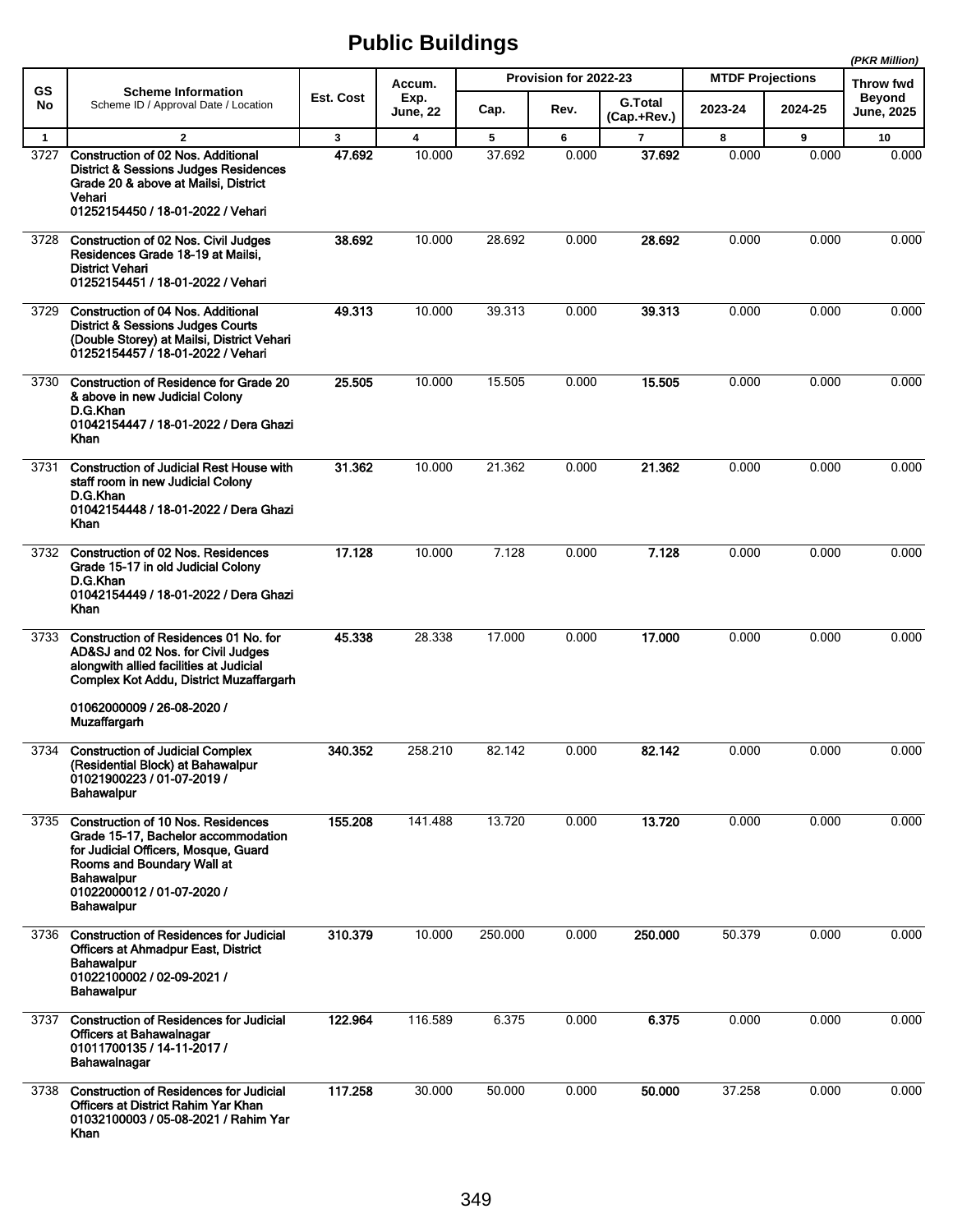|              |                                                                                                                                                                                              |           |                         |           |                       |                               |                         |         | (PKR Million)                      |
|--------------|----------------------------------------------------------------------------------------------------------------------------------------------------------------------------------------------|-----------|-------------------------|-----------|-----------------------|-------------------------------|-------------------------|---------|------------------------------------|
| <b>GS</b>    | <b>Scheme Information</b>                                                                                                                                                                    |           | Accum.                  |           | Provision for 2022-23 |                               | <b>MTDF Projections</b> |         | Throw fwd                          |
| No           | Scheme ID / Approval Date / Location                                                                                                                                                         | Est. Cost | Exp.<br>June, 22        | Cap.      | Rev.                  | <b>G.Total</b><br>(Cap.+Rev.) | 2023-24                 | 2024-25 | <b>Beyond</b><br><b>June, 2025</b> |
| $\mathbf{1}$ | $\overline{2}$                                                                                                                                                                               | 3         | $\overline{\mathbf{4}}$ | 5         | 6                     | $\overline{7}$                | 8                       | 9       | 10                                 |
| 3739         | <b>Construction of Residences of Judicial</b><br>Officers in the Punjab.<br>01371500781 / 01-07-2015 / Punjab                                                                                | 2,000.000 | 1,550.000               | 200.000   | 0.000                 | 200.000                       | 250.000                 | 0.000   | 0.000                              |
|              | <b>Total: Housing</b>                                                                                                                                                                        | 5,581.131 | 3,530.294               | 1,203.473 | 70.465                | 1,273.938                     | 776.899                 | 0.000   | 0.000                              |
|              | <b>Offices</b>                                                                                                                                                                               |           |                         |           |                       |                               |                         |         |                                    |
| 3740         | <b>Construction of Judicial Complex at Kotli</b><br>Sattian, District Rawalpindi<br>01291700138 / 01-07-2017 / Rawalpindi                                                                    | 148.659   | 99.885                  | 48.774    | 0.000                 | 48.774                        | 0.000                   | 0.000   | 0.000                              |
| 3741         | Construction of Record Room, Masjid &<br><b>Public Toilets at Judicial Complex</b><br><b>Noorpur Thal District Khushab</b><br>01312101143 / 05-08-2021 / Khushab                             | 23.064    | 14.114                  | 8.950     | 0.000                 | 8.950                         | 0.000                   | 0.000   | 0.000                              |
| 3742         | Re-Construction of Session Court /<br>Office etc. at Judicial Complex Mianwali<br>01322000018 / 01-07-2020 / Mianwali                                                                        | 68.272    | 46.044                  | 22.228    | 0.000                 | 22.228                        | 0.000                   | 0.000   | 0.000                              |
| 3743         | Construction of 1 No. Court for AD&SJ<br>and 1 No. Court for Civil Judge at Judicial<br><b>Complex Essa Khel District Mianwali</b><br>(Double Storey)<br>01322100011 / 05-08-2021 / Mianwali | 32.634    | 15.510                  | 17.124    | 0.000                 | 17.124                        | 0.000                   | 0.000   | 0.000                              |
| 3744         | <b>Construction of Record Room at Judicial</b><br><b>Complex Isa Khel District Mianwali</b><br>(Double Storey)<br>01322100012 / 05-08-2021 / Mianwali                                        | 11.468    | 6.468                   | 5.000     | 0.000                 | 5.000                         | 0.000                   | 0.000   | 0.000                              |
| 3745         | <b>Construction of Record Room at Judicial</b><br>Complex Kallur Kot, District Bhakkar<br>01302154454 / 18-01-2022 / Bhakkar                                                                 | 17.403    | 10.000                  | 7.403     | 0.000                 | 7.403                         | 0.000                   | 0.000   | 0.000                              |
| 3746         | <b>Construction of Record Room at Judicial</b><br>Complex Mankera, District Bhakkar<br>01302154455 / 18-01-2022 / Bhakkar                                                                    | 17.403    | 10.000                  | 7.403     | 0.000                 | 7.403                         | 0.000                   | 0.000   | 0.000                              |
| 3747         | <b>Construction of Record Room at Judicial</b><br>Complex Samundri, District Faisalabad<br>01092154456 / 18-01-2022 / Faisalabad                                                             | 18.078    | 10.000                  | 8.078     | 0.000                 | 8.078                         | 0.000                   | 0.000   | 0.000                              |
| 3748         | <b>Construction of Judicial Complex at Pir</b><br><b>Mahal District Toba Tek Singh</b><br>01111800020 / 01-07-2018 / Toba Tek<br>Singh                                                       | 279.103   | 160.000                 | 87.400    | 0.000                 | 87.400                        | 31.703                  | 0.000   | 0.000                              |
| 3749         | <b>Construction of Judicial Complex at</b><br>Nowshera Virkan, District Gujranwala<br>01122000029 / 01-07-2020 / Gujranwala                                                                  | 328.309   | 170.000                 | 100.000   | 0.000                 | 100.000                       | 58.309                  | 0.000   | 0.000                              |
| 3750         | <b>Construction of Masjid in Sessions</b><br><b>Courts Complex Gujrat</b><br>01132100013 / 05-08-2021 / Gujrat                                                                               | 13.880    | 11.380                  | 2.500     | 0.000                 | 2.500                         | 0.000                   | 0.000   | 0.000                              |
| 3751         | <b>Construction of Judicial Complex at</b><br>Pasrur, District Sialkot<br>01172100019 / 20-10-2021 / Sialkot                                                                                 | 420.560   | 10.000                  | 100.000   | 0.000                 | 100.000                       | 120.000                 | 190.560 | 0.000                              |
| 3752         | <b>Construction of Additional Courts in the</b><br>premises of existing Civil Courts<br><b>Complex at D.C Road Sialkot</b><br>01172100020 / 05-08-2021 / Sialkot                             | 84.545    | 25.000                  | 59.545    | 0.000                 | 59.545                        | 0.000                   | 0.000   | 0.000                              |
| 3753         | <b>Construction of Judicial Complex at</b><br><b>Shakargarh District Narowal (Courts</b><br>Block)<br>01162100030 / 05-08-2021 / Narowal                                                     | 354.793   | 20.000                  | 121.099   | 0.000                 | 121.099                       | 120.000                 | 93.694  | 0.000                              |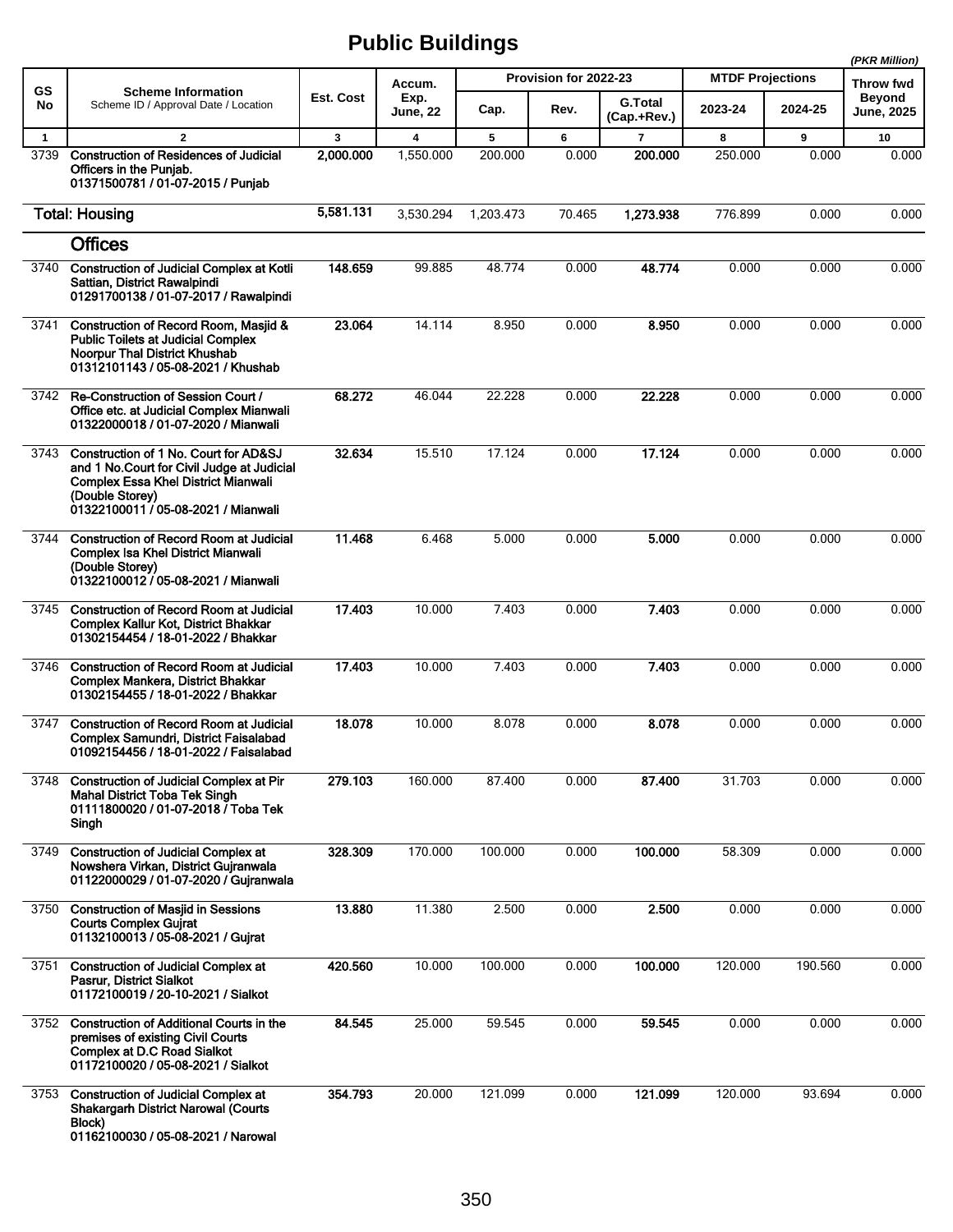|              |                                                                                                                                                                                                       |           |                  |         |                       |                               |                         |         | (PKR Million)               |
|--------------|-------------------------------------------------------------------------------------------------------------------------------------------------------------------------------------------------------|-----------|------------------|---------|-----------------------|-------------------------------|-------------------------|---------|-----------------------------|
| <b>GS</b>    | <b>Scheme Information</b>                                                                                                                                                                             |           | Accum.           |         | Provision for 2022-23 |                               | <b>MTDF Projections</b> |         | Throw fwd                   |
| No           | Scheme ID / Approval Date / Location                                                                                                                                                                  | Est. Cost | Exp.<br>June, 22 | Cap.    | Rev.                  | <b>G.Total</b><br>(Cap.+Rev.) | 2023-24                 | 2024-25 | <b>Beyond</b><br>June, 2025 |
| $\mathbf{1}$ | $\overline{2}$                                                                                                                                                                                        | 3         | 4                | 5       | 6                     | $\overline{7}$                | 8                       | 9       | 10                          |
| 3754         | <b>Construction of Meeting Room, Library</b><br>and Store Room at Judicial Complex,<br>Narowal<br>01162100037 / 05-08-2021 / Narowal                                                                  | 34.920    | 15.208           | 19.712  | 0.000                 | 19.712                        | 0.000                   | 0.000   | 0.000                       |
| 3755         | Addition / Alteration to Lahore High<br>Court. Lahore<br>01191500784 / 01-07-2015 / Lahore                                                                                                            | 500.000   | 350.000          | 70.000  | 0.000                 | 70.000                        | 80.000                  | 0.000   | 0.000                       |
| 3756         | <b>Establishment of Alternate Dispute</b><br><b>Resolution Centre ADR at Lahore</b><br>01191601831 / 15-07-2016 / Lahore                                                                              | 144.077   | 82.684           | 0.000   | 1.305                 | 1.305                         | 60.088                  | 0.000   | 0.000                       |
| 3757         | <b>Construction of a new Administration</b><br>Block in the premises of Lahore High<br>Court, Lahore<br>01191700136 / 05-12-2018 / Lahore                                                             | 1,470.535 | 453.633          | 108.000 | 0.000                 | 108.000                       | 908.902                 | 0.000   | 0.000                       |
| 3758         | <b>Conservation &amp; Restoration of Historical</b><br><b>Buildings of Lahore High Court, Lahore</b><br>01191900276 / 01-07-2019 / Lahore                                                             | 34.038    | 16.500           | 17.538  | 0.000                 | 17.538                        | 0.000                   | 0.000   | 0.000                       |
| 3759         | Construction of Record Rooms at 5th &<br>6th Floors as well as Addition of<br>Staircase & Lift in the existing building of<br>Parking Plaza at Fane Road, Lahore<br>01192000033 / 01-07-2020 / Lahore | 167.679   | 143.629          | 24.050  | 0.000                 | 24.050                        | 0.000                   | 0.000   | 0.000                       |
| 3760         | <b>Construction of Record Room at upper</b><br>storey of Sessions Court Phase-I,<br>Lahore<br>01192000036 / 01-07-2020 / Lahore                                                                       | 141.559   | 55.023           | 86.536  | 0.000                 | 86.536                        | 0.000                   | 0.000   | 0.000                       |
| 3761         | Upgradation of 11-KV Electric Network<br>of Lahore High Court, Lahore<br>01192100031 / 03-06-2021 / Lahore                                                                                            | 155.122   | 137.122          | 18.000  | 0.000                 | 18.000                        | 0.000                   | 0.000   | 0.000                       |
| 3762         | <b>Additional Items for Administration Block</b><br>of Lahore High Court, Lahore<br>01192100032 / 03-06-2021 / Lahore                                                                                 | 399.006   | 286.814          | 73.240  | 0.000                 | 73.240                        | 38.952                  | 0.000   | 0.000                       |
| 3763         | Installation of new lift & lift well at Senior<br>Civil Judge Block, Awan-e-Adal, Lahore<br>01192100406 / 03-06-2021 / Lahore                                                                         | 18.733    | 7.050            | 11.683  | 0.000                 | 11.683                        | 0.000                   | 0.000   | 0.000                       |
| 3764         | Installation of new lift & lift well at Masjid<br>Block, Awan-e-Adal, Lahore<br>01192100408 / 03-06-2021 / Lahore                                                                                     | 18.733    | 7.441            | 11.292  | 0.000                 | 11.292                        | 0.000                   | 0.000   | 0.000                       |
|              | 3765 Construction of Court Rooms for Judicial<br>Officers at Model Town, Lahore<br>01192154275 / 10-12-2021 / Lahore                                                                                  | 419.176   | 50.000           | 150.000 | 0.000                 | 150.000                       | 219.176                 | 0.000   | 0.000                       |
| 3766         | Construction of two more floors for<br>establishment of High Court Offices at<br>Judicial Academy, Fane Road, Lahore<br>01192154463 / 18-01-2022 / Lahore                                             | 277.453   | 128.996          | 148.457 | 0.000                 | 148.457                       | 0.000                   | 0.000   | 0.000                       |
| 3767         | <b>Construction of Judicial Complex at</b><br>Sangla Hill, District Nankana Sahib<br>01201200021 / 30-01-2013 / Nankana<br>Sahib                                                                      | 246.391   | 245.391          | 1.000   | 0.000                 | 1.000                         | 0.000                   | 0.000   | 0.000                       |
| 3768         | <b>Construction of Judicial Complex</b><br>(Courts Block) at Nankana Sahib<br>01202000016 / 14-10-2021 / Nankana<br>Sahib                                                                             | 1,177.964 | 95.154           | 150.000 | 0.000                 | 150.000                       | 300.000                 | 632.810 | 0.000                       |
| 3769         | <b>Construction of Judicial Complex Kasur</b><br>(Construction of Civil Court Complex)<br>01181900269 / 01-07-2017 / Kasur                                                                            | 152.650   | 148.172          | 4.478   | 0.000                 | 4.478                         | 0.000                   | 0.000   | 0.000                       |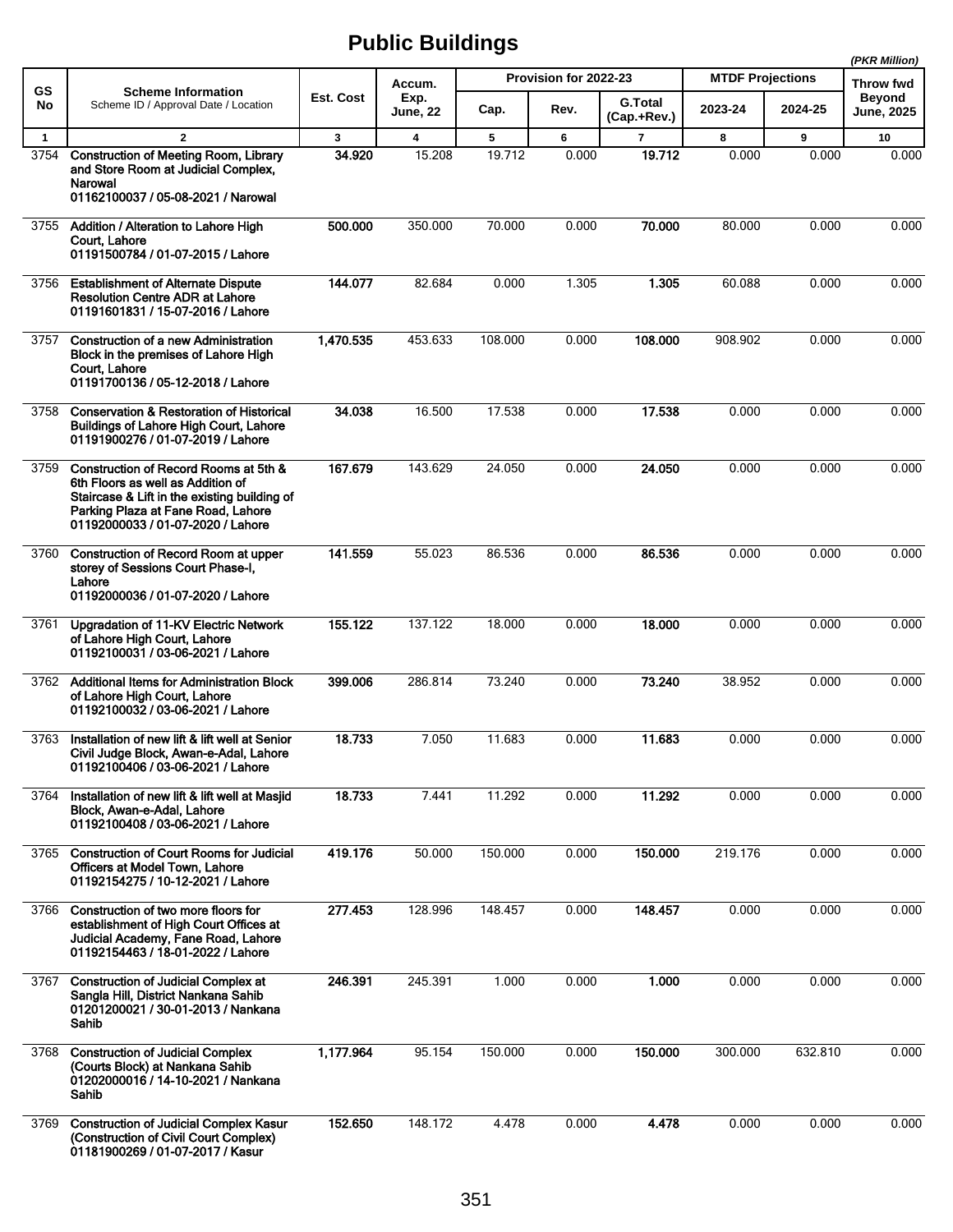|              |                                                                                                                                                                                                                    |           |                                   |         | Provision for 2022-23 |                               | <b>MTDF Projections</b> |           | (PKR Million)                                   |
|--------------|--------------------------------------------------------------------------------------------------------------------------------------------------------------------------------------------------------------------|-----------|-----------------------------------|---------|-----------------------|-------------------------------|-------------------------|-----------|-------------------------------------------------|
| GS<br>No     | <b>Scheme Information</b><br>Scheme ID / Approval Date / Location                                                                                                                                                  | Est. Cost | Accum.<br>Exp.<br><b>June, 22</b> | Cap.    | Rev.                  | <b>G.Total</b><br>(Cap.+Rev.) | 2023-24                 | 2024-25   | Throw fwd<br><b>Beyond</b><br><b>June, 2025</b> |
| $\mathbf{1}$ | $\overline{2}$                                                                                                                                                                                                     | 3         | $\overline{\mathbf{4}}$           | 5       | 6                     | $\overline{7}$                | 8                       | 9         | 10                                              |
| 3770         | <b>Construction of Judicial Complex Kot</b><br>Radha Kishan, District Kasur<br>01182100015 / 20-10-2021 / Kasur                                                                                                    | 384.311   | 52.706                            | 75.000  | 0.000                 | 75,000                        | 100.000                 | 156.605   | 0.000                                           |
| 3771         | <b>Extension of District Courts Complex</b><br>Multan<br>01242100036 / 10-02-2022 / Multan                                                                                                                         | 5,297.770 | 300.000                           | 800.000 | 0.000                 | 800.000                       | 1,200.000               | 2,997.770 | 0.000                                           |
| 3772         | <b>Construction of Courts for AD&amp;SJs and</b><br>Civil Judges at Mianchannu, District<br>Khanewal<br>01222100029 / 20-10-2021 / Khanewal                                                                        | 82.560    | 20.000                            | 62.560  | 0.000                 | 62.560                        | 0.000                   | 0.000     | 0.000                                           |
| 3773         | <b>Construction of Additional Judicial</b><br>Complex at Burewala, District Vehari<br>01252000037 / 31-08-2020 / Vehari                                                                                            | 97.255    | 80.906                            | 16.349  | 0.000                 | 16.349                        | 0.000                   | 0.000     | 0.000                                           |
| 3774         | <b>Construction of 02 Nos. Civil Judges</b><br>Courts (Double Storey) at Mailsi, District<br>Vehari<br>01252154458 / 18-01-2022 / Vehari                                                                           | 37.075    | 10.000                            | 27.075  | 0.000                 | 27.075                        | 0.000                   | 0.000     | 0.000                                           |
| 3775         | <b>Construction of Record Room at Judicial</b><br>Complex Burewala, District Vehari<br>01252154459 / 18-01-2022 / Vehari                                                                                           | 39.751    | 10.000                            | 29.751  | 0.000                 | 29.751                        | 0.000                   | 0.000     | 0.000                                           |
| 3776         | <b>Construction of new Double Storey</b><br>Record Room in Sessions Courts<br>Complex, Vehari<br>01252154460 / 18-01-2022 / Vehari                                                                                 | 59.744    | 10.000                            | 49.744  | 0.000                 | 49.744                        | 0.000                   | 0.000     | 0.000                                           |
| 3777         | Construction of Courts 01 No. for AD&SJ<br>and 02 Nos. for Civil Judges alongwith<br>allied facilities at Judicial Complex Kot<br>Addu, District Muzaffargarh<br>01062000014 / 01-09-2020 /<br><b>Muzaffargarh</b> | 49.457    | 48.457                            | 1.000   | 0.000                 | 1.000                         | 0.000                   | 0.000     | 0.000                                           |
| 3778         | <b>Construction of Additional Courts and</b><br>Residences alongwith allied facilities at<br>Judicial Complex Alipur, District<br><b>Muzaffargarh</b><br>01062100035 / 05-08-2021 /<br><b>Muzaffargarh</b>         | 355.710   | 20.000                            | 200.000 | 0.000                 | 200.000                       | 135.710                 | 0.000     | 0.000                                           |
| 3779         | <b>Construction of New Courts Block at</b><br>Lahore High Court, Bahawalpur Bench<br>Bahawalpur<br>01021902306 / 01-07-2021 /<br><b>Bahawalpur</b>                                                                 | 493.816   | 50.000                            | 200.000 | 0.000                 | 200.000                       | 243.816                 | 0.000     | 0.000                                           |
| 3780         | <b>Construction of Judicial Complex at</b><br>Ahmadpur East, District Bahawalpur<br>01022100023 / 20-10-2021 /<br><b>Bahawalpur</b>                                                                                | 299.202   | 20.000                            | 250.000 | 0.000                 | 250.000                       | 29.202                  | 0.000     | 0.000                                           |
| 3781         | <b>Construction of Record Room at Court</b><br>Complex Tehsil Khairpur Tamewali,<br><b>District Bahawalpur</b><br>01022100024 / 05-08-2021 /<br><b>Bahawalpur</b>                                                  | 23.040    | 16.412                            | 6.628   | 0.000                 | 6.628                         | 0.000                   | 0.000     | 0.000                                           |
|              | 3782 Construction of Record Room at Court<br><b>Complex Tehsil Hasilpur, District</b><br><b>Bahawalpur</b><br>01022100025 / 05-08-2021 /<br><b>Bahawalpur</b>                                                      | 16.989    | 12.917                            | 4.072   | 0.000                 | 4.072                         | 0.000                   | 0.000     | 0.000                                           |
| 3783         | <b>Construction of Family Courts, Senior</b><br>Civil Judge Court, Day Care Center and<br>Record Room at Bahawalnagar<br>01012100022 / 05-08-2021 /<br>Bahawalnagar                                                | 148.819   | 20.000                            | 50.000  | 0.000                 | 50.000                        | 78.819                  | 0.000     | 0.000                                           |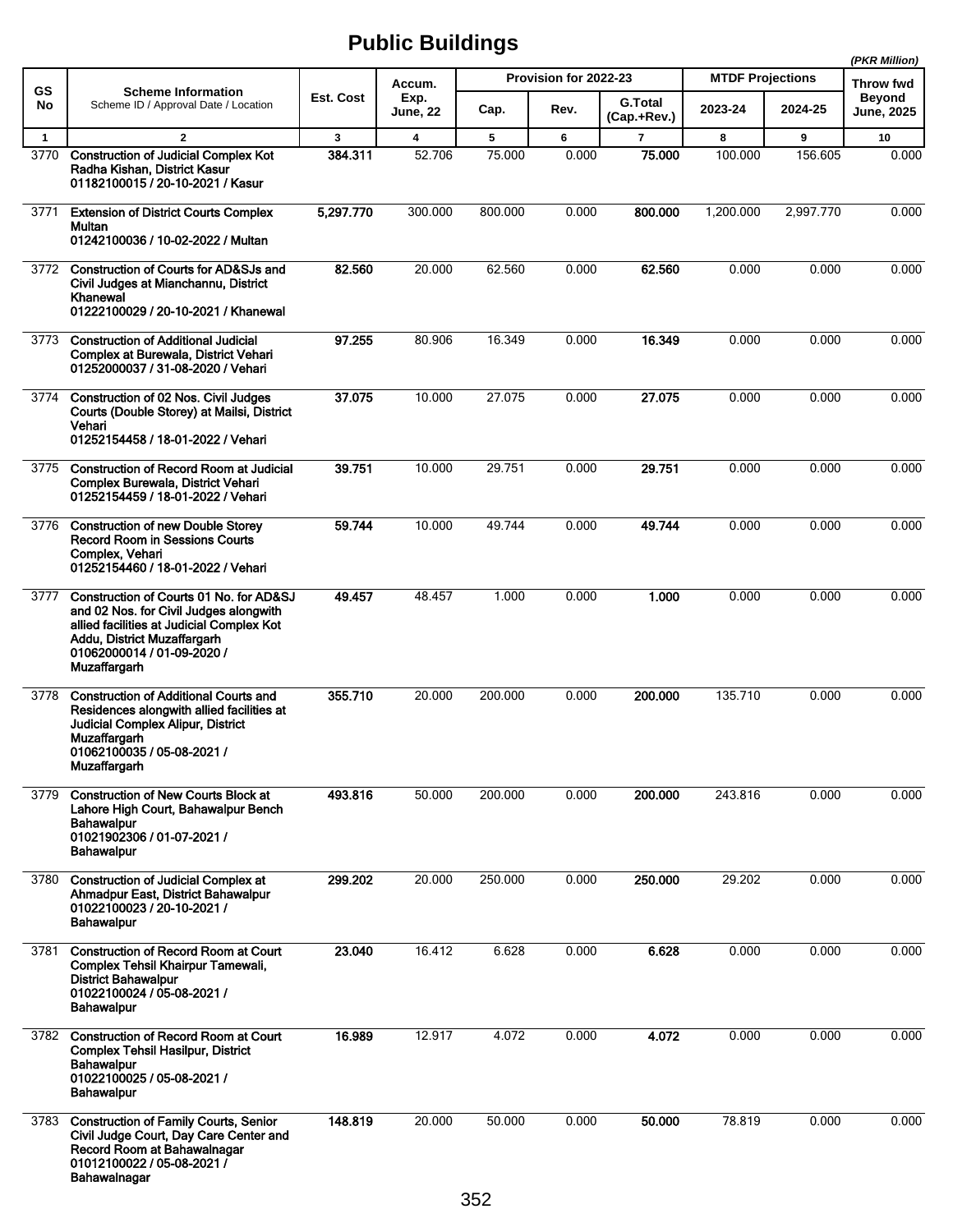|              |                                                                                                                                                                  |              |                         |           |                       |                               |                         |           | (PKR Million)                     |
|--------------|------------------------------------------------------------------------------------------------------------------------------------------------------------------|--------------|-------------------------|-----------|-----------------------|-------------------------------|-------------------------|-----------|-----------------------------------|
| GS           | <b>Scheme Information</b>                                                                                                                                        | Est. Cost    | Accum.                  |           | Provision for 2022-23 |                               | <b>MTDF Projections</b> |           | <b>Throw fwd</b><br><b>Beyond</b> |
| No           | Scheme ID / Approval Date / Location                                                                                                                             |              | Exp.<br><b>June, 22</b> | Cap.      | Rev.                  | <b>G.Total</b><br>(Cap.+Rev.) | 2023-24                 | 2024-25   | <b>June, 2025</b>                 |
| $\mathbf{1}$ | $\overline{2}$                                                                                                                                                   | $\mathbf{3}$ | 4                       | 5         | 6                     | $\overline{7}$                | 8                       | 9         | 10                                |
| 3784         | <b>Construction of Record Room in Civil</b><br>Courts at Rahim Yar Khan<br>01032000024 / 05-08-2021 / Rahim Yar<br>Khan                                          | 49.972       | 25.000                  | 24.972    | 0.000                 | 24.972                        | 0.000                   | 0.000     | 0.000                             |
| 3785         | Construction of 09 Nos. Courts for Civil<br>Judges in Court Complex Liagatpur,<br>District Rahim Yar Khan<br>01032100028 / 05-08-2021 / Rahim Yar<br>Khan        | 90.478       | 20.000                  | 70.478    | 0.000                 | 70.478                        | 0.000                   | 0.000     | 0.000                             |
| 3786         | <b>Construction of Judicial Complex at</b><br>Lalian, District Chiniot<br>01081900232 / 01-07-2019 / Chiniot                                                     | 243.817      | 191.454                 | 27.363    | 0.000                 | 27.363                        | 25.000                  | 0.000     | 0.000                             |
| 3787         | Construction of Courts along with allied<br>facilities for Judicial Officers in the<br>Punjab<br>01371500789 / 01-07-2015 / Punjab                               | 5,000.000    | 2,660.000               | 282.886   | 0.000                 | 282.886                       | 500.000                 | 157.140   | 1,399.974                         |
| 3788         | Addition / Alteration to Lahore High<br>Court, Bahawalpur, Multan & Rawalpindi<br><b>Benches</b><br>01381700143 / 01-07-2017 /<br>Bahawalpur, Multan, Rawalpindi | 1,000.000    | 500.000                 | 70.000    | 0.000                 | 70.000                        | 100.000                 | 330.000   | 0.000                             |
|              | <b>Total: Offices</b>                                                                                                                                            | 20,945.973   | 6,899.070               | 3,737.368 | 1.305                 | 3,738.673                     | 4,349.677               | 4,558.579 | 1,399.974                         |
|              | <b>Total: ON-GOING SCHEMES</b>                                                                                                                                   | 26,527.104   | 10,429.364              | 4,940.841 | 71.770                | 5,012.611                     | 5,126.576               | 4,558.579 | 1,399.974                         |
|              | <b>NEW SCHEMES</b>                                                                                                                                               |              |                         |           |                       |                               |                         |           |                                   |
|              | Housing                                                                                                                                                          |              |                         |           |                       |                               |                         |           |                                   |
| 3789         | <b>Construction of Staff Residences at</b><br>Lahore High Court, Rawalpindi Bench,<br>Rawalpindi<br>01292200070 / Un-Approved /<br>Rawalpindi                    | 399.000      | 0.000                   | 60.000    | 0.000                 | 60,000                        | 100.000                 | 239.000   | 0.000                             |
| 3790         | Furnishing of 08-Nos. Judges Suites at<br>Judges Rest House, Gulistan Colony,<br>Rawalpindi<br>01292201816 / Un-Approved /<br>Rawalpindi                         | 61.169       | 0.000                   | 0.000     | 61.169                | 61.169                        | 0.000                   | 0.000     | 0.000                             |
| 3791         | <b>Construction of Judicial Rest House at</b><br><b>District Headquarter Bhakkar</b><br>01302201231 / Un-Approved / Bhakkar                                      | 70.000       | 0.000                   | 20.000    | 0.000                 | 20.000                        | 50.000                  | 0.000     | 0.000                             |
| 3792         | <b>Construction of Bachelor</b><br>accommodation and Judicial Rest<br>House at Dharampura, District Lahore<br>01192200002 / Un-Approved / Lahore                 | 2,000.000    | 0.000                   | 200.000   | 0.000                 | 200.000                       | 500.000                 | 1,300.000 | 0.000                             |
| 3793         | Construction of 03 Nos. Residences at<br>13-Danepur Lane, GOR-I, Lahore<br>01192200069 / Un-Approved / Lahore                                                    | 150.000      | 0.000                   | 20.000    | 0.000                 | 20.000                        | 80.000                  | 50.000    | 0.000                             |
|              | <b>Total: Housing</b>                                                                                                                                            | 2,680.169    | 0.000                   | 300.000   | 61.169                | 361.169                       | 730.000                 | 1,589.000 | 0.000                             |
|              | <b>Offices</b>                                                                                                                                                   |              |                         |           |                       |                               |                         |           |                                   |
| 3794         | <b>Construction of Bridge and Approach</b><br>Road to Parking at Lahore High Court,<br>Rawalpindi Bench, Rawalpindi<br>01292200121 / Un-Approved /<br>Rawalpindi | 800.000      | 0.000                   | 120.000   | 0.000                 | 120.000                       | 150.000                 | 530.000   | 0.000                             |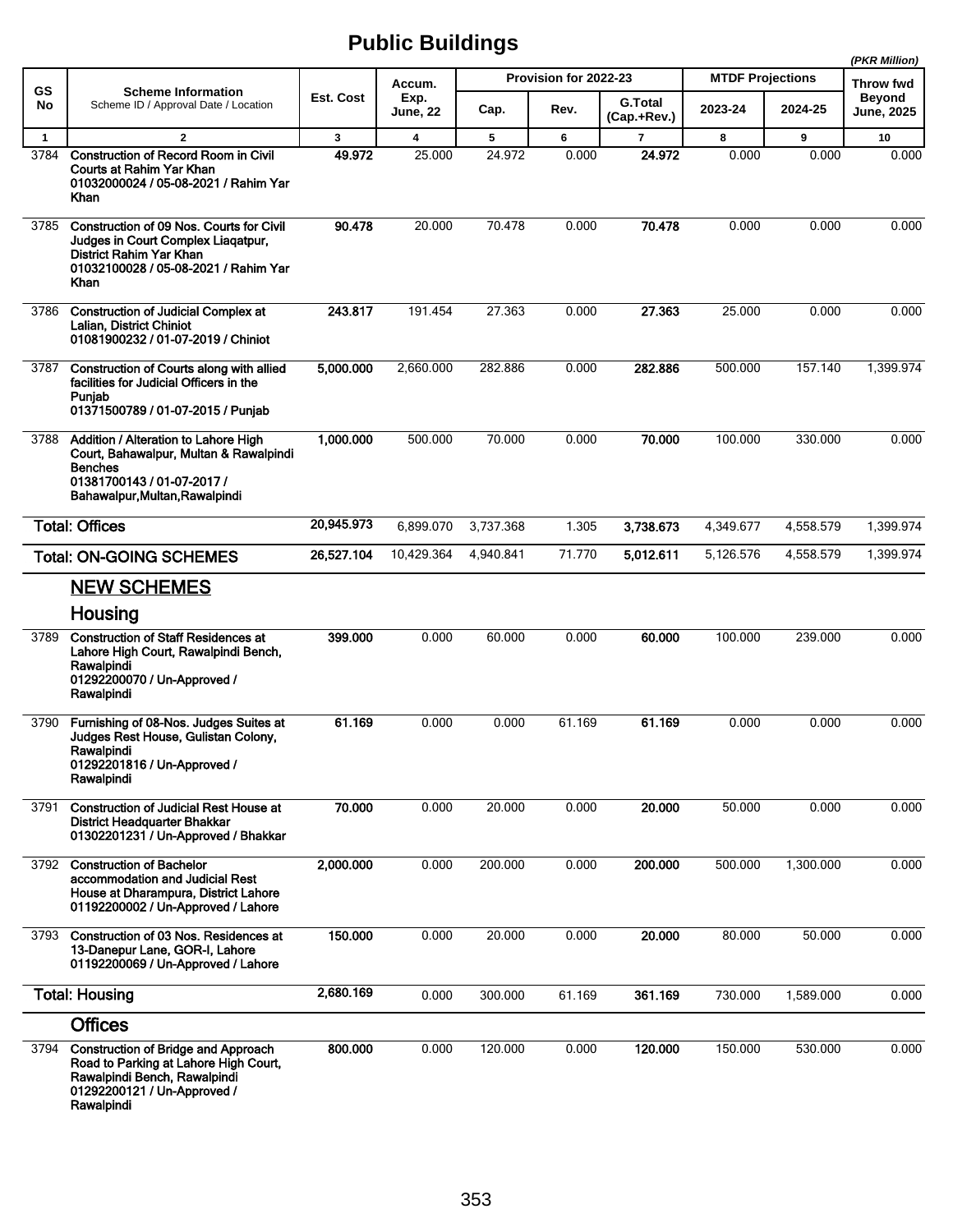|              |                                                                                                                                                                                                                                          |            |                |           |                       |                |                         |           | (PKR Million)              |
|--------------|------------------------------------------------------------------------------------------------------------------------------------------------------------------------------------------------------------------------------------------|------------|----------------|-----------|-----------------------|----------------|-------------------------|-----------|----------------------------|
| GS<br>No     | <b>Scheme Information</b><br>Scheme ID / Approval Date / Location                                                                                                                                                                        | Est. Cost  | Accum.<br>Exp. |           | Provision for 2022-23 | <b>G.Total</b> | <b>MTDF Projections</b> |           | Throw fwd<br><b>Beyond</b> |
|              |                                                                                                                                                                                                                                          |            | June, 22       | Cap.      | Rev.                  | (Cap.+Rev.)    | 2023-24                 | 2024-25   | <b>June, 2025</b>          |
| $\mathbf{1}$ | $\overline{2}$                                                                                                                                                                                                                           | 3          | 4              | 5         | 6                     | $\overline{7}$ | 8                       | 9         | 10                         |
| 3795         | Acquisition of land measuring 23 Kanals<br>09 Marlas for expansion of Lahore High<br>Court, Rawalpindi Bench, Rawalpindi<br>01292200881 / Un-Approved /<br>Rawalpindi                                                                    | 107.870    | 0.000          | 98.170    | 0.000                 | 98.170         | 9.700                   | 0.000     | 0.000                      |
| 3796         | Reconstruction of Mosque in Judicial<br>Complex, Sargodha<br>01332200081 / Un-Approved / Sargodha                                                                                                                                        | 20.000     | 0.000          | 20.000    | 0.000                 | 20.000         | 0.000                   | 0.000     | 0.000                      |
| 3797         | <b>Construction of Judicial Complex at</b><br>Kamalia, District Toba Tek Singh<br>01112200108 / Un-Approved / Toba Tek<br>Singh                                                                                                          | 350.000    | 0.000          | 50.000    | 0.000                 | 50.000         | 100.000                 | 200.000   | 0.000                      |
| 3798         | Construction of Courts for AD&SJs at<br><b>District Headquarter Sialkot</b><br>01172200079 / Un-Approved / Sialkot                                                                                                                       | 350.000    | 0.000          | 50.000    | 0.000                 | 50.000         | 100.000                 | 200.000   | 0.000                      |
| 3799         | Construction of Record Room, Library,<br>Control Room (CCTV), Common Room<br>(For female court staff), Guardian &<br>Ward Room (Visitation) at Judicial<br><b>Complex Daska, District Sialkot</b><br>01172200080 / Un-Approved / Sialkot | 300.000    | 0.000          | 50.000    | 0.000                 | 50.000         | 150.000                 | 100.000   | 0.000                      |
| 3800         | Acquisition of Additional Private Land<br>measuring 50-Kanals and 12-Marlas for<br>construction of Judicial Complex at Sub-<br><b>Division Pasrur, District Sialkot</b><br>01172201626 / Un-Approved / Sialkot                           | 59.959     | 0.000          | 59.959    | 0.000                 | 59.959         | 0.000                   | 0.000     | 0.000                      |
| 3801         | Construction of 06 Nos. Court Rooms for<br>AD&SJ and Record Room at Model<br><b>Town, District Lahore</b><br>01192200073 / Un-Approved / Lahore                                                                                          | 250.000    | 0.000          | 62.258    | 0.000                 | 62.258         | 100.000                 | 87.742    | 0.000                      |
| 3802         | <b>Construction of Judicial Complex at</b><br>Ferozewala, District Sheikhupura<br>01212200107 / Un-Approved /<br>Sheikhupura                                                                                                             | 2,000.000  | 0.000          | 150.000   | 0.000                 | 150.000        | 500.000                 | 1.350.000 | 0.000                      |
| 3803         | <b>Construction of Court Complex at</b><br>Depalpur, District Okara<br>01342200085 / Un-Approved / Okara                                                                                                                                 | 1,300.000  | 0.000          | 130.000   | 0.000                 | 130.000        | 300.000                 | 870.000   | 0.000                      |
| 3804         | <b>Construction of Parking Plaza at District</b><br>Headquarter, Multan<br>01242200078 / Un-Approved / Multan                                                                                                                            | 1,614.711  | 0.000          | 250.000   | 0.000                 | 250.000        | 500.000                 | 864.711   | 0.000                      |
| 3805         | <b>Construction of New Administration</b><br>Block at Lahore High Court, Multan<br>Bench, Multan<br>01242200118 / Un-Approved / Multan                                                                                                   | 1,500.000  | 0.000          | 100.000   | 0.000                 | 100.000        | 500.000                 | 900.000   | 0.000                      |
| 3806         | Acquisition of land measuring 100-<br>Kanals and 02-Marlas for construction of<br>Judicial Complex Shujabad, District<br>Multan<br>01242201242 / Un-Approved / Multan                                                                    | 35.833     | 0.000          | 35.833    | 0.000                 | 35.833         | 0.000                   | 0.000     | 0.000                      |
| 3807         | <b>Construction of Judicial Complex</b><br>(Courts Block) at District Headquarter<br>Muzaffargarh.<br>01062200071 / Un-Approved /<br><b>Muzaffargarh</b>                                                                                 | 2,000.000  | 0.000          | 200.000   | 0.000                 | 200.000        | 500.000                 | 1,300.000 | 0.000                      |
| 3808         | <b>Construction of Judicial Complex at</b><br><b>District Headquarter, Chiniot</b><br>01082200084 / Un-Approved / Chiniot                                                                                                                | 1,500.000  | 0.000          | 250.000   | 0.000                 | 250.000        | 300.000                 | 950.000   | 0.000                      |
|              | <b>Total: Offices</b>                                                                                                                                                                                                                    | 12,188.373 | 0.000          | 1,626.220 | 0.000                 | 1,626.220      | 3,209.700               | 7,352.453 | 0.000                      |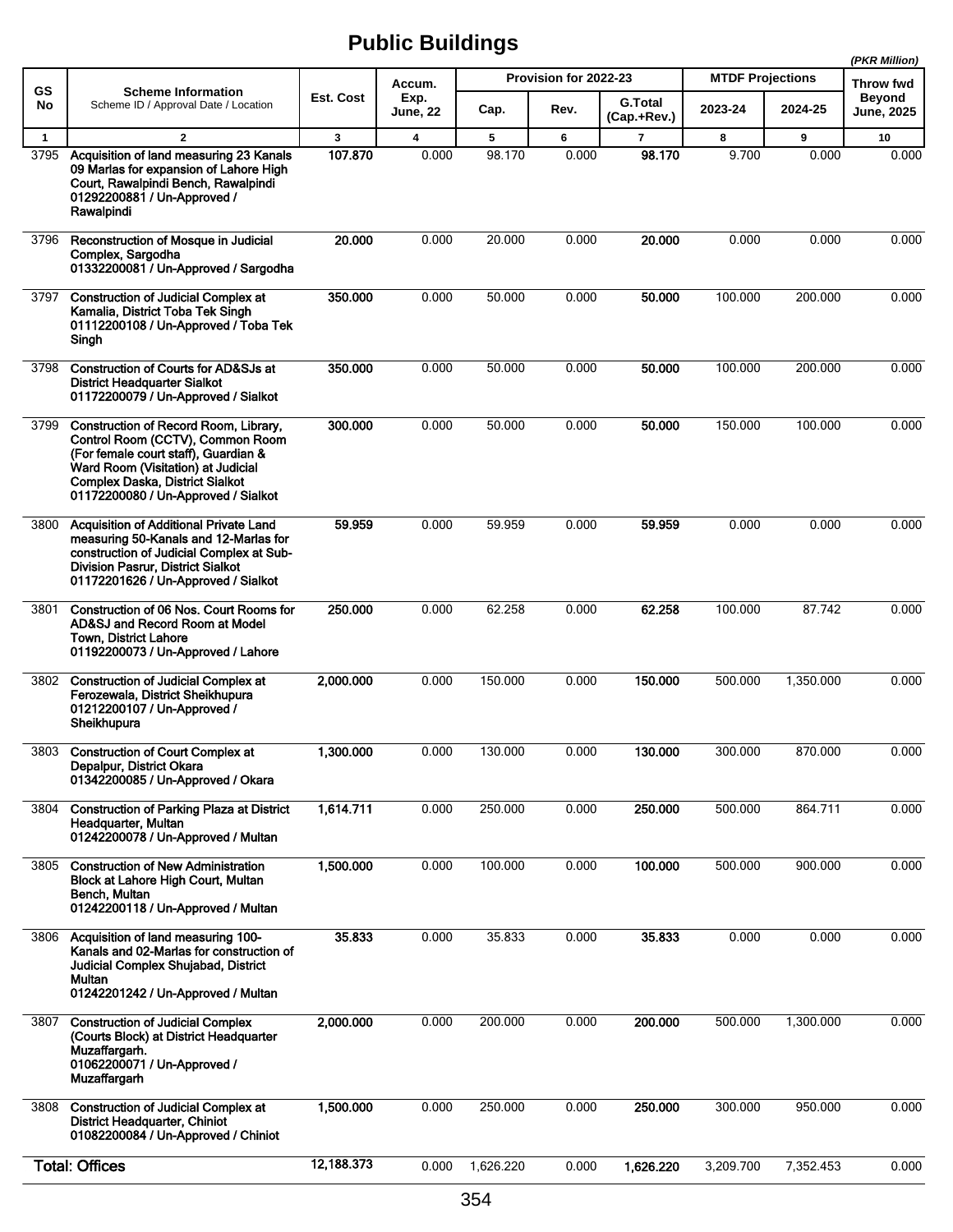|              |                                                                                                                                                       |            |                         |           |                       |                               |                         |            | (PKR Million)               |
|--------------|-------------------------------------------------------------------------------------------------------------------------------------------------------|------------|-------------------------|-----------|-----------------------|-------------------------------|-------------------------|------------|-----------------------------|
| GS           | <b>Scheme Information</b>                                                                                                                             |            | Accum.                  |           | Provision for 2022-23 |                               | <b>MTDF Projections</b> |            | Throw fwd                   |
| No           | Scheme ID / Approval Date / Location                                                                                                                  | Est. Cost  | Exp.<br>June, 22        | Cap.      | Rev.                  | <b>G.Total</b><br>(Cap.+Rev.) | 2023-24                 | 2024-25    | <b>Beyond</b><br>June, 2025 |
| $\mathbf{1}$ | $\overline{2}$                                                                                                                                        | 3          | $\overline{\mathbf{4}}$ | 5         | 6                     | $\overline{7}$                | 8                       | 9          | 10                          |
|              | <b>Total: NEW SCHEMES</b>                                                                                                                             | 14,868.542 | 0.000                   | 1,926.220 | 61.169                | 1,987.389                     | 3,939.700               | 8,941.453  | 0.000                       |
|              | <b>Total: Judiciary</b>                                                                                                                               | 41,395.646 | 10,429.364              | 6,867.061 | 132.939               | 7,000.000                     | 9,066.276               | 13,500.032 | 1,399.974                   |
|              | <b>Law and Parlimentary Affairs</b>                                                                                                                   |            |                         |           |                       |                               |                         |            |                             |
|              | <b>ON-GOING SCHEMES</b>                                                                                                                               |            |                         |           |                       |                               |                         |            |                             |
| 3809         | <b>Construction of Office Building for</b><br><b>Solicitor Department, Lahore</b><br>01192000071 / 29-12-2020 / Lahore                                | 164.454    | 10.000                  | 20.000    | 0.000                 | 20.000                        | 20.000                  | 114.454    | 0.000                       |
| Total:       |                                                                                                                                                       | 164.454    | 10.000                  | 20.000    | 0.000                 | 20.000                        | 20.000                  | 114.454    | 0.000                       |
|              | <b>Offices</b>                                                                                                                                        |            |                         |           |                       |                               |                         |            |                             |
| 3810         | <b>Construction of Advocate General</b><br>Punjab Office at Lahore High Court<br>Rawalpindi Bench Rawalpindi<br>01292101967 / 15-07-2021 / Rawalpindi | 45.301     | 0.000                   | 20.000    | 0.000                 | 20.000                        | 25.301                  | 0.000      | 0.000                       |
| 3811         | <b>Construction of Office Building of District</b><br>Attorney, Bhakkar<br>01302100627 / 15-07-2021 / Bhakkar                                         | 28.453     | 20.000                  | 8.453     | 0.000                 | 8.453                         | 0.000                   | 0.000      | 0.000                       |
| 3812         | Judicial Academy at Lahore Kala Shah<br>Kaku, Lahore<br>01211300172 / 08-03-2013 /<br>Sheikhupura                                                     | 943.823    | 928.823                 | 15.000    | 0.000                 | 15.000                        | 0.000                   | 0.000      | 0.000                       |
| 3813         | <b>Construction of Punjab Judicial</b><br>Academy at Kala Shah Kaku Lahore<br>(Phase-II)<br>01211902327 / 10-03-2020 /<br>Sheikhupura                 | 3,323.774  | 750.000                 | 450.000   | 0.000                 | 450.000                       | 1,660.924               | 462.850    | 0.000                       |
|              | <b>Total: Offices</b>                                                                                                                                 | 4,341.351  | 1,698.823               | 493.453   | 0.000                 | 493.453                       | 1,686.225               | 462.850    | 0.000                       |
|              | <b>Total: ON-GOING SCHEMES</b>                                                                                                                        | 4,505.805  | 1,708.823               | 513.453   | 0.000                 | 513.453                       | 1,706.225               | 577.304    | 0.000                       |
|              | <b>NEW SCHEMES</b><br><b>Offices</b>                                                                                                                  |            |                         |           |                       |                               |                         |            |                             |
| 3814         | Construction of office building of District<br><b>Attorney Attock</b><br>01262100629 / Un-Approved / Attock                                           | 31.075     | 0.000                   | 10.000    | 0.000                 | 10.000                        | 10.000                  | 11.075     | 0.000                       |
| 3815         | Construction of office building of District<br><b>Attorney Jhang</b><br>01102100632 / Un-Approved / Jhang                                             | 14.948     | 0.000                   | 10.000    | 0.000                 | 10.000                        | 4.948                   | 0.000      | 0.000                       |
| 3816         | Construction of office building of District<br><b>Attorney Gujrat</b><br>01132200133 / Un-Approved / Gujrat                                           | 25.000     | 0.000                   | 10.000    | 0.000                 | 10.000                        | 10.000                  | 5.000      | 0.000                       |
| 3817         | Construction of office building of District<br><b>Attorney Pakpattan</b><br>01352200136 / Un-Approved / Pakpattan                                     | 34.472     | 0.000                   | 10.000    | 0.000                 | 10.000                        | 10.000                  | 14.472     | 0.000                       |
| 3818         | Construction of office building of District<br><b>Attorney Layyah</b><br>01052100588 / Un-Approved / Layyah                                           | 25.367     | 0.000                   | 10.000    | 0.000                 | 10.000                        | 10.000                  | 5.367      | 0.000                       |
|              | <b>Total: Offices</b>                                                                                                                                 | 130.862    | 0.000                   | 50.000    | 0.000                 | 50.000                        | 44.948                  | 35.914     | 0.000                       |
|              | <b>Total: NEW SCHEMES</b>                                                                                                                             | 130.862    | 0.000                   | 50.000    | 0.000                 | 50.000                        | 44.948                  | 35.914     | 0.000                       |
|              | <b>Total: Law and Parlimentary Affairs</b>                                                                                                            | 4,636.667  | 1,708.823               | 563.453   | 0.000                 | 563.453                       | 1,751.173               | 613.218    | 0.000                       |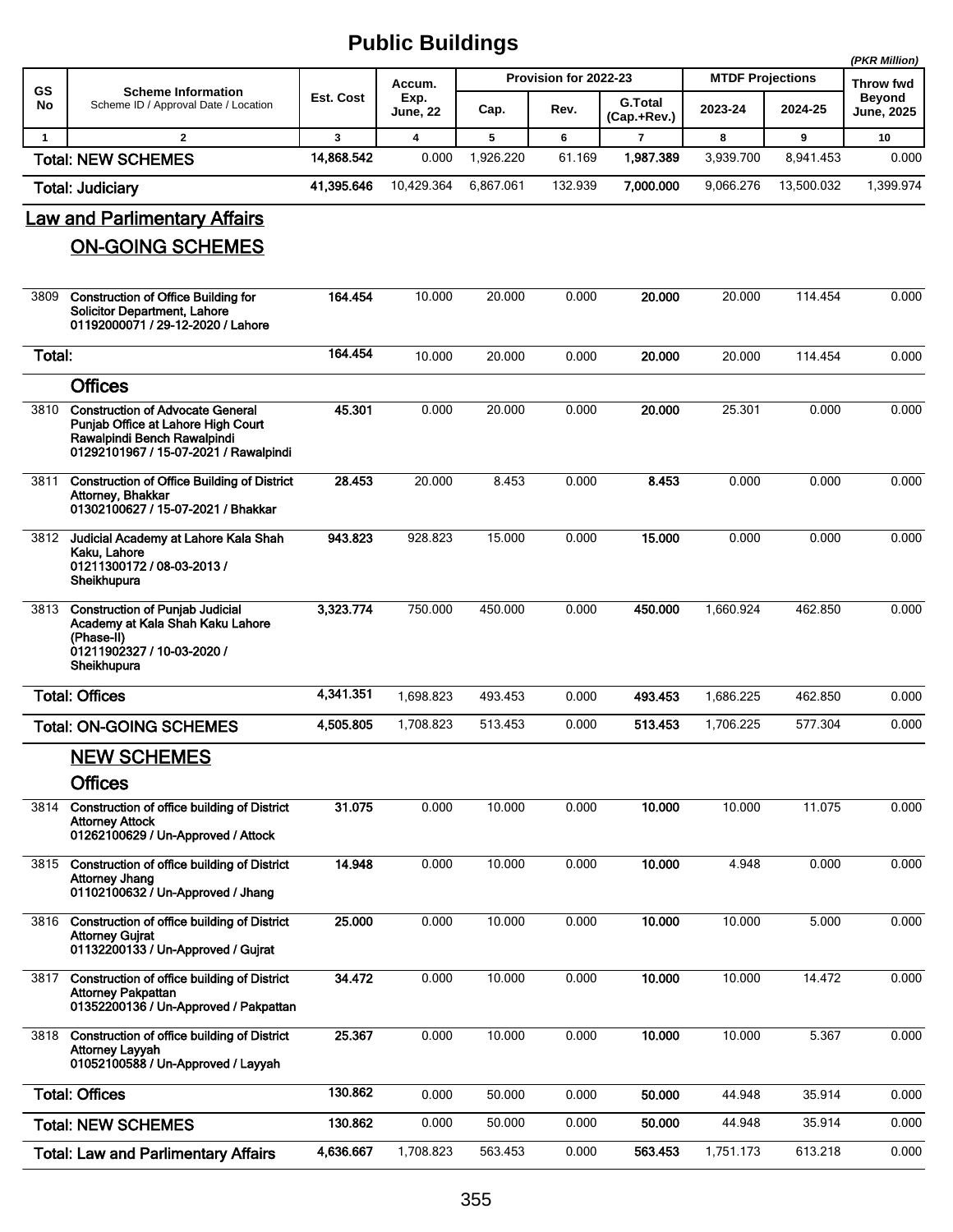|                |                                                                                                                                                                        |           |                 |         |                       |                               |                         |         | (PKR Million)              |
|----------------|------------------------------------------------------------------------------------------------------------------------------------------------------------------------|-----------|-----------------|---------|-----------------------|-------------------------------|-------------------------|---------|----------------------------|
| <b>GS</b>      | <b>Scheme Information</b>                                                                                                                                              | Est. Cost | Accum.<br>Exp.  |         | Provision for 2022-23 |                               | <b>MTDF Projections</b> |         | Throw fwd<br><b>Beyond</b> |
| No             | Scheme ID / Approval Date / Location                                                                                                                                   |           | <b>June, 22</b> | Cap.    | Rev.                  | <b>G.Total</b><br>(Cap.+Rev.) | 2023-24                 | 2024-25 | <b>June, 2025</b>          |
| $\mathbf{1}$   | $\mathbf{2}$                                                                                                                                                           | 3         | 4               | 5       | 6                     | $\overline{\mathbf{r}}$       | 8                       | 9       | 10                         |
| (MPDD)         | <b>Management and Professional</b><br><b>Development Department</b><br><b>ON-GOING SCHEMES</b>                                                                         |           |                 |         |                       |                               |                         |         |                            |
|                | <b>Offices</b>                                                                                                                                                         |           |                 |         |                       |                               |                         |         |                            |
| 3819           | <b>Establishment of Regional Campus of</b><br>Management & Professional<br>Development Department at Multan<br>01241900934 / 28-01-2020 / Multan                       | 500.833   | 305.000         | 83.075  | 112.758               | 195.833                       | 0.000                   | 0.000   | 0.000                      |
|                | <b>Total: Offices</b>                                                                                                                                                  | 500.833   | 305.000         | 83.075  | 112.758               | 195.833                       | 0.000                   | 0.000   | 0.000                      |
|                | <b>Total: ON-GOING SCHEMES</b>                                                                                                                                         | 500.833   | 305.000         | 83.075  | 112.758               | 195.833                       | 0.000                   | 0.000   | 0.000                      |
|                | <b>Total: Management and Professional</b><br><b>Development Department(MPDD)</b>                                                                                       | 500.833   | 305.000         | 83.075  | 112.758               | 195.833                       | 0.000                   | 0.000   | 0.000                      |
| <b>P&amp;D</b> |                                                                                                                                                                        |           |                 |         |                       |                               |                         |         |                            |
|                | <b>ON-GOING SCHEMES</b>                                                                                                                                                |           |                 |         |                       |                               |                         |         |                            |
|                | Housing                                                                                                                                                                |           |                 |         |                       |                               |                         |         |                            |
| 3820           | <b>Construction of Multi Storey Flats/suites</b><br>for the Officers of P&D and S&GAD in<br>GOR-II, Lahore<br>01191700443 / 12-03-2020 / Lahore                        | 202.904   | 137.613         | 65.291  | 0.000                 | 65.291                        | 0.000                   | 0.000   | 0.000                      |
| 3821           | <b>Construction of Multi Storey Flats /</b><br>Suites for the Officers of P&DB &<br>S&GAD in GOR-III, Shadman, Lahore.<br>01191703815 / 20-02-2020 / Lahore            | 562.890   | 352.999         | 209.891 | 0.000                 | 209.891                       | 0.000                   | 0.000   | 0.000                      |
| 3822           | <b>Construction of Residences for Officers</b><br>(Dy.Dir, Asst. Dir, Asst Dir (Tech)) of<br>Deputy Director Development Sahiwal<br>01361800174 / 15-01-2019 / Sahiwal | 31.505    | 22.505          | 9.000   | 0.000                 | 9.000                         | 0.000                   | 0.000   | 0.000                      |
| 3823           | Construction of Residences for P&D<br>Officers / Officials in DG Khan<br>01272101071 / 17-07-2021 / Dera Ghazi<br>Khan                                                 | 48.000    | 24.000          | 24.000  | 0.000                 | 24.000                        | 0.000                   | 0.000   | 0.000                      |
|                | <b>Total: Housing</b>                                                                                                                                                  | 845.299   | 537.117         | 308.182 | 0.000                 | 308.182                       | 0.000                   | 0.000   | 0.000                      |
|                | <b>Offices</b>                                                                                                                                                         |           |                 |         |                       |                               |                         |         |                            |
| 3824           | Rehabilitation and Upgradation of P&D<br>Board's Building, Lahore<br>01192100378 / 16-11-2021 / Lahore                                                                 | 52.366    | 27.366          | 0.000   | 25.000                | 25,000                        | 0.000                   | 0.000   | 0.000                      |
| 3825           | <b>Construction of Office Buildings for</b><br>Deputy Directors Development in Punjab                                                                                  | 375.000   | 139.500         | 109.239 | 15.000                | 124.239                       | 111.261                 | 0.000   | 0.000                      |
|                | 01371800168 / 15-10-2019 / Punjab                                                                                                                                      |           |                 |         |                       |                               |                         |         |                            |
|                | <b>Total: Offices</b>                                                                                                                                                  | 427.366   | 166.866         | 109.239 | 40.000                | 149.239                       | 111.261                 | 0.000   | 0.000                      |
|                | <b>Total: ON-GOING SCHEMES</b>                                                                                                                                         | 1,272.665 | 703.983         | 417.421 | 40.000                | 457.421                       | 111.261                 | 0.000   | 0.000                      |
|                | <b>NEW SCHEMES</b>                                                                                                                                                     |           |                 |         |                       |                               |                         |         |                            |
|                | Housing<br>3826 Addition Alteration and Rehabilitation of<br>P&D Colony Lane No.1 Gulistan Colony,<br>Rawalpindi<br>01292201838 / Un-Approved /<br>Rawalpindi          | 25.000    | 0.000           | 25.000  | 0.000                 | 25.000                        | 0.000                   | 0.000   | 0.000                      |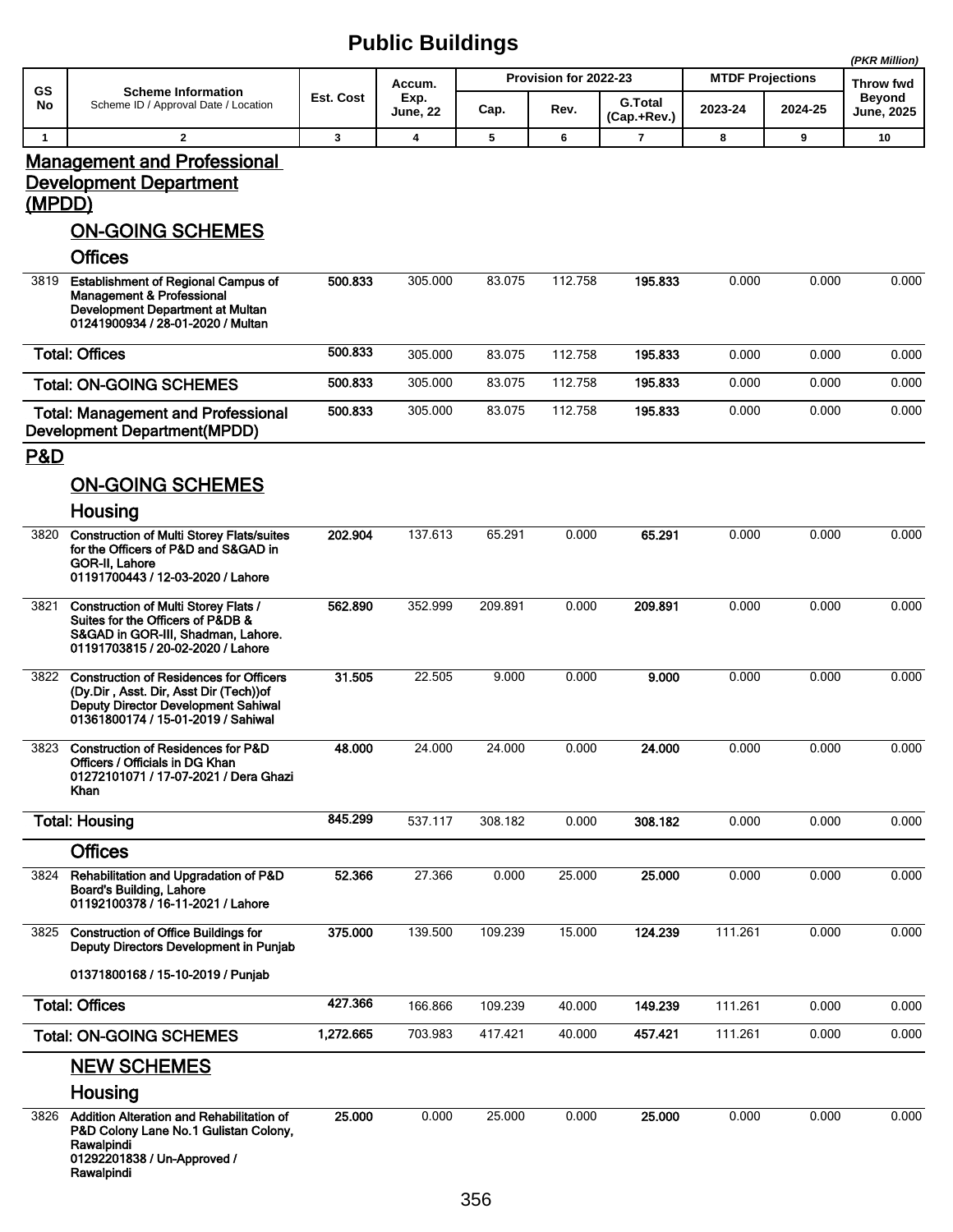|               |                                                                                                                                                        |           |                         |         |                       |                               |                         |         | (PKR Million)               |
|---------------|--------------------------------------------------------------------------------------------------------------------------------------------------------|-----------|-------------------------|---------|-----------------------|-------------------------------|-------------------------|---------|-----------------------------|
| GS            | <b>Scheme Information</b>                                                                                                                              |           | Accum.                  |         | Provision for 2022-23 |                               | <b>MTDF Projections</b> |         | <b>Throw fwd</b>            |
| No            | Scheme ID / Approval Date / Location                                                                                                                   | Est. Cost | Exp.<br>June, 22        | Cap.    | Rev.                  | <b>G.Total</b><br>(Cap.+Rev.) | 2023-24                 | 2024-25 | <b>Beyond</b><br>June, 2025 |
| $\mathbf{1}$  | $\overline{2}$                                                                                                                                         | 3         | $\overline{\mathbf{4}}$ | 5       | 6                     | $\overline{7}$                | 8                       | 9       | 10                          |
| 3827          | <b>Construction of Bachelor Hostel for</b><br>Officers / Officials of P&D Board at<br>Lahore<br>01192102403 / Un-Approved / Lahore                     | 350.000   | 0.000                   | 50.000  | 0.000                 | 50,000                        | 150.000                 | 150.000 | 0.000                       |
|               |                                                                                                                                                        |           |                         |         |                       |                               |                         |         |                             |
| 3828          | Allocation for Completion of Un-funded<br>schemes of Public Buildings Sector<br>01372201799 / Un-Approved / Punjab                                     | 100.000   | 0.000                   | 50.000  | 0.000                 | 50,000                        | 50.000                  | 0.000   | 0.000                       |
|               | <b>Total: Housing</b>                                                                                                                                  | 475.000   | 0.000                   | 125.000 | 0.000                 | 125.000                       | 200.000                 | 150.000 | 0.000                       |
|               | <b>Offices</b>                                                                                                                                         |           |                         |         |                       |                               |                         |         |                             |
| 3829          | Rehabilitation and Up-gradation of<br>HVAC System in P&D Board's Building,<br>Lahore<br>01192201435 / Un-Approved / Lahore                             | 350.000   | 0.000                   | 50.000  | 0.000                 | 50.000                        | 300.000                 | 0.000   | 0.000                       |
| 3830          | Rehabilitation / Up-gradation of External<br>Works of Planning & Development<br><b>Board's Buildings, Lahore</b><br>01192201682 / Un-Approved / Lahore | 150.000   | 0.000                   | 70.000  | 0.000                 | 70.000                        | 80.000                  | 0.000   | 0.000                       |
| 3831          | Addition / Alteration Works of P&D<br><b>Board's Building, Lahore</b><br>01192202332 / Un-Approved / Lahore                                            | 25.000    | 0.000                   | 25.000  | 0.000                 | 25.000                        | 0.000                   | 0.000   | 0.000                       |
|               | <b>Total: Offices</b>                                                                                                                                  | 525.000   | 0.000                   | 145.000 | 0.000                 | 145.000                       | 380.000                 | 0.000   | 0.000                       |
|               | <b>Total: NEW SCHEMES</b>                                                                                                                              | 1,000.000 | 0.000                   | 270.000 | 0.000                 | 270.000                       | 580.000                 | 150.000 | 0.000                       |
|               | <b>Total: P&amp;D</b>                                                                                                                                  | 2,272.665 | 703.983                 | 687.421 | 40.000                | 727.421                       | 691.261                 | 150.000 | 0.000                       |
| <b>Police</b> |                                                                                                                                                        |           |                         |         |                       |                               |                         |         |                             |
|               | <b>ON-GOING SCHEMES</b>                                                                                                                                |           |                         |         |                       |                               |                         |         |                             |
|               | Housing                                                                                                                                                |           |                         |         |                       |                               |                         |         |                             |
| 3832          | <b>Construction of District Police Officer</b><br><b>Residence at Narowal</b><br>01122100121 / 27-07-2021 / Narowal                                    | 38.120    | 16.172                  | 10.000  | 0.000                 | 10.000                        | 11.948                  | 0.000   | 0.000                       |
| 3833          | <b>Rehabilitation &amp; Addition Alteration and</b><br>Provision of Missing Facilities in Qurban<br>Line Lahore<br>01191700432 / 01-07-2019 / Lahore   | 55.350    | 44.000                  | 11.350  | 0.000                 | 11.350                        | 0.000                   | 0.000   | 0.000                       |
| 3834          | Construction of 05 No. Police<br>Residences for BS18 and BS19 in<br>Lahore<br>01191901943 / 25-09-2019 / Lahore                                        | 68.089    | 64.004                  | 4.085   | 0.000                 | 4.085                         | 0.000                   | 0.000   | 0.000                       |
| 3835          | Master Planning of Qurban Lines,<br>Lahore (Phase-I).<br>01192002128 / 26-02-2021 / Lahore                                                             | 229.939   | 75.000                  | 15.000  | 0.000                 | 15.000                        | 139.939                 | 0.000   | 0.000                       |
| 3836          | <b>Construction of New Building of DPO</b><br>House, Lodhran<br>01232101828 / 27-07-2021 / Lodhran                                                     | 51.964    | 22.870                  | 12.000  | 0.000                 | 12.000                        | 17.094                  | 0.000   | 0.000                       |
| 3837          | Addition/Alteration and missing facilities<br>in Police official residences<br>01372000340 / 22-10-2020 / Punjab                                       | 239.642   | 122.760                 | 15.000  | 0.000                 | 15.000                        | 101.882                 | 0.000   | 0.000                       |
|               | <b>Total: Housing</b>                                                                                                                                  | 683.104   | 344.806                 | 67.435  | 0.000                 | 67.435                        | 270.863                 | 0.000   | 0.000                       |
|               | <b>Offices</b>                                                                                                                                         |           |                         |         |                       |                               |                         |         |                             |
| 3838          | <b>Construction of Police Training School,</b><br>Rawat, District Rawalpindi.<br>01290800021 / 25-05-2015 / Rawalpindi                                 | 734.736   | 554.594                 | 20.000  | 0.000                 | 20.000                        | 160.142                 | 0.000   | 0.000                       |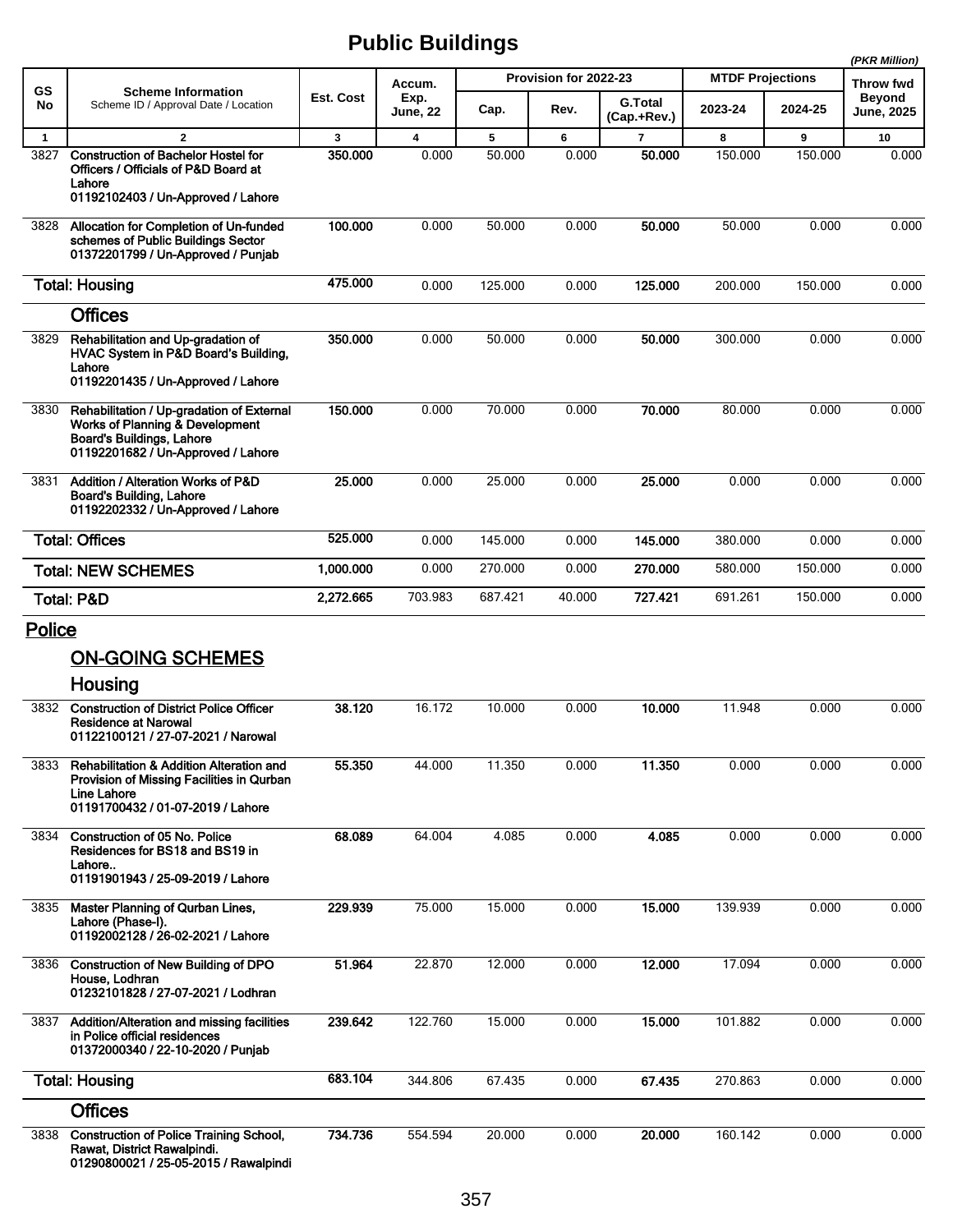|              |                                                                                                                                                               |           |                  |        |                       |                               |                         |         | (PKR Million)               |
|--------------|---------------------------------------------------------------------------------------------------------------------------------------------------------------|-----------|------------------|--------|-----------------------|-------------------------------|-------------------------|---------|-----------------------------|
| GS           | <b>Scheme Information</b>                                                                                                                                     |           | Accum.           |        | Provision for 2022-23 |                               | <b>MTDF Projections</b> |         | Throw fwd                   |
| No           | Scheme ID / Approval Date / Location                                                                                                                          | Est. Cost | Exp.<br>June, 22 | Cap.   | Rev.                  | <b>G.Total</b><br>(Cap.+Rev.) | 2023-24                 | 2024-25 | <b>Beyond</b><br>June, 2025 |
| $\mathbf{1}$ | $\mathbf{2}$                                                                                                                                                  | 3         | 4                | 5      | 6                     | $\overline{7}$                | 8                       | 9       | 10                          |
| 3839         | <b>Construction of Pir Wadhai PS District</b><br>Rawalpindi<br>01291700423 / 03-10-2017 / Rawalpindi                                                          | 36.943    | 0.020            | 15.000 | 0.000                 | 15.000                        | 21.923                  | 0.000   | 0.000                       |
| 3840         | <b>Construction of PS Kallar Syedan</b><br><b>District Rawalpindi</b><br>01292100125 / 27-07-2021 / Rawalpindi                                                | 88.247    | 25.520           | 15.000 | 0.000                 | 15.000                        | 47.727                  | 0.000   | 0.000                       |
| 3841         | <b>Construction of PS Saddar Wah</b><br>Rawalpindi<br>01292100197 / 27-07-2021 / Rawalpindi                                                                   | 70.838    | 12.970           | 15.000 | 0.000                 | 15.000                        | 42.868                  | 0.000   | 0.000                       |
| 3842         | <b>Construction of PHP Post Quaid-e-Azam</b><br><b>Colony Distt Rawalpindi</b><br>01292100231 / 27-07-2021 / Rawalpindi                                       | 25.108    | 10.000           | 15.108 | 0.000                 | 15.108                        | 0.000                   | 0.000   | 0.000                       |
| 3843         | <b>Construction of Quarter Guard at PTS</b><br>Rawat, Rawalpindi<br>01292101831 / 27-07-2021 / Rawalpindi                                                     | 16.873    | 12.500           | 4.373  | 0.000                 | 4.373                         | 0.000                   | 0.000   | 0.000                       |
| 3844         | <b>Extension of Academic Block &amp;</b><br><b>Examination Hall at Police College</b><br>Sihala District Rawalpindi.<br>01292101880 / 27-07-2021 / Rawalpindi | 208.731   | 22.000           | 10.000 | 0.000                 | 10.000                        | 176.731                 | 0.000   | 0.000                       |
| 3845         | <b>Construction of Police Station Westridge</b><br>Rawalpindi<br>01252108028 / 27-07-2021 / Rawalpindi                                                        | 77.933    | 12.075           | 15.000 | 0.000                 | 15.000                        | 50.858                  | 0.000   | 0.000                       |
| 3846         | <b>Construction of Urban PS Sadar Attock,</b><br><b>District Attock.</b><br>01261500669 / 01-07-2015 / Attock                                                 | 124.382   | 113.630          | 10.752 | 0.000                 | 10.752                        | 0.000                   | 0.000   | 0.000                       |
| 3847         | <b>Construction of New Building of Police</b><br>Station, City Hasssanabdal District<br>Attock<br>01262100148 / 27-07-2021 / Attock                           | 95.965    | 14.591           | 15.000 | 0.000                 | 15,000                        | 66.374                  | 0.000   | 0.000                       |
| 3848         | <b>Construction of PS City Talagang,</b><br><b>District Chakwal.</b><br>01271600013 / 01-07-2015 / Chakwal                                                    | 93.431    | 91.520           | 1.911  | 0.000                 | 1.911                         | 0.000                   | 0.000   | 0.000                       |
|              | 3849 Construction of PS Choa Saidan Shah,<br><b>District Chakwal.</b><br>01271500671 / 01-07-2015 / Chakwal                                                   | 109.104   | 88.104           | 11.000 | 0.000                 | 11.000                        | 10.000                  | 0.000   | 0.000                       |
| 3850         | <b>Construction of PS Jalalpur Sharif</b><br>(Rural), District Jhelum<br>01282100150 / 27-07-2021 / Jhelum                                                    | 64.480    | 34.310           | 15.000 | 0.000                 | 15.000                        | 15.170                  | 0.000   | 0.000                       |
| 3851         | <b>Construction of PS Sillanwali, District</b><br>Sargodha.<br>01331500675 / 01-07-2015 / Sargodha                                                            | 119.620   | 112.063          | 7.557  | 0.000                 | 7.557                         | 0.000                   | 0.000   | 0.000                       |
| 3852         | Construction of Infrastructure for<br><b>Counter Terrorism Department (CTD).</b><br>Regional Office Sargodha<br>01331600032 / 13-01-2016 / Sargodha           | 386.576   | 369.930          | 16.646 | 0.000                 | 16.646                        | 0.000                   | 0.000   | 0.000                       |
| 3853         | <b>Construction of PS Sajid Shaheed,</b><br><b>District Sargodha</b><br>01332100162 / 27-07-2021 / Sargodha                                                   | 96.752    | 43.160           | 15.000 | 0.000                 | 15.000                        | 38.592                  | 0.000   | 0.000                       |
| 3854         | <b>Construction of Police Station Naushera</b><br><b>District Khushab</b><br>01312100144 / 27-07-2021 / Khushab                                               | 98.525    | 5.000            | 15.000 | 0.000                 | 15.000                        | 78.525                  | 0.000   | 0.000                       |
| 3855         | <b>Construction of Police Station Katha</b><br>Saghral District Khushab<br>01312100171 / 27-07-2021 / Khushab                                                 | 99.168    | 0.000            | 15.000 | 0.000                 | 15.000                        | 84.168                  | 0.000   | 0.000                       |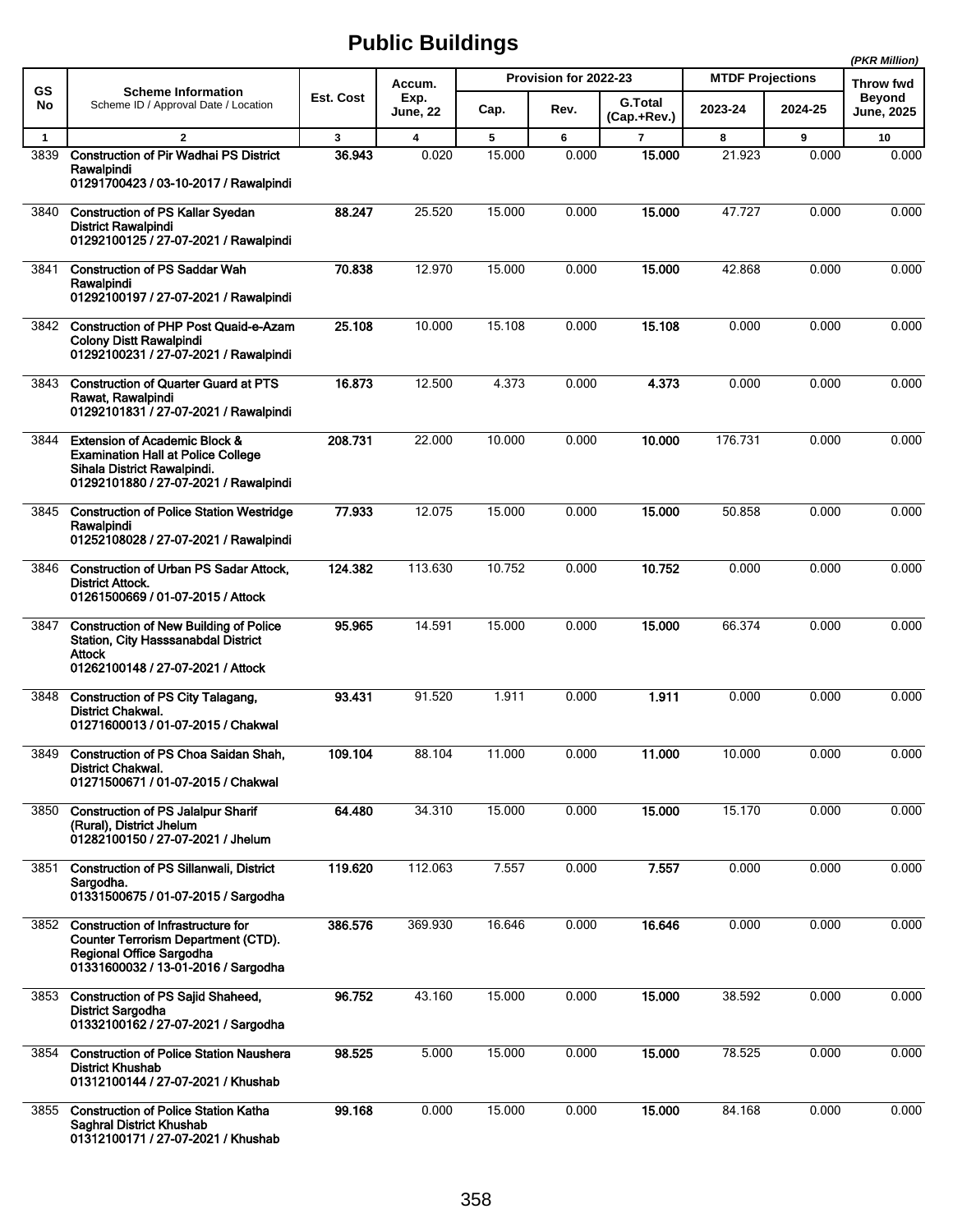|              |                                                                                                                                                          |              |                         |        |                       |                               |                         |         | (PKR Million)                      |
|--------------|----------------------------------------------------------------------------------------------------------------------------------------------------------|--------------|-------------------------|--------|-----------------------|-------------------------------|-------------------------|---------|------------------------------------|
| GS           | <b>Scheme Information</b>                                                                                                                                |              | Accum.                  |        | Provision for 2022-23 |                               | <b>MTDF Projections</b> |         | <b>Throw fwd</b>                   |
| No           | Scheme ID / Approval Date / Location                                                                                                                     | Est. Cost    | Exp.<br>June, 22        | Cap.   | Rev.                  | <b>G.Total</b><br>(Cap.+Rev.) | 2023-24                 | 2024-25 | <b>Beyond</b><br><b>June, 2025</b> |
| $\mathbf{1}$ | $\overline{2}$                                                                                                                                           | $\mathbf{3}$ | $\overline{\mathbf{4}}$ | 5      | 6                     | $\overline{7}$                | 8                       | 9       | 10                                 |
| 3856         | <b>Construction of Police Station Makarwal,</b><br><b>District Mianwali</b><br>01321700070 / 16-08-2017 / Mianwali                                       | 75.443       | 63.632                  | 11.811 | 0.000                 | 11.811                        | 0.000                   | 0.000   | 0.000                              |
| 3857         | <b>Construction of PS Chidhru, Mianwali</b><br>01321700503 / 16-08-2017 / Mianwali                                                                       | 71.231       | 62.842                  | 8.389  | 0.000                 | 8.389                         | 0.000                   | 0.000   | 0.000                              |
| 3858         | <b>Construction of Police Station Wan</b><br><b>Bhachran</b><br>01322100192 / 27-07-2021 / Mianwali                                                      | 62.719       | 14.444                  | 15.000 | 0.000                 | 15.000                        | 33.275                  | 0.000   | 0.000                              |
| 3859         | Construction of Infrastructure for<br><b>Counter Terrorism Department (CTD).</b><br><b>District Office Bhakkar</b><br>01301600028 / 23-12-2015 / Bhakkar | 136.127      | 135.020                 | 1.107  | 0.000                 | 1.107                         | 0.000                   | 0.000   | 0.000                              |
| 3860         | <b>Construction of RPO Office Faisalabad</b><br>01092100276 / 27-07-2021 / Faisalabad                                                                    | 203.146      | 0.000                   | 10.000 | 0.000                 | 10.000                        | 193.146                 | 0.000   | 0.000                              |
| 3861         | <b>Construction of CPO Complex</b><br>Faisalabad<br>01092101801 / 27-07-2021 / Faisalabad                                                                | 313.713      | 0.000                   | 25.000 | 0.000                 | 25.000                        | 288.713                 | 0.000   | 0.000                              |
| 3862         | <b>Construction of PS Mansoorabad</b><br>01092108026 / 27-07-2021 / Faisalabad                                                                           | 115.161      | 0.000                   | 15.000 | 0.000                 | 15.000                        | 100.161                 | 0.000   | 0.000                              |
| 3863         | <b>Construction of PS Garh</b><br>01092108034 / 27-07-2021 / Faisalabad                                                                                  | 86.212       | 46.090                  | 15.000 | 0.000                 | 15.000                        | 25.122                  | 0.000   | 0.000                              |
| 3864         | <b>Construction of PS City Sammundri</b><br>01092108038 / 27-07-2021 / Faisalabad                                                                        | 84.593       | 45.440                  | 15.000 | 0.000                 | 15.000                        | 24.153                  | 0.000   | 0.000                              |
| 3865         | <b>Construction of Police Station Civil</b><br>Lines, District Faisalabad<br>01092154948 / 21-04-2022 / Faisalabad                                       | 8.873        | 0.000                   | 8.873  | 0.000                 | 8.873                         | 0.000                   | 0.000   | 0.000                              |
| 3866         | <b>Construction of New Building of Police</b><br><b>Station Qadir Pur, District Jhang</b><br>01101700228 / 20-05-2016 / Jhang                            | 35.502       | 29.175                  | 6.327  | 0.000                 | 6.327                         | 0.000                   | 0.000   | 0.000                              |
| 3867         | <b>Construction of Building for Police</b><br><b>Station Ahmad Pur Sial</b><br>01102100273 / 27-07-2021 / Jhang                                          | 75.351       | 7.850                   | 15.000 | 0.000                 | 15.000                        | 52.501                  | 0.000   | 0.000                              |
| 3868         | <b>Construction of Building for Police</b><br><b>Station Shorkot Cant.</b><br>01102100316 / 27-07-2021 / Jhang                                           | 78.693       | 10.000                  | 20.000 | 0.000                 | 20.000                        | 48.693                  | 0.000   | 0.000                              |
| 3869         | <b>Construction of Building for Police</b><br><b>Station Satelite Town, Jhang</b><br>01102108022 / 27-07-2021 / Jhang                                    | 75.855       | 9.290                   | 20.000 | 10.450                | 30.450                        | 36.115                  | 0.000   | 0.000                              |
| 3870         | Construction of PHP Post Chak No.<br>270/GB District Toba Tek Singh<br>01112102062 / 27-07-2021 / Toba Tek<br>Singh                                      | 31.746       | 0.040                   | 15.000 | 0.000                 | 15.000                        | 16.706                  | 0.000   | 0.000                              |
| 3871         | <b>Establishment of Dolphin Squad in City</b><br>Districts of Punjab one at Gujranwala.<br>01121700265 / 03-10-2017 / Gujranwala                         | 157.072      | 140.135                 | 16.937 | 0.000                 | 16.937                        | 0.000                   | 0.000   | 0.000                              |
| 3872         | <b>Construction of PHP Post Ludhar District</b><br>Gujranwala<br>01122100105 / 27-10-2021 / Gujranwala                                                   | 26.518       | 5.000                   | 10.000 | 0.000                 | 10.000                        | 11.518                  | 0.000   | 0.000                              |
| 3873         | <b>Construction of Police Station Eminabad</b><br>(Rural) District Gujranwala.<br>01122100154 / 27-07-2021 / Gujranwala                                  | 99.660       | 12.452                  | 15.000 | 0.000                 | 15.000                        | 72.208                  | 0.000   | 0.000                              |
| 3874         | <b>Construction of Police Station Sadar</b><br>Pindi Bhattian, Hafizabad<br>01142100165 / 27-07-2021 / Hafizabad                                         | 80.912       | 17.610                  | 20.000 | 0.000                 | 20.000                        | 43.302                  | 0.000   | 0.000                              |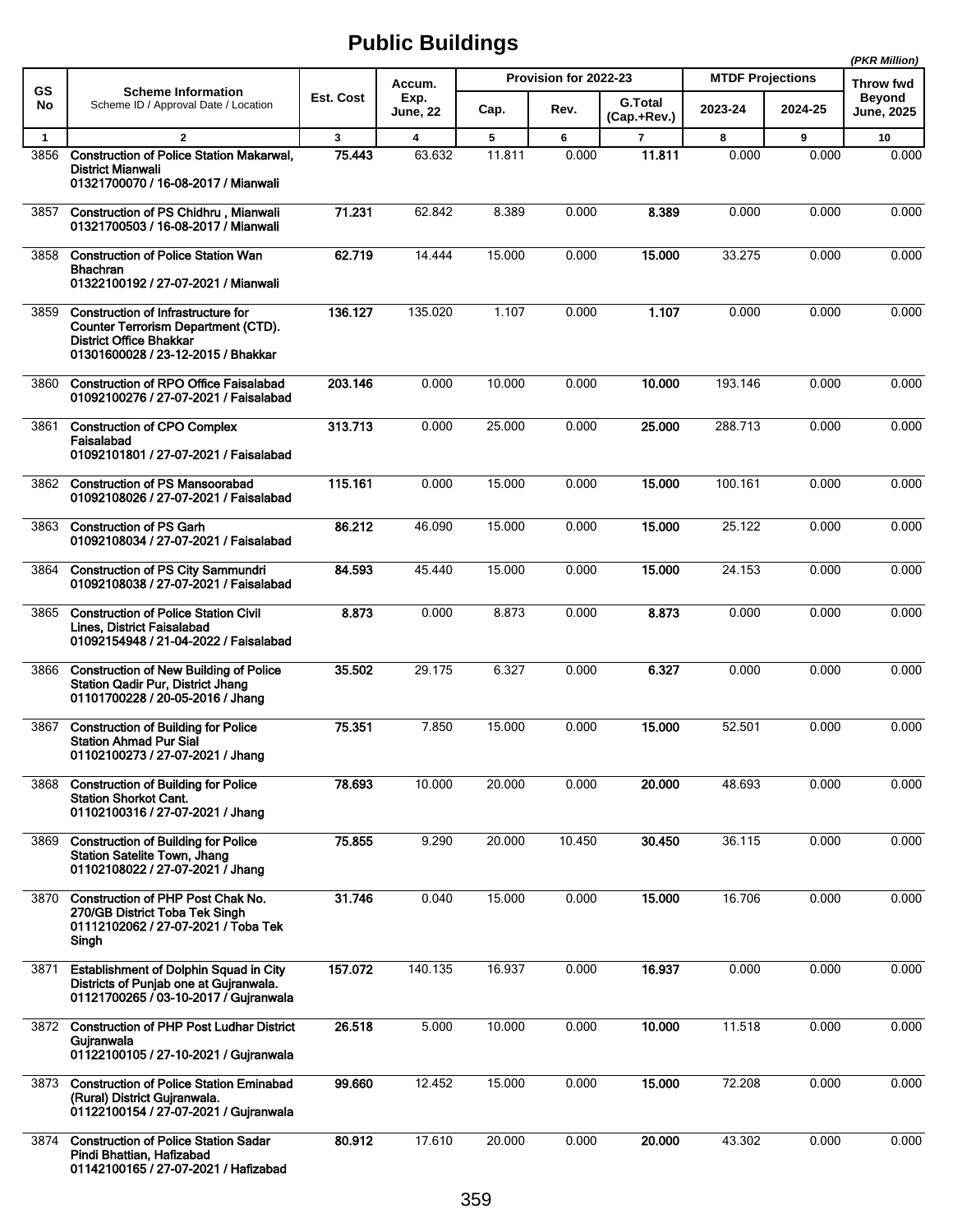|              |                                                                                                                                                       |           |                         |        |                       |                               |                         |         | (PKR Million)                      |
|--------------|-------------------------------------------------------------------------------------------------------------------------------------------------------|-----------|-------------------------|--------|-----------------------|-------------------------------|-------------------------|---------|------------------------------------|
| GS           | <b>Scheme Information</b>                                                                                                                             |           | Accum.                  |        | Provision for 2022-23 |                               | <b>MTDF Projections</b> |         | Throw fwd                          |
| No           | Scheme ID / Approval Date / Location                                                                                                                  | Est. Cost | Exp.<br>June, 22        | Cap.   | Rev.                  | <b>G.Total</b><br>(Cap.+Rev.) | 2023-24                 | 2024-25 | <b>Beyond</b><br><b>June, 2025</b> |
| $\mathbf{1}$ | $\overline{2}$                                                                                                                                        | 3         | $\overline{\mathbf{4}}$ | 5      | 6                     | $\overline{7}$                | 8                       | 9       | 10                                 |
| 3875         | Construction of the Building DPO Office,<br>Hafizabad<br>01142101802 / 27-10-2021 / Hafizabad                                                         | 97.852    | 11.263                  | 15.000 | 0.000                 | 15.000                        | 71.589                  | 0.000   | 0.000                              |
| 3876         | Construction of two 4 storey ladies<br>barracks in Police Lines<br>01132100126 / 27-07-2021 / Gujrat                                                  | 54.807    | 13.230                  | 15.000 | 0.000                 | 15.000                        | 26.577                  | 0.000   | 0.000                              |
| 3877         | <b>Construction of Police Welfare Hospital,</b><br>Gujrat<br>01132100182 / 27-07-2021 / Gujrat                                                        | 65.270    | 24.970                  | 20.000 | 0.000                 | 20.000                        | 20.300                  | 0.000   | 0.000                              |
| 3878         | <b>Construction of PS Bhagat District</b><br>M.B.Din.<br>01152100143 / 28-07-2021 / Mandi<br><b>Bahauddin</b>                                         | 78.048    | 10.800                  | 20.000 | 0.000                 | 20.000                        | 47.248                  | 0.000   | 0.000                              |
| 3879         | Construction of District Office CTD, M.B.<br>Din<br>01152101948 / 28-07-2021 / Mandi<br><b>Bahauddin</b>                                              | 131.027   | 44.792                  | 15.000 | 0.000                 | 15.000                        | 71.235                  | 0.000   | 0.000                              |
| 3880         | <b>Construction of New Building of PS</b><br><b>Moutra Sialkot</b><br>01122108031 / 27-07-2021 / Sialkot                                              | 66.607    | 0.000                   | 20.000 | 0.000                 | 20.000                        | 46.607                  | 0.000   | 0.000                              |
| 3881         | <b>Construction of Police Station Zafarwal,</b><br>Narowal<br>01162100163 / 27-07-2021 / Narowal                                                      | 105.677   | 15.423                  | 20.000 | 0.000                 | 20,000                        | 70.254                  | 0.000   | 0.000                              |
| 3882         | Construction of District Office CTD,<br>Narowal<br>01232101797 / 27-07-2021 / Narowal                                                                 | 128.020   | 0.000                   | 20.000 | 0.000                 | 20,000                        | 108.020                 | 0.000   | 0.000                              |
| 3883         | Construction of 10 Nos. Barracks and 3<br>Nos. Hostels at Punjab Constabulary<br>(PC), Lahore.<br>01190500002 / 29-08-2005 / Lahore                   | 224.842   | 190.842                 | 15.000 | 0.000                 | 15,000                        | 19.000                  | 0.000   | 0.000                              |
| 3884         | <b>Construction of PS Badami Bagh,</b><br>Lahore.<br>01191500696 / 01-07-2015 / Lahore                                                                | 53.549    | 49.349                  | 4.200  | 0.000                 | 4.200                         | 0.000                   | 0.000   | 0.000                              |
| 3885         | <b>Construction of PS Qilla Guijar Singh</b><br>near Ghari Shahu, Lahore.<br>01191500698 / 01-07-2015 / Lahore                                        | 140.581   | 134.581                 | 6.000  | 0.000                 | 6.000                         | 0.000                   | 0.000   | 0.000                              |
| 3886         | Construction of PS Chung Lahore.<br>01191500700 / 01-07-2015 / Lahore                                                                                 | 185.041   | 176.602                 | 8.439  | 0.000                 | 8.439                         | 0.000                   | 0.000   | 0.000                              |
| 3887         | <b>Construction of PS Lohari Gate Lahore.</b><br>01191500702 / 01-07-2015 / Lahore                                                                    | 100.415   | 80.425                  | 19.990 | 0.000                 | 19.990                        | 0.000                   | 0.000   | 0.000                              |
| 3888         | <b>Construction of PS Yakki Gate Lahore.</b><br>01191500704 / 01-07-2015 / Lahore                                                                     | 80.811    | 71.431                  | 9.380  | 0.000                 | 9.380                         | 0.000                   | 0.000   | 0.000                              |
| 3889         | <b>Construction of new Stable at Police</b><br>Training College, Lahore, Elite Training<br>School Lahore, Police<br>01371500741 / 01-07-2015 / Lahore | 66.298    | 52.160                  | 14.138 | 0.000                 | 14.138                        | 0.000                   | 0.000   | 0.000                              |
| 3890         | <b>Construction of Traffic Police Lines No.</b><br>2, at Lahore.<br>01191501150 / 11-09-2015 / Lahore                                                 | 389.543   | 371.481                 | 18.062 | 0.000                 | 18.062                        | 0.000                   | 0.000   | 0.000                              |
| 3891         | <b>Construction of Offices of Dolphin</b><br>Squad, Sadar Division, Lahore<br>01191501374 / 04-11-2015 / Lahore                                       | 185.022   | 164.210                 | 20.812 | 0.000                 | 20.812                        | 0.000                   | 0.000   | 0.000                              |
| 3892         | <b>Construction of PS Gulshan e Ravi</b><br>Lahore<br>01191601801 / 15-07-2016 / Lahore                                                               | 86.196    | 78.130                  | 8.066  | 0.000                 | 8.066                         | 0.000                   | 0.000   | 0.000                              |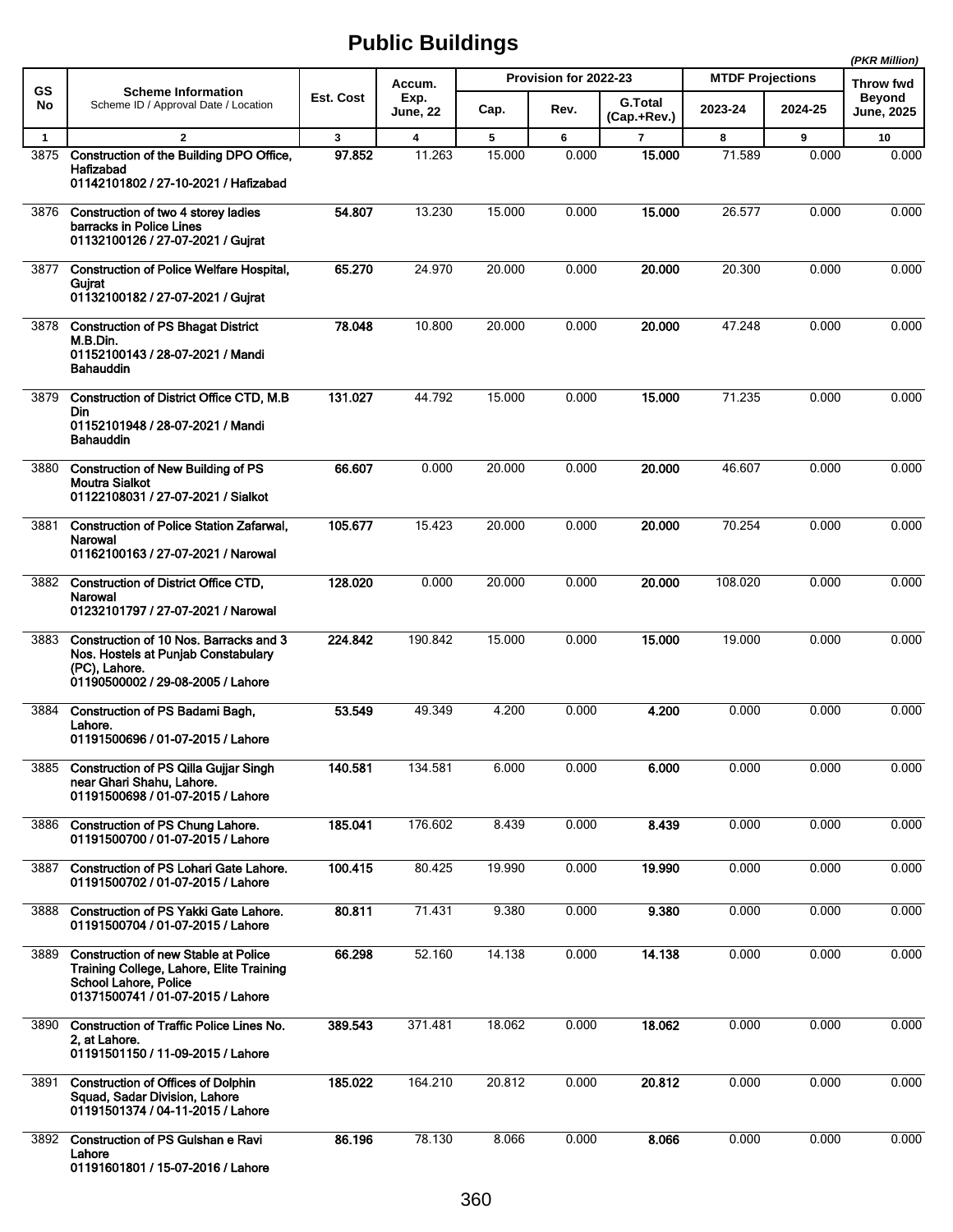|              |                                                                                                                                                                          |              |                         |        |                       |                               |                         |         | (PKR Million)                      |
|--------------|--------------------------------------------------------------------------------------------------------------------------------------------------------------------------|--------------|-------------------------|--------|-----------------------|-------------------------------|-------------------------|---------|------------------------------------|
| GS           | <b>Scheme Information</b>                                                                                                                                                |              | Accum.                  |        | Provision for 2022-23 |                               | <b>MTDF Projections</b> |         | Throw fwd                          |
| No           | Scheme ID / Approval Date / Location                                                                                                                                     | Est. Cost    | Exp.<br><b>June, 22</b> | Cap.   | Rev.                  | <b>G.Total</b><br>(Cap.+Rev.) | 2023-24                 | 2024-25 | <b>Beyond</b><br><b>June, 2025</b> |
| $\mathbf{1}$ | $\overline{2}$                                                                                                                                                           | $\mathbf{3}$ | $\overline{\mathbf{4}}$ | 5      | 6                     | $\overline{7}$                | 8                       | 9       | 10                                 |
| 3893         | <b>Construction of PS Faisal Town, Lahore</b><br>01191601802 / 15-07-2016 / Lahore                                                                                       | 89.555       | 83.133                  | 6.422  | 0.000                 | 6.422                         | 0.000                   | 0.000   | 0.000                              |
| 3894         | <b>Construction of Lines / Training School</b><br>for Close Protection Unit (Dolphin) at<br>Township, Lahore<br>01191601803 / 01-07-2019 / Lahore                        | 392.049      | 118.780                 | 30.000 | 0.000                 | 30.000                        | 243.269                 | 0.000   | 0.000                              |
| 3895         | <b>Construction of Auditorium Hall,</b><br>Barracks and Admin Office at Police<br>Line Qila Gujar Singh Lahore.<br>01191601809 / 01-07-2019 / Lahore                     | 339.894      | 116.590                 | 25.000 | 0.000                 | 25.000                        | 198.304                 | 0.000   | 0.000                              |
| 3896         | <b>Construction of PS Gulshan Iqbal</b><br>Lahore.<br>01191601812 / 15-07-2016 / Lahore                                                                                  | 75.804       | 56.630                  | 19.174 | 0.000                 | 19.174                        | 0.000                   | 0.000   | 0.000                              |
| 3897         | Construction of Sport Gymnasium &<br>Library at PTC Lahore<br>01191601813 / 01-07-2019 / Lahore                                                                          | 136.233      | 123.950                 | 12.283 | 0.000                 | 12.283                        | 0.000                   | 0.000   | 0.000                              |
| 3898         | Purchase of Land from LDA Workshop<br>for Enhancing Security of Qurban Line<br>LHR.<br>01191601814 / 15-07-2016 / Lahore                                                 | 49.016       | 29.845                  | 0.000  | 19.171                | 19.171                        | 0.000                   | 0.000   | 0.000                              |
| 3899         | <b>Construction of RPO Sheikhupura Office</b><br>at Chung, Lahore<br>01191601815 / 15-07-2016 / Lahore                                                                   | 182.639      | 168.140                 | 14.499 | 0.000                 | 14.499                        | 0.000                   | 0.000   | 0.000                              |
| 3900         | <b>Expansion Plan of Elite Police Training</b><br><b>School Bedian Road Lahore</b><br>01191700266 / 25-07-2017 / Lahore                                                  | 602.315      | 146.222                 | 30.000 | 0.000                 | 30.000                        | 426.093                 | 0.000   | 0.000                              |
| 3901         | <b>Construction of Specialized Protection</b><br>Unit SPU Headquarters at Ladheikey<br><b>Uchey Tehsil Raiwind District Lahore</b><br>01191700271 / 01-07-2019 / Lahore  | 442.061      | 139.680                 | 20.000 | 0.000                 | 20,000                        | 282.381                 | 0.000   | 0.000                              |
| 3902         | <b>Provincial Police Lines of Punjab</b><br>Highway Patrol at Jia Baggag Lahore<br>01191700277 / 16-08-2017 / Lahore                                                     | 186.105      | 166.670                 | 2.803  | 0.000                 | 2.803                         | 16.632                  | 0.000   | 0.000                              |
| 3903         | <b>Capacity Strengthening for Project</b><br><b>Development Management of Police</b><br>Department<br>01191603614 / 01-07-2016 / Lahore                                  | 125.541      | 50.000                  | 0.000  | 15.000                | 15.000                        | 60.541                  | 0.000   | 0.000                              |
| 3904         | <b>Construction of PS Factory Area Lahore</b><br>01191700499 / 16-08-2017 / Lahore                                                                                       | 103.520      | 98.720                  | 4.800  | 0.000                 | 4.800                         | 0.000                   | 0.000   | 0.000                              |
| 3905         | <b>Construction of Police Station</b><br>Mughalpura, Lahore<br>01192100208 / 27-10-2021 / Lahore                                                                         | 148.889      | 19.450                  | 19.996 | 0.000                 | 19.996                        | 109.443                 | 0.000   | 0.000                              |
| 3906         | <b>Construction of PS Bhatti Gate Adjacent</b><br>to PS Tibbi City, Lahore<br>01192101804 / 27-07-2021 / Lahore                                                          | 135.890      | 5.270                   | 20.000 | 0.000                 | 20.000                        | 110.620                 | 0.000   | 0.000                              |
| 3907         | <b>Construction of Residential</b><br>Accommodation for Police Officer /<br>Official. BS-18-19 = 02 Nos & BS-20 &<br>above = 03 Nos<br>01192101944 / 27-07-2021 / Lahore | 68.000       | 35.200                  | 10.000 | 0.000                 | 10.000                        | 22.800                  | 0.000   | 0.000                              |
| 3908         | <b>Construction of PS Hanjarwal, Lahore</b><br>01192108023 / 27-10-2021 / Lahore                                                                                         | 120.087      | 0.100                   | 20.000 | 0.000                 | 20.000                        | 99.987                  | 0.000   | 0.000                              |
| 3909         | <b>Construction of PS Satukatla, Lahore</b><br>01192108025 / 27-07-2021 / Lahore                                                                                         | 100.075      | 0.100                   | 15.000 | 0.000                 | 15.000                        | 84.975                  | 0.000   | 0.000                              |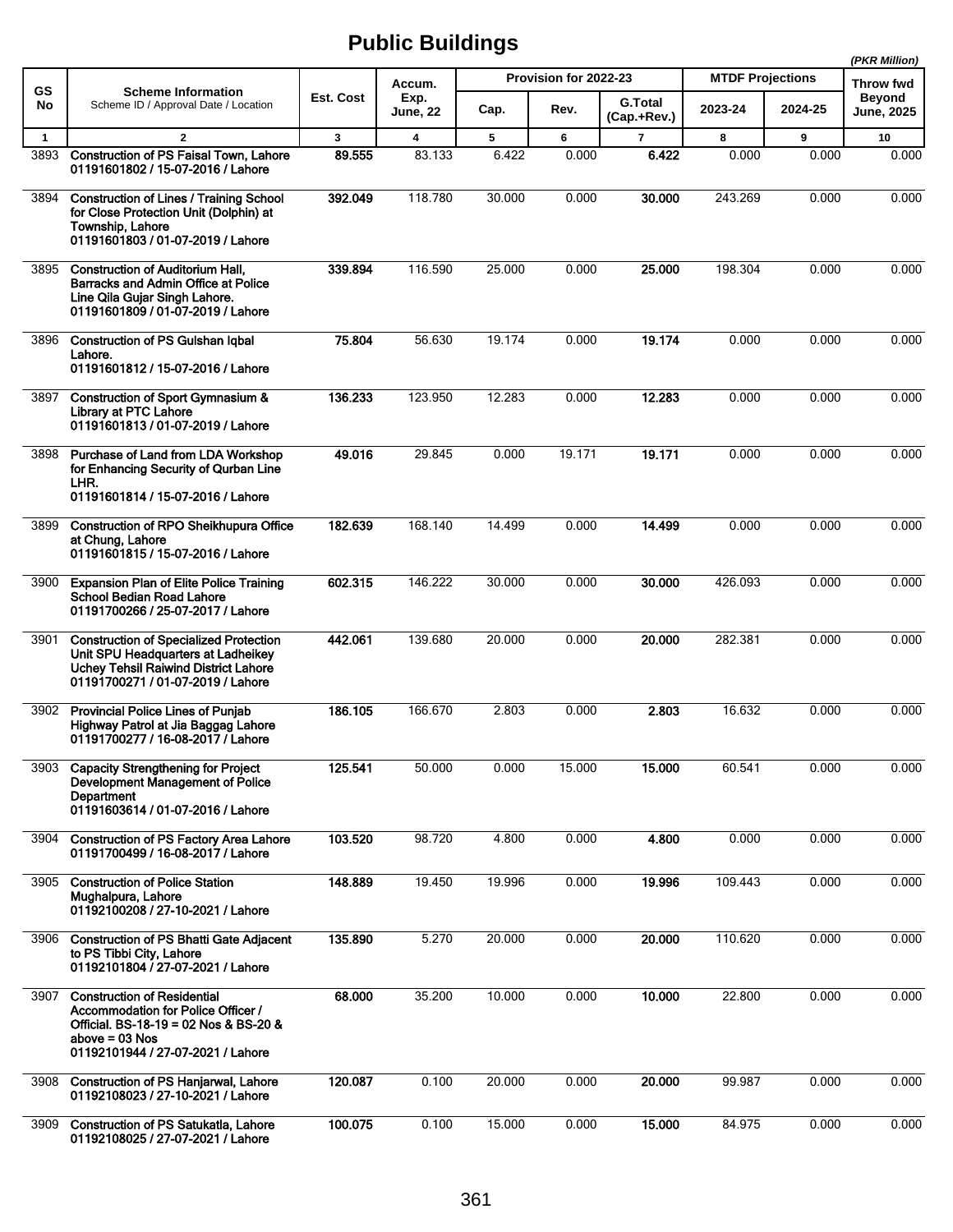|              |                                                                                                                                                                  |           |                         |        |                       |                               |                         |         | (PKR Million)               |
|--------------|------------------------------------------------------------------------------------------------------------------------------------------------------------------|-----------|-------------------------|--------|-----------------------|-------------------------------|-------------------------|---------|-----------------------------|
| <b>GS</b>    | <b>Scheme Information</b>                                                                                                                                        |           | Accum.                  |        | Provision for 2022-23 |                               | <b>MTDF Projections</b> |         | Throw fwd                   |
| No           | Scheme ID / Approval Date / Location                                                                                                                             | Est. Cost | Exp.<br><b>June, 22</b> | Cap.   | Rev.                  | <b>G.Total</b><br>(Cap.+Rev.) | 2023-24                 | 2024-25 | <b>Beyond</b><br>June, 2025 |
| $\mathbf{1}$ | $\overline{2}$                                                                                                                                                   | 3         | 4                       | 5      | 6                     | 7                             | 8                       | 9       | 10                          |
| 3910         | <b>Construction of Circle Office Special</b><br>Branch Tehsil Muridke, Shiekhupura<br>01212100215 / 27-07-2021 /<br>Sheikhupura                                  | 25.101    | 12.620                  | 12.481 | 0.000                 | 12.481                        | 0.000                   | 0.000   | 0.000                       |
| 3911         | <b>Construction of Admin: Block at PC Hqrs</b><br>Farooqabad, District Sheikhupura.<br>01212101830 / 27-07-2021 /<br>Sheikhupura                                 | 47.385    | 10.000                  | 15.000 | 0.000                 | 15.000                        | 22.385                  | 0.000   | 0.000                       |
|              | 3912 Construction of Admin Block, Quarter<br>Guard, Accommodation, Upper Sub-<br>ordinates in police line Nankana<br>01202002134 / 22-10-2020 / Nankana<br>Sahib | 355.118   | 70.000                  | 25.000 | 0.000                 | 25.000                        | 260.118                 | 0.000   | 0.000                       |
| 3913         | <b>Construction of Police Station Sadar</b><br>Shahkot, District Nankana Sahib<br>01202100207 / 27-07-2021 / Nankana<br>Sahib                                    | 80.481    | 25.000                  | 20.000 | 0.000                 | 20.000                        | 35.481                  | 0.000   | 0.000                       |
| 3914         | <b>Construction of PHP Post Zafrulla</b><br><b>District Nankana</b><br>01202100283 / 27-10-2021 / Nankana<br>Sahib                                               | 21.992    | 0.000                   | 10.000 | 0.000                 | 10.000                        | 11.992                  | 0.000   | 0.000                       |
| 3915         | Re-Construction of Police Station City<br><b>Phool Nagar</b><br>01182100210 / 27-07-2021 / Kasur                                                                 | 176.836   | 52.570                  | 21.997 | 0.000                 | 21.997                        | 102.269                 | 0.000   | 0.000                       |
| 3916         | <b>Construction of PHP Post Laddu Manj</b><br><b>District Kasur</b><br>01182100280 / 27-07-2021 / Kasur                                                          | 25.124    | 11.900                  | 13.224 | 0.000                 | 13.224                        | 0.000                   | 0.000   | 0.000                       |
| 3917         | <b>Construction of PS Chuchak</b><br>01342100107 / 27-10-2021 / Okara                                                                                            | 99.984    | 11.940                  | 14.997 | 0.000                 | 14.997                        | 73.047                  | 0.000   | 0.000                       |
| 3918         | <b>Construction of PS Sadar Depalpur</b><br><b>District Okara</b><br>01382100110 / 27-07-2021 / Okara                                                            | 88,000    | 40.000                  | 15.000 | 0.000                 | 15.000                        | 33.000                  | 0.000   | 0.000                       |
| 3919         | <b>Construction of PS Ghaziabad, District</b><br>Sahiwal.<br>01361500713 / 01-07-2015 / Sahiwal                                                                  | 55.702    | 50.161                  | 5.541  | 0.000                 | 5.541                         | 0.000                   | 0.000   | 0.000                       |
| 3920         | <b>Construction of Infrastructure for</b><br><b>Counter Terrorism Department (CTD).</b><br><b>Regional Office Sahiwal</b><br>01361600037 / 26-02-2016 / Sahiwal  | 399.851   | 376.318                 | 0.000  | 23.533                | 23.533                        | 0.000                   | 0.000   | 0.000                       |
| 3921         | <b>Construction of PS Kamir Sahiwal</b><br>01361700500 / 16-08-2017 / Sahiwal                                                                                    | 66.512    | 41.980                  | 10.000 | 0.000                 | 10.000                        | 14.532                  | 0.000   | 0.000                       |
| 3922         | <b>Establishment of New Building of PS</b><br><b>Fateh Sher Sahiwal</b><br>01362100330 / 27-07-2021 / Sahiwal                                                    | 91.897    | 30.000                  | 20.000 | 0.000                 | 20.000                        | 41.897                  | 0.000   | 0.000                       |
| 3923         | <b>Construction of Police Station Okanwala</b><br>Bangla, District Sahiwal<br>01362154951 / 21-04-2022 / Sahiwal                                                 | 6.794     | 0.000                   | 6.794  | 0.000                 | 6.794                         | 0.000                   | 0.000   | 0.000                       |
| 3924         | Construction of new building of Police<br>Station Rang Shah District Pakpattan.<br>01352100120 / 30-07-2021 / Pakpattan                                          | 79.187    | 12.465                  | 20.000 | 0.000                 | 20.000                        | 46.722                  | 0.000   | 0.000                       |
| 3925         | Construction of District Office CTD,<br>Pakpattan<br>01352100268 / 30-07-2021 / Pakpattan                                                                        | 222.512   | 50.000                  | 59.587 | 0.000                 | 59.587                        | 112.925                 | 0.000   | 0.000                       |
| 3926         | <b>Construction of PS Qutab Pur, District</b><br>Multan.<br>01241500717 / 01-07-2015 / Multan                                                                    | 268.852   | 0.000                   | 25.000 | 29.547                | 54.547                        | 100.000                 | 114.305 | 0.000                       |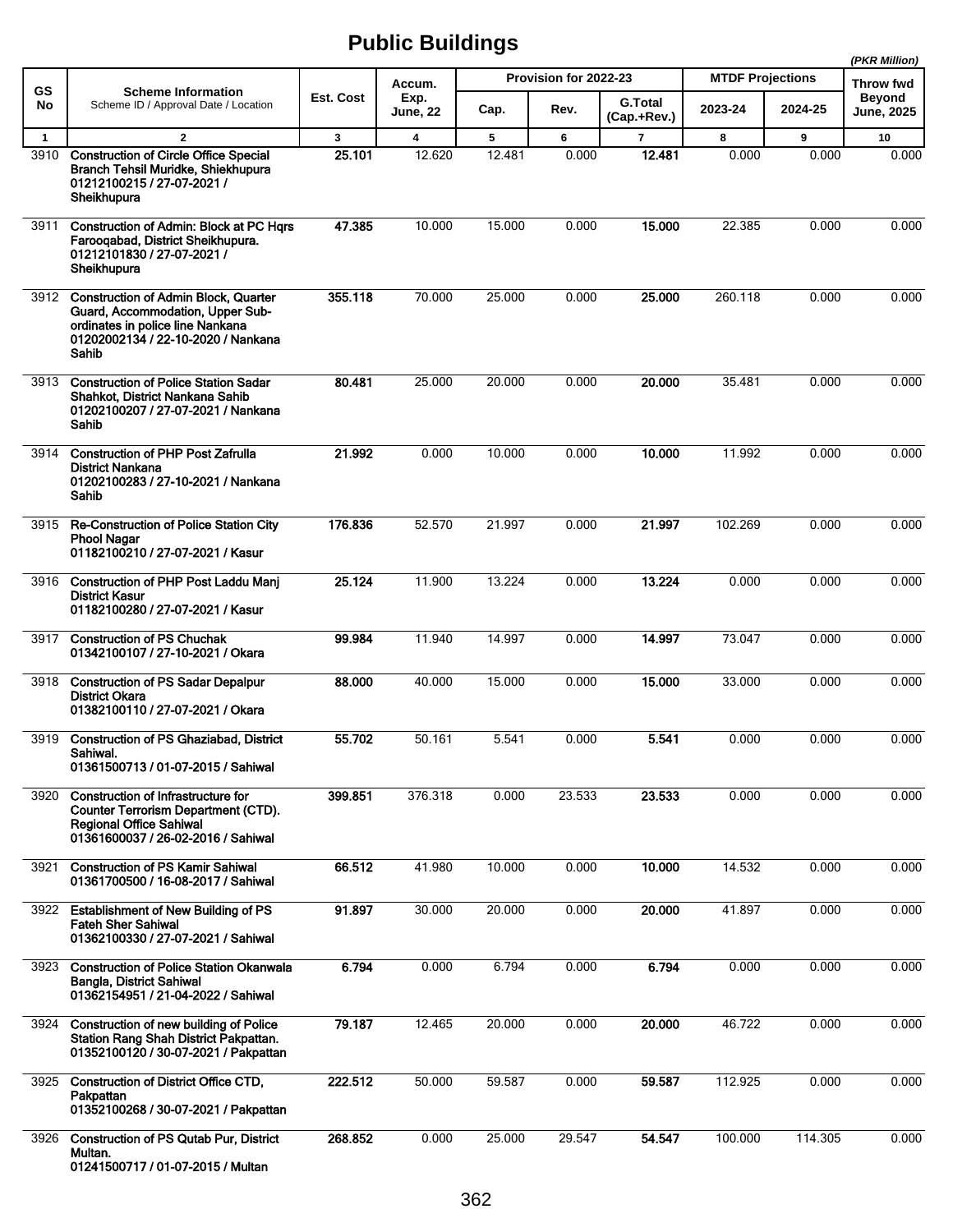|              |                                                                                                                                        |           |                         |        |                       |                               |                         |         | (PKR Million)              |
|--------------|----------------------------------------------------------------------------------------------------------------------------------------|-----------|-------------------------|--------|-----------------------|-------------------------------|-------------------------|---------|----------------------------|
| GS           | <b>Scheme Information</b>                                                                                                              | Est. Cost | Accum.<br>Exp.          |        | Provision for 2022-23 |                               | <b>MTDF Projections</b> |         | Throw fwd<br><b>Beyond</b> |
| No           | Scheme ID / Approval Date / Location                                                                                                   |           | <b>June, 22</b>         | Cap.   | Rev.                  | <b>G.Total</b><br>(Cap.+Rev.) | 2023-24                 | 2024-25 | <b>June, 2025</b>          |
| $\mathbf{1}$ | $\mathbf{2}$                                                                                                                           | 3         | $\overline{\mathbf{4}}$ | 5      | 6                     | $\overline{7}$                | 8                       | 9       | 10                         |
| 3927         | <b>Establishment of Dolphin Squad in City</b><br>Districts of Punjab one at Multan.<br>01241700263 / 03-11-2017 / Multan               | 225.886   | 150.233                 | 15.000 | 0.000                 | 15.000                        | 60.653                  | 0.000   | 0.000                      |
| 3928         | Re-Construction of 01 No. Of Punjab<br>Highway Patrol Post. PHP post<br>SherShah, District Multan<br>01241700264 / 16-08-2017 / Multan | 25.554    | 0.000                   | 10.000 | 0.000                 | 10.000                        | 15.554                  | 0.000   | 0.000                      |
| 3929         | Replacement/ Laying of RCC Sewer<br>Line in (Punjab Constabulary), Multan<br>01242100275 / 27-07-2021 / Multan                         | 27.918    | 15.000                  | 12.918 | 0.000                 | 12.918                        | 0.000                   | 0.000   | 0.000                      |
| 3930         | <b>Construction of CPO/Complex at District</b><br>Police Lines, Multan<br>01242101829 / 27-07-2021 / Multan                            | 409.073   | 40.000                  | 25.000 | 0.000                 | 25.000                        | 344.073                 | 0.000   | 0.000                      |
| 3931         | Construction of District Office CTD,<br>Khanewal<br>01222108029 / 27-07-2021 / Khanewal                                                | 281.908   | 52.000                  | 10.000 | 0.000                 | 10.000                        | 219.908                 | 0.000   | 0.000                      |
| 3932         | <b>Construction of PS Sadar Vehari, District</b><br>Vehari.<br>01251500720 / 01-07-2015 / Vehari                                       | 112.272   | 98.137                  | 14.135 | 0.000                 | 14.135                        | 0.000                   | 0.000   | 0.000                      |
| 3933         | <b>Construction of PS Thingi, District</b><br>Vehari.<br>01251500721 / 01-07-2015 / Vehari                                             | 54.723    | 47.523                  | 7.200  | 0.000                 | 7.200                         | 0.000                   | 0.000   | 0.000                      |
| 3934         | <b>Construction of PS Gagoo, District</b><br>Vehari.<br>01251500723 / 01-07-2015 / Vehari                                              | 57.405    | 49.005                  | 8.400  | 0.000                 | 8.400                         | 0.000                   | 0.000   | 0.000                      |
| 3935         | <b>Construction of PS Model Town</b><br>Burewala, District Vehari.<br>01251500724 / 01-07-2015 / Vehari                                | 128.043   | 114.668                 | 13.375 | 0.000                 | 13.375                        | 0.000                   | 0.000   | 0.000                      |
| 3936         | <b>Construction of Police Station Ludden,</b><br>Vehari<br>01252100244 / 27-07-2021 / Vehari                                           | 103.032   | 3.284                   | 15.000 | 0.000                 | 15.000                        | 84.748                  | 0.000   | 0.000                      |
| 3937         | <b>Construction of Police Station Sheikh</b><br>Fazal, Vehari<br>01252108042 / 27-07-2021 / Vehari                                     | 90.546    | 13.582                  | 15.000 | 0.000                 | 15.000                        | 61.964                  | 0.000   | 0.000                      |
| 3938         | Construction of DPO Office at D.G Khan<br>01041501966 / 01-07-2019 / Dera Ghazi<br>Khan                                                | 83.293    | 75.900                  | 7.393  | 0.000                 | 7.393                         | 0.000                   | 0.000   | 0.000                      |
| 3939         | <b>Construction of Police Station Civil Lines</b><br><b>DG Khan</b><br>01042000348 / 22-10-2020 / Dera Ghazi<br>Khan                   | 172.396   | 31.500                  | 10.000 | 0.000                 | 10.000                        | 130.896                 | 0.000   | 0.000                      |
| 3940         | <b>Construction of PTS, at Dera Ghazi</b><br>Khan.<br>01042100298 / 16-09-2021 / Dera Ghazi<br>Khan                                    | 633.045   | 68.334                  | 20.000 | 0.000                 | 20,000                        | 544.711                 | 0.000   | 0.000                      |
| 3941         | <b>Construction of Police Station Kala DG</b><br>Khan.<br>01042100300 / 27-07-2021 / Dera Ghazi<br>Khan                                | 85.465    | 23.960                  | 20.000 | 0.000                 | 20.000                        | 41.505                  | 0.000   | 0.000                      |
| 3942         | <b>Construction of Police Station Kot</b><br>Mubarak DG Khan.<br>01042100304 / 27-07-2021 / Dera Ghazi<br>Khan                         | 104.175   | 12.820                  | 15.000 | 0.000                 | 15.000                        | 76.355                  | 0.000   | 0.000                      |
| 3943         | <b>Construction of Various Police Posts in</b><br>District D.G. Khan<br>01042107854 / 27-07-2021 / Dera Ghazi<br>Khan                  | 50,000    | 26.000                  | 12.000 | 0.000                 | 12.000                        | 12.000                  | 0.000   | 0.000                      |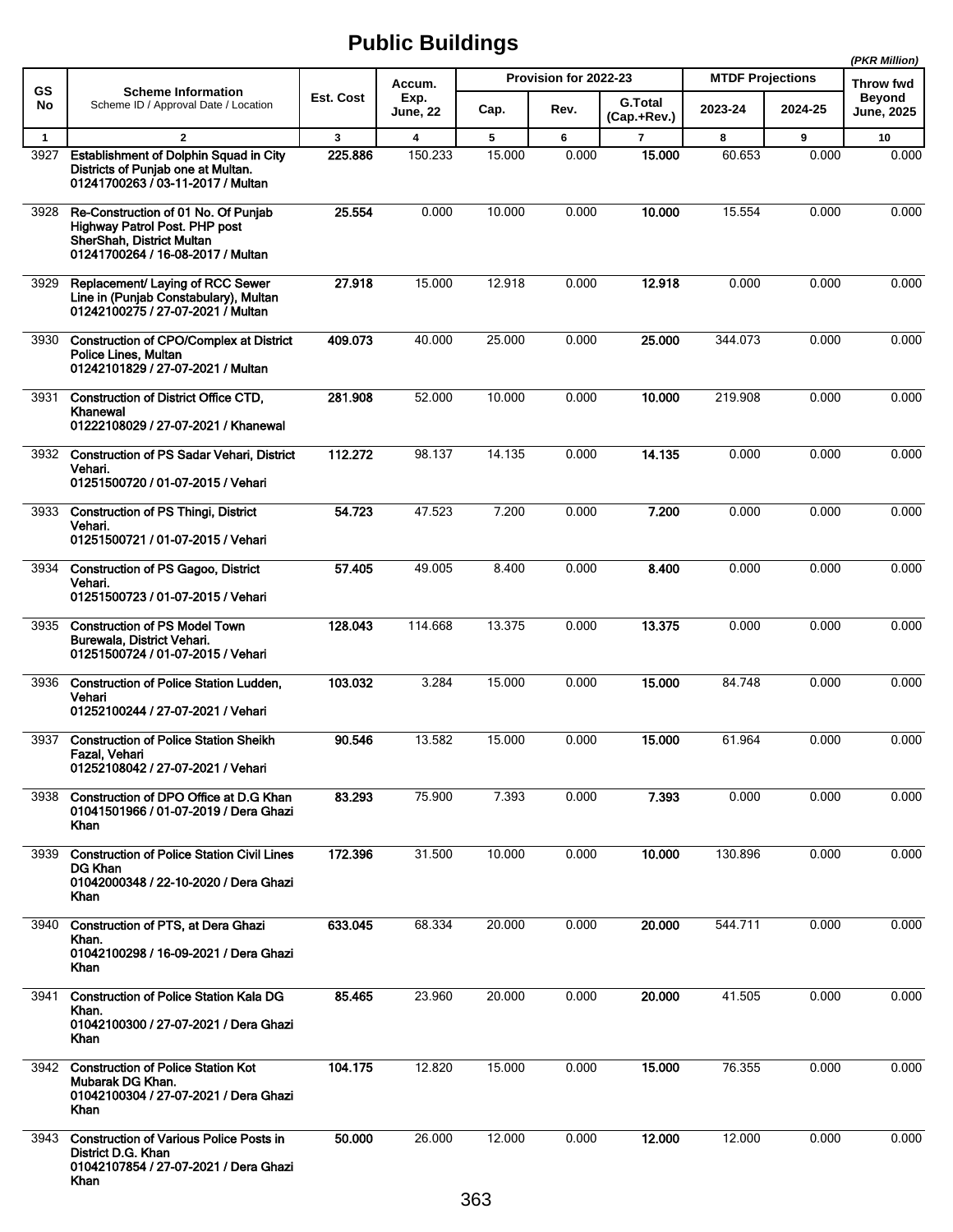|              |                                                                                                                                                                               |              |                         |        |                       |                               |                         |         | (PKR Million)                      |
|--------------|-------------------------------------------------------------------------------------------------------------------------------------------------------------------------------|--------------|-------------------------|--------|-----------------------|-------------------------------|-------------------------|---------|------------------------------------|
| GS           | <b>Scheme Information</b>                                                                                                                                                     |              | Accum.                  |        | Provision for 2022-23 |                               | <b>MTDF Projections</b> |         | Throw fwd                          |
| No           | Scheme ID / Approval Date / Location                                                                                                                                          | Est. Cost    | Exp.<br>June, 22        | Cap.   | Rev.                  | <b>G.Total</b><br>(Cap.+Rev.) | 2023-24                 | 2024-25 | <b>Beyond</b><br><b>June, 2025</b> |
| $\mathbf{1}$ | $\mathbf{2}$                                                                                                                                                                  | $\mathbf{3}$ | $\overline{\mathbf{4}}$ | 5      | 6                     | $\overline{7}$                | 8                       | 9       | 10                                 |
| 3944         | <b>Construction of PS Rojhan, District</b><br>Raianpur.<br>01071500732 / 01-07-2015 / Rajanpur                                                                                | 52.152       | 45.270                  | 6.882  | 0.000                 | 6.882                         | 0.000                   | 0.000   | 0.000                              |
| 3945         | <b>Construction of PS Sabzani</b><br>01322100179 / 27-07-2021 / Rajanpur                                                                                                      | 80.401       | 9.750                   | 10.000 | 0.000                 | 10.000                        | 60.651                  | 0.000   | 0.000                              |
| 3946         | <b>Construction of PS Soonmiani Rajanpur</b><br>01322100181 / 27-07-2021 / Rajanpur                                                                                           | 76.567       | 9.750                   | 15.000 | 0.000                 | 15.000                        | 51.817                  | 0.000   | 0.000                              |
| 3947         | <b>Construction of Riverine Posts in</b><br>Muzaffargarh.<br>01061400377 / 05-01-2015 /<br>Muzaffargarh                                                                       | 139.180      | 129.680                 | 9.500  | 0.000                 | 9.500                         | 0.000                   | 0.000   | 0.000                              |
| 3948         | <b>Construction of Infrastructure for</b><br><b>Counter Terrorism Department (CTD).</b><br>District Office Muzaffar Garh<br>01061501444 / 23-12-2015 /<br><b>Muzaffargarh</b> | 141.623      | 130.000                 | 11.623 | 0.000                 | 11.623                        | 0.000                   | 0.000   | 0.000                              |
| 3949         | <b>Construction of a new Police Post at</b><br>Mauza Lati in Police Station Seetpur,<br>District Muzaffargarh.<br>01062000699 / 03-09-2020 /<br><b>Muzaffargarh</b>           | 26.895       | 16.900                  | 9.995  | 0.000                 | 9.995                         | 0.000                   | 0.000   | 0.000                              |
| 3950         | Contstruction of PS City Ali Pur<br>01062101799 / 27-07-2021 /<br><b>Muzaffargarh</b>                                                                                         | 100.352      | 18.320                  | 15.000 | 0.000                 | 15,000                        | 67.032                  | 0.000   | 0.000                              |
| 3951         | <b>Construction of PS Sadar Muzaffargarh</b><br>01062108033 / 27-07-2021 /<br><b>Muzaffargarh</b>                                                                             | 102.310      | 27.920                  | 15.000 | 0.000                 | 15.000                        | 59.390                  | 0.000   | 0.000                              |
| 3952         | Construction of Infrastructure for<br><b>Counter Terrorism Department (CTD).</b><br><b>District Office Layyah</b><br>01051501445 / 23-12-2015 / Layyah                        | 147.815      | 130.220                 | 9.565  | 0.000                 | 9.565                         | 8.030                   | 0.000   | 0.000                              |
| 3953         | <b>Construction of New Building of Police</b><br>Station Inayti, District Bahawalpur<br>01021700224 / 16-08-2017 /<br><b>Bahawalpur</b>                                       | 48.102       | 42.402                  | 5.700  | 0.000                 | 5.700                         | 0.000                   | 0.000   | 0.000                              |
| 3954         | <b>Establishment of Dolphin Squad in City</b><br>Districts of Punjab one at Bahawalpur.<br>01021700262 / 03-11-2015 /<br><b>Bahawalpur</b>                                    | 132.738      | 107.740                 | 10.000 | 0.000                 | 10.000                        | 14.998                  | 0.000   | 0.000                              |
| 3955         | <b>Construction of Police Station Civil</b><br>Lines, Circle City, District Bahawalpur<br>01022100203 / 27-07-2021 /<br><b>Bahawalpur</b>                                     | 40.571       | 20.000                  | 20.571 | 0.000                 | 20.571                        | 0.000                   | 0.000   | 0.000                              |
| 3956         | <b>Construction of Circle Office Special</b><br>Branch Yazman, Bahawalpur<br>01022100213 / 27-10-2021 /<br><b>Bahawalpur</b>                                                  | 21.383       | 9.992                   | 11.391 | 0.000                 | 11.391                        | 0.000                   | 0.000   | 0.000                              |
| 3957         | <b>Construction of Police Station Musafir</b><br>Khana Circle, District Bahawalpur<br>01112100221 / 27-07-2021 /<br><b>Bahawalpur</b>                                         | 48.567       | 11.850                  | 20.000 | 0.000                 | 20.000                        | 16.717                  | 0.000   | 0.000                              |
| 3958         | <b>Construction of Boundary Wall around</b><br>the Alloted Land for PWTS Bahawalpur<br>01022101884 / 27-10-2021 /<br><b>Bahawalpur</b>                                        | 57.507       | 36.510                  | 15.000 | 0.000                 | 15.000                        | 5.997                   | 0.000   | 0.000                              |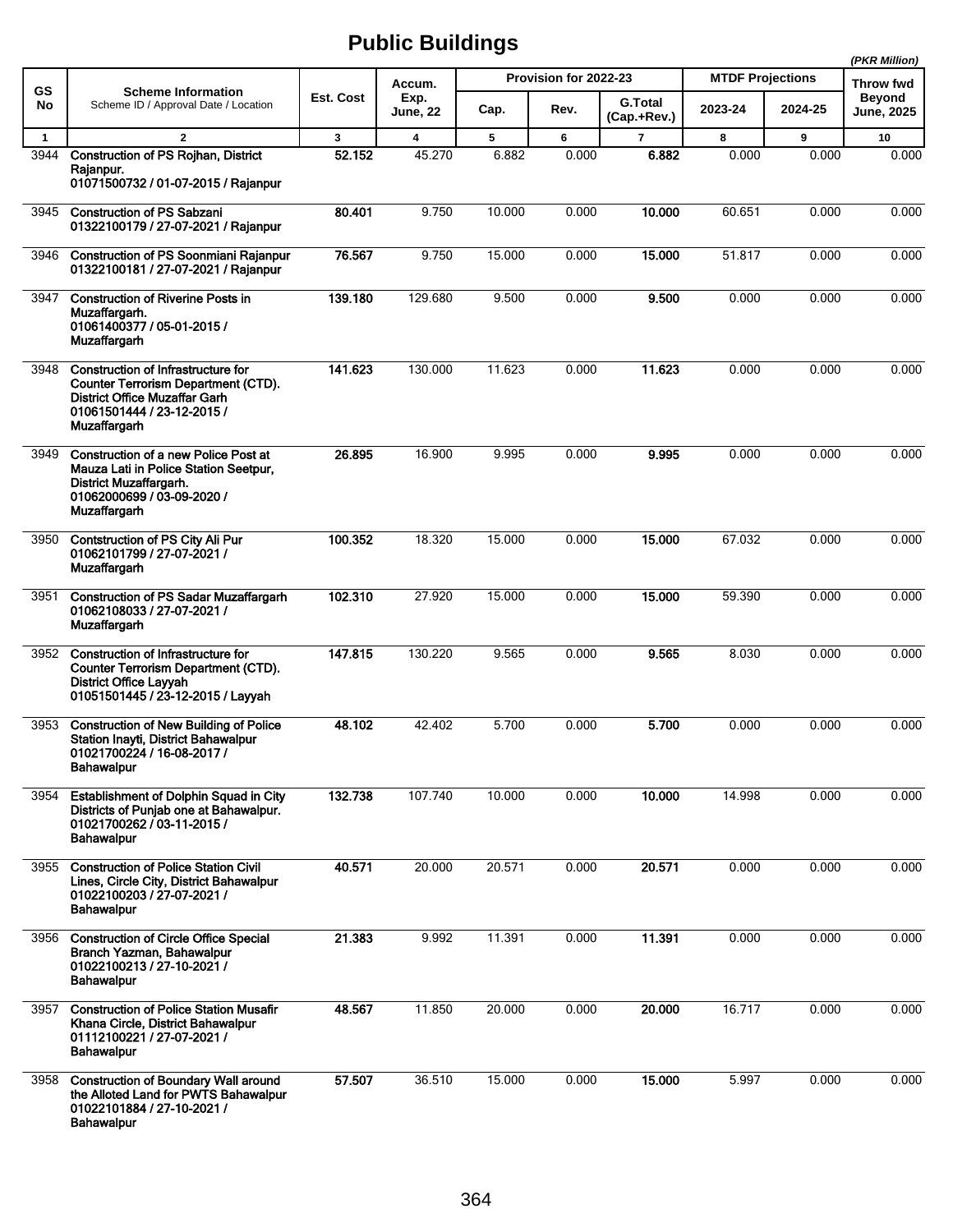|              |                                                                                                                                                                                  |              |                         |        |                       |                               |                         |         | (PKR Million)                      |
|--------------|----------------------------------------------------------------------------------------------------------------------------------------------------------------------------------|--------------|-------------------------|--------|-----------------------|-------------------------------|-------------------------|---------|------------------------------------|
| GS           | <b>Scheme Information</b>                                                                                                                                                        |              | Accum.                  |        | Provision for 2022-23 |                               | <b>MTDF Projections</b> |         | Throw fwd                          |
| No           | Scheme ID / Approval Date / Location                                                                                                                                             | Est. Cost    | Exp.<br>June, 22        | Cap.   | Rev.                  | <b>G.Total</b><br>(Cap.+Rev.) | 2023-24                 | 2024-25 | <b>Beyond</b><br><b>June, 2025</b> |
| $\mathbf{1}$ | $\overline{2}$                                                                                                                                                                   | $\mathbf{3}$ | $\overline{\mathbf{4}}$ | 5      | 6                     | $\overline{7}$                | 8                       | 9       | 10                                 |
| 3959         | <b>Construction of Police Station Mandi</b><br>Sadiq Ganj (Rural) District<br>Bahawalnagar.<br>01012100256 / 27-07-2021 /<br>Bahawalnagar                                        | 101.422      | 30.831                  | 15.000 | 0.000                 | 15.000                        | 55.591                  | 0.000   | 0.000                              |
| 3960         | <b>Construction of Police Station Fort</b><br>Abbas (Urban) District Bahawalnagar.<br>01012100261 / 27-07-2021 /<br>Bahawalnagar                                                 | 94.205       | 10.720                  | 15.000 | 0.000                 | 15.000                        | 68.485                  | 0.000   | 0.000                              |
| 3961         | <b>Construction of District Office CTD,</b><br>Bahawalnagar.<br>01012100266 / 27-07-2021 /<br>Bahawalnagar                                                                       | 207.220      | 22.000                  | 12.000 | 0.000                 | 12.000                        | 173.220                 | 0.000   | 0.000                              |
| 3962         | <b>Construction of Police Station Marot,</b><br><b>Bahawal Nagar</b><br>01012100353 / 02-02-2016 /<br>Bahawalnagar                                                               | 55.990       | 53.491                  | 2.499  | 0.000                 | 2.499                         | 0.000                   | 0.000   | 0.000                              |
| 3963         | <b>Construction of Police Station City B</b><br>Division Chishtian (Urban) district<br>Bahawalnagar.<br>01012101796 / 27-10-2021 /<br>Bahawalnagar                               | 98.289       | 5.413                   | 15.000 | 0.000                 | 15.000                        | 77.876                  | 0.000   | 0.000                              |
| 3964         | <b>Construction of Riverine Posts in Rahim</b><br>Yar Khan.<br>01031100029 / 02-05-2012 / Rahim Yar<br>Khan                                                                      | 194.624      | 91.832                  | 10.000 | 0.000                 | 10.000                        | 92.792                  | 0.000   | 0.000                              |
| 3965         | <b>Construction of District Office Special</b><br>Branch, R.Y Khan<br>01032100214 / 27-07-2021 / Rahim Yar<br>Khan                                                               | 14.998       | 0.010                   | 14.988 | 0.000                 | 14.988                        | 0.000                   | 0.000   | 0.000                              |
| 3966         | Construction of New Building of PS Aab-<br>e-Havat<br>01032100247 / 27-10-2021 / Rahim Yar<br>Khan                                                                               | 84.149       | 5.000                   | 15.000 | 0.000                 | 15,000                        | 64.149                  | 0.000   | 0.000                              |
| 3967         | <b>Construction of New Building of PS</b><br>Sehja.<br>01032100251 / 27-10-2021 / Rahim Yar<br>Khan                                                                              | 84.128       | 9.090                   | 14.997 | 0.000                 | 14.997                        | 60.041                  | 0.000   | 0.000                              |
| 3968         | <b>Construction of Police Station Bhawana,</b><br><b>Chiniot</b><br>01082100106 / 27-07-2021 / Chiniot                                                                           | 95.069       | 11.500                  | 17.840 | 0.000                 | 17.840                        | 65.729                  | 0.000   | 0.000                              |
| 3969         | Construction, Addition, Alteration and<br>Provision of Missing Facilites in PC<br>Punjab.<br>01371601810 / 15-07-2016 / Punjab                                                   | 183.357      | 74.432                  | 15.000 | 0.000                 | 15.000                        | 93.925                  | 0.000   | 0.000                              |
| 3970         | Construction, Addition, Alteration and<br>Provision of Missing Facilities in Police<br><b>Training Institute in Punjab</b><br>01371601811 / 15-07-2016 / Punjab                  | 113.788      | 86.248                  | 15.000 | 0.000                 | 15.000                        | 12.540                  | 0.000   | 0.000                              |
| 3971         | <b>Construction, Addition Alteration and</b><br>Provision of Missing Facilities in District<br>Police Lines, RPO & DPO Offices in<br>Punjab<br>01371601819 / 15-07-2016 / Punjab | 156.562      | 135.312                 | 17.505 | 0.000                 | 17.505                        | 3.745                   | 0.000   | 0.000                              |
| 3972         | Construction of Police Post in Punjab.<br>01371601820 / 01-07-2019 / Punjab                                                                                                      | 98.490       | 59.030                  | 10.000 | 0.000                 | 10.000                        | 29.460                  | 0.000   | 0.000                              |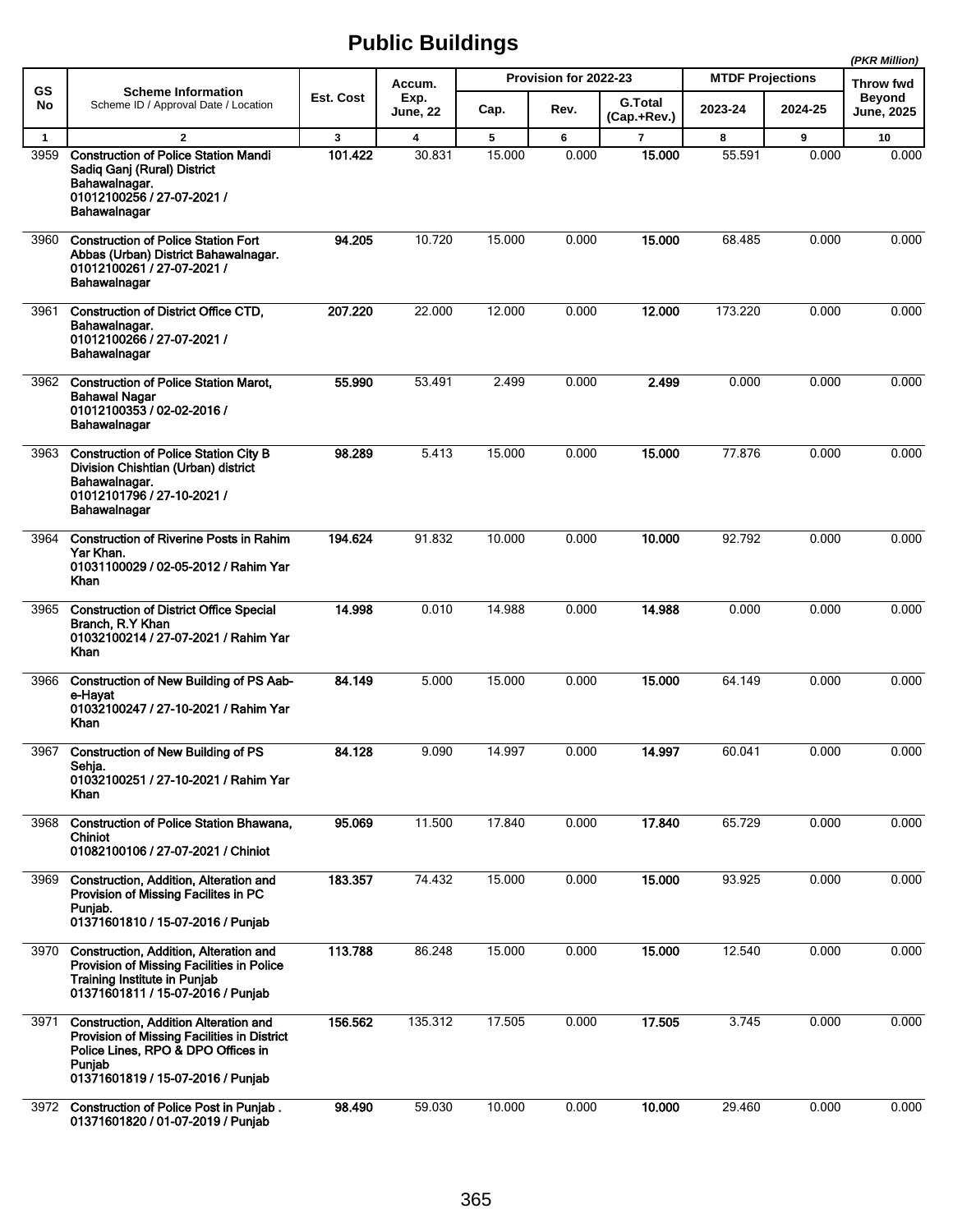|              |                                                                                                                                                                          |              |                         |           |                       |                               | (PKR Million)           |         |                                   |
|--------------|--------------------------------------------------------------------------------------------------------------------------------------------------------------------------|--------------|-------------------------|-----------|-----------------------|-------------------------------|-------------------------|---------|-----------------------------------|
| GS           | <b>Scheme Information</b>                                                                                                                                                | Est. Cost    | Accum.                  |           | Provision for 2022-23 |                               | <b>MTDF Projections</b> |         | <b>Throw fwd</b><br><b>Beyond</b> |
| No           | Scheme ID / Approval Date / Location                                                                                                                                     |              | Exp.<br>June, 22        | Cap.      | Rev.                  | <b>G.Total</b><br>(Cap.+Rev.) | 2023-24                 | 2024-25 | <b>June, 2025</b>                 |
| $\mathbf{1}$ | $\overline{2}$                                                                                                                                                           | $\mathbf{3}$ | $\overline{\mathbf{4}}$ | 5         | 6                     | $\overline{7}$                | 8                       | 9       | 10                                |
| 3973         | Construction of SP Investigation and<br>SDPO Offices and Residencies in<br>Puniab.<br>01371601821 / 01-07-2017 / Punjab                                                  | 223.722      | 141.593                 | 15.000    | 0.000                 | 15.000                        | 67.129                  | 0.000   | 0.000                             |
| 3974         | <b>Rehabilitation/ Provision of Missing</b><br><b>Facilities in Police Stations in Puniab</b><br>01371700442 / 01-07-2019 / Punjab                                       | 47.841       | 14.231                  | 15.000    | 0.000                 | 15.000                        | 18.610                  | 0.000   | 0.000                             |
|              | <b>Total: Offices</b>                                                                                                                                                    | 17,729.297   | 8,083.113               | 1,944.953 | 97.701                | 2.042.654                     | 7,489.225               | 114.305 | 0.000                             |
|              | <b>Total: ON-GOING SCHEMES</b>                                                                                                                                           | 18,412.401   | 8,427.919               | 2,012.388 | 97.701                | 2,110.089                     | 7,760.088               | 114.305 | 0.000                             |
|              | <b>NEW SCHEMES</b>                                                                                                                                                       |              |                         |           |                       |                               |                         |         |                                   |
|              | Housing                                                                                                                                                                  |              |                         |           |                       |                               |                         |         |                                   |
| 3975         | Construction of 03 Nos. Barracks along<br>with Bathrooms and Side Rooms in<br><b>Police Lines Attock</b><br>01262201595 / Un-Approved / Attock                           | 202.323      | 0.000                   | 30.348    | 0.000                 | 30.348                        | 50.000                  | 121.975 | 0.000                             |
| 3976         | <b>Construction of Staff Hostel at PTS</b><br>Sargodha<br>01332200210 / Un-Approved / Sargodha                                                                           | 287.870      | 0.000                   | 20.000    | 0.000                 | 20,000                        | 50.000                  | 217.870 | 0.000                             |
| 3977         | <b>Construction of Barracks at PTS</b><br>Sargodha<br>01332200251 / Un-Approved / Sargodha                                                                               | 388.012      | 0.000                   | 12.335    | 0.000                 | 12.335                        | 100.000                 | 275.677 | 0.000                             |
| 3978         | Construction of 02 Nos. (Double Story<br>Constables Barracks) at Police Lines,<br>Gujranwala.<br>01122201606 / Un-Approved /<br>Gujranwala                               | 94.515       | 0.000                   | 14.177    | 0.000                 | 14.177                        | 60.000                  | 20.338  | 0.000                             |
| 3979         | <b>Construction of Additional Double Story</b><br><b>Barracks Police Lines at Narowal</b><br>01162201601 / Un-Approved / Narowal                                         | 56.438       | 0.000                   | 8.466     | 0.000                 | 8.466                         | 25.000                  | 22.972  | 0.000                             |
| 3980         | Construction of Apartments 4th to 6th<br>Storeyed for BS 18-19 Officers at<br>Qurban Lines (Phase-II), Lahore<br>01192201604 / Un-Approved / Lahore                      | 253.000      | 0.000                   | 37.950    | 0.000                 | 37.950                        | 70.000                  | 145.050 | 0.000                             |
| 3981         | <b>Construction of Residences for Officer</b><br>BS-18-19 (4 Nos.) including External<br>Development Works, Bedian Road<br>Lahore.<br>01192201703 / Un-Approved / Lahore | 170.000      | 0.000                   | 25.500    | 0.000                 | 25.500                        | 40.000                  | 104.500 | 0.000                             |
| 3982         | <b>Construction of 02 Nos Double Storey</b><br>Barracks at PTC Faroogabad, District<br>Sheikhupura.<br>01212200533 / Un-Approved /<br>Sheikhupura                        | 101.900      | 0.000                   | 12.218    | 0.000                 | 12.218                        | 35.000                  | 54.682  | 0.000                             |
| 3983         | <b>Construction of Residence</b><br>SP/Investigation at new District Complex<br>Okara<br>01342200330 / Un-Approved / Okara                                               | 13.508       | 0.000                   | 13.508    | 0.000                 | 13.508                        | 0.000                   | 0.000   | 0.000                             |
|              | <b>Total: Housing</b>                                                                                                                                                    | 1,567.566    | 0.000                   | 174.502   | 0.000                 | 174.502                       | 430.000                 | 963.064 | 0.000                             |
|              | <b>Offices</b>                                                                                                                                                           |              |                         |           |                       |                               |                         |         |                                   |
| 3984         | Construction of New Hostel/ Mess Hall in<br>PTC Sihala, Rawalpindi<br>01292200437 / Un-Approved /<br>Rawalpindi                                                          | 122.649      | 0.000                   | 18.397    | 0.000                 | 18.397                        | 42.000                  | 62.252  | 0.000                             |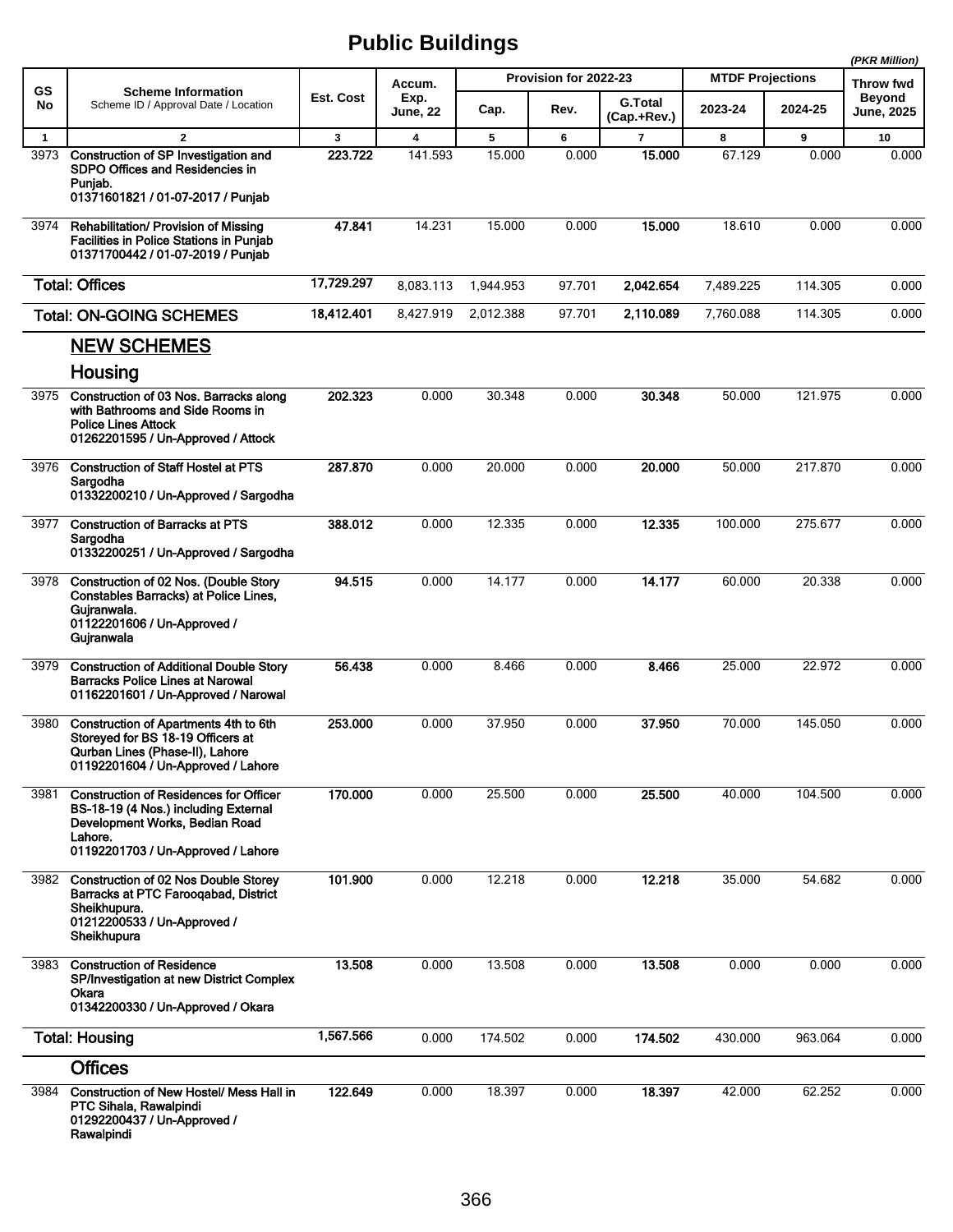|             |                                                                                                                                                                    |           |                         |        |                       |                               |                         | (PKR Million) |                             |
|-------------|--------------------------------------------------------------------------------------------------------------------------------------------------------------------|-----------|-------------------------|--------|-----------------------|-------------------------------|-------------------------|---------------|-----------------------------|
| <b>GS</b>   | <b>Scheme Information</b>                                                                                                                                          |           | Accum.                  |        | Provision for 2022-23 |                               | <b>MTDF Projections</b> | Throw fwd     |                             |
| No          | Scheme ID / Approval Date / Location                                                                                                                               | Est. Cost | Exp.<br><b>June, 22</b> | Cap.   | Rev.                  | <b>G.Total</b><br>(Cap.+Rev.) | 2023-24                 | 2024-25       | <b>Beyond</b><br>June, 2025 |
| $\mathbf 1$ | $\overline{2}$                                                                                                                                                     | 3         | $\overline{\mathbf{4}}$ | 5      | 6                     | $\overline{7}$                | 8                       | 9             | 10                          |
| 3985        | Establishment of School of Investigation<br>at PTC Sihala, Rawalpindi<br>01292200438 / Un-Approved /<br>Rawalpindi                                                 | 175.929   | 0.000                   | 12.000 | 0.000                 | 12.000                        | 60.000                  | 103.929       | 0.000                       |
| 3986        | <b>Construction of PS Chauntra District</b>                                                                                                                        | 143.315   | 0.000                   | 21.497 | 0.000                 | 21.497                        | 70.000                  | 51.818        | 0.000                       |
|             | Rawalpindi<br>01292201611 / Un-Approved /<br>Rawalpindi                                                                                                            |           |                         |        |                       |                               |                         |               |                             |
| 3987        | <b>Construction of New Building of Police</b><br><b>Station Wanhar (Rural), District</b><br>Chakwal.<br>01272201600 / Un-Approved / Chakwal                        | 71.186    | 0.000                   | 12.000 | 0.000                 | 12.000                        | 30.000                  | 29.186        | 0.000                       |
| 3988        | Construction of PS Lillah (Rural), Jhelum                                                                                                                          | 100.000   | 0.000                   | 20.095 | 0.000                 | 20.095                        | 40.000                  | 39.905        | 0.000                       |
|             | 01282200686 / Un-Approved / Jhelum                                                                                                                                 |           |                         |        |                       |                               |                         |               |                             |
| 3989        | <b>Construction of PS City, District</b><br>Sargodha.<br>01332200297 / Un-Approved / Sargodha                                                                      | 150.000   | 0.000                   | 38.690 | 0.000                 | 38.690                        | 50.000                  | 61.310        | 0.000                       |
| 3990        | <b>Construction of PHP Post &amp; Mobile</b><br>School at Beer Baran (Bhera-Dhori<br>Road), Tehsil Bhera District Sargodha<br>01332200512 / Un-Approved / Sargodha | 184.131   | 0.000                   | 27.620 | 0.000                 | 27.620                        | 64.000                  | 92.511        | 0.000                       |
| 3991        | <b>Construction of PS Mitha Tiwana Distrcit</b><br>Khushab<br>01312200302 / Un-Approved / Khushab                                                                  | 107.366   | 0.000                   | 16.105 | 0.000                 | 16.105                        | 37.000                  | 54.261        | 0.000                       |
| 3992        | Re-construction of Police Station Kamer<br>Mushani (Urban), District Mianwali.<br>01322200301 / Un-Approved / Mianwali                                             | 100.000   | 0.000                   | 32.768 | 0.000                 | 32.768                        | 40.000                  | 27.232        | 0.000                       |
| 3993        | <b>Construction of New Building of Police</b><br><b>Station Kallurkot, District Bhakkar</b><br>01302200261 / Un-Approved / Bhakkar                                 | 97.468    | 0.000                   | 14.620 | 0.000                 | 14.620                        | 34.000                  | 48.848        | 0.000                       |
| 3994        | <b>Construction of Police Station Raza</b><br>abad District Faisalabad<br>01092200272 / Un-Approved /<br>Faisalabad                                                | 124.916   | 0.000                   | 18.737 | 0.000                 | 18.737                        | 43.000                  | 63.179        | 0.000                       |
| 3995        | <b>Construction of New Building of PS</b><br>Uggoki District Sialkot<br>01172200600 / Un-Approved / Sialkot                                                        | 155.531   | 0.000                   | 23.330 | 0.000                 | 23.330                        | 54.000                  | 78.201        | 0.000                       |
| 3996        | <b>Construction of Police Station Hair,</b><br>Lahore<br>01192200318 / Un-Approved / Lahore                                                                        | 150.000   | 0.000                   | 29.529 | 0.000                 | 29.529                        | 60.000                  | 60.471        | 0.000                       |
| 3997        | <b>Establishment of Riding School adjacent</b><br>to Horse Stable at Harbanspura Lahore.<br>01192201597 / Un-Approved / Lahore                                     | 47.427    | 0.000                   | 12.000 | 0.000                 | 12.000                        | 35.427                  | 0.000         | 0.000                       |
| 3998        | Construction of CPO Store at Chung,<br>Lahore<br>01192201618 / Un-Approved / Lahore                                                                                | 100.000   | 0.000                   | 15.000 | 0.000                 | 15.000                        | 40.000                  | 45.000        | 0.000                       |
| 3999        | <b>Construction of Police Station Liagat</b><br>Abad, Lahore<br>01192201830 / Un-Approved / Lahore                                                                 | 122.910   | 0.000                   | 18.437 | 0.000                 | 18.437                        | 43.000                  | 61.473        | 0.000                       |
| 4000        | <b>Establishment of Anti-Riot Headquarters</b><br>at Harbanspura, Lahore<br>01192201831 / Un-Approved / Lahore                                                     | 300.000   | 0.000                   | 45.000 | 0.000                 | 45.000                        | 60.000                  | 195.000       | 0.000                       |
| 4001        | <b>Construction of RO Office Special</b><br>Branch, Lahore<br>01192201837 / Un-Approved / Lahore                                                                   | 339.364   | 0.000                   | 50.905 | 0.000                 | 50.905                        | 60.000                  | 228.459       | 0.000                       |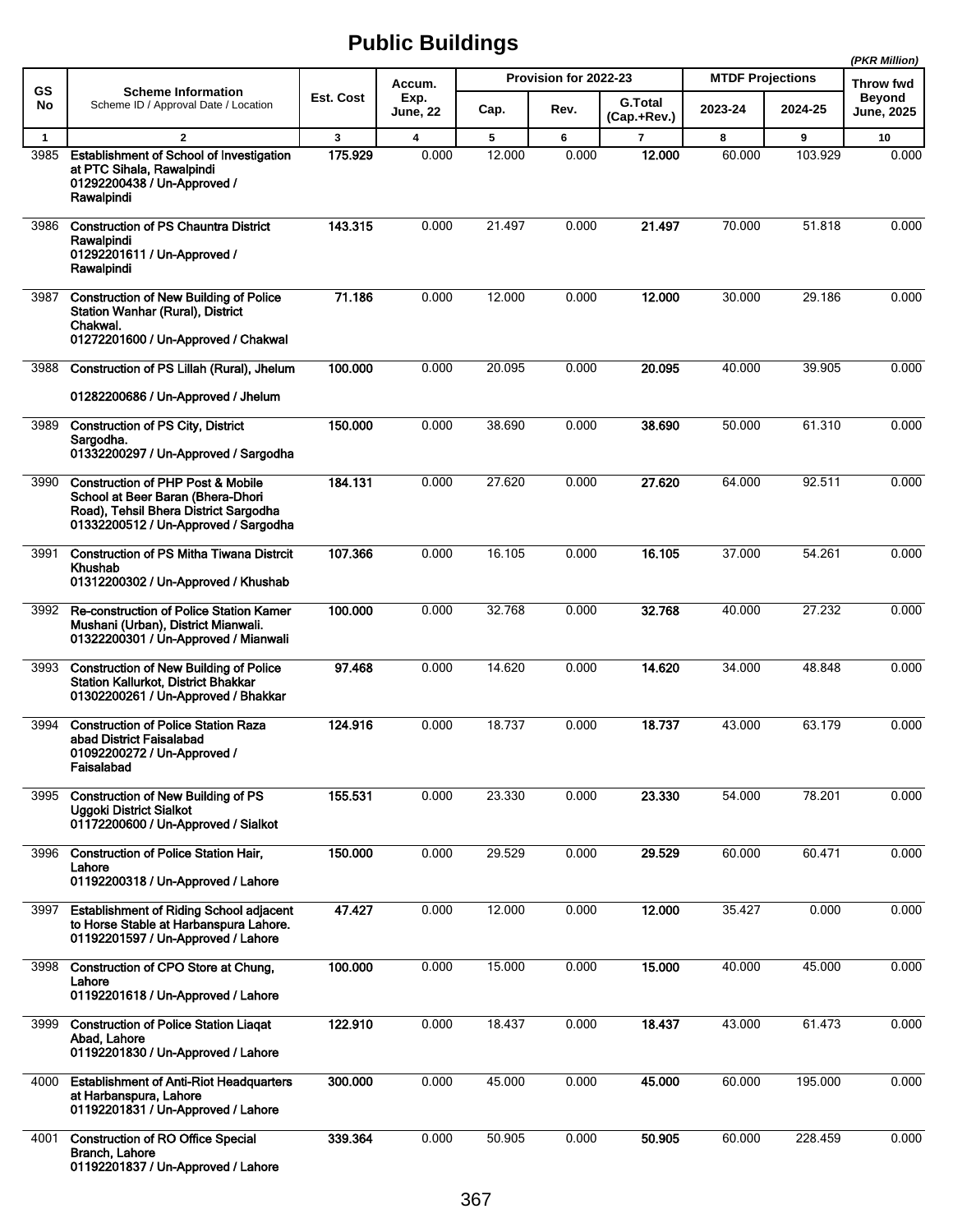|              |                                                                                                                                                               |           |                         |        |                       |                               |                         |         | (PKR Million)                      |
|--------------|---------------------------------------------------------------------------------------------------------------------------------------------------------------|-----------|-------------------------|--------|-----------------------|-------------------------------|-------------------------|---------|------------------------------------|
| <b>GS</b>    | <b>Scheme Information</b>                                                                                                                                     |           | Accum.                  |        | Provision for 2022-23 |                               | <b>MTDF Projections</b> |         | Throw fwd                          |
| No           | Scheme ID / Approval Date / Location                                                                                                                          | Est. Cost | Exp.<br>June, 22        | Cap.   | Rev.                  | <b>G.Total</b><br>(Cap.+Rev.) | 2023-24                 | 2024-25 | <b>Beyond</b><br><b>June, 2025</b> |
| $\mathbf{1}$ | $\mathbf{2}$                                                                                                                                                  | 3         | $\overline{\mathbf{4}}$ | 5      | 6                     | $\overline{7}$                | 8                       | 9       | 10                                 |
| 4002         | Provision of Missing Facilities and<br><b>Upgradation of CTD Provincial Head</b><br>Quarter Jallo, Lahore<br>01192202333 / Un-Approved / Lahore               | 382.850   | 0.000                   | 57.427 | 0.000                 | 57.427                        | 50.000                  | 275.422 | 0.001                              |
| 4003         | Raising of Boundary Wall at PC Hgrs:<br>Farooqabad, District Sheikhupura<br>01212200263 / Un-Approved /<br>Sheikhupura                                        | 24.676    | 0.000                   | 12.000 | 0.000                 | 12.000                        | 12.676                  | 0.000   | 0.000                              |
| 4004         | Construction of MT Sed at PC Hqrs:<br>Farooqabad District Sheikhupura.<br>01212200278 / Un-Approved /<br>Sheikhupura                                          | 48.116    | 0.000                   | 12.000 | 0.000                 | 12.000                        | 36.116                  | 0.000   | 0.000                              |
| 4005         | Reconstruction PS Khangah Dogran<br><b>District Sheikhupura</b><br>01212201614 / Un-Approved /<br>Sheikhupura                                                 | 101.260   | 0.000                   | 15.189 | 0.000                 | 15.189                        | 60.000                  | 26.071  | 0.000                              |
| 4006         | Construction of DPO, Office, Nankana<br>Sahib<br>01202200365 / Un-Approved / Nankana<br>Sahib                                                                 | 123.328   | 0.000                   | 18.499 | 0.000                 | 18.499                        | 43.000                  | 61.829  | 0.000                              |
| 4007         | <b>Re-Construction of Police Station Sadar</b><br>Kasur<br>01182200429 / Un-Approved / Kasur                                                                  | 150.000   | 0.000                   | 38.654 | 0.000                 | 38.654                        | 60.000                  | 51.346  | 0.000                              |
| 4008         | <b>Construction of New Building of PS</b><br><b>Kassowal District Sahiwal</b><br>01362200192 / Un-Approved / Sahiwal                                          | 113.761   | 0.000                   | 17.064 | 0.000                 | 17.064                        | 40.000                  | 56.697  | 0.000                              |
| 4009         | <b>Construction of Police Station Saddar</b><br>Arif Wala, District Pakpattan.<br>01352200460 / Un-Approved / Pakpattan                                       | 208.806   | 0.000                   | 31.321 | 0.000                 | 31.321                        | 31.000                  | 146.485 | 0.000                              |
| 4010         | <b>Construction of Female Triple Storey</b><br><b>Hostel at PTC Multan</b><br>01242200366 / Un-Approved / Multan                                              | 202.472   | 0.000                   | 12.000 | 0.000                 | 12,000                        | 50.000                  | 140.472 | 0.000                              |
| 4011         | <b>Construction of Double Storey Trainee</b><br>Officers Accommodation (Hostel for 100<br>Individuals) District Multan.<br>01242200423 / Un-Approved / Multan | 94.439    | 0.000                   | 11.333 | 0.000                 | 11.333                        | 34.000                  | 49.106  | 0.000                              |
| 4012         | <b>Construction of Police Station Nawan</b><br>Shehr (Rural) at Tehsil Kabirwala District<br>Khanewal<br>01222200266 / Un-Approved / Khanewal                 | 115.327   | 0.000                   | 17.299 | 0.000                 | 17.299                        | 41.000                  | 57.028  | 0.000                              |
| 4013         | <b>Construction of District Office Special</b><br><b>Branch, Khanewal</b><br>01222200567 / Un-Approved / Khanewal                                             | 23.760    | 0.000                   | 12.000 | 0.000                 | 12.000                        | 11.760                  | 0.000   | 0.000                              |
| 4014         | <b>Construction of SP Investigation Office</b><br>at Dera Ghazi Khan<br>01042200255 / Un-Approved / Dera<br>Ghazi Khan                                        | 93.187    | 0.000                   | 13.978 | 0.000                 | 13.978                        | 40.000                  | 39.209  | 0.000                              |
| 4015         | <b>Construction of Police Station Lalgarh,</b><br><b>District Rajanpur</b><br>01072201609 / Un-Approved / Rajanpur                                            | 105.320   | 0.000                   | 15.798 | 0.000                 | 15.798                        | 40.000                  | 49.522  | 0.000                              |
| 4016         | <b>Construction of PS Qasba Gujrat,</b><br><b>District Muzaffargarh</b><br>01062200607 / Un-Approved /<br>Muzaffargarh                                        | 105.976   | 0.000                   | 15.896 | 0.000                 | 15.896                        | 37.000                  | 53.080  | 0.000                              |
| 4017         | <b>Construction of New Building PS Abbas</b><br>Nagar Sadar Circle District Bahawalpur<br>01022200363 / Un-Approved /<br><b>Bahawalpur</b>                    | 74.300    | 0.000                   | 12.000 | 0.000                 | 12.000                        | 20.000                  | 42.300  | 0.000                              |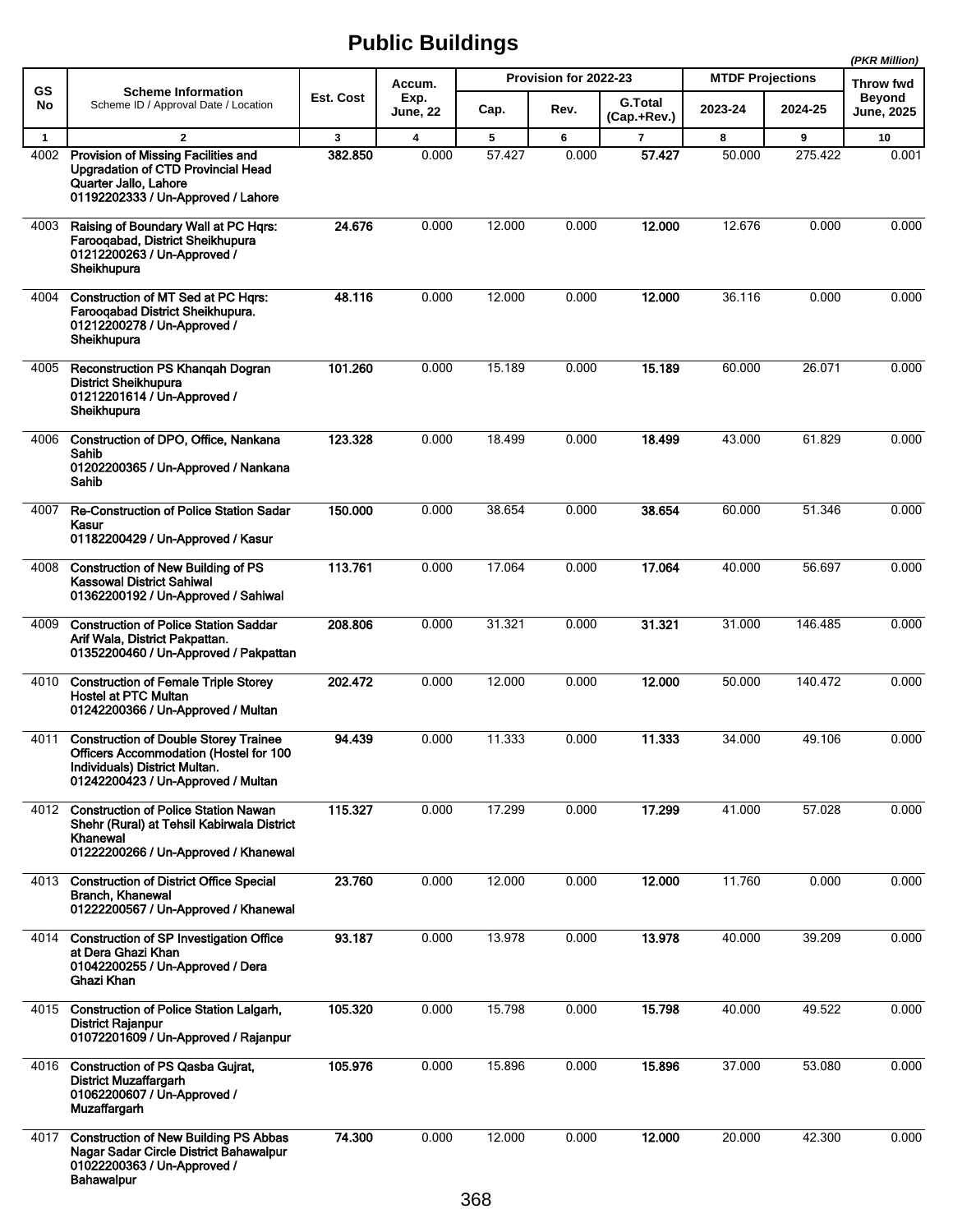|              |                                                                                                                                                                                                                                                                                                                                                                                                                                                                                                                                                                                                    |              |                         |           |                       |                               |                         |                  | (PKR Million)        |
|--------------|----------------------------------------------------------------------------------------------------------------------------------------------------------------------------------------------------------------------------------------------------------------------------------------------------------------------------------------------------------------------------------------------------------------------------------------------------------------------------------------------------------------------------------------------------------------------------------------------------|--------------|-------------------------|-----------|-----------------------|-------------------------------|-------------------------|------------------|----------------------|
| <b>GS</b>    | <b>Scheme Information</b>                                                                                                                                                                                                                                                                                                                                                                                                                                                                                                                                                                          |              | Accum.                  |           | Provision for 2022-23 |                               | <b>MTDF Projections</b> | <b>Throw fwd</b> |                      |
| No           | Scheme ID / Approval Date / Location                                                                                                                                                                                                                                                                                                                                                                                                                                                                                                                                                               | Est. Cost    | Exp.<br><b>June, 22</b> | Cap.      | Rev.                  | <b>G.Total</b><br>(Cap.+Rev.) | 2023-24                 | 2024-25          | Beyond<br>June, 2025 |
| $\mathbf{1}$ | $\overline{2}$                                                                                                                                                                                                                                                                                                                                                                                                                                                                                                                                                                                     | 3            | 4                       | 5         | 6                     | 7                             | 8                       | 9                | 10                   |
| 4018         | <b>Construction of Police Station City A</b><br>Division Bahawalnagar (Urban)<br>01012200553 / Un-Approved /<br>Bahawalnagar                                                                                                                                                                                                                                                                                                                                                                                                                                                                       | 101.454      | 0.000                   | 15.218    | 0.000                 | 15.218                        | 35.000                  | 51.236           | 0.000                |
| 4019         | Construction of SDPO Office Bhong &<br>SDPO House R.Y.Khan<br>01032200229 / Un-Approved / Rahim<br>Yar Khan                                                                                                                                                                                                                                                                                                                                                                                                                                                                                        | 27.184       | 0.000                   | 13.592    | 0.000                 | 13.592                        | 13.592                  | 0.000            | 0.000                |
| 4020         | Establishment of 15 Station at Bhong<br>Tehsil Sadiqabad, District Rahim Yar<br>khan<br>01032202336 / Un-Approved / Rahim<br>Yar Khan                                                                                                                                                                                                                                                                                                                                                                                                                                                              | 15.000       | 0.000                   | 7.000     | 0.000                 | 7.000                         | 8.000                   | 0.000            | 0.000                |
| 4021         | <b>Construction of PS City Chiniot, Chiniot</b><br>01082200186 / Un-Approved / Chiniot                                                                                                                                                                                                                                                                                                                                                                                                                                                                                                             | 117.035      | 0.000                   | 17.555    | 0.000                 | 17.555                        | 60.000                  | 39.480           | 0.000                |
| 4022         | Addition/Alteration and Provision of<br>Missing Facilities in Police Units of<br>Punjab<br>01372200747 / Un-Approved /<br>Attock, Bahawalnagar, Bahawalpur, Bhakk<br>ar, Chakwal, Chiniot, Dera Ghazi<br>Khan, Faisalabad, Gujranwala, Gujrat, Hafi<br>zabad, Jhang, Jhelum, Kasur, Khanewal, K<br>hushab, Lahore, Layyah, Lodhran, Mandi<br>Bahauddin, Mianwali, Multan, Muzaffargar<br>h.Nankana<br>Sahib, Narowal, Okara, Pakpattan, Rahim<br>Yar<br>Khan, Rajanpur, Rawalpindi, Sahiwal, Sarg<br>odha, Sheikhupura, Sialkot, Toba Tek<br>Singh, Vehari                                         | 170.192      | 0.000                   | 25.529    | 0.000                 | 25.529                        | 60.000                  | 84.663           | 0.000                |
| 4023         | <b>Construction of PHP Posts in Central</b><br>Zone 1) Construction of PHP Post at<br>Bahawal (Jhang-Sargodha Road)<br>District Jhang 2) Construction of PHP<br>Post at chak No.390/JB District Toba<br>Tek Singh 3) Construction of PHP Post<br>Chak No.05 District Nankana 4)<br><b>Construction of PHP Post Bilal Nagar</b><br>District Sheikhupura 5) Construction of<br>PHP Post 9/1-L District Okara 6)<br><b>Construction of PHP Post Khatrani</b><br><b>District Hafizabad</b><br>01382201835 / Un-Approved /<br>Hafizabad, Jhang, Nankana<br>Sahib, Okara, Sheikhupura, Toba Tek<br>Singh | 187.371      | 0.000                   | 28.106    | 0.000                 | 28.106                        | 58.371                  | 100.894          | 0.000                |
|              | <b>Total: Offices</b>                                                                                                                                                                                                                                                                                                                                                                                                                                                                                                                                                                              | 5,178.006    | 0.000                   | 846.188   | 0.000                 | 846.188                       | 1.703.942               | 2,627.875        | 0.001                |
|              | <b>Total: NEW SCHEMES</b>                                                                                                                                                                                                                                                                                                                                                                                                                                                                                                                                                                          | 6,745.572    | 0.000                   | 1,020.690 | 0.000                 | 1,020.690                     | 2,133.942               | 3,590.939        | 0.001                |
|              | <b>Total: Police</b>                                                                                                                                                                                                                                                                                                                                                                                                                                                                                                                                                                               | 25, 157. 973 | 8,427.919               | 3,033.078 | 97.701                | 3,130.779                     | 9,894.030               | 3,705.244        | 0.001                |
| 4024         | <b>Provincial Assembly</b><br><b>ON-GOING SCHEMES</b><br>Housing<br><b>Reconstruction of Pipal House A Block</b>                                                                                                                                                                                                                                                                                                                                                                                                                                                                                   | 484.347      | 210.100                 | 100.000   | 0.000                 | 100.000                       | 174.247                 | 0.000            | 0.000                |
|              | Lahore<br>01191900395 / 06-01-2020 / Lahore                                                                                                                                                                                                                                                                                                                                                                                                                                                                                                                                                        |              |                         |           |                       |                               |                         |                  |                      |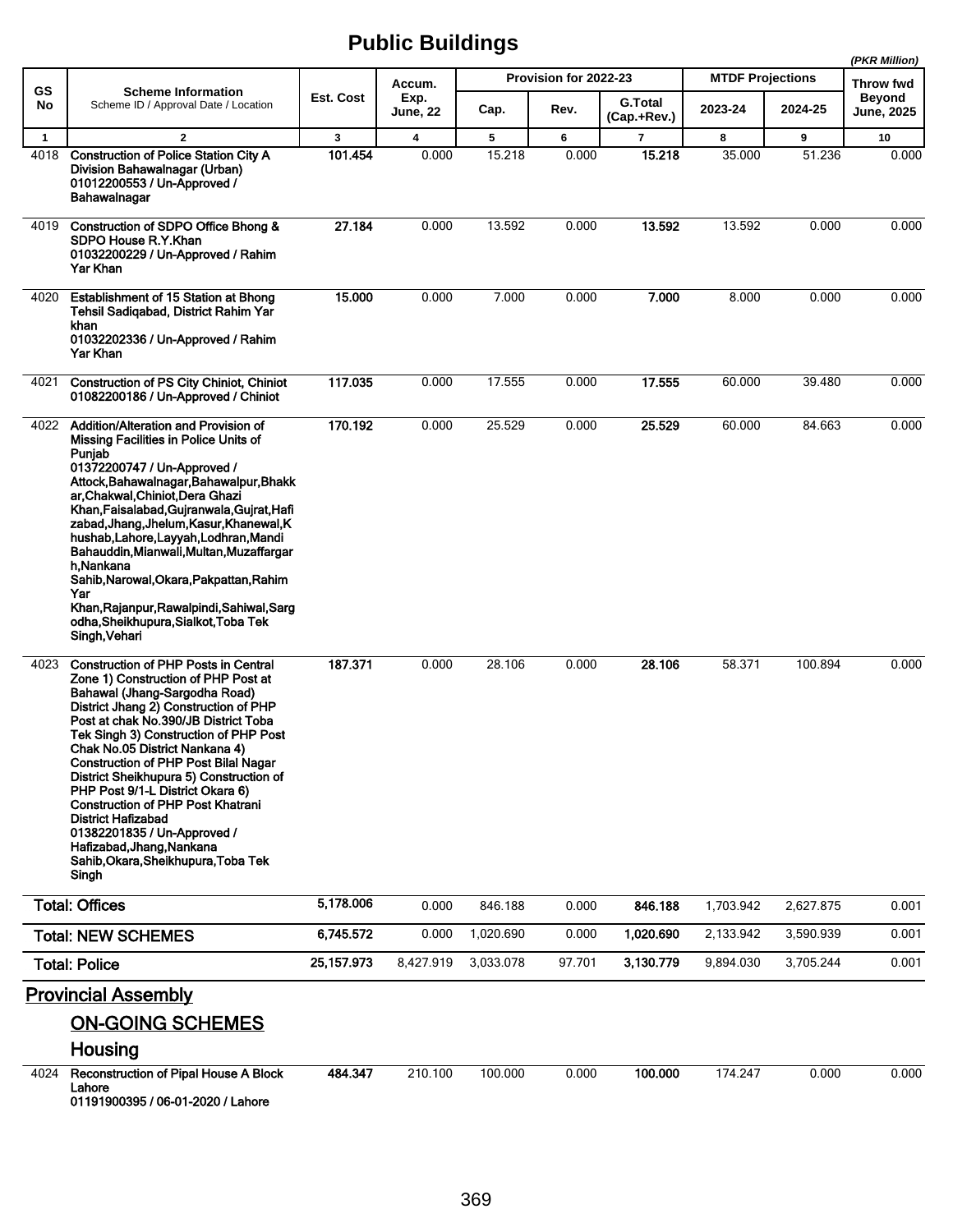|              |                                                                                                                                                                                         |           | apno Danamyo     |         |                       |                               |                         |         | (PKR Million)                      |
|--------------|-----------------------------------------------------------------------------------------------------------------------------------------------------------------------------------------|-----------|------------------|---------|-----------------------|-------------------------------|-------------------------|---------|------------------------------------|
| <b>GS</b>    | <b>Scheme Information</b>                                                                                                                                                               |           | Accum.           |         | Provision for 2022-23 |                               | <b>MTDF Projections</b> |         | Throw fwd                          |
| No           | Scheme ID / Approval Date / Location                                                                                                                                                    | Est. Cost | Exp.<br>June, 22 | Cap.    | Rev.                  | <b>G.Total</b><br>(Cap.+Rev.) | 2023-24                 | 2024-25 | <b>Beyond</b><br><b>June, 2025</b> |
| $\mathbf{1}$ | $\overline{2}$                                                                                                                                                                          | 3         | 4                | 5       | 6                     | $\overline{7}$                | 8                       | 9       | 10                                 |
| 4025         | Repair & Rehablitation of Punjab<br>Assembly, MPA Hostels, Speaker,<br>Deputy Speaker House and Pipal House<br>Lahore (PHASE-II)<br>01191901941 / 11-12-2019 / Lahore                   | 157.028   | 143.289          | 13.739  | 0.000                 | 13.739                        | 0.000                   | 0.000   | 0.000                              |
| 4026         | <b>Construction of MPA Hostel Lahore</b><br>Phase II<br>01191900398 / 06-01-2020 / Punjab                                                                                               | 3.440.310 | 1,389.000        | 276.811 | 0.000                 | 276.811                       | 1,000.000               | 774.499 | 0.000                              |
|              | <b>Total: Housing</b>                                                                                                                                                                   | 4,081.685 | 1,742.389        | 390.550 | 0.000                 | 390.550                       | 1,174.247               | 774.499 | 0.000                              |
|              | <b>Offices</b>                                                                                                                                                                          |           |                  |         |                       |                               |                         |         |                                    |
| 4027         | <b>Extension of Puniab Assembly Buildings</b><br>Lahore.<br>01191500823 / 01-07-2015 / Lahore                                                                                           | 1,639.923 | 1,539.923        | 100.000 | 0.000                 | 100.000                       | 0.000                   | 0.000   | 0.000                              |
| 4028         | Furnishing of Extension of Punjab<br>Assembly Building and Additional<br><b>Assembly Building Lahore</b><br>01191700072 / 29-09-2017 / Lahore                                           | 369.139   | 299.189          | 69.950  | 0.000                 | 69.950                        | 0.000                   | 0.000   | 0.000                              |
| 4029         | <b>Construction of Additional Punjab</b><br>Assembly Building, Lahore.<br>01191500822 / 01-07-2015 / Punjab                                                                             | 2,575.849 | 2.274.989        | 300.860 | 0.000                 | 300.860                       | 0.000                   | 0.000   | 0.000                              |
|              | <b>Total: Offices</b>                                                                                                                                                                   | 4,584.911 | 4,114.101        | 470.810 | 0.000                 | 470.810                       | 0.000                   | 0.000   | 0.000                              |
|              | <b>Total: ON-GOING SCHEMES</b>                                                                                                                                                          | 8,666.596 | 5,856.490        | 861.360 | 0.000                 | 861.360                       | 1,174.247               | 774.499 | 0.000                              |
|              | <b>NEW SCHEMES</b>                                                                                                                                                                      |           |                  |         |                       |                               |                         |         |                                    |
|              | Housing                                                                                                                                                                                 |           |                  |         |                       |                               |                         |         |                                    |
| 4030         | <b>Construction of Boundary Wall around</b><br><b>Baba Ground Lahore</b><br>01192200061 / Un-Approved / Lahore                                                                          | 100.000   | 0.000            | 20.000  | 0.000                 | 20.000                        | 80.000                  | 0.000   | 0.000                              |
|              | <b>Total: Housing</b>                                                                                                                                                                   | 100.000   | 0.000            | 20.000  | 0.000                 | 20.000                        | 80.000                  | 0.000   | 0.000                              |
|              | <b>Offices</b>                                                                                                                                                                          |           |                  |         |                       |                               |                         |         |                                    |
| 4031         | <b>Additional / Missing Facilities at New</b><br>Punjab Assembly Buildings, Lahore<br>01192200062 / Un-Approved / Lahore                                                                | 300.000   | 0.000            | 50.000  | 0.000                 | 50.000                        | 250.000                 | 0.000   | 0.000                              |
|              | <b>Total: Offices</b>                                                                                                                                                                   | 300.000   | 0.000            | 50.000  | 0.000                 | 50.000                        | 250.000                 | 0.000   | 0.000                              |
|              | <b>Total: NEW SCHEMES</b>                                                                                                                                                               | 400.000   | 0.000            | 70.000  | 0.000                 | 70.000                        | 330.000                 | 0.000   | 0.000                              |
|              | <b>Total: Provincial Assembly</b>                                                                                                                                                       | 9.066.596 | 5,856.490        | 931.360 | 0.000                 | 931.360                       | 1,504.247               | 774.499 | 0.000                              |
|              | <b>Public Prosecution</b>                                                                                                                                                               |           |                  |         |                       |                               |                         |         |                                    |
|              | <b>ON-GOING SCHEMES</b>                                                                                                                                                                 |           |                  |         |                       |                               |                         |         |                                    |
|              | <b>Offices</b>                                                                                                                                                                          |           |                  |         |                       |                               |                         |         |                                    |
| 4032         | Construction of Building for the office of<br><b>District Public Prosecutor Sargodha</b><br>01332101139 / 27-07-2021 / Sargodha                                                         | 32.449    | 15.000           | 17.449  | 0.000                 | 17.449                        | 0.000                   | 0.000   | 0.000                              |
| 4033         | Construction of Building for the office of<br><b>District Public Prosecutors T.T.Singh</b><br>01112101135 / 27-07-2021 / Toba Tek<br>Singh                                              | 27.500    | 15.000           | 10.610  | 1.890                 | 12.500                        | 0.000                   | 0.000   | 0.000                              |
| 4034         | <b>Construction of Building for the</b><br>Directorate General of Monitoring &<br><b>Evaluation Public Prosecution</b><br><b>Department Lahore</b><br>01191800070 / 27-04-2020 / Lahore | 62.603    | 0.000            | 5.000   | 0.000                 | 5.000                         | 20.000                  | 37.603  | 0.000                              |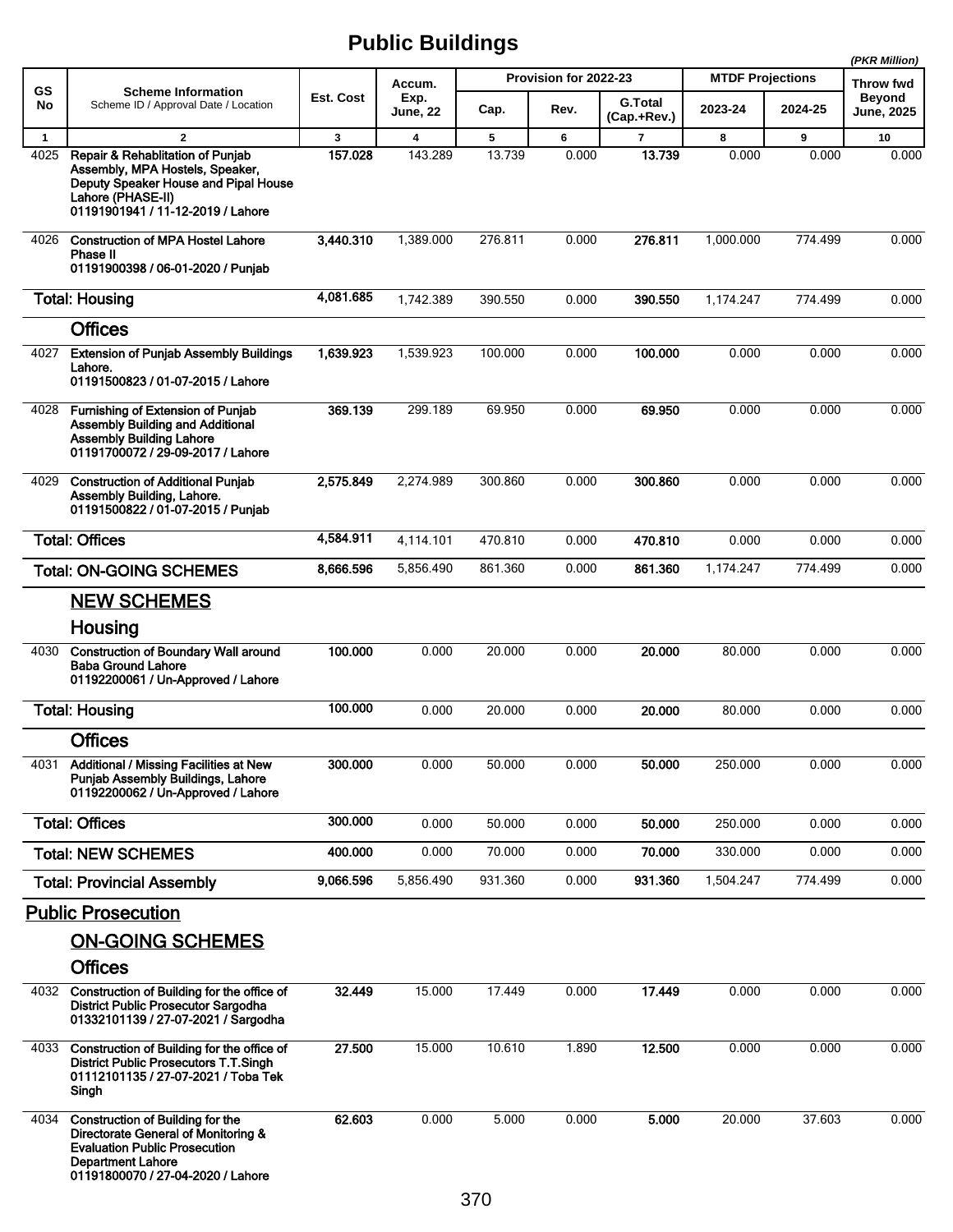|                  |                                                                                                                                                                                                                                                                   |              |                         |         |                       |                               |                         |         | (PKR Million)                      |
|------------------|-------------------------------------------------------------------------------------------------------------------------------------------------------------------------------------------------------------------------------------------------------------------|--------------|-------------------------|---------|-----------------------|-------------------------------|-------------------------|---------|------------------------------------|
| <b>GS</b>        | <b>Scheme Information</b>                                                                                                                                                                                                                                         |              | Accum.                  |         | Provision for 2022-23 |                               | <b>MTDF Projections</b> |         | Throw fwd                          |
| No               | Scheme ID / Approval Date / Location                                                                                                                                                                                                                              | Est. Cost    | Exp.<br><b>June, 22</b> | Cap.    | Rev.                  | <b>G.Total</b><br>(Cap.+Rev.) | 2023-24                 | 2024-25 | <b>Beyond</b><br><b>June, 2025</b> |
| $\mathbf{1}$     | $\mathbf{2}$                                                                                                                                                                                                                                                      | $\mathbf{3}$ | $\overline{\mathbf{4}}$ | 5       | 6                     | $\overline{7}$                | 8                       | 9       | 10                                 |
| 4035             | <b>Construction of Building for Center for</b><br><b>Professional Development of Public</b><br><b>Prosecutors at Lahore</b><br>01191800317 / 27-04-2020 / Lahore                                                                                                  | 246.552      | 0.000                   | 5.000   | 0.000                 | 5.000                         | 20.000                  | 221.552 | 0.000                              |
|                  | <b>Total: Offices</b>                                                                                                                                                                                                                                             | 369.104      | 30.000                  | 38.059  | 1.890                 | 39.949                        | 40.000                  | 259.155 | 0.000                              |
|                  | <b>Total: ON-GOING SCHEMES</b>                                                                                                                                                                                                                                    | 369.104      | 30.000                  | 38.059  | 1.890                 | 39.949                        | 40.000                  | 259.155 | 0.000                              |
|                  | <b>NEW SCHEMES</b>                                                                                                                                                                                                                                                |              |                         |         |                       |                               |                         |         |                                    |
|                  | <b>Offices</b>                                                                                                                                                                                                                                                    |              |                         |         |                       |                               |                         |         |                                    |
| 4036             | Purchase of Land for Construction of<br><b>Building for the office of District Public</b><br>Prosecutor, Khushab<br>01312200823 / Un-Approved / Khushab                                                                                                           | 17.478       | 0.000                   | 0.000   | 17.478                | 17.478                        | 0.000                   | 0.000   | 0.000                              |
| 4037             | Construction of Building for the office of<br><b>District Public Prosecutor, Guirat</b><br>01132200822 / Un-Approved / Gujrat                                                                                                                                     | 40.000       | 0.000                   | 15.000  | 0.000                 | 15,000                        | 25.000                  | 0.000   | 0.000                              |
| 4038             | Construction of Building for the office of<br><b>District Public Prosecutor, Nankana</b><br>Sahib<br>01202200820 / Un-Approved / Nankana<br>Sahib                                                                                                                 | 40.000       | 0.000                   | 15.000  | 0.000                 | 15.000                        | 25.000                  | 0.000   | 0.000                              |
| 4039             | Construction of Building for the office of<br>District Public Prosecutor, Vehari<br>01252200825 / Un-Approved / Vehari                                                                                                                                            | 40.000       | 0.000                   | 15.000  | 0.000                 | 15.000                        | 25.000                  | 0.000   | 0.000                              |
| 4040             | Construction of Building for the office of<br>District Public Prosecutor, Muzaffargarh<br>01062200824 / Un-Approved /<br>Muzaffargarh                                                                                                                             | 40.000       | 0.000                   | 15.000  | 0.000                 | 15.000                        | 25.000                  | 0.000   | 0.000                              |
| 4041             | Construction of Building for the office of<br><b>District Public Prosecutor Bahawalnagar</b><br>01012101138 / Un-Approved /<br>Bahawalnagar                                                                                                                       | 40.000       | 0.000                   | 15.000  | 0.000                 | 15.000                        | 25.000                  | 0.000   | 0.000                              |
| 4042             | <b>Missing Facilities for 10 Newly</b><br><b>Constructed Office Buildings under</b><br><b>Revenue Component</b><br>01382201613 / Un-Approved /<br>Attock, Bhakkar, Hafizabad, Jhang, Lodhra<br>n Mandi<br>Bahauddin, Mianwali, Pakpattan, Sahiwal,<br>Sheikhupura | 25.000       | 0.000                   | 0.000   | 13.500                | 13.500                        | 11.500                  | 0.000   | 0.000                              |
|                  | <b>Total: Offices</b>                                                                                                                                                                                                                                             | 242.478      | 0.000                   | 75.000  | 30.978                | 105.978                       | 136.500                 | 0.000   | 0.000                              |
|                  | <b>Total: NEW SCHEMES</b>                                                                                                                                                                                                                                         | 242.478      | 0.000                   | 75.000  | 30.978                | 105.978                       | 136.500                 | 0.000   | 0.000                              |
|                  | <b>Total: Public Prosecution</b>                                                                                                                                                                                                                                  | 611.582      | 30.000                  | 113.059 | 32.868                | 145.927                       | 176.500                 | 259.155 | 0.000                              |
| <b>S&amp;GAD</b> |                                                                                                                                                                                                                                                                   |              |                         |         |                       |                               |                         |         |                                    |
|                  | <b>ON-GOING SCHEMES</b>                                                                                                                                                                                                                                           |              |                         |         |                       |                               |                         |         |                                    |
|                  | Housing                                                                                                                                                                                                                                                           |              |                         |         |                       |                               |                         |         |                                    |
| 4043             | <b>Addition / Alteration &amp; Improvement</b><br>works in Government Colonies Lahore<br>01191800169 / 01-07-2022 / Lahore                                                                                                                                        | 450.000      | 190.000                 | 200.000 | 0.000                 | 200.000                       | 60.000                  | 0.000   | 0.000                              |
| 4044             | <b>Addition / Alteration &amp; Improvement</b><br>Works in GORs, Lahore<br>01191800170 / 01-07-2022 / Lahore                                                                                                                                                      | 418.600      | 218.600                 | 100.000 | 0.000                 | 100.000                       | 100.000                 | 0.000   | 0.000                              |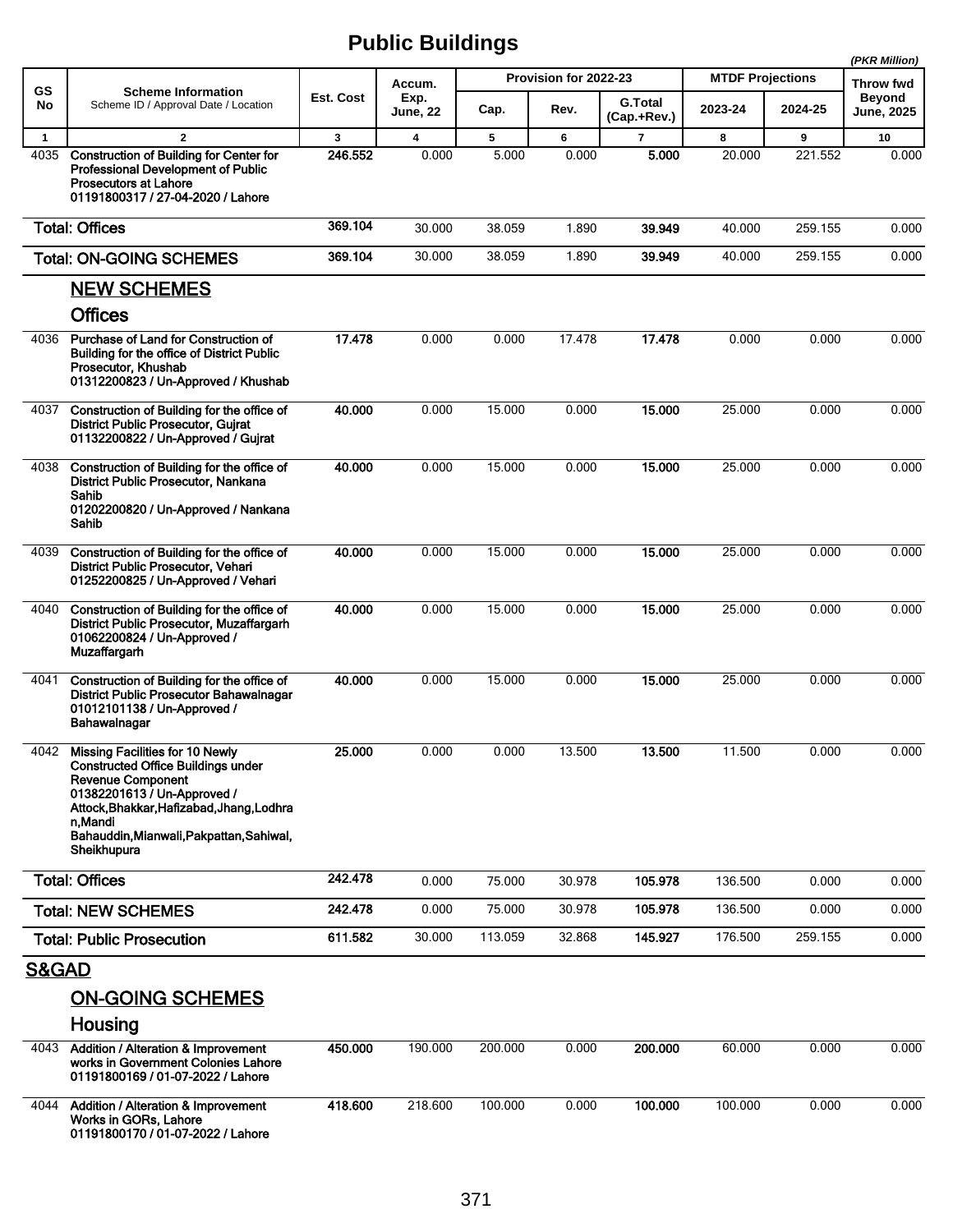|                      |                                                                                                                                                                                    |             |                                   |             |                       |                          |                         | (PKR Million) |                            |
|----------------------|------------------------------------------------------------------------------------------------------------------------------------------------------------------------------------|-------------|-----------------------------------|-------------|-----------------------|--------------------------|-------------------------|---------------|----------------------------|
| <b>GS</b><br>No      | <b>Scheme Information</b><br>Scheme ID / Approval Date / Location                                                                                                                  | Est. Cost   | Accum.<br>Exp.                    |             | Provision for 2022-23 | <b>G.Total</b>           | <b>MTDF Projections</b> |               | Throw fwd<br><b>Beyond</b> |
|                      |                                                                                                                                                                                    |             | June, 22                          | Cap.        | Rev.                  | (Cap.+Rev.)              | 2023-24                 | 2024-25       | <b>June, 2025</b>          |
| $\mathbf{1}$<br>4045 | $\overline{2}$<br>Addition / Alteration works in Judges<br>Residences in GORs, Lahore<br>01192000542 / 01-07-2022 / Lahore                                                         | 3<br>89.433 | $\overline{\mathbf{4}}$<br>59.433 | 5<br>15.000 | 6<br>0.000            | $\overline{7}$<br>15,000 | 8<br>15.000             | 9<br>0.000    | 10<br>0.000                |
| 4046                 | <b>Addition / Alteration in Ministers</b><br>Residences in GOR-I, Lahore<br>01192000543 / 01-07-2022 / Lahore                                                                      | 22.745      | 2.745                             | 20.000      | 0.000                 | 20.000                   | 0.000                   | 0.000         | 0.000                      |
| 4047                 | Addition/Alteration Works in Punjab<br>House, Karachi<br>01372102199 / 11-01-2022 / Punjab                                                                                         | 11.152      | 9.152                             | 2.000       | 0.000                 | 2.000                    | 0.000                   | 0.000         | 0.000                      |
|                      | <b>Total: Housing</b>                                                                                                                                                              | 991.930     | 479.930                           | 337.000     | 0.000                 | 337.000                  | 175.000                 | 0.000         | 0.000                      |
|                      | <b>Offices</b>                                                                                                                                                                     |             |                                   |             |                       |                          |                         |               |                            |
| 4048                 | <b>Construction of Regional Directorate Anti</b><br><b>Corruption Establishment Complex</b><br>Rawalpindi Region Rawalpindi<br>01291800149 / 01-07-2018 / Rawalpindi               | 110.317     | 96.488                            | 13.829      | 0.000                 | 13.829                   | 0.000                   | 0.000         | 0.000                      |
| 4049                 | Replacement of Dangerous Roofs in<br>Punjab Civil Secretariat, Lahore<br>01191501159 / 17-09-2015 / Lahore                                                                         | 179.266     | 169.266                           | 10.000      | 0.000                 | 10.000                   | 0.000                   | 0.000         | 0.000                      |
| 4050                 | Renovation and Reconstruction of<br>Punjab Civil Secretariat, Lawrence Road<br>Campus, Lahore<br>01191501618 / 10-02-2022 / Lahore                                                 | 671.877     | 597.770                           | 74.107      | 0.000                 | 74.107                   | 0.000                   | 0.000         | 0.000                      |
| 4051                 | Addition / Alteration & Improvement<br>Works in Office Buildings, Punjab Civil<br>Secretariat, Lahore<br>01191800172 / 01-07-2022 / Lahore                                         | 117.795     | 52.795                            | 35.000      | 0.000                 | 35.000                   | 30.000                  | 0.000         | 0.000                      |
| 4052                 | <b>Renovation of Guest House &amp;</b><br>Auditorium and Provision of Missing /<br>Additional Items, (PCOM) 5-Tolinton<br>Road, GOR-I Lahore.<br>01191800195 / 15-01-2019 / Lahore | 108.555     | 103.555                           | 5.000       | 0.000                 | 5.000                    | 0.000                   | 0.000         | 0.000                      |
| 4053                 | Improvement of Security Arrangements,<br>Internal Roads and Installation of Main<br>Gate at Punjab Civil Secretariat, Lahore<br>01192100382 / 28-07-2021 / Lahore                  | 49.385      | 20.000                            | 15.000      | 0.000                 | 15,000                   | 14.385                  | 0.000         | 0.000                      |
| 4054                 | Provision of 4 Nos. Tubewells at Old<br>P&D Block, New P&D Building, Punjab<br>Civil Secretariat and Minister's Block,<br>Lahore<br>01192100383 / 28-07-2021 / Lahore              | 46.250      | 20.000                            | 26.250      | 0.000                 | 26.250                   | 0.000                   | 0.000         | 0.000                      |
| 4055                 | <b>Construction of Office Building for</b><br>Directorate General Protocol, Punjab<br>01192100438 / 03-01-2022 / Lahore                                                            | 50.000      | 5.000                             | 20.000      | 0.000                 | 20.000                   | 25.000                  | 0.000         | 0.000                      |
| 4056                 | Re-construction of Multi Storied Building<br>on Existing Health Department Building<br>in Punjab Civil Secretariat, Lahore<br>01192101844 / 25-01-2022 / Lahore                    | 202.885     | 8.000                             | 100.000     | 0.000                 | 100.000                  | 94.885                  | 0.000         | 0.000                      |
| 4057                 | Addition/Alteration and Improvement<br>Works of Punjab Civil Officers Mess at 5-<br>Tollinton Road in GOR-I, Lahore<br>01192102242 / 17-08-2021 / Lahore                           | 49.952      | 35.000                            | 14.952      | 0.000                 | 14.952                   | 0.000                   | 0.000         | 0.000                      |
| 4058                 | <b>Addition / Alteration &amp; Improvement</b><br>Works in the Office of the Chief Minister,<br>Punjab in Punjab Civil Secretariat,<br>Lahore<br>01192154601 / 26-03-2022 / Lahore | 34.345      | 25.000                            | 9.345       | 0.000                 | 9.345                    | 0.000                   | 0.000         | 0.000                      |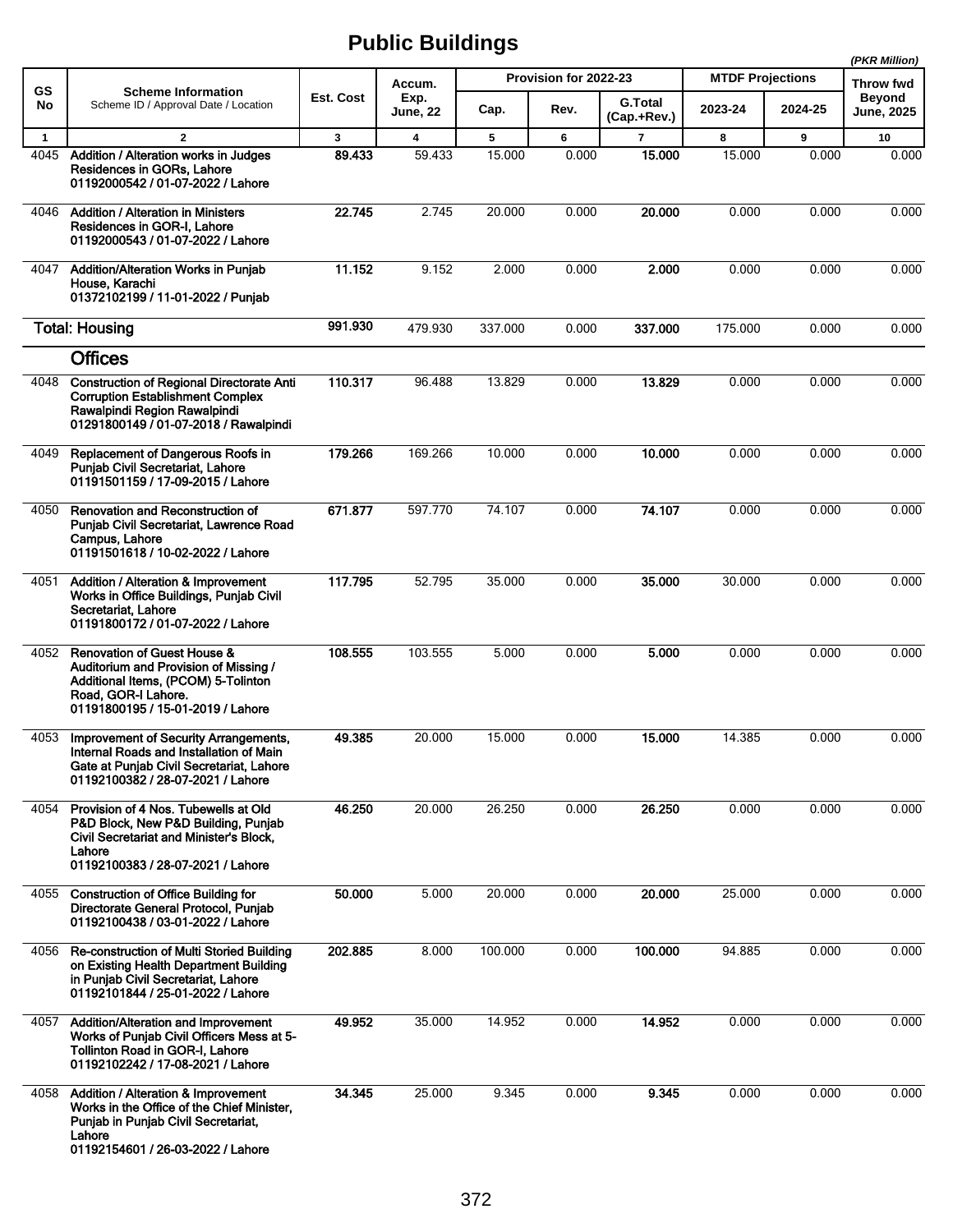|              |                                                                                                                                                                                                                    |           |                         |         |                       |                               |                         |         | (PKR Million)                      |
|--------------|--------------------------------------------------------------------------------------------------------------------------------------------------------------------------------------------------------------------|-----------|-------------------------|---------|-----------------------|-------------------------------|-------------------------|---------|------------------------------------|
| GS           | <b>Scheme Information</b>                                                                                                                                                                                          |           | Accum.                  |         | Provision for 2022-23 |                               | <b>MTDF Projections</b> |         | Throw fwd                          |
| No           | Scheme ID / Approval Date / Location                                                                                                                                                                               | Est. Cost | Exp.<br><b>June, 22</b> | Cap.    | Rev.                  | <b>G.Total</b><br>(Cap.+Rev.) | 2023-24                 | 2024-25 | <b>Beyond</b><br><b>June, 2025</b> |
| $\mathbf{1}$ | $\overline{2}$                                                                                                                                                                                                     | 3         | $\overline{\mathbf{4}}$ | 5       | 6                     | $\overline{7}$                | 8                       | 9       | 10                                 |
| 4059         | <b>Construction of Security Guard's /</b><br>Gunmen's Barracks in GOR-I, Lahore<br>01192154998 / 26-04-2022 / Lahore                                                                                               | 125.402   | 15.000                  | 50.000  | 0.000                 | 50.000                        | 60.402                  | 0.000   | 0.000                              |
| 4060         | <b>Construction of Regional Directorate of</b><br>Anti Corruption Establishment (ACE) &<br>Residence for Staff of ACE, Dera Ghazi<br>Khan Region, Dera Ghazi Khan<br>01041700188 / 31-05-2017 / Dera Ghazi<br>Khan | 149.048   | 133.492                 | 4.329   | 11.227                | 15.556                        | 0.000                   | 0.000   | 0.000                              |
| 4061         | Punjab Agriculture Food and Drug<br>Authority<br>01371804886 / 23-06-2017 / Punjab                                                                                                                                 | 6,322.410 | 5,101.730               | 0.000   | 785.080               | 785.080                       | 435.600                 | 0.000   | 0.000                              |
| 4062         | <b>Construction of Ombudsman Punjab</b><br>Office Building for Regional Office in (5)<br><b>Districts</b><br>01372100437 / 28-07-2021 / Punjab                                                                     | 96.000    | 86.000                  | 1.000   | 9.000                 | 10.000                        | 0.000                   | 0.000   | 0.000                              |
|              | <b>Total: Offices</b>                                                                                                                                                                                              | 8,313.487 | 6,469.096               | 378.812 | 805.307               | 1,184.119                     | 660.272                 | 0.000   | 0.000                              |
|              | <b>Total: ON-GOING SCHEMES</b>                                                                                                                                                                                     | 9,305.417 | 6,949.026               | 715.812 | 805.307               | 1,521.119                     | 835.272                 | 0.000   | 0.000                              |
|              | <b>NEW SCHEMES</b>                                                                                                                                                                                                 |           |                         |         |                       |                               |                         |         |                                    |
|              | Housing                                                                                                                                                                                                            |           |                         |         |                       |                               |                         |         |                                    |
| 4063         | Improvement of Street Light System in<br><b>Government Colonies (Poonch House</b><br>Colony, Chauburji Garden Estate and<br>Wahdat Colony), Lahore<br>01192200732 / Un-Approved / Lahore                           | 50.000    | 0.000                   | 28.193  | 0.000                 | 28.193                        | 21.807                  | 0.000   | 0.000                              |
| 4064         | Installation of 2-Cusic Capacity<br>Tubewells with Chamber (4-Nos) at<br>Aikman Road, Patiala House, Danepur<br>Road in GOR-I and GOR-III. Lahore<br>01192200733 / Un-Approved / Lahore                            | 75.000    | 0.000                   | 30.000  | 0.000                 | 30,000                        | 45.000                  | 0.000   | 0.000                              |
| 4065         | Rehabilitation / Improvement Works in<br><b>Wahdat Colony, Lahore</b><br>01192200735 / Un-Approved / Lahore                                                                                                        | 300.000   | 0.000                   | 30.000  | 0.000                 | 30.000                        | 135.000                 | 135.000 | 0.000                              |
| 4066         | Improvement & Renovation of<br>Dilapidated Houses in GORs &<br>Government Colonies, Lahore<br>01192200742 / Un-Approved / Lahore                                                                                   | 300.000   | 0.000                   | 50.000  | 0.000                 | 50.000                        | 100.000                 | 150.000 | 0.000                              |
| 4067         | Rehabilitation / Recarpeting of Internal<br>Roads of GOR-I, II & III, Lahore<br>01192200754 / Un-Approved / Lahore                                                                                                 | 180.987   | 0.000                   | 50.000  | 0.000                 | 50.000                        | 40.000                  | 90.987  | 0.000                              |
| 4068         | Improvement of Street Light System in<br>GORS, Lahore<br>01192200756 / Un-Approved / Lahore                                                                                                                        | 50.000    | 0.000                   | 25.000  | 0.000                 | 25.000                        | 25.000                  | 0.000   | 0.000                              |
| 4069         | <b>Establishment of New Government</b><br>Residential Colony at Thokar Niaz Baig,<br>Lahore<br>01192201636 / Un-Approved / Lahore                                                                                  | 1,500.000 | 0.000                   | 88.204  | 0.000                 | 88.204                        | 1,000.000               | 411.796 | 0.000                              |
| 4070         | <b>Construction of 5 Management Complex</b><br>and Residences for Property Managers<br>in GORs and Government Colonies,<br>Lahore<br>01192201637 / Un-Approved / Lahore                                            | 270.000   | 0.000                   | 50.000  | 0.000                 | 50.000                        | 220.000                 | 0.000   | 0.000                              |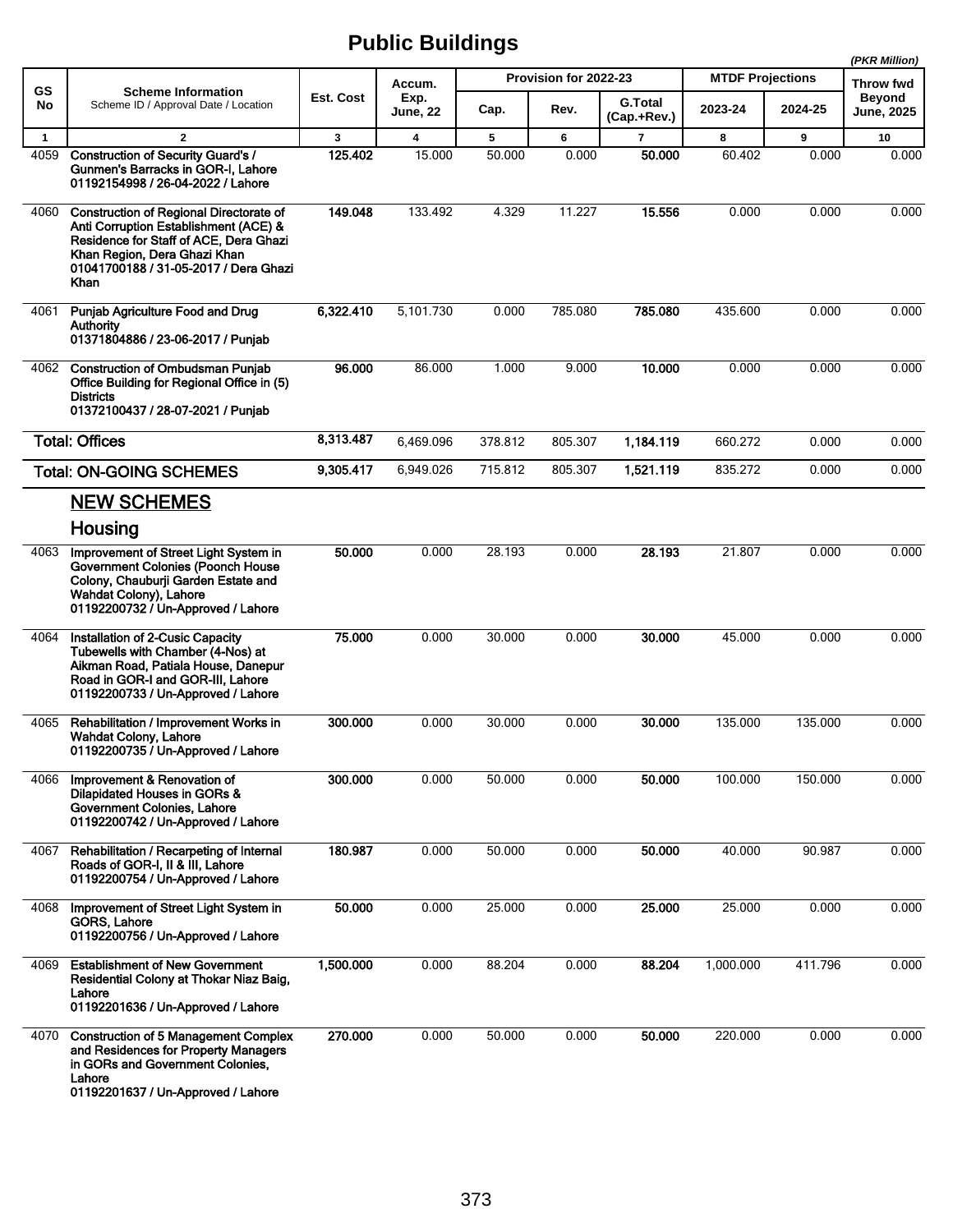|              |                                                                                                                                                                                                                                                                                   |           |                         |         |                       |                               |                         | (PKR Million) |                             |
|--------------|-----------------------------------------------------------------------------------------------------------------------------------------------------------------------------------------------------------------------------------------------------------------------------------|-----------|-------------------------|---------|-----------------------|-------------------------------|-------------------------|---------------|-----------------------------|
| <b>GS</b>    | <b>Scheme Information</b>                                                                                                                                                                                                                                                         |           | Accum.                  |         | Provision for 2022-23 |                               | <b>MTDF Projections</b> |               | Throw fwd                   |
| No           | Scheme ID / Approval Date / Location                                                                                                                                                                                                                                              | Est. Cost | Exp.<br><b>June, 22</b> | Cap.    | Rev.                  | <b>G.Total</b><br>(Cap.+Rev.) | 2023-24                 | 2024-25       | <b>Beyond</b><br>June, 2025 |
| $\mathbf{1}$ | $\mathbf{2}$                                                                                                                                                                                                                                                                      | 3         | 4                       | 5       | 6                     | $\overline{7}$                | 8                       | 9             | 10                          |
| 4071         | Provision of Security Arrangements in<br><b>GORs and Government Colonies Lahore</b><br>01192201638 / Un-Approved / Lahore                                                                                                                                                         | 100.000   | 0.000                   | 25.000  | 0.000                 | 25.000                        | 75.000                  | 0.000         | 0.000                       |
|              | <b>Total: Housing</b>                                                                                                                                                                                                                                                             | 2,825.987 | 0.000                   | 376.397 | 0.000                 | 376.397                       | 1,661.807               | 787.783       | 0.000                       |
|              | <b>Offices</b>                                                                                                                                                                                                                                                                    |           |                         |         |                       |                               |                         |               |                             |
| 4072         | <b>Construction of Office Building Complex</b><br>and Residential Accommodations for the<br>Regional Directorate of Anti-Corruption<br>Establishment Faisalabad Region.<br>01092201631 / Un-Approved /<br>Faisalabad                                                              | 283.612   | 0.000                   | 15.000  | 0.000                 | 15.000                        | 268.612                 | 0.000         | 0.000                       |
| 4073         | Re-construction of Old P&D Building,<br>Lahore<br>01191902382 / Un-Approved / Lahore                                                                                                                                                                                              | 4,000.000 | 0.000                   | 300.000 | 0.000                 | 300.000                       | 2,000.000               | 1,700.000     | 0.000                       |
| 4074         | <b>Construction of Office Building Complex</b><br>for the Directorate General of Anti-<br>Corruption Establishment (Headquarter),<br>Lahore.<br>01192101618 / Un-Approved / Lahore                                                                                                | 265.694   | 0.000                   | 15.000  | 0.000                 | 15.000                        | 250.694                 | 0.000         | 0.000                       |
| 4075         | Rehabilitation of Ombudsman Punjab<br>Head Office Building at Bank Road,<br>Lahore<br>01192200749 / Un-Approved / Lahore                                                                                                                                                          | 10.000    | 0.000                   | 10.000  | 0.000                 | 10.000                        | 0.000                   | 0.000         | 0.000                       |
| 4076         | <b>Construction of Office Building Complex</b><br>for the Regional Directorate of Anti-<br><b>Corruption Establishment Lahore</b><br>Region-A, Lahore.<br>01192201633 / Un-Approved / Lahore                                                                                      | 137.019   | 0.000                   | 15.000  | 0.000                 | 15.000                        | 122.019                 | 0.000         | 0.000                       |
| 4077         | <b>Construction of Office Building Complex</b><br>for the Regional Directorate of Anti-<br><b>Corruption Establishment Lahore</b><br>Region-B, Lahore.<br>01192201634 / Un-Approved / Lahore                                                                                      | 122.014   | 0.000                   | 15.000  | 0.000                 | 15,000                        | 107.014                 | 0.000         | 0.000                       |
| 4078         | <b>Rehabilitation of Officers and Staff Mess</b><br>in Punjab Civil Secretariat, Lahore<br>01192202246 / Un-Approved / Lahore                                                                                                                                                     | 26.377    | 0.000                   | 18.877  | 7.500                 | 26.377                        | 0.000                   | 0.000         | 0.000                       |
| 4079         | <b>Construction of Office Building Complex</b><br>and Residential Accommodations for the<br>Regional Directorate of Anti-Corruption<br>Establishment Bahawalpur Region,<br>Bahawalpur.<br>01022201632 / Un-Approved /<br><b>Bahawalpur</b>                                        | 365.422   | 0.000                   | 15.000  | 0.000                 | 15.000                        | 350.422                 | 0.000         | 0.000                       |
| 4080         | <b>Construction of Boundary Wall at Land</b><br>of PPSC Regional Office, Bahawalpur<br>01022202300 / Un-Approved /<br><b>Bahawalpur</b>                                                                                                                                           | 10.390    | 0.000                   | 10.390  | 0.000                 | 10.390                        | 0.000                   | 0.000         | 0.000                       |
| 4081         | <b>Construction of Regional Office</b><br>Buildings in Eight (08) Districts for Office<br>of the Ombudsman Punjab for Improved<br>Governance in Punjab<br>01382200802 / Un-Approved /<br>Bahawalnagar, Gujranwala, Gujrat, Kasur,<br>Rajanpur, Sahiwal, Toba Tek<br>Singh, Vehari | 210.000   | 0.000                   | 50.000  | 0.000                 | 50.000                        | 160.000                 | 0.000         | 0.000                       |
|              | <b>Total: Offices</b>                                                                                                                                                                                                                                                             | 5,430.528 | 0.000                   | 464.267 | 7.500                 | 471.767                       | 3,258.761               | 1,700.000     | 0.000                       |